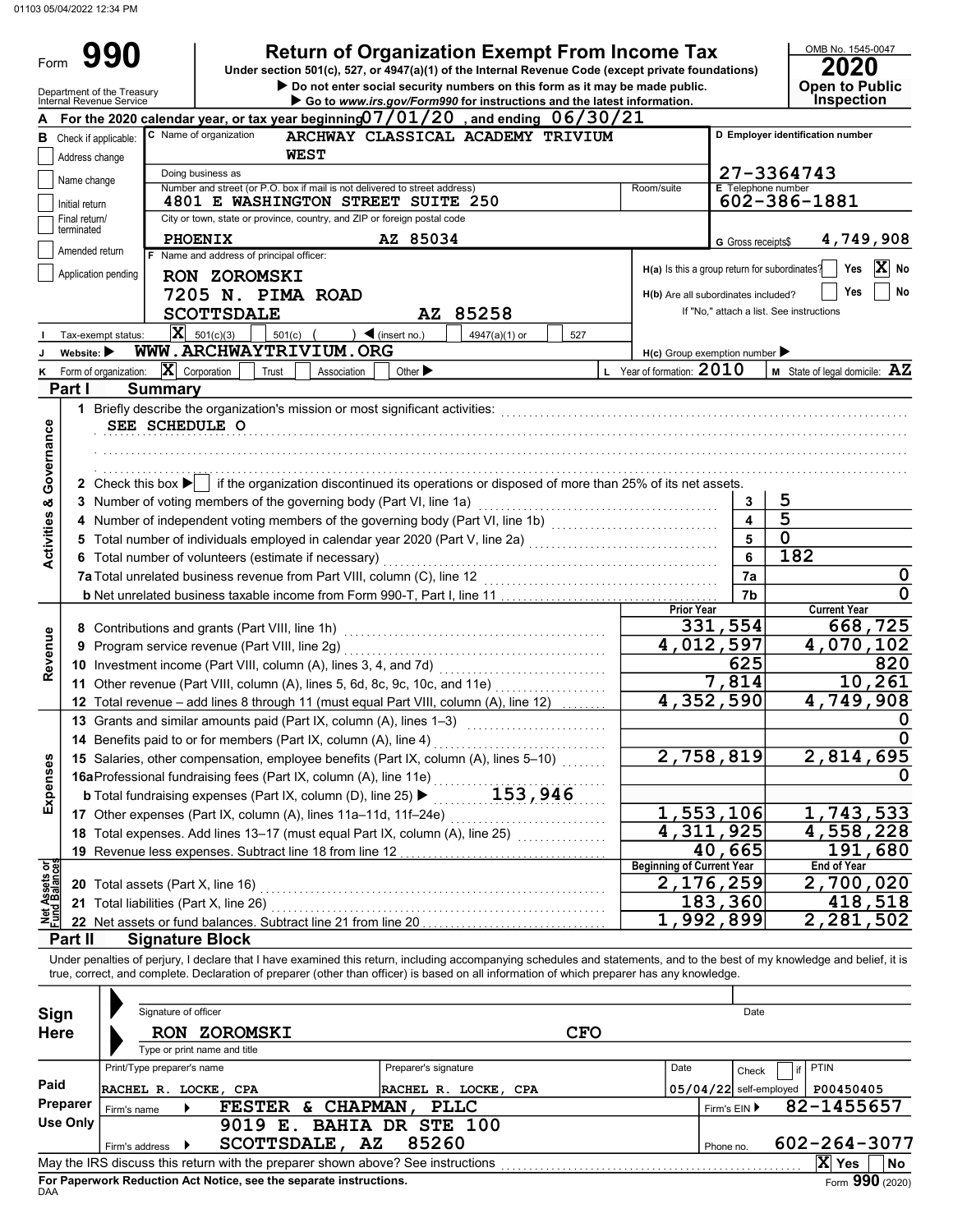| Form 990 (2020) ARCHWAY CLASSICAL ACADEMY TRIVIUM                                                                                                                                                                                                                                                |                        | 27-3364743    | Page 2                   |
|--------------------------------------------------------------------------------------------------------------------------------------------------------------------------------------------------------------------------------------------------------------------------------------------------|------------------------|---------------|--------------------------|
| <b>Statement of Program Service Accomplishments</b><br>Part III                                                                                                                                                                                                                                  |                        |               | $\vert \mathbf{X} \vert$ |
| 1 Briefly describe the organization's mission:                                                                                                                                                                                                                                                   |                        |               |                          |
| SEE SCHEDULE O                                                                                                                                                                                                                                                                                   |                        |               |                          |
|                                                                                                                                                                                                                                                                                                  |                        |               |                          |
|                                                                                                                                                                                                                                                                                                  |                        |               |                          |
| $\mathbf{2}$                                                                                                                                                                                                                                                                                     |                        |               |                          |
| Did the organization undertake any significant program services during the year which were not listed on the                                                                                                                                                                                     |                        |               |                          |
| prior Form 990 or 990-EZ?<br>If "Yes," describe these new services on Schedule O.                                                                                                                                                                                                                |                        |               | Yes $X$ No               |
| Did the organization cease conducting, or make significant changes in how it conducts, any program                                                                                                                                                                                               |                        |               |                          |
| services?                                                                                                                                                                                                                                                                                        |                        |               | Yes $\overline{X}$ No    |
| If "Yes," describe these changes on Schedule O.                                                                                                                                                                                                                                                  |                        |               |                          |
| Describe the organization's program service accomplishments for each of its three largest program services, as measured by                                                                                                                                                                       |                        |               |                          |
| expenses. Section 501(c)(3) and 501(c)(4) organizations are required to report the amount of grants and allocations to others,                                                                                                                                                                   |                        |               |                          |
| the total expenses, and revenue, if any, for each program service reported.                                                                                                                                                                                                                      |                        |               |                          |
|                                                                                                                                                                                                                                                                                                  |                        |               |                          |
| LEADERS CAPABLE OF SUCCESS THROUGHOUT THEIR HIGHER EDUCATION AND<br>PROFESSIONAL CAREERS. WITH A CURRICULUM BUILT UPON A CLASSICAL LIBERAL ARTS<br>TRADITION AND A REVOLUTIONARY APPROACH TO SCHOOL ITSELF, GREAT HEARTS<br>CULTIVATES THE HEARTS AND MINDS OF STUDENTS IN THE PURSUIT OF TRUTH, |                        |               |                          |
| GOODNESS, AND BEAUTY.                                                                                                                                                                                                                                                                            |                        |               |                          |
|                                                                                                                                                                                                                                                                                                  |                        |               |                          |
|                                                                                                                                                                                                                                                                                                  |                        |               |                          |
|                                                                                                                                                                                                                                                                                                  |                        |               |                          |
|                                                                                                                                                                                                                                                                                                  |                        |               |                          |
| 4b (Code:                                                                                                                                                                                                                                                                                        |                        |               |                          |
| N/A                                                                                                                                                                                                                                                                                              |                        |               |                          |
|                                                                                                                                                                                                                                                                                                  |                        |               |                          |
|                                                                                                                                                                                                                                                                                                  |                        |               |                          |
|                                                                                                                                                                                                                                                                                                  |                        |               |                          |
|                                                                                                                                                                                                                                                                                                  |                        |               |                          |
|                                                                                                                                                                                                                                                                                                  |                        |               |                          |
|                                                                                                                                                                                                                                                                                                  |                        |               |                          |
|                                                                                                                                                                                                                                                                                                  |                        |               |                          |
|                                                                                                                                                                                                                                                                                                  |                        |               |                          |
|                                                                                                                                                                                                                                                                                                  |                        |               |                          |
| 4c (Code:<br>) (Expenses \$                                                                                                                                                                                                                                                                      | including grants of \$ | ) (Revenue \$ |                          |
| N/A                                                                                                                                                                                                                                                                                              |                        |               |                          |
|                                                                                                                                                                                                                                                                                                  |                        |               |                          |
|                                                                                                                                                                                                                                                                                                  |                        |               |                          |
|                                                                                                                                                                                                                                                                                                  |                        |               |                          |
|                                                                                                                                                                                                                                                                                                  |                        |               |                          |
|                                                                                                                                                                                                                                                                                                  |                        |               |                          |
|                                                                                                                                                                                                                                                                                                  |                        |               |                          |
|                                                                                                                                                                                                                                                                                                  |                        |               |                          |
|                                                                                                                                                                                                                                                                                                  |                        |               |                          |
|                                                                                                                                                                                                                                                                                                  |                        |               |                          |
|                                                                                                                                                                                                                                                                                                  |                        |               |                          |
| 4d Other program services (Describe on Schedule O.)                                                                                                                                                                                                                                              |                        |               |                          |
| (Expenses \$                                                                                                                                                                                                                                                                                     | including grants of \$ | (Revenue \$   |                          |
| 4e Total program service expenses                                                                                                                                                                                                                                                                | 3,889,504              |               |                          |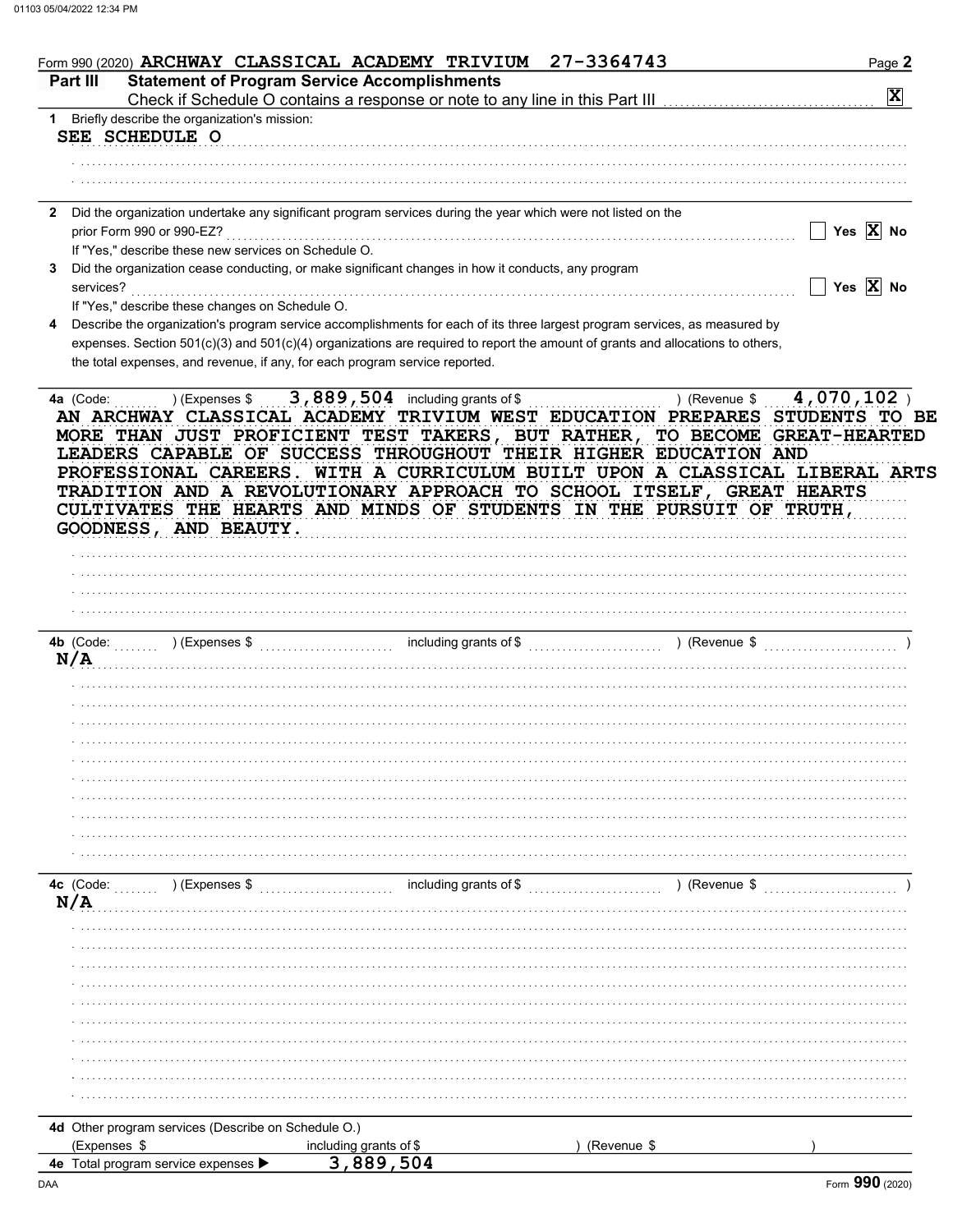### **Part IV** Checklist of Required Schedules Form 990 (2020) ARCHWAY CLASSICAL ACADEMY TRIVIUM  $27-3364743$  Page 3

|     |                                                                                                                                                                                                           |                 | Yes         | No |
|-----|-----------------------------------------------------------------------------------------------------------------------------------------------------------------------------------------------------------|-----------------|-------------|----|
| 1.  | Is the organization described in section $501(c)(3)$ or $4947(a)(1)$ (other than a private foundation)? If "Yes,"                                                                                         |                 |             |    |
|     | complete Schedule A                                                                                                                                                                                       | 1               | X           |    |
| 2   | Is the organization required to complete Schedule B, Schedule of Contributors (see instructions)?                                                                                                         | $\overline{2}$  | $\mathbf x$ |    |
| 3   | Did the organization engage in direct or indirect political campaign activities on behalf of or in opposition to                                                                                          |                 |             |    |
|     | candidates for public office? If "Yes," complete Schedule C, Part I                                                                                                                                       | 3               |             | X  |
| 4   | Section 501(c)(3) organizations. Did the organization engage in lobbying activities, or have a section 501(h)                                                                                             |                 |             |    |
|     | election in effect during the tax year? If "Yes," complete Schedule C, Part II                                                                                                                            | 4               |             | X  |
| 5   | Is the organization a section $501(c)(4)$ , $501(c)(5)$ , or $501(c)(6)$ organization that receives membership dues,                                                                                      |                 |             |    |
|     | assessments, or similar amounts as defined in Revenue Procedure 98-19? If "Yes," complete Schedule C, Part III                                                                                            | 5               |             | X  |
| 6   | Did the organization maintain any donor advised funds or any similar funds or accounts for which donors                                                                                                   |                 |             |    |
|     | have the right to provide advice on the distribution or investment of amounts in such funds or accounts? If                                                                                               |                 |             |    |
|     | "Yes," complete Schedule D, Part I                                                                                                                                                                        | 6               |             | X  |
| 7   | Did the organization receive or hold a conservation easement, including easements to preserve open space,                                                                                                 |                 |             |    |
|     | the environment, historic land areas, or historic structures? If "Yes," complete Schedule D, Part II                                                                                                      | 7               |             | X  |
| 8   | Did the organization maintain collections of works of art, historical treasures, or other similar assets? If "Yes,"                                                                                       |                 |             |    |
|     | complete Schedule D, Part III                                                                                                                                                                             | 8               |             | X  |
| 9   | Did the organization report an amount in Part X, line 21, for escrow or custodial account liability, serve as a                                                                                           |                 |             |    |
|     | custodian for amounts not listed in Part X; or provide credit counseling, debt management, credit repair, or                                                                                              |                 |             |    |
|     | debt negotiation services? If "Yes," complete Schedule D, Part IV                                                                                                                                         | 9               |             | X  |
| 10  | Did the organization, directly or through a related organization, hold assets in donor-restricted endowments                                                                                              |                 |             |    |
|     | or in quasi endowments? If "Yes," complete Schedule D, Part V                                                                                                                                             | 10              |             | X  |
| 11  | If the organization's answer to any of the following questions is "Yes," then complete Schedule D, Parts VI,                                                                                              |                 |             |    |
|     | VII, VIII, IX, or X as applicable.                                                                                                                                                                        |                 |             |    |
| a   | Did the organization report an amount for land, buildings, and equipment in Part X, line 10? If "Yes,"                                                                                                    |                 |             |    |
|     | complete Schedule D, Part VI                                                                                                                                                                              | 11a             | X           |    |
| b   | Did the organization report an amount for investments—other securities in Part X, line 12, that is 5% or more                                                                                             |                 |             |    |
|     | of its total assets reported in Part X, line 16? If "Yes," complete Schedule D, Part VII                                                                                                                  | 11 <sub>b</sub> |             | X  |
| c   | Did the organization report an amount for investments—program related in Part X, line 13, that is 5% or more<br>of its total assets reported in Part X, line 16? If "Yes," complete Schedule D, Part VIII | 11c             |             | X  |
| d   | .<br>Did the organization report an amount for other assets in Part X, line 15, that is 5% or more of its total assets                                                                                    |                 |             |    |
|     | reported in Part X, line 16? If "Yes," complete Schedule D, Part IX                                                                                                                                       | 11d             |             | X  |
| е   | Did the organization report an amount for other liabilities in Part X, line 25? If "Yes," complete Schedule D, Part X                                                                                     | 11e             | X           |    |
| f   | Did the organization's separate or consolidated financial statements for the tax year include a footnote that addresses                                                                                   |                 |             |    |
|     | the organization's liability for uncertain tax positions under FIN 48 (ASC 740)? If "Yes," complete Schedule D, Part X                                                                                    | 11f             |             | X  |
|     | 12a Did the organization obtain separate, independent audited financial statements for the tax year? If "Yes," complete                                                                                   |                 |             |    |
|     |                                                                                                                                                                                                           | 12a             | X           |    |
| b   | Was the organization included in consolidated, independent audited financial statements for the tax year? If                                                                                              |                 |             |    |
|     | "Yes," and if the organization answered "No" to line 12a, then completing Schedule D, Parts XI and XII is optional                                                                                        | 12 <sub>b</sub> | X           |    |
| 13  | Is the organization a school described in section $170(b)(1)(A)(ii)?$ If "Yes," complete Schedule E                                                                                                       | 13              | $\mathbf x$ |    |
| 14a | Did the organization maintain an office, employees, or agents outside of the United States?                                                                                                               | 14a             |             | X  |
| b   | Did the organization have aggregate revenues or expenses of more than \$10,000 from grantmaking,                                                                                                          |                 |             |    |
|     | fundraising, business, investment, and program service activities outside the United States, or aggregate                                                                                                 |                 |             |    |
|     | foreign investments valued at \$100,000 or more? If "Yes," complete Schedule F, Parts I and IV                                                                                                            | 14b             |             | X  |
| 15  | Did the organization report on Part IX, column (A), line 3, more than \$5,000 of grants or other assistance to or                                                                                         |                 |             |    |
|     | for any foreign organization? If "Yes," complete Schedule F, Parts II and IV                                                                                                                              | 15              |             | X  |
| 16  | Did the organization report on Part IX, column (A), line 3, more than \$5,000 of aggregate grants or other                                                                                                |                 |             |    |
|     | assistance to or for foreign individuals? If "Yes," complete Schedule F, Parts III and IV                                                                                                                 | 16              |             | X  |
| 17  | Did the organization report a total of more than \$15,000 of expenses for professional fundraising services on                                                                                            |                 |             |    |
|     | Part IX, column (A), lines 6 and 11e? If "Yes," complete Schedule G, Part I See instructions [[[[[[[[[[[[[[[[                                                                                             | 17              |             | X  |
| 18  | Did the organization report more than \$15,000 total of fundraising event gross income and contributions on                                                                                               |                 |             |    |
|     | Part VIII, lines 1c and 8a? If "Yes," complete Schedule G, Part II                                                                                                                                        | 18              |             | X  |
| 19  | Did the organization report more than \$15,000 of gross income from gaming activities on Part VIII, line 9a?                                                                                              |                 |             |    |
|     |                                                                                                                                                                                                           | 19              |             | X  |
| 20a |                                                                                                                                                                                                           | 20a             |             | X  |
| b   |                                                                                                                                                                                                           | 20 <sub>b</sub> |             |    |
| 21  | Did the organization report more than \$5,000 of grants or other assistance to any domestic organization or                                                                                               |                 |             |    |
|     |                                                                                                                                                                                                           | 21              |             | X  |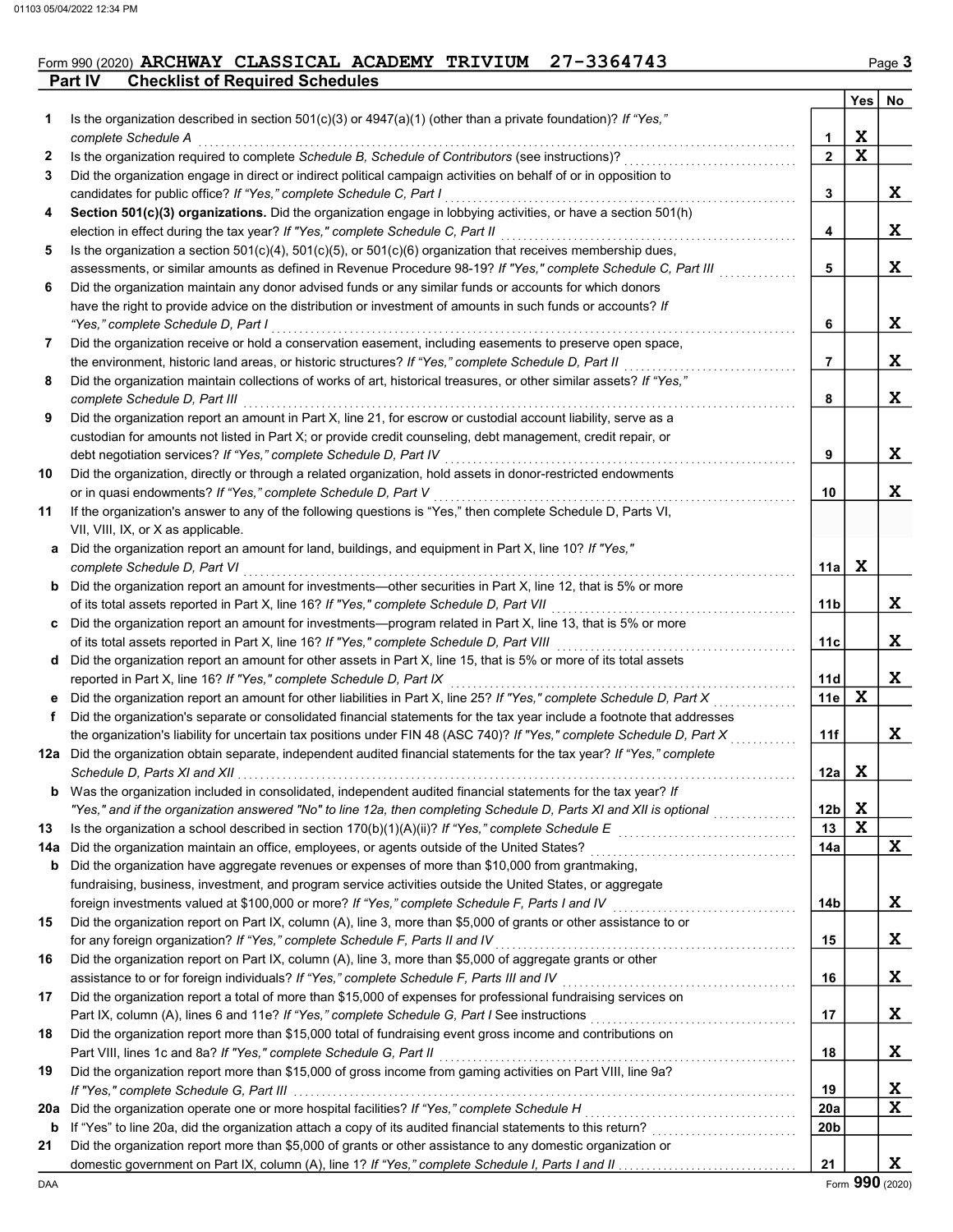### $From 990 (2020)$   $\bf ARCHWAY$  CLASSICAL ACADEMY TRIVIUM  $27-3364743$ **Part IV** Checklist of Required Schedules (continued)

|     |                                                                                                                                                                                                                            |                |             |  |            | Yes        | No                      |  |  |
|-----|----------------------------------------------------------------------------------------------------------------------------------------------------------------------------------------------------------------------------|----------------|-------------|--|------------|------------|-------------------------|--|--|
| 22  | Did the organization report more than \$5,000 of grants or other assistance to or for domestic individuals on                                                                                                              |                |             |  |            |            |                         |  |  |
|     | Part IX, column (A), line 2? If "Yes," complete Schedule I, Parts I and III                                                                                                                                                |                |             |  | 22         |            | X                       |  |  |
| 23  | Did the organization answer "Yes" to Part VII, Section A, line 3, 4, or 5 about compensation of the                                                                                                                        |                |             |  |            |            |                         |  |  |
|     | organization's current and former officers, directors, trustees, key employees, and highest compensated                                                                                                                    |                |             |  |            |            |                         |  |  |
|     | employees? If "Yes," complete Schedule J<br>24a Did the organization have a tax-exempt bond issue with an outstanding principal amount of more than                                                                        |                |             |  | 23         |            | X                       |  |  |
|     |                                                                                                                                                                                                                            |                |             |  |            |            |                         |  |  |
|     | \$100,000 as of the last day of the year, that was issued after December 31, 2002? If "Yes," answer lines 24b<br>through 24d and complete Schedule K. If "No," go to line 25a                                              |                |             |  | 24a        |            | X                       |  |  |
| b   | Did the organization invest any proceeds of tax-exempt bonds beyond a temporary period exception?                                                                                                                          |                |             |  | 24b        |            |                         |  |  |
| c   | Did the organization maintain an escrow account other than a refunding escrow at any time during the year                                                                                                                  |                |             |  |            |            |                         |  |  |
|     | to defease any tax-exempt bonds?                                                                                                                                                                                           |                |             |  | 24c        |            |                         |  |  |
| d   | Did the organization act as an "on behalf of" issuer for bonds outstanding at any time during the year?                                                                                                                    |                |             |  | 24d        |            |                         |  |  |
|     | 25a Section 501(c)(3), 501(c)(4), and 501(c)(29) organizations. Did the organization engage in an excess benefit                                                                                                           |                |             |  |            |            |                         |  |  |
|     | transaction with a disqualified person during the year? If "Yes," complete Schedule L, Part I                                                                                                                              |                |             |  | 25a        |            | X                       |  |  |
| b   | Is the organization aware that it engaged in an excess benefit transaction with a disqualified person in a prior                                                                                                           |                |             |  |            |            |                         |  |  |
|     | year, and that the transaction has not been reported on any of the organization's prior Forms 990 or 990-EZ?                                                                                                               |                |             |  |            |            |                         |  |  |
|     | If "Yes," complete Schedule L, Part I                                                                                                                                                                                      |                |             |  | 25b        |            | X                       |  |  |
| 26  | Did the organization report any amount on Part X, line 5 or 22, for receivables from or payables to any current                                                                                                            |                |             |  |            |            |                         |  |  |
|     | or former officer, director, trustee, key employee, creator or founder, substantial contributor, or 35%                                                                                                                    |                |             |  |            |            |                         |  |  |
|     | controlled entity or family member of any of these persons? If "Yes," complete Schedule L, Part II                                                                                                                         |                |             |  | 26         |            | X                       |  |  |
| 27  | Did the organization provide a grant or other assistance to any current or former officer, director, trustee, key                                                                                                          |                |             |  |            |            |                         |  |  |
|     | employee, creator or founder, substantial contributor or employee thereof, a grant selection committee                                                                                                                     |                |             |  |            |            |                         |  |  |
|     | member, or to a 35% controlled entity (including an employee thereof) or family member of any of these                                                                                                                     |                |             |  |            |            |                         |  |  |
|     | persons? If "Yes," complete Schedule L, Part III                                                                                                                                                                           |                |             |  | 27         |            | X                       |  |  |
| 28  | Was the organization a party to a business transaction with one of the following parties (see Schedule L, Part                                                                                                             |                |             |  |            |            |                         |  |  |
|     | IV instructions, for applicable filing thresholds, conditions, and exceptions):                                                                                                                                            |                |             |  |            |            |                         |  |  |
| а   | A current or former officer, director, trustee, key employee, creator or founder, or substantial contributor? If                                                                                                           |                | 28a         |  | X          |            |                         |  |  |
|     | "Yes," complete Schedule L, Part IV                                                                                                                                                                                        |                |             |  |            |            |                         |  |  |
| b   | A family member of any individual described in line 28a? If "Yes," complete Schedule L, Part IV<br>A 35% controlled entity of one or more individuals and/or organizations described in lines 28a or 28b? If               |                |             |  | 28b        |            | X                       |  |  |
| c   | "Yes," complete Schedule L, Part IV                                                                                                                                                                                        |                |             |  | 28c        |            | X                       |  |  |
| 29  |                                                                                                                                                                                                                            |                |             |  | 29         |            | X                       |  |  |
| 30  | Did the organization receive contributions of art, historical treasures, or other similar assets, or qualified                                                                                                             |                |             |  |            |            |                         |  |  |
|     | conservation contributions? If "Yes," complete Schedule M                                                                                                                                                                  |                |             |  | 30         |            | X                       |  |  |
| 31  | Did the organization liquidate, terminate, or dissolve and cease operations? If "Yes," complete Schedule N, Part I                                                                                                         |                |             |  | 31         |            | X                       |  |  |
| 32  | Did the organization sell, exchange, dispose of, or transfer more than 25% of its net assets? If "Yes,"                                                                                                                    |                |             |  |            |            |                         |  |  |
|     | complete Schedule N, Part II                                                                                                                                                                                               |                |             |  | 32         |            | x                       |  |  |
| 33  | Did the organization own 100% of an entity disregarded as separate from the organization under Regulations                                                                                                                 |                |             |  |            |            |                         |  |  |
|     | sections 301.7701-2 and 301.7701-3? If "Yes," complete Schedule R, Part I                                                                                                                                                  |                |             |  | 33         |            | X                       |  |  |
| 34  | Was the organization related to any tax-exempt or taxable entity? If "Yes," complete Schedule R, Part II, III,                                                                                                             |                |             |  |            |            |                         |  |  |
|     | or IV, and Part V, line 1                                                                                                                                                                                                  |                |             |  | 34         | X          |                         |  |  |
| 35а |                                                                                                                                                                                                                            |                |             |  | <b>35a</b> |            | X                       |  |  |
| b   | If "Yes" to line 35a, did the organization receive any payment from or engage in any transaction with a                                                                                                                    |                |             |  |            |            |                         |  |  |
|     | controlled entity within the meaning of section 512(b)(13)? If "Yes," complete Schedule R, Part V, line 2                                                                                                                  |                |             |  | 35b        |            |                         |  |  |
| 36  | Section 501(c)(3) organizations. Did the organization make any transfers to an exempt non-charitable                                                                                                                       |                |             |  |            |            |                         |  |  |
|     | related organization? If "Yes," complete Schedule R, Part V, line 2                                                                                                                                                        |                |             |  | 36         |            | X                       |  |  |
| 37  | Did the organization conduct more than 5% of its activities through an entity that is not a related organization                                                                                                           |                |             |  |            |            |                         |  |  |
|     | and that is treated as a partnership for federal income tax purposes? If "Yes," complete Schedule R, Part VI<br>Did the organization complete Schedule O and provide explanations in Schedule O for Part VI, lines 11b and |                |             |  |            |            |                         |  |  |
| 38  | 19? Note: All Form 990 filers are required to complete Schedule O.                                                                                                                                                         |                |             |  | 38         | X          |                         |  |  |
|     | <b>Statements Regarding Other IRS Filings and Tax Compliance</b><br><b>Part V</b>                                                                                                                                          |                |             |  |            |            |                         |  |  |
|     | Check if Schedule O contains a response or note to any line in this Part V                                                                                                                                                 |                |             |  |            |            | $\overline{\mathbf{x}}$ |  |  |
|     |                                                                                                                                                                                                                            |                |             |  |            | <b>Yes</b> | No                      |  |  |
| 1а  | Enter the number reported in Box 3 of Form 1096. Enter -0- if not applicable                                                                                                                                               | 1a             | 0           |  |            |            |                         |  |  |
| b   | Enter the number of Forms W-2G included in line 1a. Enter -0- if not applicable                                                                                                                                            | 1 <sub>b</sub> | $\mathbf 0$ |  |            |            |                         |  |  |
| c   | Did the organization comply with backup withholding rules for reportable payments to vendors and                                                                                                                           |                |             |  |            |            |                         |  |  |
|     |                                                                                                                                                                                                                            |                |             |  | 1с         |            |                         |  |  |

DAA Form 990 (2020)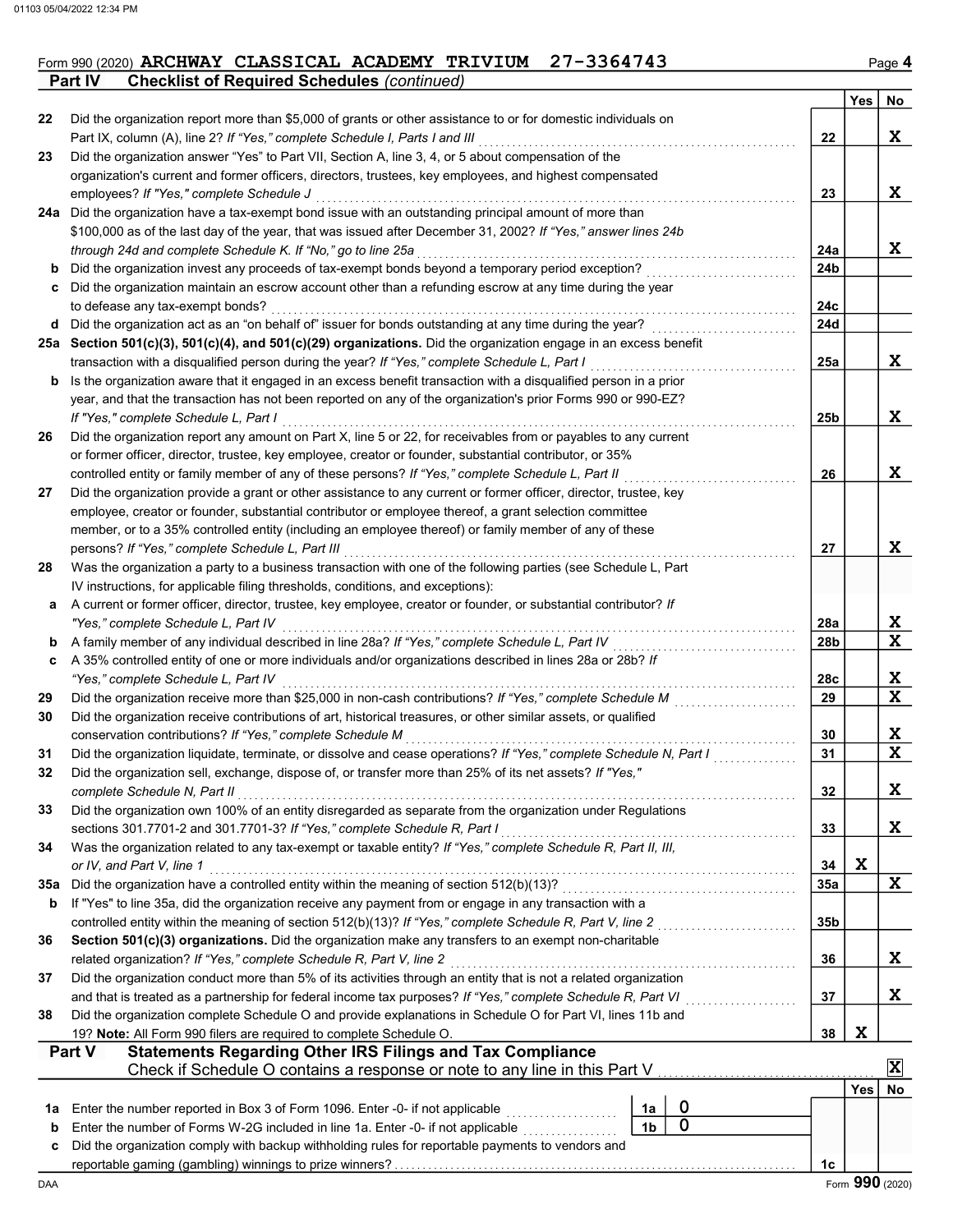|               |  |  | Form 990 (2020) ARCHWAY CLASSICAL ACADEMY TRIVIUM 27-3364743          | Page 5 |
|---------------|--|--|-----------------------------------------------------------------------|--------|
| <b>Part V</b> |  |  | Statements Regarding Other IRS Filings and Tax Compliance (continued) |        |

|     | <b>Prior into I lingto and Tax Politphanoo</b> (continua                                                                                         |                 |   |                | Yes | No                           |  |  |  |  |
|-----|--------------------------------------------------------------------------------------------------------------------------------------------------|-----------------|---|----------------|-----|------------------------------|--|--|--|--|
|     | 2a Enter the number of employees reported on Form W-3, Transmittal of Wage and Tax                                                               |                 |   |                |     |                              |  |  |  |  |
|     | Statements, filed for the calendar year ending with or within the year covered by this return                                                    | 2a              | 0 |                |     |                              |  |  |  |  |
| b   | If at least one is reported on line 2a, did the organization file all required federal employment tax returns?                                   |                 |   | 2b             |     |                              |  |  |  |  |
|     | Note: If the sum of lines 1a and 2a is greater than 250, you may be required to e-file (see instructions)                                        |                 |   |                |     |                              |  |  |  |  |
| За  | Did the organization have unrelated business gross income of \$1,000 or more during the year?                                                    |                 |   |                |     |                              |  |  |  |  |
| b   | If "Yes," has it filed a Form 990-T for this year? If "No" to line 3b, provide an explanation on Schedule O                                      |                 |   |                |     |                              |  |  |  |  |
| 4a  | At any time during the calendar year, did the organization have an interest in, or a signature or other authority over,                          |                 |   |                |     |                              |  |  |  |  |
|     | a financial account in a foreign country (such as a bank account, securities account, or other financial account)?                               |                 |   | 4a             |     | X.                           |  |  |  |  |
| b   | If "Yes," enter the name of the foreign country ▶                                                                                                |                 |   |                |     |                              |  |  |  |  |
|     | See instructions for filing requirements for FinCEN Form 114, Report of Foreign Bank and Financial Accounts (FBAR).                              |                 |   |                |     |                              |  |  |  |  |
| 5a  | Was the organization a party to a prohibited tax shelter transaction at any time during the tax year?                                            |                 |   | 5a             |     | X<br>$\overline{\mathbf{x}}$ |  |  |  |  |
| b   | Did any taxable party notify the organization that it was or is a party to a prohibited tax shelter transaction?                                 |                 |   | 5 <sub>b</sub> |     |                              |  |  |  |  |
| c   | If "Yes" to line 5a or 5b, did the organization file Form 8886-T?                                                                                |                 |   | 5c             |     |                              |  |  |  |  |
| 6a  | Does the organization have annual gross receipts that are normally greater than \$100,000, and did the                                           |                 |   |                |     |                              |  |  |  |  |
|     | organization solicit any contributions that were not tax deductible as charitable contributions?                                                 |                 |   | 6a             |     | X                            |  |  |  |  |
| b   | If "Yes," did the organization include with every solicitation an express statement that such contributions or<br>gifts were not tax deductible? |                 |   | 6b             |     |                              |  |  |  |  |
| 7   | Organizations that may receive deductible contributions under section 170(c).                                                                    |                 |   |                |     |                              |  |  |  |  |
| а   | Did the organization receive a payment in excess of \$75 made partly as a contribution and partly for goods                                      |                 |   |                |     |                              |  |  |  |  |
|     | and services provided to the payor?                                                                                                              |                 |   | 7a             |     | X                            |  |  |  |  |
| b   | If "Yes," did the organization notify the donor of the value of the goods or services provided?                                                  |                 |   | 7b             |     |                              |  |  |  |  |
| c   | Did the organization sell, exchange, or otherwise dispose of tangible personal property for which it was                                         |                 |   |                |     |                              |  |  |  |  |
|     | required to file Form 8282?                                                                                                                      |                 |   | 7c             |     | X                            |  |  |  |  |
| d   | If "Yes," indicate the number of Forms 8282 filed during the year                                                                                | 7d              |   |                |     |                              |  |  |  |  |
| е   | Did the organization receive any funds, directly or indirectly, to pay premiums on a personal benefit contract?                                  |                 |   | 7е             |     | X                            |  |  |  |  |
| f   | Did the organization, during the year, pay premiums, directly or indirectly, on a personal benefit contract?                                     |                 |   | 7f             |     | $\overline{\mathbf{x}}$      |  |  |  |  |
| g   | If the organization received a contribution of qualified intellectual property, did the organization file Form 8899 as required?                 |                 |   | 7g             |     |                              |  |  |  |  |
| h   | If the organization received a contribution of cars, boats, airplanes, or other vehicles, did the organization file a Form 1098-C?               |                 |   | 7h             |     |                              |  |  |  |  |
| 8   | Sponsoring organizations maintaining donor advised funds. Did a donor advised fund maintained by the                                             |                 |   |                |     |                              |  |  |  |  |
|     | sponsoring organization have excess business holdings at any time during the year?                                                               |                 |   | 8              |     |                              |  |  |  |  |
| 9   | Sponsoring organizations maintaining donor advised funds.                                                                                        |                 |   |                |     |                              |  |  |  |  |
| a   | Did the sponsoring organization make any taxable distributions under section 4966?                                                               |                 |   | 9a             |     |                              |  |  |  |  |
| b   | Did the sponsoring organization make a distribution to a donor, donor advisor, or related person?                                                |                 |   | 9b             |     |                              |  |  |  |  |
| 10  | Section 501(c)(7) organizations. Enter:                                                                                                          |                 |   |                |     |                              |  |  |  |  |
| а   | Initiation fees and capital contributions included on Part VIII, line 12                                                                         | 10a             |   |                |     |                              |  |  |  |  |
| b   | Gross receipts, included on Form 990, Part VIII, line 12, for public use of club facilities                                                      | 10 <sub>b</sub> |   |                |     |                              |  |  |  |  |
| 11  | Section 501(c)(12) organizations. Enter:                                                                                                         |                 |   |                |     |                              |  |  |  |  |
| а   | Gross income from members or shareholders                                                                                                        | 11a             |   |                |     |                              |  |  |  |  |
| b   | Gross income from other sources (Do not net amounts due or paid to other sources<br>against amounts due or received from them.)                  | 11 <sub>b</sub> |   |                |     |                              |  |  |  |  |
| 12a | Section 4947(a)(1) non-exempt charitable trusts. Is the organization filing Form 990 in lieu of Form 1041?                                       |                 |   | 12a            |     |                              |  |  |  |  |
| b   | If "Yes," enter the amount of tax-exempt interest received or accrued during the year                                                            | 12 <sub>b</sub> |   |                |     |                              |  |  |  |  |
| 13  | Section 501(c)(29) qualified nonprofit health insurance issuers.                                                                                 |                 |   |                |     |                              |  |  |  |  |
| а   | Is the organization licensed to issue qualified health plans in more than one state?                                                             |                 |   | 13a            |     |                              |  |  |  |  |
|     | Note: See the instructions for additional information the organization must report on Schedule O.                                                |                 |   |                |     |                              |  |  |  |  |
| b   | Enter the amount of reserves the organization is required to maintain by the states in which                                                     |                 |   |                |     |                              |  |  |  |  |
|     |                                                                                                                                                  | 13 <sub>b</sub> |   |                |     |                              |  |  |  |  |
| C   | Enter the amount of reserves on hand                                                                                                             | 13 <sub>c</sub> |   |                |     |                              |  |  |  |  |
| 14a | Did the organization receive any payments for indoor tanning services during the tax year?                                                       |                 |   | 14a            |     | X                            |  |  |  |  |
| b   | If "Yes," has it filed a Form 720 to report these payments? If "No," provide an explanation on Schedule O                                        |                 |   | 14b            |     |                              |  |  |  |  |
| 15  | Is the organization subject to the section 4960 tax on payment(s) of more than \$1,000,000 in remuneration or                                    |                 |   |                |     |                              |  |  |  |  |
|     | excess parachute payment(s) during the year?                                                                                                     |                 |   | 15             |     | X                            |  |  |  |  |
|     | If "Yes," see instructions and file Form 4720, Schedule N.                                                                                       |                 |   |                |     |                              |  |  |  |  |
| 16  | Is the organization an educational institution subject to the section 4968 excise tax on net investment income?                                  |                 |   | 16             |     | X                            |  |  |  |  |
|     | If "Yes," complete Form 4720, Schedule O.                                                                                                        |                 |   |                |     |                              |  |  |  |  |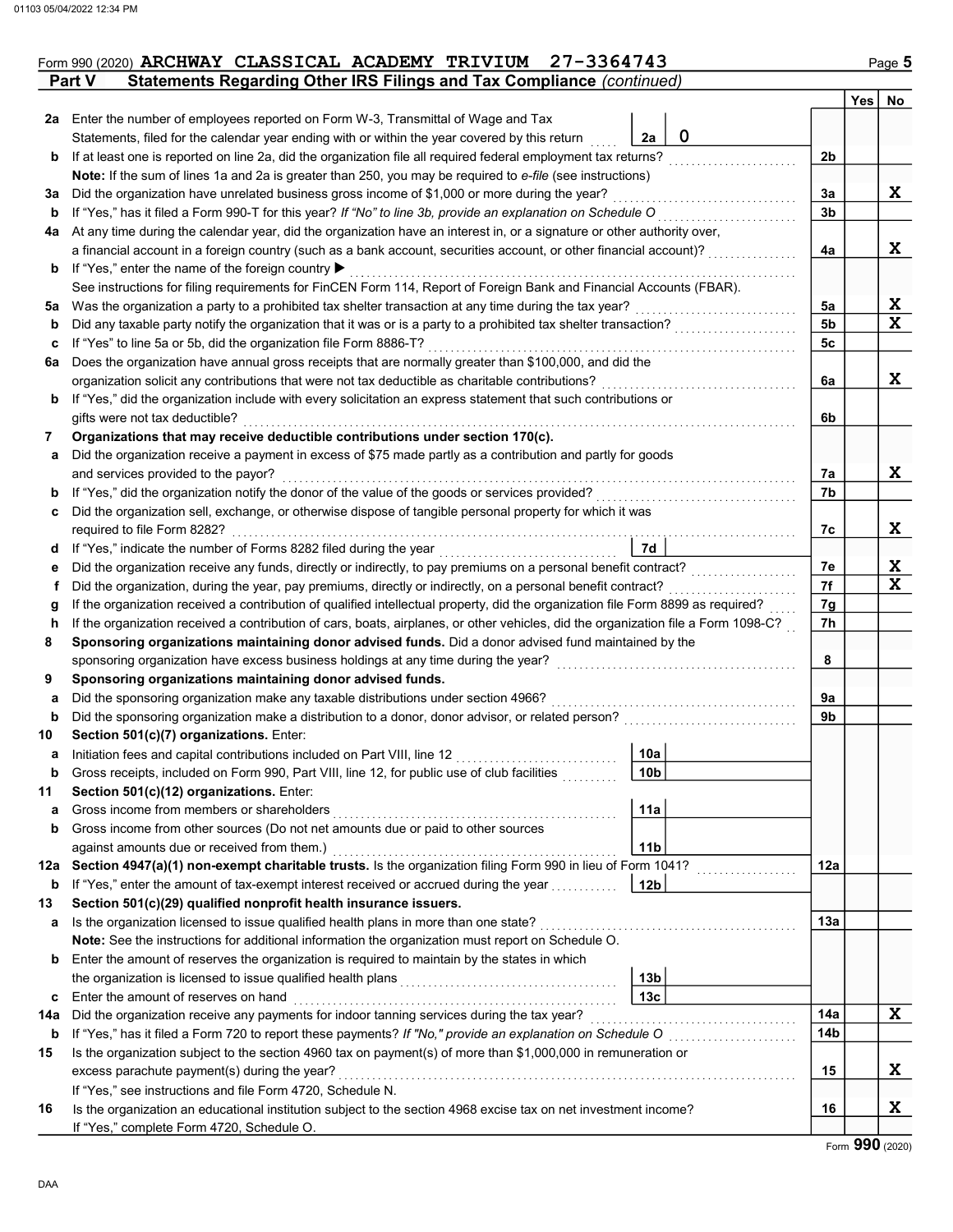|  | Form 990 (2020) ARCHWAY CLASSICAL ACADEMY TRIVIUM |  | 27-3364743 | Page <b>b</b> |  |
|--|---------------------------------------------------|--|------------|---------------|--|
|  |                                                   |  |            |               |  |

| <b>Part VI</b> | Governance, Management, and Disclosure For each "Yes" response to lines 2 through 7b below, and for a "No"                |
|----------------|---------------------------------------------------------------------------------------------------------------------------|
|                | response to line 8a, 8b, or 10b below, describe the circumstances, processes, or changes on Schedule O. See instructions. |
|                | $\mathbf{x}$<br>Check if Schedule O contains a response or note to any line in this Part VI.                              |
|                |                                                                                                                           |

|     | <b>Section A. Governing Body and Management</b>                                                                                     |    |   |     | Yes         | No          |
|-----|-------------------------------------------------------------------------------------------------------------------------------------|----|---|-----|-------------|-------------|
| 1a  | Enter the number of voting members of the governing body at the end of the tax year                                                 | 1a | 5 |     |             |             |
|     | If there are material differences in voting rights among members of the governing body, or                                          |    |   |     |             |             |
|     | if the governing body delegated broad authority to an executive committee or similar                                                |    |   |     |             |             |
|     | committee, explain on Schedule O.                                                                                                   |    |   |     |             |             |
| b   | Enter the number of voting members included on line 1a, above, who are independent                                                  | 1b | 5 |     |             |             |
| 2   | Did any officer, director, trustee, or key employee have a family relationship or a business relationship with                      |    |   |     |             |             |
|     | any other officer, director, trustee, or key employee?                                                                              |    |   | 2   |             | X           |
| 3   | Did the organization delegate control over management duties customarily performed by or under the direct                           |    |   |     |             |             |
|     | supervision of officers, directors, trustees, or key employees to a management company or other person?                             |    |   | 3   |             | X           |
| 4   | Did the organization make any significant changes to its governing documents since the prior Form 990 was filed?                    |    |   | 4   |             | X           |
| 5   | Did the organization become aware during the year of a significant diversion of the organization's assets?                          |    |   | 5   |             | $\mathbf x$ |
| 6   | Did the organization have members or stockholders?                                                                                  |    |   | 6   | X           |             |
| 7a  | Did the organization have members, stockholders, or other persons who had the power to elect or appoint                             |    |   |     |             |             |
|     | one or more members of the governing body?                                                                                          |    |   | 7a  | X           |             |
| b   | Are any governance decisions of the organization reserved to (or subject to approval by) members,                                   |    |   |     |             |             |
|     | stockholders, or persons other than the governing body?                                                                             |    |   | 7b  | X           |             |
| 8   | Did the organization contemporaneously document the meetings held or written actions undertaken during the year by the following:   |    |   |     |             |             |
| а   | The governing body?                                                                                                                 |    |   | 8а  | X           |             |
| b   | Each committee with authority to act on behalf of the governing body?                                                               |    |   | 8b  | $\mathbf X$ |             |
| 9   | Is there any officer, director, trustee, or key employee listed in Part VII, Section A, who cannot be reached at                    |    |   |     |             |             |
|     | the organization's mailing address? If "Yes," provide the names and addresses on Schedule O                                         |    |   | 9   |             | X           |
|     | Section B. Policies (This Section B requests information about policies not required by the Internal Revenue Code.)                 |    |   |     |             |             |
|     |                                                                                                                                     |    |   |     | Yes         | No          |
| 10a | Did the organization have local chapters, branches, or affiliates?                                                                  |    |   | 10a |             | X           |
| b   | If "Yes," did the organization have written policies and procedures governing the activities of such chapters,                      |    |   |     |             |             |
|     | affiliates, and branches to ensure their operations are consistent with the organization's exempt purposes?                         |    |   | 10b |             |             |
| 11a | Has the organization provided a complete copy of this Form 990 to all members of its governing body before filing the form?         |    |   | 11a | X           |             |
| b   | Describe in Schedule O the process, if any, used by the organization to review this Form 990.                                       |    |   |     |             |             |
| 12a | Did the organization have a written conflict of interest policy? If "No," go to line 13                                             |    |   | 12a | X           |             |
| b   | Were officers, directors, or trustees, and key employees required to disclose annually interests that could give rise to conflicts? |    |   | 12b | X           |             |
| c   | Did the organization regularly and consistently monitor and enforce compliance with the policy? If "Yes,"                           |    |   |     |             |             |
|     | describe in Schedule O how this was done                                                                                            |    |   | 12c | X           |             |
| 13  | Did the organization have a written whistleblower policy?                                                                           |    |   | 13  | $\mathbf X$ |             |
| 14  | Did the organization have a written document retention and destruction policy?                                                      |    |   | 14  | X           |             |
| 15  | Did the process for determining compensation of the following persons include a review and approval by                              |    |   |     |             |             |
|     | independent persons, comparability data, and contemporaneous substantiation of the deliberation and decision?                       |    |   |     |             |             |
|     | The organization's CEO, Executive Director, or top management official                                                              |    |   | 15a | X           |             |
| b   | Other officers or key employees of the organization                                                                                 |    |   | 15b | X           |             |
|     | If "Yes" to line 15a or 15b, describe the process in Schedule O (see instructions).                                                 |    |   |     |             |             |
| 16a | Did the organization invest in, contribute assets to, or participate in a joint venture or similar arrangement                      |    |   |     |             |             |
|     | with a taxable entity during the year?                                                                                              |    |   | 16a |             | X           |
| b   | If "Yes," did the organization follow a written policy or procedure requiring the organization to evaluate its                      |    |   |     |             |             |
|     | participation in joint venture arrangements under applicable federal tax law, and take steps to safeguard the                       |    |   |     |             |             |
|     |                                                                                                                                     |    |   | 16b |             |             |
|     | <b>Section C. Disclosure</b>                                                                                                        |    |   |     |             |             |
| 17  | List the states with which a copy of this Form 990 is required to be filed ▶ NONE                                                   |    |   |     |             |             |
| 18  | Section 6104 requires an organization to make its Forms 1023 (1024 or 1024-A, if applicable), 990, and 990-T (Section 501(c)        |    |   |     |             |             |
|     | (3)s only) available for public inspection. Indicate how you made these available. Check all that apply.                            |    |   |     |             |             |
|     | Another's website $ \mathbf{X} $ Upon request<br>Own website<br>Other (explain on Schedule O)                                       |    |   |     |             |             |
| 19  | Describe on Schedule O whether (and if so, how) the organization made its governing documents, conflict of interest policy, and     |    |   |     |             |             |
|     | financial statements available to the public during the tax year.                                                                   |    |   |     |             |             |

20 State the name, address, and telephone number of the person who possesses the organization's books and records  $\blacktriangleright$ 

RON ZOROMSKI 7205 N PIMA ROAD SCOTTSDALE

SCOTTSDALE **AZ 85258** 602-386-1881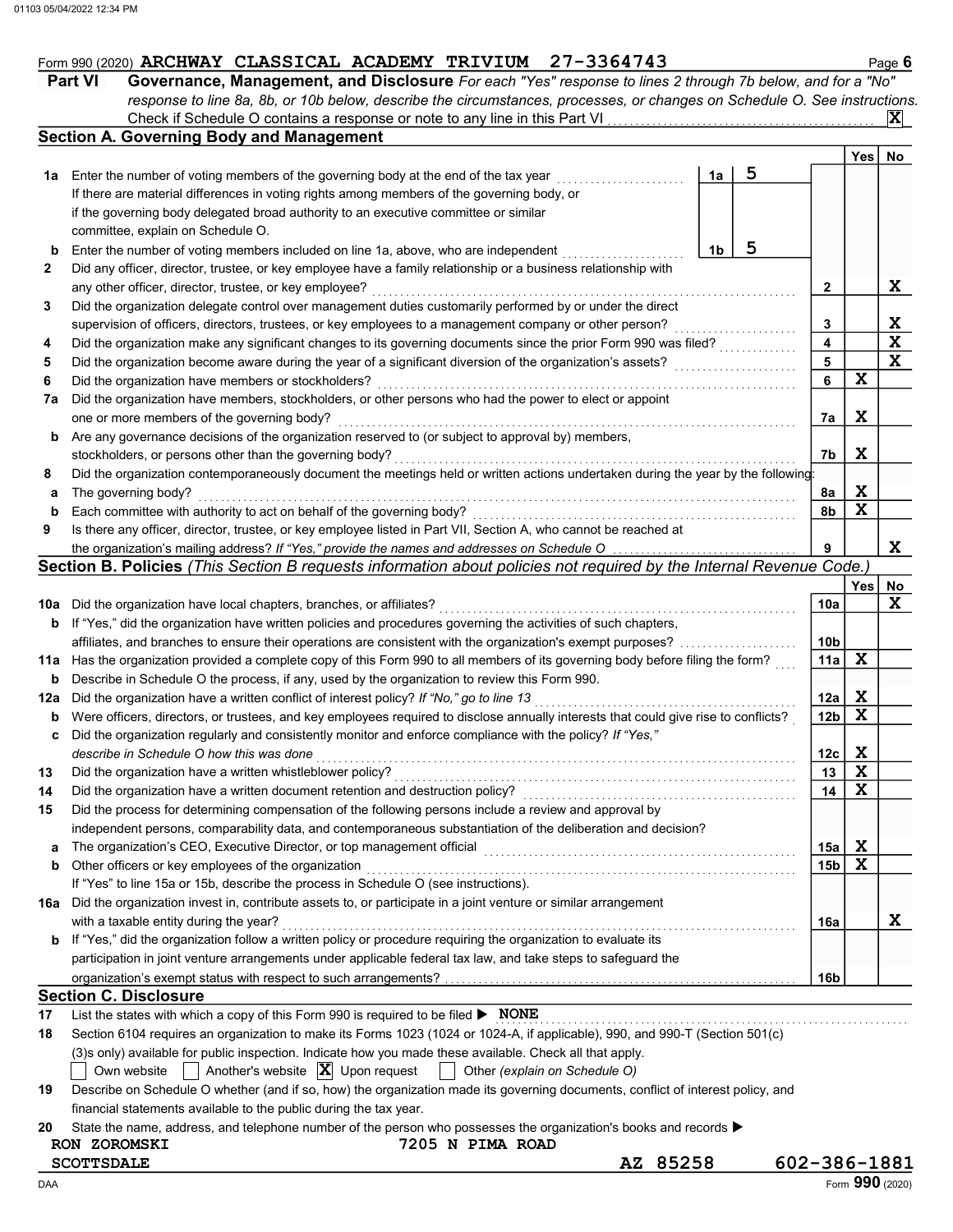#### Section A. Independent Contractors Part VII Compensation of Officers, Directors, Trustees, Key Employees, Highest Compensated Employees, and  $From 990 (2020)$   $\bf ARCHWAY$  CLASSICAL ACADEMY TRIVIUM  $27-3364743$ Officers, Directors, Trustees, Key Employees, and Highest Compensated Employees 1a Complete this table for all persons required to be listed. Report compensation for the calendar year ending with or within the organization's tax year. Check if Schedule O contains a response or note to any line in this Part VII

• List all of the organization's **current** officers, directors, trustees (whether individuals or organizations), regardless of amount of proposation. Enter  $\Omega$  in columns  $(D)$ ,  $(E)$  and  $(E)$  if no componention was paid compensation. Enter -0- in columns (D), (E), and (F) if no compensation was paid.

• List all of the organization's **current** key employees, if any. See instructions for definition of "key employee."

• List the organization's five **current** highest compensated employees (other than an officer, director, trustee, or key employee)<br>• received reportable compensation (Box 5 of Form W 2 and/or Box 7 of Form 1000 MISC) of m

who received reportable compensation (Box 5 of Form W-2 and/or Box 7 of Form 1099-MISC) of more than \$100,000 from the organization and any related organizations.

 $\bullet$  List all of the organization's **former** officers, key employees, and highest compensated employees who received more than  $\Omega$  0.00 of reportable compensation from the erganization and any related erganizations. \$100,000 of reportable compensation from the organization and any related organizations.

 $\bullet$  List all of the organization's **former directors or trustees** that received, in the capacity as a former director or trustee of the entrance in the organization and any related organizations organization, more than \$10,000 of reportable compensation from the organization and any related organizations. See instructions for the order in which to list the persons above.

Check this box if neither the organization nor any related organization compensated any current officer, director, or trustee.

| (A)<br>Name and title  | (B)<br>Average<br>hours<br>per week<br>(list any               |                                          |                       |                | (C)<br>Position | (do not check more than one<br>box, unless person is both an<br>officer and a director/trustee) |        | (D)<br>Reportable<br>compensation<br>from the<br>organization<br>(W-2/1099-MISC) | (E)<br>Reportable<br>compensation<br>from related<br>organizations<br>(W-2/1099-MISC) | (F)<br><b>Estimated amount</b><br>of other<br>compensation<br>from the<br>organization and |  |  |
|------------------------|----------------------------------------------------------------|------------------------------------------|-----------------------|----------------|-----------------|-------------------------------------------------------------------------------------------------|--------|----------------------------------------------------------------------------------|---------------------------------------------------------------------------------------|--------------------------------------------------------------------------------------------|--|--|
|                        | hours for<br>related<br>organizations<br>below<br>dotted line) | Individual trustee<br><u>or director</u> | Institutional trustee | <b>Officer</b> | Key employee    | Highest compensated<br>employee                                                                 | Former |                                                                                  |                                                                                       | related organizations                                                                      |  |  |
| (1) ROBERT MULHERN     |                                                                |                                          |                       |                |                 |                                                                                                 |        |                                                                                  |                                                                                       |                                                                                            |  |  |
| PRESIDENT              | 2.00<br>0.00                                                   | $\mathbf x$                              |                       | $\mathbf x$    |                 |                                                                                                 |        | 0                                                                                | $\mathbf 0$                                                                           | $\mathbf 0$                                                                                |  |  |
| (2) PHILIP TIRONE      | 2.00                                                           |                                          |                       |                |                 |                                                                                                 |        |                                                                                  |                                                                                       |                                                                                            |  |  |
| VICE PRESIDENT         | 0.00                                                           | $\mathbf x$                              |                       | $\mathbf x$    |                 |                                                                                                 |        | $\mathbf 0$                                                                      | $\mathbf 0$                                                                           | 0                                                                                          |  |  |
| (3) DIANE BISHOP       |                                                                |                                          |                       |                |                 |                                                                                                 |        |                                                                                  |                                                                                       |                                                                                            |  |  |
| <b>SECRETARY</b>       | 2.00<br>0.00                                                   | $\mathbf x$                              |                       | $\mathbf x$    |                 |                                                                                                 |        | 0                                                                                | 0                                                                                     | 0                                                                                          |  |  |
| (4) CHRISTOFER PEREYRA |                                                                |                                          |                       |                |                 |                                                                                                 |        |                                                                                  |                                                                                       |                                                                                            |  |  |
| <b>DIRECTOR</b>        | 2.00<br>0.00                                                   | $\mathbf x$                              |                       |                |                 |                                                                                                 |        | $\mathbf 0$                                                                      | 0                                                                                     | $\mathbf 0$                                                                                |  |  |
| (5) CLAYTON SCOTT      | 40.00                                                          |                                          |                       |                |                 |                                                                                                 |        |                                                                                  |                                                                                       |                                                                                            |  |  |
| <b>HEADMASTER</b>      | 0.00                                                           |                                          |                       | $\mathbf x$    |                 |                                                                                                 |        | $\mathbf 0$                                                                      | 57,980                                                                                | 14,920                                                                                     |  |  |
| (6)                    |                                                                |                                          |                       |                |                 |                                                                                                 |        |                                                                                  |                                                                                       |                                                                                            |  |  |
|                        |                                                                |                                          |                       |                |                 |                                                                                                 |        |                                                                                  |                                                                                       |                                                                                            |  |  |
| (7)                    |                                                                |                                          |                       |                |                 |                                                                                                 |        |                                                                                  |                                                                                       |                                                                                            |  |  |
|                        |                                                                |                                          |                       |                |                 |                                                                                                 |        |                                                                                  |                                                                                       |                                                                                            |  |  |
| (8)                    |                                                                |                                          |                       |                |                 |                                                                                                 |        |                                                                                  |                                                                                       |                                                                                            |  |  |
|                        |                                                                |                                          |                       |                |                 |                                                                                                 |        |                                                                                  |                                                                                       |                                                                                            |  |  |
| (9)                    |                                                                |                                          |                       |                |                 |                                                                                                 |        |                                                                                  |                                                                                       |                                                                                            |  |  |
|                        |                                                                |                                          |                       |                |                 |                                                                                                 |        |                                                                                  |                                                                                       |                                                                                            |  |  |
| (10)                   |                                                                |                                          |                       |                |                 |                                                                                                 |        |                                                                                  |                                                                                       |                                                                                            |  |  |
|                        |                                                                |                                          |                       |                |                 |                                                                                                 |        |                                                                                  |                                                                                       |                                                                                            |  |  |
| (11)                   |                                                                |                                          |                       |                |                 |                                                                                                 |        |                                                                                  |                                                                                       |                                                                                            |  |  |
|                        |                                                                |                                          |                       |                |                 |                                                                                                 |        |                                                                                  |                                                                                       |                                                                                            |  |  |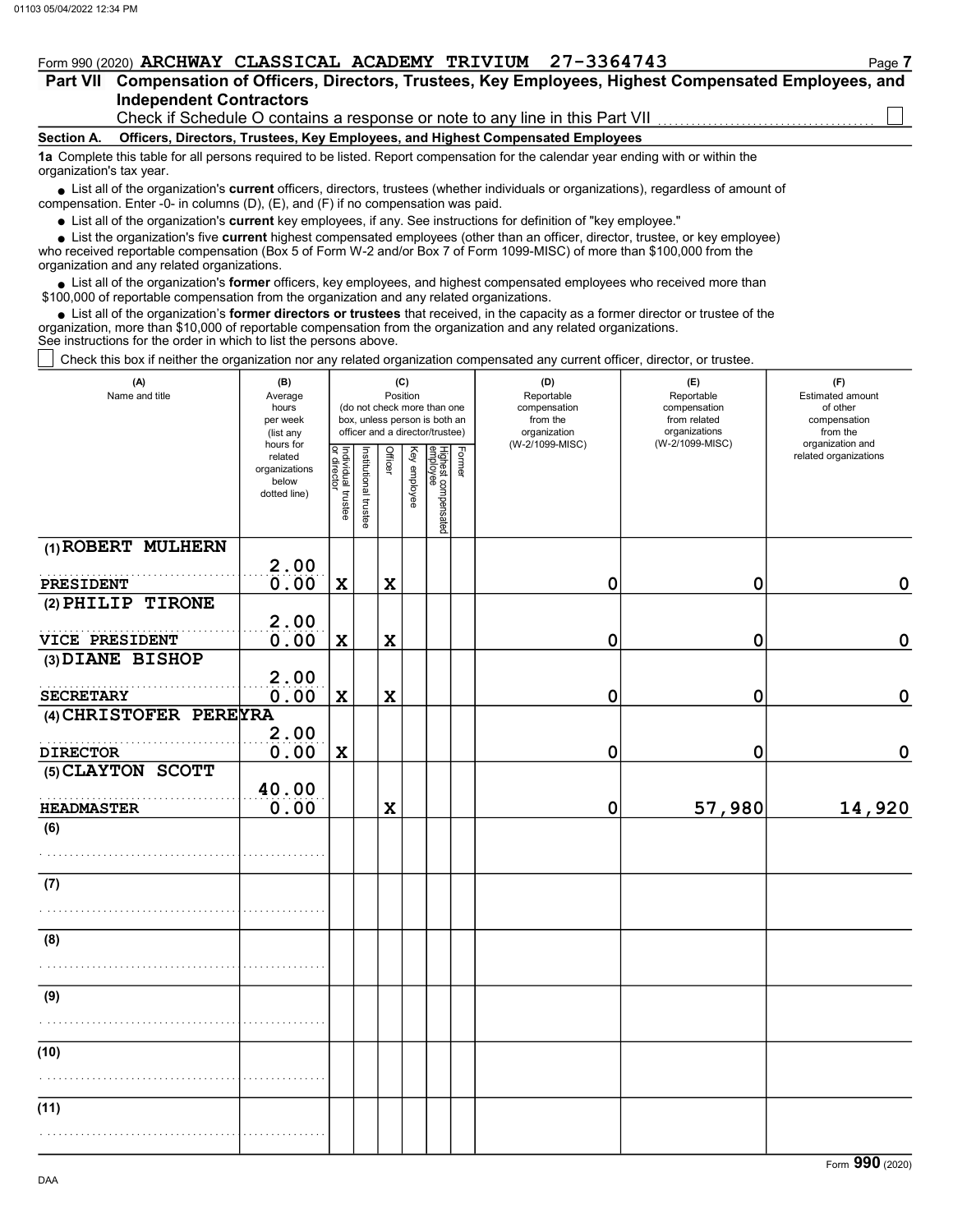| Form 990 (2020) ARCHWAY CLASSICAL ACADEMY TRIVIUM 27-3364743                                                                                                                                          |                                                                                                                                                                                                                                                                                  |                                   |                                                               |                                                                    |                                                                        |                                 |        |                 |                                |                                           | Page $8$            |
|-------------------------------------------------------------------------------------------------------------------------------------------------------------------------------------------------------|----------------------------------------------------------------------------------------------------------------------------------------------------------------------------------------------------------------------------------------------------------------------------------|-----------------------------------|---------------------------------------------------------------|--------------------------------------------------------------------|------------------------------------------------------------------------|---------------------------------|--------|-----------------|--------------------------------|-------------------------------------------|---------------------|
| Part VII<br>(A)<br>Name and title                                                                                                                                                                     | Section A. Officers, Directors, Trustees, Key Employees, and Highest Compensated Employees (continued)<br>(C)<br>(B)<br>Position<br>Average<br>(do not check more than one<br>hours<br>box, unless person is both an<br>per week<br>officer and a director/trustee)<br>(list any |                                   | (D)<br>Reportable<br>compensation<br>from the<br>organization | (E)<br>Reportable<br>compensation<br>from related<br>organizations | (F)<br><b>Estimated amount</b><br>of other<br>compensation<br>from the |                                 |        |                 |                                |                                           |                     |
|                                                                                                                                                                                                       | hours for<br>related<br>organizations<br>below<br>dotted line)                                                                                                                                                                                                                   | Individual trustee<br>or director | nstitutional trustee                                          | Officer                                                            | Key employee                                                           | Highest compensated<br>employee | Former | (W-2/1099-MISC) | (W-2/1099-MISC)                | organization and<br>related organizations |                     |
|                                                                                                                                                                                                       |                                                                                                                                                                                                                                                                                  |                                   |                                                               |                                                                    |                                                                        |                                 |        |                 |                                |                                           |                     |
|                                                                                                                                                                                                       |                                                                                                                                                                                                                                                                                  |                                   |                                                               |                                                                    |                                                                        |                                 |        |                 |                                |                                           |                     |
|                                                                                                                                                                                                       |                                                                                                                                                                                                                                                                                  |                                   |                                                               |                                                                    |                                                                        |                                 |        |                 |                                |                                           |                     |
|                                                                                                                                                                                                       |                                                                                                                                                                                                                                                                                  |                                   |                                                               |                                                                    |                                                                        |                                 |        |                 |                                |                                           |                     |
|                                                                                                                                                                                                       |                                                                                                                                                                                                                                                                                  |                                   |                                                               |                                                                    |                                                                        |                                 |        |                 |                                |                                           |                     |
|                                                                                                                                                                                                       |                                                                                                                                                                                                                                                                                  |                                   |                                                               |                                                                    |                                                                        |                                 |        |                 |                                |                                           |                     |
|                                                                                                                                                                                                       |                                                                                                                                                                                                                                                                                  |                                   |                                                               |                                                                    |                                                                        |                                 |        |                 |                                |                                           |                     |
|                                                                                                                                                                                                       |                                                                                                                                                                                                                                                                                  |                                   |                                                               |                                                                    |                                                                        |                                 |        |                 |                                |                                           |                     |
| c Total from continuation sheets to Part VII, Section A<br>Total (add lines 1b and 1c)<br>a                                                                                                           |                                                                                                                                                                                                                                                                                  |                                   |                                                               |                                                                    |                                                                        |                                 |        |                 | 57,980<br>57,980               |                                           | 14,920<br>14,920    |
| Total number of individuals (including but not limited to those listed above) who received more than \$100,000 of<br>$\mathbf{2}$<br>reportable compensation from the organization $\triangleright$ 0 |                                                                                                                                                                                                                                                                                  |                                   |                                                               |                                                                    |                                                                        |                                 |        |                 |                                |                                           |                     |
| Did the organization list any former officer, director, trustee, key employee, or highest compensated<br>3                                                                                            |                                                                                                                                                                                                                                                                                  |                                   |                                                               |                                                                    |                                                                        |                                 |        |                 |                                |                                           | Yes<br>No           |
| employee on line 1a? If "Yes," complete Schedule J for such individual<br>For any individual listed on line 1a, is the sum of reportable compensation and other compensation from the<br>4            |                                                                                                                                                                                                                                                                                  |                                   |                                                               |                                                                    |                                                                        |                                 |        |                 |                                | 3                                         | X                   |
| organization and related organizations greater than \$150,000? If "Yes," complete Schedule J for such<br>individual                                                                                   |                                                                                                                                                                                                                                                                                  |                                   |                                                               |                                                                    |                                                                        |                                 |        |                 |                                | 4                                         | X                   |
| marviquar<br>Did any person listed on line 1a receive or accrue compensation from any unrelated organization or individual<br>5                                                                       |                                                                                                                                                                                                                                                                                  |                                   |                                                               |                                                                    |                                                                        |                                 |        |                 |                                | 5                                         | X                   |
| <b>Section B. Independent Contractors</b><br>Complete this table for your five highest compensated independent contractors that received more than \$100,000 of<br>1                                  |                                                                                                                                                                                                                                                                                  |                                   |                                                               |                                                                    |                                                                        |                                 |        |                 |                                |                                           |                     |
| compensation from the organization. Report compensation for the calendar year ending with or within the organization's tax year.                                                                      |                                                                                                                                                                                                                                                                                  |                                   |                                                               |                                                                    |                                                                        |                                 |        |                 |                                |                                           |                     |
|                                                                                                                                                                                                       | (A)<br>Name and business address                                                                                                                                                                                                                                                 |                                   |                                                               |                                                                    |                                                                        |                                 |        |                 | (B)<br>Description of services |                                           | (C)<br>Compensation |
|                                                                                                                                                                                                       |                                                                                                                                                                                                                                                                                  |                                   |                                                               |                                                                    |                                                                        |                                 |        |                 |                                |                                           |                     |
|                                                                                                                                                                                                       |                                                                                                                                                                                                                                                                                  |                                   |                                                               |                                                                    |                                                                        |                                 |        |                 |                                |                                           |                     |
|                                                                                                                                                                                                       |                                                                                                                                                                                                                                                                                  |                                   |                                                               |                                                                    |                                                                        |                                 |        |                 |                                |                                           |                     |
| Total number of independent contractors (including but not limited to those listed above) who<br>$\mathbf{2}$<br>received more than \$100,000 of compensation from the organization ▶                 |                                                                                                                                                                                                                                                                                  |                                   |                                                               |                                                                    |                                                                        |                                 |        |                 | 0                              |                                           |                     |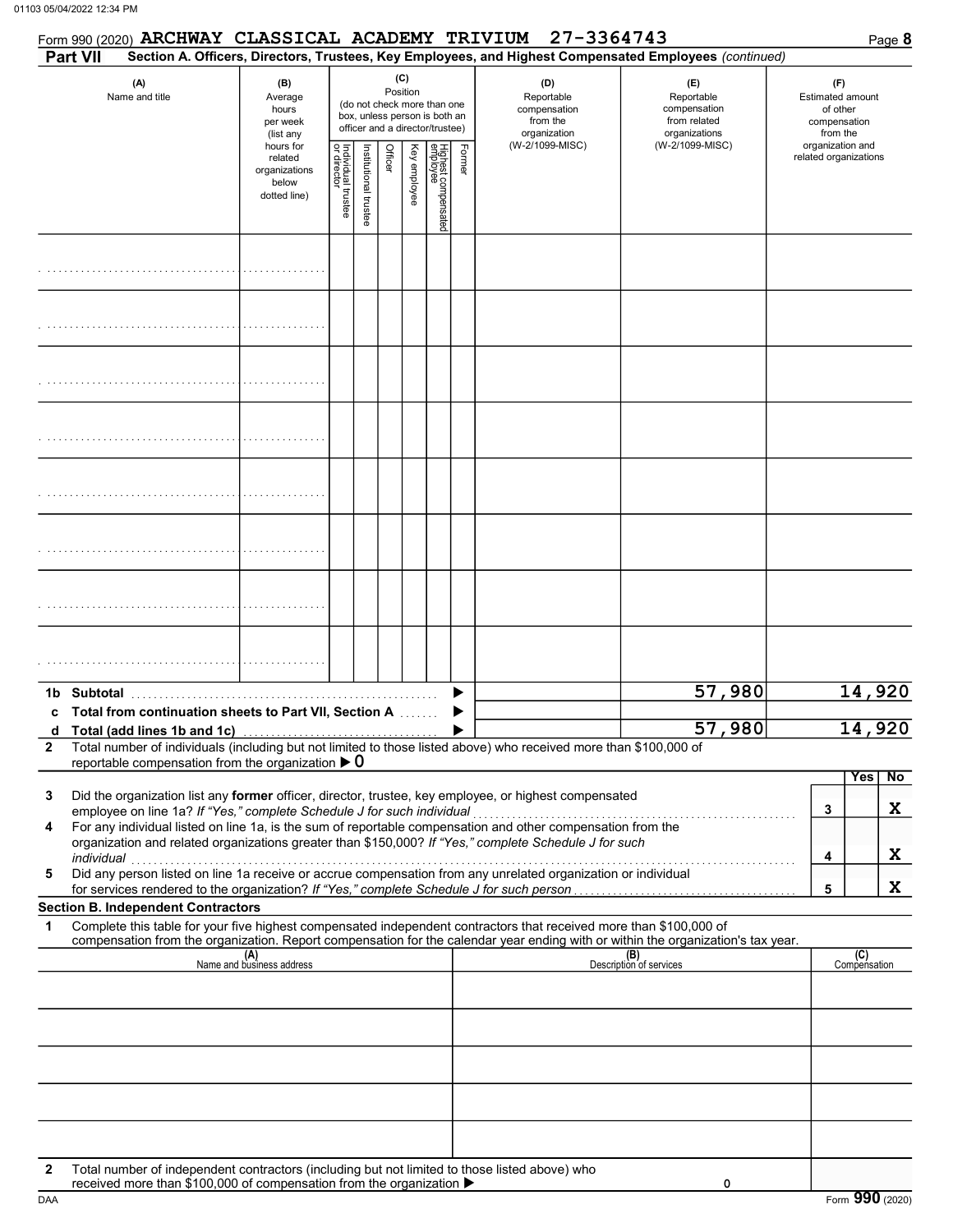# Form 990 (2020) ARCHWAY CLASSICAL ACADEMY TRIVIUM  $27-3364743$  Page 9

# Part VIII Statement of Revenue

Check if Schedule O contains a response or note to any line in this Part VIII ................................

| Contributions, Gifts, Grants<br>and Other Similar Amounts<br>1a<br>1a Federated campaigns<br>in a chuid anns an<br>1 <sub>b</sub><br><b>b</b> Membership dues<br><u> 1999 - Johann Stoff, Amerikaansk k</u><br>1 <sub>c</sub><br>c Fundraising events<br>.<br>d Related organizations<br>1d<br>430,541<br>1e<br><b>e</b> Government grants (contributions)<br><b>f</b> All other contributions, gifts, grants,<br>and similar amounts not included above<br>238,184<br>1f<br>1g $\sqrt{3}$<br>Noncash contributions included in lines 1a-1f<br>668,725<br>▶<br><b>Business Code</b><br>3,687,717<br>3,687,717<br>611710<br>2a<br>STATE EQUALIZATION<br>611710<br>241,622<br>241,622<br>b<br>CLASSROOM SITE FUNDS<br>$\overline{127,382}$<br>127,382<br>611710<br>CO-CURRICULAR ACTIVITIES<br>611710<br>13,381<br>13,381<br>PSO INCOME<br><b>f</b> All other program service revenue $\ldots$<br>4,070,102<br>▶<br>a<br>Investment income (including dividends, interest, and<br>3<br>820<br>820<br>other similar amounts)<br>Income from investment of tax-exempt bond proceeds<br>4<br>5<br>(i) Real<br>(ii) Personal<br>9,336<br>Gross rents<br>6a<br>6а<br>6b<br>Less: rental expenses<br>b<br>9,336<br>6c<br>Rental inc. or (loss)<br>с<br>9,336<br>9,336<br>Net rental income or (loss)<br>d<br><b>7a</b> Gross amount from<br>(i) Securities<br>(ii) Other<br>sales of assets<br>7a<br>other than inventory<br>Other Revenue<br>Less: cost or other<br>b<br>7b<br>basis and sales exps.<br>7c<br>c Gain or (loss)<br>8a Gross income from fundraising events<br>(not including \$<br>.<br>of contributions reported on line 1c).<br>See Part IV, line 18<br>8а<br>8b<br><b>b</b> Less: direct expenses<br>c Net income or (loss) from fundraising events<br>9a Gross income from gaming activities.<br>See Part IV, line 19<br>9a<br>9b<br><b>b</b> Less: direct expenses<br>c Net income or (loss) from gaming activities<br>10a Gross sales of inventory, less<br>returns and allowances<br>10a<br>10 <sub>b</sub><br><b>b</b> Less: cost of goods sold<br>c Net income or (loss) from sales of inventory<br><b>Business Code</b><br>Miscellaneous<br>Revenue<br>611710<br>925<br>925<br>11a<br><b>OTHER</b><br>b<br>a<br>925<br>▶<br>е<br>4,749,908<br>4,071,027<br>10,156<br>0<br>12<br>Total revenue. See instructions |  |  |  |  |  |  | (A)<br>Total revenue | (B)<br>Related or exempt<br>function revenue | (C)<br>Unrelated<br>business revenue | (D)<br>Revenue excluded<br>from tax under<br>sections 512-514 |
|-----------------------------------------------------------------------------------------------------------------------------------------------------------------------------------------------------------------------------------------------------------------------------------------------------------------------------------------------------------------------------------------------------------------------------------------------------------------------------------------------------------------------------------------------------------------------------------------------------------------------------------------------------------------------------------------------------------------------------------------------------------------------------------------------------------------------------------------------------------------------------------------------------------------------------------------------------------------------------------------------------------------------------------------------------------------------------------------------------------------------------------------------------------------------------------------------------------------------------------------------------------------------------------------------------------------------------------------------------------------------------------------------------------------------------------------------------------------------------------------------------------------------------------------------------------------------------------------------------------------------------------------------------------------------------------------------------------------------------------------------------------------------------------------------------------------------------------------------------------------------------------------------------------------------------------------------------------------------------------------------------------------------------------------------------------------------------------------------------------------------------------------------------------------------------------------------------------------------------------------------------------------------------------------------------------------------------------|--|--|--|--|--|--|----------------------|----------------------------------------------|--------------------------------------|---------------------------------------------------------------|
|                                                                                                                                                                                                                                                                                                                                                                                                                                                                                                                                                                                                                                                                                                                                                                                                                                                                                                                                                                                                                                                                                                                                                                                                                                                                                                                                                                                                                                                                                                                                                                                                                                                                                                                                                                                                                                                                                                                                                                                                                                                                                                                                                                                                                                                                                                                                   |  |  |  |  |  |  |                      |                                              |                                      |                                                               |
|                                                                                                                                                                                                                                                                                                                                                                                                                                                                                                                                                                                                                                                                                                                                                                                                                                                                                                                                                                                                                                                                                                                                                                                                                                                                                                                                                                                                                                                                                                                                                                                                                                                                                                                                                                                                                                                                                                                                                                                                                                                                                                                                                                                                                                                                                                                                   |  |  |  |  |  |  |                      |                                              |                                      |                                                               |
|                                                                                                                                                                                                                                                                                                                                                                                                                                                                                                                                                                                                                                                                                                                                                                                                                                                                                                                                                                                                                                                                                                                                                                                                                                                                                                                                                                                                                                                                                                                                                                                                                                                                                                                                                                                                                                                                                                                                                                                                                                                                                                                                                                                                                                                                                                                                   |  |  |  |  |  |  |                      |                                              |                                      |                                                               |
|                                                                                                                                                                                                                                                                                                                                                                                                                                                                                                                                                                                                                                                                                                                                                                                                                                                                                                                                                                                                                                                                                                                                                                                                                                                                                                                                                                                                                                                                                                                                                                                                                                                                                                                                                                                                                                                                                                                                                                                                                                                                                                                                                                                                                                                                                                                                   |  |  |  |  |  |  |                      |                                              |                                      |                                                               |
|                                                                                                                                                                                                                                                                                                                                                                                                                                                                                                                                                                                                                                                                                                                                                                                                                                                                                                                                                                                                                                                                                                                                                                                                                                                                                                                                                                                                                                                                                                                                                                                                                                                                                                                                                                                                                                                                                                                                                                                                                                                                                                                                                                                                                                                                                                                                   |  |  |  |  |  |  |                      |                                              |                                      |                                                               |
|                                                                                                                                                                                                                                                                                                                                                                                                                                                                                                                                                                                                                                                                                                                                                                                                                                                                                                                                                                                                                                                                                                                                                                                                                                                                                                                                                                                                                                                                                                                                                                                                                                                                                                                                                                                                                                                                                                                                                                                                                                                                                                                                                                                                                                                                                                                                   |  |  |  |  |  |  |                      |                                              |                                      |                                                               |
| Program Service<br>Revenue                                                                                                                                                                                                                                                                                                                                                                                                                                                                                                                                                                                                                                                                                                                                                                                                                                                                                                                                                                                                                                                                                                                                                                                                                                                                                                                                                                                                                                                                                                                                                                                                                                                                                                                                                                                                                                                                                                                                                                                                                                                                                                                                                                                                                                                                                                        |  |  |  |  |  |  |                      |                                              |                                      |                                                               |
|                                                                                                                                                                                                                                                                                                                                                                                                                                                                                                                                                                                                                                                                                                                                                                                                                                                                                                                                                                                                                                                                                                                                                                                                                                                                                                                                                                                                                                                                                                                                                                                                                                                                                                                                                                                                                                                                                                                                                                                                                                                                                                                                                                                                                                                                                                                                   |  |  |  |  |  |  |                      |                                              |                                      |                                                               |
|                                                                                                                                                                                                                                                                                                                                                                                                                                                                                                                                                                                                                                                                                                                                                                                                                                                                                                                                                                                                                                                                                                                                                                                                                                                                                                                                                                                                                                                                                                                                                                                                                                                                                                                                                                                                                                                                                                                                                                                                                                                                                                                                                                                                                                                                                                                                   |  |  |  |  |  |  |                      |                                              |                                      |                                                               |
|                                                                                                                                                                                                                                                                                                                                                                                                                                                                                                                                                                                                                                                                                                                                                                                                                                                                                                                                                                                                                                                                                                                                                                                                                                                                                                                                                                                                                                                                                                                                                                                                                                                                                                                                                                                                                                                                                                                                                                                                                                                                                                                                                                                                                                                                                                                                   |  |  |  |  |  |  |                      |                                              |                                      |                                                               |
|                                                                                                                                                                                                                                                                                                                                                                                                                                                                                                                                                                                                                                                                                                                                                                                                                                                                                                                                                                                                                                                                                                                                                                                                                                                                                                                                                                                                                                                                                                                                                                                                                                                                                                                                                                                                                                                                                                                                                                                                                                                                                                                                                                                                                                                                                                                                   |  |  |  |  |  |  |                      |                                              |                                      |                                                               |
|                                                                                                                                                                                                                                                                                                                                                                                                                                                                                                                                                                                                                                                                                                                                                                                                                                                                                                                                                                                                                                                                                                                                                                                                                                                                                                                                                                                                                                                                                                                                                                                                                                                                                                                                                                                                                                                                                                                                                                                                                                                                                                                                                                                                                                                                                                                                   |  |  |  |  |  |  |                      |                                              |                                      |                                                               |
|                                                                                                                                                                                                                                                                                                                                                                                                                                                                                                                                                                                                                                                                                                                                                                                                                                                                                                                                                                                                                                                                                                                                                                                                                                                                                                                                                                                                                                                                                                                                                                                                                                                                                                                                                                                                                                                                                                                                                                                                                                                                                                                                                                                                                                                                                                                                   |  |  |  |  |  |  |                      |                                              |                                      |                                                               |
|                                                                                                                                                                                                                                                                                                                                                                                                                                                                                                                                                                                                                                                                                                                                                                                                                                                                                                                                                                                                                                                                                                                                                                                                                                                                                                                                                                                                                                                                                                                                                                                                                                                                                                                                                                                                                                                                                                                                                                                                                                                                                                                                                                                                                                                                                                                                   |  |  |  |  |  |  |                      |                                              |                                      |                                                               |
|                                                                                                                                                                                                                                                                                                                                                                                                                                                                                                                                                                                                                                                                                                                                                                                                                                                                                                                                                                                                                                                                                                                                                                                                                                                                                                                                                                                                                                                                                                                                                                                                                                                                                                                                                                                                                                                                                                                                                                                                                                                                                                                                                                                                                                                                                                                                   |  |  |  |  |  |  |                      |                                              |                                      |                                                               |
|                                                                                                                                                                                                                                                                                                                                                                                                                                                                                                                                                                                                                                                                                                                                                                                                                                                                                                                                                                                                                                                                                                                                                                                                                                                                                                                                                                                                                                                                                                                                                                                                                                                                                                                                                                                                                                                                                                                                                                                                                                                                                                                                                                                                                                                                                                                                   |  |  |  |  |  |  |                      |                                              |                                      |                                                               |
|                                                                                                                                                                                                                                                                                                                                                                                                                                                                                                                                                                                                                                                                                                                                                                                                                                                                                                                                                                                                                                                                                                                                                                                                                                                                                                                                                                                                                                                                                                                                                                                                                                                                                                                                                                                                                                                                                                                                                                                                                                                                                                                                                                                                                                                                                                                                   |  |  |  |  |  |  |                      |                                              |                                      |                                                               |
|                                                                                                                                                                                                                                                                                                                                                                                                                                                                                                                                                                                                                                                                                                                                                                                                                                                                                                                                                                                                                                                                                                                                                                                                                                                                                                                                                                                                                                                                                                                                                                                                                                                                                                                                                                                                                                                                                                                                                                                                                                                                                                                                                                                                                                                                                                                                   |  |  |  |  |  |  |                      |                                              |                                      |                                                               |
|                                                                                                                                                                                                                                                                                                                                                                                                                                                                                                                                                                                                                                                                                                                                                                                                                                                                                                                                                                                                                                                                                                                                                                                                                                                                                                                                                                                                                                                                                                                                                                                                                                                                                                                                                                                                                                                                                                                                                                                                                                                                                                                                                                                                                                                                                                                                   |  |  |  |  |  |  |                      |                                              |                                      |                                                               |
|                                                                                                                                                                                                                                                                                                                                                                                                                                                                                                                                                                                                                                                                                                                                                                                                                                                                                                                                                                                                                                                                                                                                                                                                                                                                                                                                                                                                                                                                                                                                                                                                                                                                                                                                                                                                                                                                                                                                                                                                                                                                                                                                                                                                                                                                                                                                   |  |  |  |  |  |  |                      |                                              |                                      |                                                               |
|                                                                                                                                                                                                                                                                                                                                                                                                                                                                                                                                                                                                                                                                                                                                                                                                                                                                                                                                                                                                                                                                                                                                                                                                                                                                                                                                                                                                                                                                                                                                                                                                                                                                                                                                                                                                                                                                                                                                                                                                                                                                                                                                                                                                                                                                                                                                   |  |  |  |  |  |  |                      |                                              |                                      |                                                               |
|                                                                                                                                                                                                                                                                                                                                                                                                                                                                                                                                                                                                                                                                                                                                                                                                                                                                                                                                                                                                                                                                                                                                                                                                                                                                                                                                                                                                                                                                                                                                                                                                                                                                                                                                                                                                                                                                                                                                                                                                                                                                                                                                                                                                                                                                                                                                   |  |  |  |  |  |  |                      |                                              |                                      |                                                               |
|                                                                                                                                                                                                                                                                                                                                                                                                                                                                                                                                                                                                                                                                                                                                                                                                                                                                                                                                                                                                                                                                                                                                                                                                                                                                                                                                                                                                                                                                                                                                                                                                                                                                                                                                                                                                                                                                                                                                                                                                                                                                                                                                                                                                                                                                                                                                   |  |  |  |  |  |  |                      |                                              |                                      |                                                               |
|                                                                                                                                                                                                                                                                                                                                                                                                                                                                                                                                                                                                                                                                                                                                                                                                                                                                                                                                                                                                                                                                                                                                                                                                                                                                                                                                                                                                                                                                                                                                                                                                                                                                                                                                                                                                                                                                                                                                                                                                                                                                                                                                                                                                                                                                                                                                   |  |  |  |  |  |  |                      |                                              |                                      |                                                               |
|                                                                                                                                                                                                                                                                                                                                                                                                                                                                                                                                                                                                                                                                                                                                                                                                                                                                                                                                                                                                                                                                                                                                                                                                                                                                                                                                                                                                                                                                                                                                                                                                                                                                                                                                                                                                                                                                                                                                                                                                                                                                                                                                                                                                                                                                                                                                   |  |  |  |  |  |  |                      |                                              |                                      |                                                               |
|                                                                                                                                                                                                                                                                                                                                                                                                                                                                                                                                                                                                                                                                                                                                                                                                                                                                                                                                                                                                                                                                                                                                                                                                                                                                                                                                                                                                                                                                                                                                                                                                                                                                                                                                                                                                                                                                                                                                                                                                                                                                                                                                                                                                                                                                                                                                   |  |  |  |  |  |  |                      |                                              |                                      |                                                               |
|                                                                                                                                                                                                                                                                                                                                                                                                                                                                                                                                                                                                                                                                                                                                                                                                                                                                                                                                                                                                                                                                                                                                                                                                                                                                                                                                                                                                                                                                                                                                                                                                                                                                                                                                                                                                                                                                                                                                                                                                                                                                                                                                                                                                                                                                                                                                   |  |  |  |  |  |  |                      |                                              |                                      |                                                               |
|                                                                                                                                                                                                                                                                                                                                                                                                                                                                                                                                                                                                                                                                                                                                                                                                                                                                                                                                                                                                                                                                                                                                                                                                                                                                                                                                                                                                                                                                                                                                                                                                                                                                                                                                                                                                                                                                                                                                                                                                                                                                                                                                                                                                                                                                                                                                   |  |  |  |  |  |  |                      |                                              |                                      |                                                               |
|                                                                                                                                                                                                                                                                                                                                                                                                                                                                                                                                                                                                                                                                                                                                                                                                                                                                                                                                                                                                                                                                                                                                                                                                                                                                                                                                                                                                                                                                                                                                                                                                                                                                                                                                                                                                                                                                                                                                                                                                                                                                                                                                                                                                                                                                                                                                   |  |  |  |  |  |  |                      |                                              |                                      |                                                               |
|                                                                                                                                                                                                                                                                                                                                                                                                                                                                                                                                                                                                                                                                                                                                                                                                                                                                                                                                                                                                                                                                                                                                                                                                                                                                                                                                                                                                                                                                                                                                                                                                                                                                                                                                                                                                                                                                                                                                                                                                                                                                                                                                                                                                                                                                                                                                   |  |  |  |  |  |  |                      |                                              |                                      |                                                               |
|                                                                                                                                                                                                                                                                                                                                                                                                                                                                                                                                                                                                                                                                                                                                                                                                                                                                                                                                                                                                                                                                                                                                                                                                                                                                                                                                                                                                                                                                                                                                                                                                                                                                                                                                                                                                                                                                                                                                                                                                                                                                                                                                                                                                                                                                                                                                   |  |  |  |  |  |  |                      |                                              |                                      |                                                               |
|                                                                                                                                                                                                                                                                                                                                                                                                                                                                                                                                                                                                                                                                                                                                                                                                                                                                                                                                                                                                                                                                                                                                                                                                                                                                                                                                                                                                                                                                                                                                                                                                                                                                                                                                                                                                                                                                                                                                                                                                                                                                                                                                                                                                                                                                                                                                   |  |  |  |  |  |  |                      |                                              |                                      |                                                               |
|                                                                                                                                                                                                                                                                                                                                                                                                                                                                                                                                                                                                                                                                                                                                                                                                                                                                                                                                                                                                                                                                                                                                                                                                                                                                                                                                                                                                                                                                                                                                                                                                                                                                                                                                                                                                                                                                                                                                                                                                                                                                                                                                                                                                                                                                                                                                   |  |  |  |  |  |  |                      |                                              |                                      |                                                               |
|                                                                                                                                                                                                                                                                                                                                                                                                                                                                                                                                                                                                                                                                                                                                                                                                                                                                                                                                                                                                                                                                                                                                                                                                                                                                                                                                                                                                                                                                                                                                                                                                                                                                                                                                                                                                                                                                                                                                                                                                                                                                                                                                                                                                                                                                                                                                   |  |  |  |  |  |  |                      |                                              |                                      |                                                               |
|                                                                                                                                                                                                                                                                                                                                                                                                                                                                                                                                                                                                                                                                                                                                                                                                                                                                                                                                                                                                                                                                                                                                                                                                                                                                                                                                                                                                                                                                                                                                                                                                                                                                                                                                                                                                                                                                                                                                                                                                                                                                                                                                                                                                                                                                                                                                   |  |  |  |  |  |  |                      |                                              |                                      |                                                               |
|                                                                                                                                                                                                                                                                                                                                                                                                                                                                                                                                                                                                                                                                                                                                                                                                                                                                                                                                                                                                                                                                                                                                                                                                                                                                                                                                                                                                                                                                                                                                                                                                                                                                                                                                                                                                                                                                                                                                                                                                                                                                                                                                                                                                                                                                                                                                   |  |  |  |  |  |  |                      |                                              |                                      |                                                               |
|                                                                                                                                                                                                                                                                                                                                                                                                                                                                                                                                                                                                                                                                                                                                                                                                                                                                                                                                                                                                                                                                                                                                                                                                                                                                                                                                                                                                                                                                                                                                                                                                                                                                                                                                                                                                                                                                                                                                                                                                                                                                                                                                                                                                                                                                                                                                   |  |  |  |  |  |  |                      |                                              |                                      |                                                               |
|                                                                                                                                                                                                                                                                                                                                                                                                                                                                                                                                                                                                                                                                                                                                                                                                                                                                                                                                                                                                                                                                                                                                                                                                                                                                                                                                                                                                                                                                                                                                                                                                                                                                                                                                                                                                                                                                                                                                                                                                                                                                                                                                                                                                                                                                                                                                   |  |  |  |  |  |  |                      |                                              |                                      |                                                               |
|                                                                                                                                                                                                                                                                                                                                                                                                                                                                                                                                                                                                                                                                                                                                                                                                                                                                                                                                                                                                                                                                                                                                                                                                                                                                                                                                                                                                                                                                                                                                                                                                                                                                                                                                                                                                                                                                                                                                                                                                                                                                                                                                                                                                                                                                                                                                   |  |  |  |  |  |  |                      |                                              |                                      |                                                               |
|                                                                                                                                                                                                                                                                                                                                                                                                                                                                                                                                                                                                                                                                                                                                                                                                                                                                                                                                                                                                                                                                                                                                                                                                                                                                                                                                                                                                                                                                                                                                                                                                                                                                                                                                                                                                                                                                                                                                                                                                                                                                                                                                                                                                                                                                                                                                   |  |  |  |  |  |  |                      |                                              |                                      |                                                               |
|                                                                                                                                                                                                                                                                                                                                                                                                                                                                                                                                                                                                                                                                                                                                                                                                                                                                                                                                                                                                                                                                                                                                                                                                                                                                                                                                                                                                                                                                                                                                                                                                                                                                                                                                                                                                                                                                                                                                                                                                                                                                                                                                                                                                                                                                                                                                   |  |  |  |  |  |  |                      |                                              |                                      |                                                               |
|                                                                                                                                                                                                                                                                                                                                                                                                                                                                                                                                                                                                                                                                                                                                                                                                                                                                                                                                                                                                                                                                                                                                                                                                                                                                                                                                                                                                                                                                                                                                                                                                                                                                                                                                                                                                                                                                                                                                                                                                                                                                                                                                                                                                                                                                                                                                   |  |  |  |  |  |  |                      |                                              |                                      |                                                               |
|                                                                                                                                                                                                                                                                                                                                                                                                                                                                                                                                                                                                                                                                                                                                                                                                                                                                                                                                                                                                                                                                                                                                                                                                                                                                                                                                                                                                                                                                                                                                                                                                                                                                                                                                                                                                                                                                                                                                                                                                                                                                                                                                                                                                                                                                                                                                   |  |  |  |  |  |  |                      |                                              |                                      |                                                               |
|                                                                                                                                                                                                                                                                                                                                                                                                                                                                                                                                                                                                                                                                                                                                                                                                                                                                                                                                                                                                                                                                                                                                                                                                                                                                                                                                                                                                                                                                                                                                                                                                                                                                                                                                                                                                                                                                                                                                                                                                                                                                                                                                                                                                                                                                                                                                   |  |  |  |  |  |  |                      |                                              |                                      |                                                               |
|                                                                                                                                                                                                                                                                                                                                                                                                                                                                                                                                                                                                                                                                                                                                                                                                                                                                                                                                                                                                                                                                                                                                                                                                                                                                                                                                                                                                                                                                                                                                                                                                                                                                                                                                                                                                                                                                                                                                                                                                                                                                                                                                                                                                                                                                                                                                   |  |  |  |  |  |  |                      |                                              |                                      |                                                               |
|                                                                                                                                                                                                                                                                                                                                                                                                                                                                                                                                                                                                                                                                                                                                                                                                                                                                                                                                                                                                                                                                                                                                                                                                                                                                                                                                                                                                                                                                                                                                                                                                                                                                                                                                                                                                                                                                                                                                                                                                                                                                                                                                                                                                                                                                                                                                   |  |  |  |  |  |  |                      |                                              |                                      |                                                               |
|                                                                                                                                                                                                                                                                                                                                                                                                                                                                                                                                                                                                                                                                                                                                                                                                                                                                                                                                                                                                                                                                                                                                                                                                                                                                                                                                                                                                                                                                                                                                                                                                                                                                                                                                                                                                                                                                                                                                                                                                                                                                                                                                                                                                                                                                                                                                   |  |  |  |  |  |  |                      |                                              |                                      |                                                               |
|                                                                                                                                                                                                                                                                                                                                                                                                                                                                                                                                                                                                                                                                                                                                                                                                                                                                                                                                                                                                                                                                                                                                                                                                                                                                                                                                                                                                                                                                                                                                                                                                                                                                                                                                                                                                                                                                                                                                                                                                                                                                                                                                                                                                                                                                                                                                   |  |  |  |  |  |  |                      |                                              |                                      |                                                               |
|                                                                                                                                                                                                                                                                                                                                                                                                                                                                                                                                                                                                                                                                                                                                                                                                                                                                                                                                                                                                                                                                                                                                                                                                                                                                                                                                                                                                                                                                                                                                                                                                                                                                                                                                                                                                                                                                                                                                                                                                                                                                                                                                                                                                                                                                                                                                   |  |  |  |  |  |  |                      |                                              |                                      |                                                               |
|                                                                                                                                                                                                                                                                                                                                                                                                                                                                                                                                                                                                                                                                                                                                                                                                                                                                                                                                                                                                                                                                                                                                                                                                                                                                                                                                                                                                                                                                                                                                                                                                                                                                                                                                                                                                                                                                                                                                                                                                                                                                                                                                                                                                                                                                                                                                   |  |  |  |  |  |  |                      |                                              |                                      |                                                               |
|                                                                                                                                                                                                                                                                                                                                                                                                                                                                                                                                                                                                                                                                                                                                                                                                                                                                                                                                                                                                                                                                                                                                                                                                                                                                                                                                                                                                                                                                                                                                                                                                                                                                                                                                                                                                                                                                                                                                                                                                                                                                                                                                                                                                                                                                                                                                   |  |  |  |  |  |  |                      |                                              |                                      |                                                               |
|                                                                                                                                                                                                                                                                                                                                                                                                                                                                                                                                                                                                                                                                                                                                                                                                                                                                                                                                                                                                                                                                                                                                                                                                                                                                                                                                                                                                                                                                                                                                                                                                                                                                                                                                                                                                                                                                                                                                                                                                                                                                                                                                                                                                                                                                                                                                   |  |  |  |  |  |  |                      |                                              |                                      |                                                               |
|                                                                                                                                                                                                                                                                                                                                                                                                                                                                                                                                                                                                                                                                                                                                                                                                                                                                                                                                                                                                                                                                                                                                                                                                                                                                                                                                                                                                                                                                                                                                                                                                                                                                                                                                                                                                                                                                                                                                                                                                                                                                                                                                                                                                                                                                                                                                   |  |  |  |  |  |  |                      |                                              |                                      |                                                               |
|                                                                                                                                                                                                                                                                                                                                                                                                                                                                                                                                                                                                                                                                                                                                                                                                                                                                                                                                                                                                                                                                                                                                                                                                                                                                                                                                                                                                                                                                                                                                                                                                                                                                                                                                                                                                                                                                                                                                                                                                                                                                                                                                                                                                                                                                                                                                   |  |  |  |  |  |  |                      |                                              |                                      | Form 990 (2020)                                               |

 $\Box$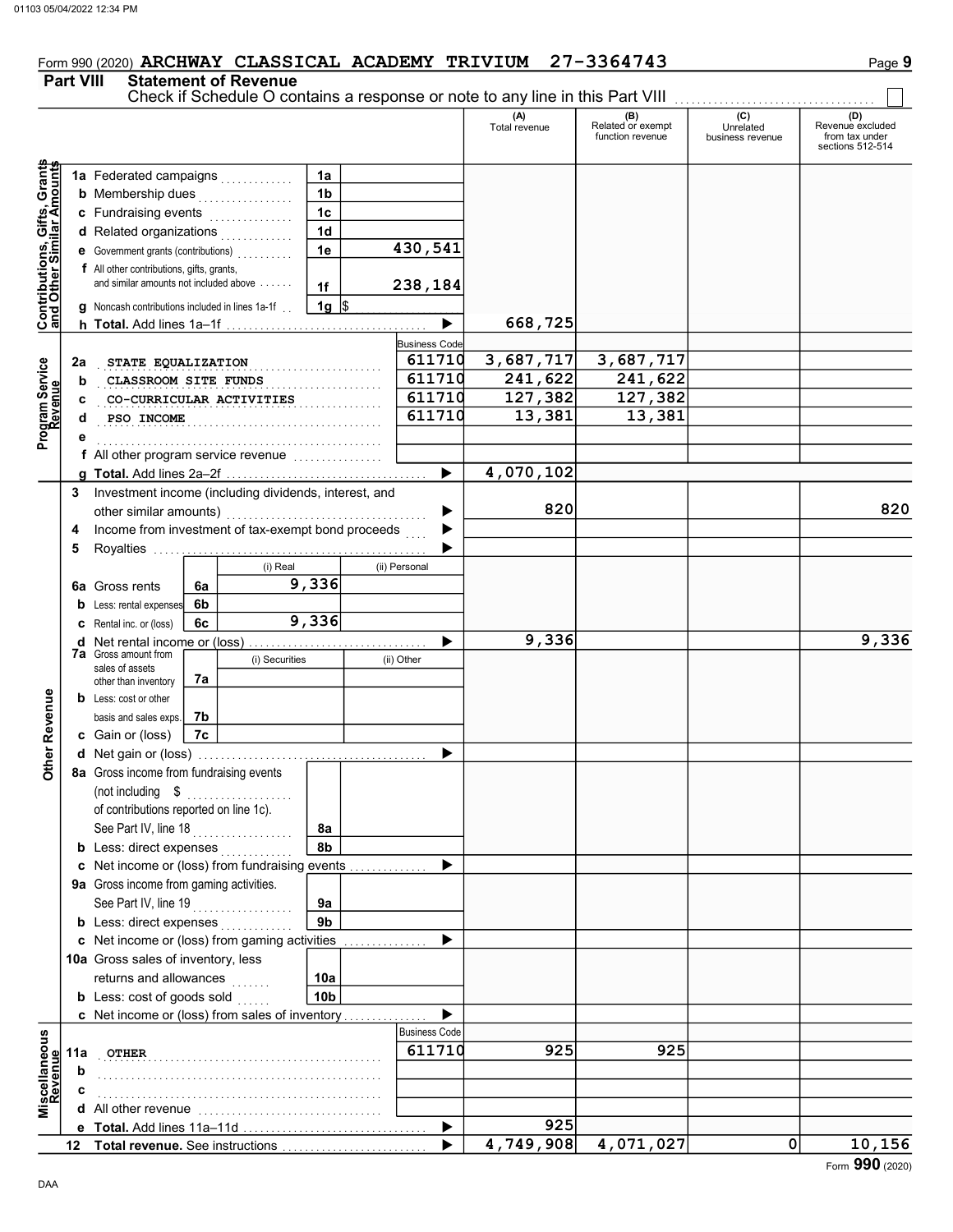# $From 990 (2020)$   $\bf ARCHWAY$  CLASSICAL ACADEMY TRIVIUM  $27-3364743$  Page 10

Part IX Statement of Functional Expenses

|              | Section 501(c)(3) and 501(c)(4) organizations must complete all columns. All other organizations must complete column (A).<br>Check if Schedule O contains a response or note to any line in this Part IX |                              |                             |                                    |                         |
|--------------|-----------------------------------------------------------------------------------------------------------------------------------------------------------------------------------------------------------|------------------------------|-----------------------------|------------------------------------|-------------------------|
|              | Do not include amounts reported on lines 6b,                                                                                                                                                              | (A)<br>Total expenses        | (B)                         | (C)                                | (D)                     |
|              | 7b, 8b, 9b, and 10b of Part VIII.                                                                                                                                                                         |                              | Program service<br>expenses | Management and<br>general expenses | Fundraising<br>expenses |
| 1            | Grants and other assistance to domestic organizations                                                                                                                                                     |                              |                             |                                    |                         |
|              | and domestic governments. See Part IV, line 21                                                                                                                                                            |                              |                             |                                    |                         |
| $\mathbf{2}$ | Grants and other assistance to domestic                                                                                                                                                                   |                              |                             |                                    |                         |
|              | individuals. See Part IV, line 22                                                                                                                                                                         |                              |                             |                                    |                         |
| 3            | Grants and other assistance to foreign                                                                                                                                                                    |                              |                             |                                    |                         |
|              | organizations, foreign governments, and foreign                                                                                                                                                           |                              |                             |                                    |                         |
|              | individuals. See Part IV, lines 15 and 16                                                                                                                                                                 |                              |                             |                                    |                         |
| 4            | Benefits paid to or for members                                                                                                                                                                           |                              |                             |                                    |                         |
| 5            | Compensation of current officers, directors,                                                                                                                                                              |                              |                             |                                    |                         |
|              | trustees, and key employees                                                                                                                                                                               | 72,900                       | 62,010                      | 6,062                              | 4,828                   |
| 6            | Compensation not included above to disqualified                                                                                                                                                           |                              |                             |                                    |                         |
|              | persons (as defined under section 4958(f)(1)) and                                                                                                                                                         |                              |                             |                                    |                         |
|              | persons described in section 4958(c)(3)(B)                                                                                                                                                                |                              |                             |                                    |                         |
| 7            | Other salaries and wages                                                                                                                                                                                  | 2,108,656                    | 1,793,675                   | 175,338                            | 139,643                 |
| 8            | Pension plan accruals and contributions (include                                                                                                                                                          |                              |                             |                                    |                         |
|              | section 401(k) and 403(b) employer contributions)                                                                                                                                                         | 28,961                       | 25,344                      | 3,434                              | 183                     |
| 9            | Other employee benefits                                                                                                                                                                                   | 441,268                      | 386,164                     | 52,317                             | 2,787                   |
| 10           | Payroll taxes                                                                                                                                                                                             | 162,910                      | 142,566                     | 19,315                             | 1,029                   |
| 11           | Fees for services (nonemployees):                                                                                                                                                                         |                              |                             |                                    |                         |
| a            | Management [1111] Management                                                                                                                                                                              | 392,934                      | 325,123                     | 67,811                             |                         |
| b            | Legal                                                                                                                                                                                                     | 6,270<br>$\overline{1}0,700$ | 5,669                       | 601                                |                         |
|              |                                                                                                                                                                                                           |                              | 9,674                       | 1,026                              |                         |
| d            | Lobbying<br>Professional fundraising services. See Part IV, line 17                                                                                                                                       |                              |                             |                                    |                         |
| f            | Investment management fees                                                                                                                                                                                |                              |                             |                                    |                         |
| g            | Other. (If line 11g amount exceeds 10% of line 25, column                                                                                                                                                 |                              |                             |                                    |                         |
|              | (A) amount, list line 11g expenses on Schedule O.)                                                                                                                                                        | 168,640                      | 152,470                     | 16,170                             |                         |
| 12           | Advertising and promotion [1] [1] [1] Advertising and promotion                                                                                                                                           |                              |                             |                                    |                         |
| 13           |                                                                                                                                                                                                           | 17,845                       | 14,727                      | 3,118                              |                         |
| 14           | Information technology<br>                                                                                                                                                                                | 59,955                       | 49,608                      | 10,347                             |                         |
| 15           |                                                                                                                                                                                                           |                              |                             |                                    |                         |
| 16           | Occupancy                                                                                                                                                                                                 | 589,401                      | 506,582                     | 82,819                             |                         |
| 17           | Travel                                                                                                                                                                                                    |                              |                             |                                    |                         |
| 18           | Payments of travel or entertainment expenses                                                                                                                                                              |                              |                             |                                    |                         |
|              | for any federal, state, or local public officials                                                                                                                                                         |                              |                             |                                    |                         |
| 19           | Conferences, conventions, and meetings                                                                                                                                                                    |                              |                             |                                    |                         |
| 20           | Interest                                                                                                                                                                                                  |                              |                             |                                    |                         |
| 21           | Payments to affiliates                                                                                                                                                                                    |                              |                             |                                    |                         |
| 22           | Depreciation, depletion, and amortization                                                                                                                                                                 | 40,061                       | 34,432                      | 5,629                              |                         |
| 23           | Insurance <b>construction</b>                                                                                                                                                                             |                              |                             |                                    |                         |
| 24           | Other expenses. Itemize expenses not covered                                                                                                                                                              |                              |                             |                                    |                         |
|              | above (List miscellaneous expenses on line 24e. If                                                                                                                                                        |                              |                             |                                    |                         |
|              | line 24e amount exceeds 10% of line 25, column                                                                                                                                                            |                              |                             |                                    |                         |
|              | (A) amount, list line 24e expenses on Schedule O.)                                                                                                                                                        |                              |                             |                                    |                         |
| а            | REPAIRS AND MAINTENANCE                                                                                                                                                                                   | 146,509                      | 125,922                     | 20,587                             |                         |
| b            | SUPPLIES AND INSTR AIDS                                                                                                                                                                                   | 134,847                      | 112,722                     | 22, 125                            |                         |
| c            | <b>OTHER</b>                                                                                                                                                                                              | 93,934                       | 77,723                      | 16,211                             |                         |
| d            | UTILITIES<br>.                                                                                                                                                                                            | 57,935                       | 47,937                      | 9,998                              |                         |
| е            | All other expenses <b>Manual</b> Service Construction of                                                                                                                                                  | 24,502                       | 17,156                      | 1,870                              | 5,476                   |
| 25<br>26     | Total functional expenses. Add lines 1 through 24e<br><b>Joint costs.</b> Complete this line only if the                                                                                                  | 4,558,228                    | 3,889,504                   | 514,778                            | 153,946                 |
|              | organization reported in column (B) joint costs                                                                                                                                                           |                              |                             |                                    |                         |
|              | from a combined educational campaign and                                                                                                                                                                  |                              |                             |                                    |                         |
|              | fundraising solicitation. Check here<br>if<br>following SOP 98-2 (ASC 958-720)                                                                                                                            |                              |                             |                                    |                         |
| DAA          |                                                                                                                                                                                                           |                              |                             |                                    | Form 990 (2020)         |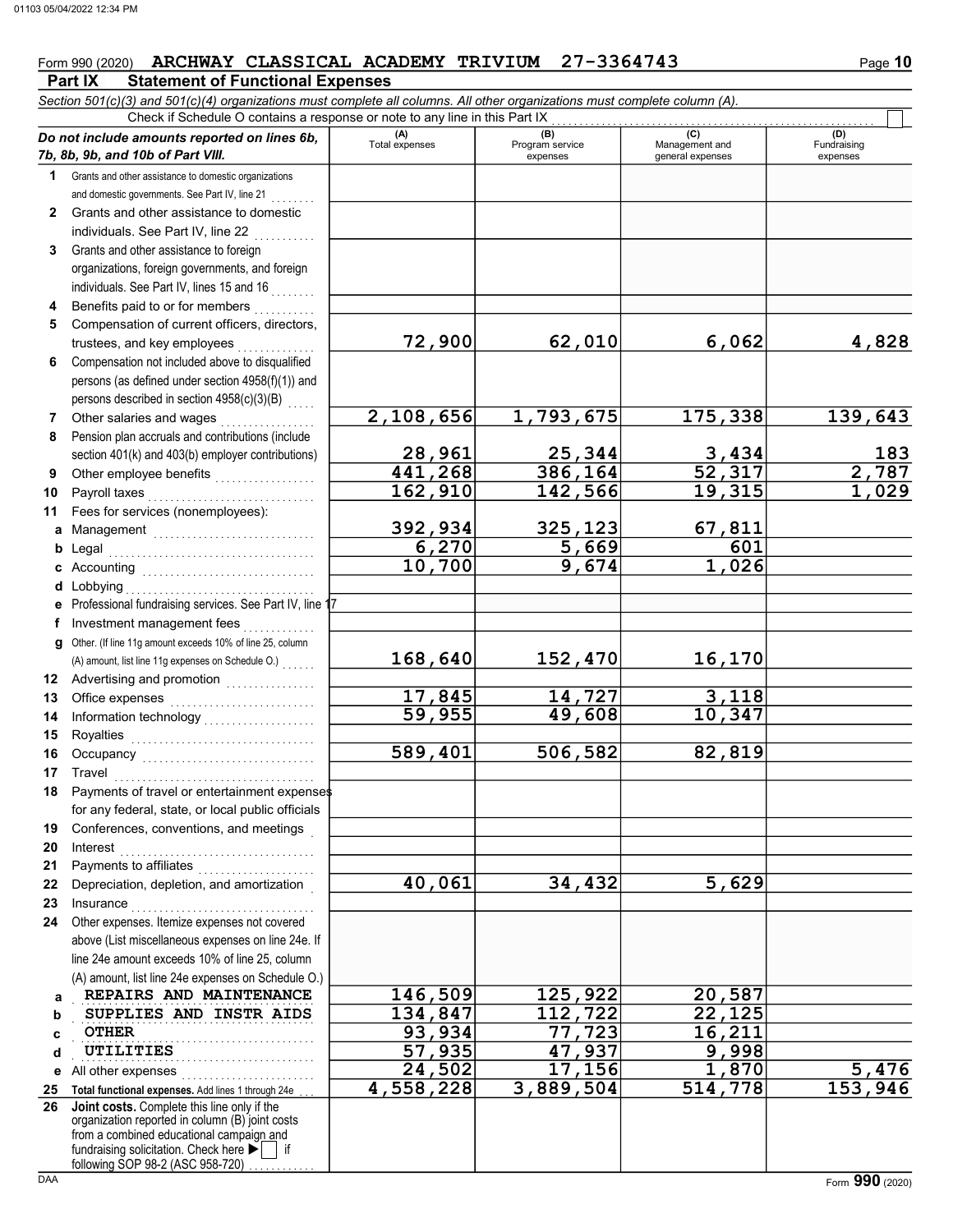#### Form 990 (2020)  $\overline{ARCHWAY}$  CLASSICAL ACADEMY TRIVIUM  $27-3364743$  Page 11 ARCHWAY CLASSICAL ACADEMY TRIVIUM 27-3364743

|                             | Part X   | <b>Balance Sheet</b>                                                                                                                                                                                                                 |                 |                       |                           |                 |             |
|-----------------------------|----------|--------------------------------------------------------------------------------------------------------------------------------------------------------------------------------------------------------------------------------------|-----------------|-----------------------|---------------------------|-----------------|-------------|
|                             |          | Check if Schedule O contains a response or note to any line in this Part X                                                                                                                                                           |                 |                       |                           |                 |             |
|                             |          |                                                                                                                                                                                                                                      |                 |                       | (A)                       |                 | (B)         |
|                             |          |                                                                                                                                                                                                                                      |                 |                       | Beginning of year         |                 | End of year |
|                             | 1        | Cash-non-interest-bearing                                                                                                                                                                                                            |                 |                       | 909,892                   | $\mathbf{1}$    | 1,228,910   |
|                             | 2        |                                                                                                                                                                                                                                      |                 |                       | 1,074,119                 | $\overline{2}$  | 1,166,515   |
|                             | 3        | Pledges and grants receivable, net <b>construct to the construct of the set of the construct of the construct of the construct of the construction</b>                                                                               |                 |                       |                           | 3               |             |
|                             | 4        | Accounts receivable, net                                                                                                                                                                                                             |                 |                       | 35,237                    | 4               | 179,167     |
|                             | 5        | Loans and other receivables from any current or former officer, director,                                                                                                                                                            |                 |                       |                           |                 |             |
|                             |          | trustee, key employee, creator or founder, substantial contributor, or 35%                                                                                                                                                           |                 |                       |                           |                 |             |
|                             |          |                                                                                                                                                                                                                                      |                 |                       |                           | 5               |             |
|                             | 6        | Loans and other receivables from other disqualified persons (as defined                                                                                                                                                              |                 |                       |                           |                 |             |
|                             |          | under section $4958(f)(1)$ , and persons described in section $4958(c)(3)(B)$                                                                                                                                                        |                 |                       |                           | 6               |             |
| Assets                      | 7        | Notes and loans receivable, net <b>consider the constant of the constant of the constant of the constant of the constant of the constant of the constant of the constant of the constant of the constant of the constant of the </b> |                 |                       |                           | $\overline{7}$  |             |
|                             | 8        | Inventories for sale or use                                                                                                                                                                                                          |                 |                       |                           | 8               |             |
|                             | 9        |                                                                                                                                                                                                                                      |                 |                       | 69,477                    | 9               | 68,560      |
|                             |          | 10a Land, buildings, and equipment: cost or other                                                                                                                                                                                    |                 |                       |                           |                 |             |
|                             |          | basis. Complete Part VI of Schedule D                                                                                                                                                                                                | 10a             | 482,988               |                           |                 |             |
|                             |          | <b>b</b> Less: accumulated depreciation                                                                                                                                                                                              | 10 <sub>b</sub> | 426,120               | 87,534                    | 10 <sub>c</sub> | 56,868      |
|                             | 11       |                                                                                                                                                                                                                                      |                 |                       |                           | 11              |             |
|                             | 12       |                                                                                                                                                                                                                                      |                 |                       | 12                        |                 |             |
|                             | 13       |                                                                                                                                                                                                                                      |                 |                       |                           | 13              |             |
|                             | 14       | Intangible assets                                                                                                                                                                                                                    |                 |                       |                           | 14              |             |
|                             | 15       |                                                                                                                                                                                                                                      |                 |                       |                           | 15              |             |
|                             | 16       | <b>Total assets.</b> Add lines 1 through 15 (must equal line 33)                                                                                                                                                                     |                 |                       | 2,176,259                 | 16              | 2,700,020   |
|                             | 17       |                                                                                                                                                                                                                                      |                 | $\overline{50}$ , 195 | 17                        | 82,117          |             |
|                             | 18       | Grants payable                                                                                                                                                                                                                       |                 |                       |                           | 18              |             |
|                             | 19       | Deferred revenue <b>construction and the construction of the construction of the construction</b>                                                                                                                                    |                 |                       | 5,083                     | 19              | 4,374       |
|                             | 20       |                                                                                                                                                                                                                                      |                 |                       |                           | 20              |             |
|                             | 21       |                                                                                                                                                                                                                                      |                 |                       |                           | 21              |             |
| Liabilities                 | 22       | Loans and other payables to any current or former officer, director,                                                                                                                                                                 |                 |                       |                           |                 |             |
|                             |          | trustee, key employee, creator or founder, substantial contributor, or 35%                                                                                                                                                           |                 |                       |                           |                 |             |
|                             |          | controlled entity or family member of any of these persons                                                                                                                                                                           |                 |                       |                           | 22              |             |
|                             | 23       | Secured mortgages and notes payable to unrelated third parties<br>[[[[[[[[[[[[[[[[[[[[[]]]]]]]                                                                                                                                       |                 |                       |                           | 23<br>24        |             |
|                             | 24<br>25 | Unsecured notes and loans payable to unrelated third parties<br>Other liabilities (including federal income tax, payables to related third                                                                                           |                 |                       |                           |                 |             |
|                             |          | parties, and other liabilities not included on lines 17-24). Complete Part X                                                                                                                                                         |                 |                       |                           |                 |             |
|                             |          | of Schedule D                                                                                                                                                                                                                        |                 |                       | 128,082                   | 25              | 332,027     |
|                             | 26       |                                                                                                                                                                                                                                      |                 |                       | 183, 360                  | 26              | 418,518     |
|                             |          | Organizations that follow FASB ASC 958, check here X                                                                                                                                                                                 |                 |                       |                           |                 |             |
|                             |          | and complete lines 27, 28, 32, and 33.                                                                                                                                                                                               |                 |                       |                           |                 |             |
|                             | 27       | Net assets without donor restrictions                                                                                                                                                                                                |                 |                       | 1,919,234                 | 27              | 2,281,502   |
|                             | 28       | Net assets with donor restrictions                                                                                                                                                                                                   |                 |                       | 73,665                    | 28              |             |
|                             |          | Organizations that do not follow FASB ASC 958, check here                                                                                                                                                                            |                 |                       |                           |                 |             |
|                             |          | and complete lines 29 through 33.                                                                                                                                                                                                    |                 |                       |                           |                 |             |
|                             | 29       | Capital stock or trust principal, or current funds                                                                                                                                                                                   |                 |                       |                           | 29              |             |
|                             | 30       | Paid-in or capital surplus, or land, building, or equipment fund [[[[[[[[[[[[[[[[[[[[[[[[[[[[[[[[[[[                                                                                                                                 |                 |                       |                           | 30              |             |
|                             | 31       | Retained earnings, endowment, accumulated income, or other funds                                                                                                                                                                     |                 |                       |                           | 31              |             |
| Net Assets or Fund Balances | 32       | Total net assets or fund balances                                                                                                                                                                                                    |                 |                       | 1,992,899                 | 32              | 2,281,502   |
|                             | 33       |                                                                                                                                                                                                                                      |                 |                       | $\overline{2}$ , 176, 259 | 33              | 2,700,020   |

Form 990 (2020)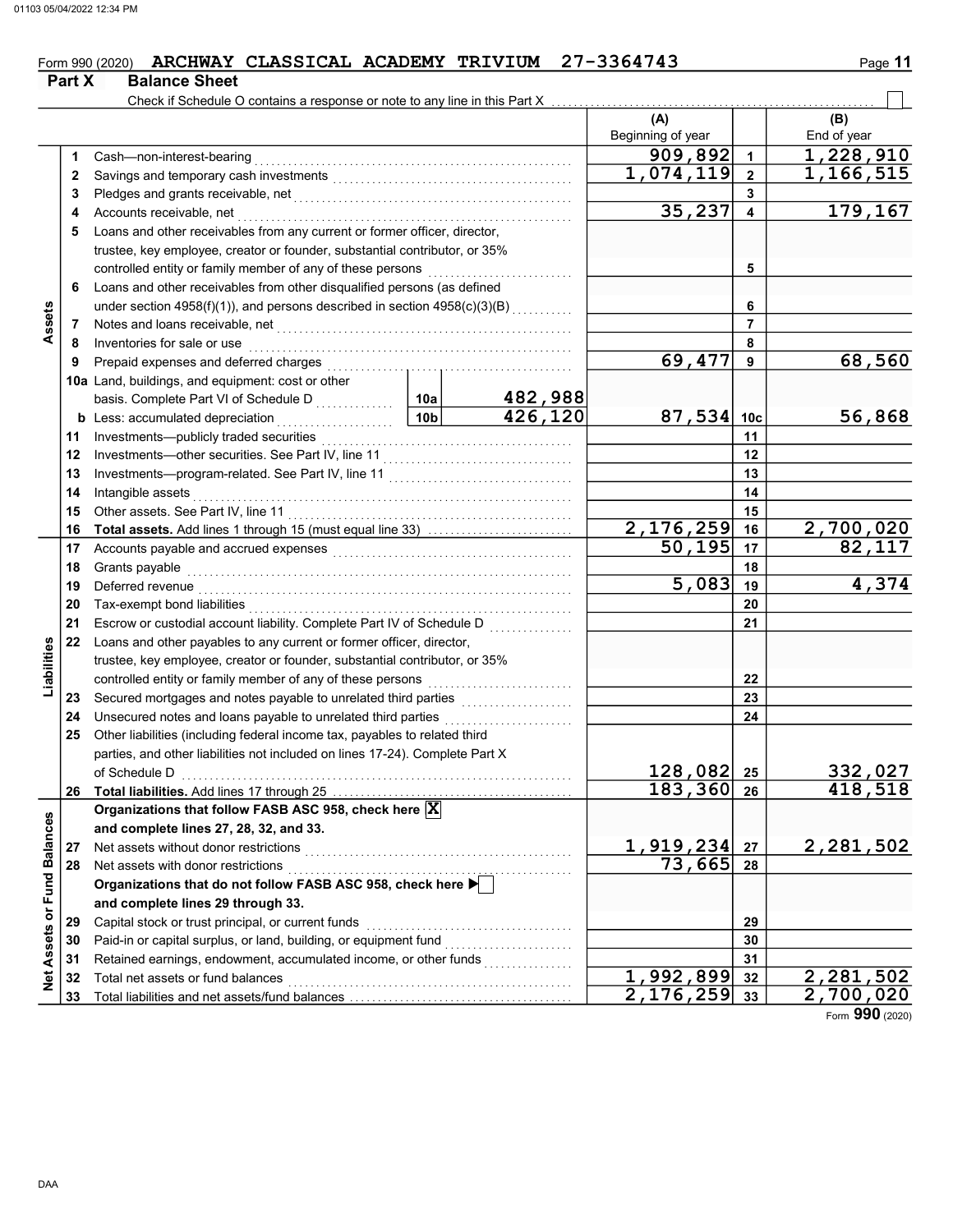Schedule O.

| Part XI<br><b>Reconciliation of Net Assets</b>                                                                                                                                                                                      |                         |                |   |          |
|-------------------------------------------------------------------------------------------------------------------------------------------------------------------------------------------------------------------------------------|-------------------------|----------------|---|----------|
| Check if Schedule O contains a response or note to any line in this Part XI                                                                                                                                                         |                         |                |   |          |
|                                                                                                                                                                                                                                     |                         | 4,749,908      |   |          |
| 2                                                                                                                                                                                                                                   |                         | 4,558,228      |   |          |
| Revenue less expenses. Subtract line 2 from line 1<br>3                                                                                                                                                                             |                         |                |   | 191,680  |
| Net assets or fund balances at beginning of year (must equal Part X, line 32, column (A)) [[[[[[[[[[[[[[[[[[[                                                                                                                       | $\overline{\mathbf{4}}$ | 1,992,899      |   |          |
| Net unrealized gains (losses) on investments with the contract of the contract of the set of the contract of the set of the set of the set of the set of the set of the set of the set of the set of the set of the set of the<br>5 |                         |                |   | 96,923   |
| Donated services and use of facilities [[11] Martin Martin Martin Martin Martin Martin Martin Martin Martin Ma<br>6                                                                                                                 | 6                       |                |   |          |
| Investment expenses<br>7                                                                                                                                                                                                            | $\overline{7}$          |                |   |          |
| Prior period adjustments<br>8                                                                                                                                                                                                       | 8                       |                |   |          |
| Other changes in net assets or fund balances (explain on Schedule O)<br>9                                                                                                                                                           | 9                       |                |   |          |
| 10<br>Net assets or fund balances at end of year. Combine lines 3 through 9 (must equal Part X, line                                                                                                                                |                         |                |   |          |
| 32, column (B))                                                                                                                                                                                                                     | 10                      | 2, 281, 502    |   |          |
| <b>Financial Statements and Reporting</b><br>Part XII                                                                                                                                                                               |                         |                |   |          |
|                                                                                                                                                                                                                                     |                         |                |   |          |
|                                                                                                                                                                                                                                     |                         |                |   | Yes   No |
| $\mathbf{X}$ Accrual<br>Accounting method used to prepare the Form 990:<br>Other<br>Cash<br>1                                                                                                                                       |                         |                |   |          |
| If the organization changed its method of accounting from a prior year or checked "Other," explain in                                                                                                                               |                         |                |   |          |
| Schedule O.                                                                                                                                                                                                                         |                         |                |   |          |
| 2a Were the organization's financial statements compiled or reviewed by an independent accountant?                                                                                                                                  |                         | 2a             |   | X        |
| If "Yes," check a box below to indicate whether the financial statements for the year were compiled or                                                                                                                              |                         |                |   |          |
| reviewed on a separate basis, consolidated basis, or both:                                                                                                                                                                          |                         |                |   |          |
| Separate basis     Consolidated basis<br>Both consolidated and separate basis                                                                                                                                                       |                         |                |   |          |
| <b>b</b> Were the organization's financial statements audited by an independent accountant?                                                                                                                                         |                         | 2 <sub>b</sub> | X |          |
| If "Yes," check a box below to indicate whether the financial statements for the year were audited on a                                                                                                                             |                         |                |   |          |
| separate basis, consolidated basis, or both:                                                                                                                                                                                        |                         |                |   |          |
| $ \mathbf{X} $ Both consolidated and separate basis<br>  Consolidated basis<br>Separate basis                                                                                                                                       |                         |                |   |          |
| c If "Yes" to line 2a or 2b, does the organization have a committee that assumes responsibility for oversight of                                                                                                                    |                         |                |   |          |

**b** If "Yes," did the organization undergo the required audit or audits? If the organization did not undergo the Single Audit Act and OMB Circular A-133? . . . . . . . . . . . . . . . . . . . . . . . . . . . . . . . . . . . . . . . . . . . . . . . . . . . . . . . . . . . . . . . . . . . . . . . . . . . . . . . . . . . . . . 3a As a result of a federal award, was the organization required to undergo an audit or audits as set forth in the

required audit or audits, explain why on Schedule O and describe any steps taken to undergo such audits

the audit, review, or compilation of its financial statements and selection of an independent accountant?

If the organization changed either its oversight process or selection process during the tax year, explain on

3b

Form 990 (2020)

X

3a

2c

X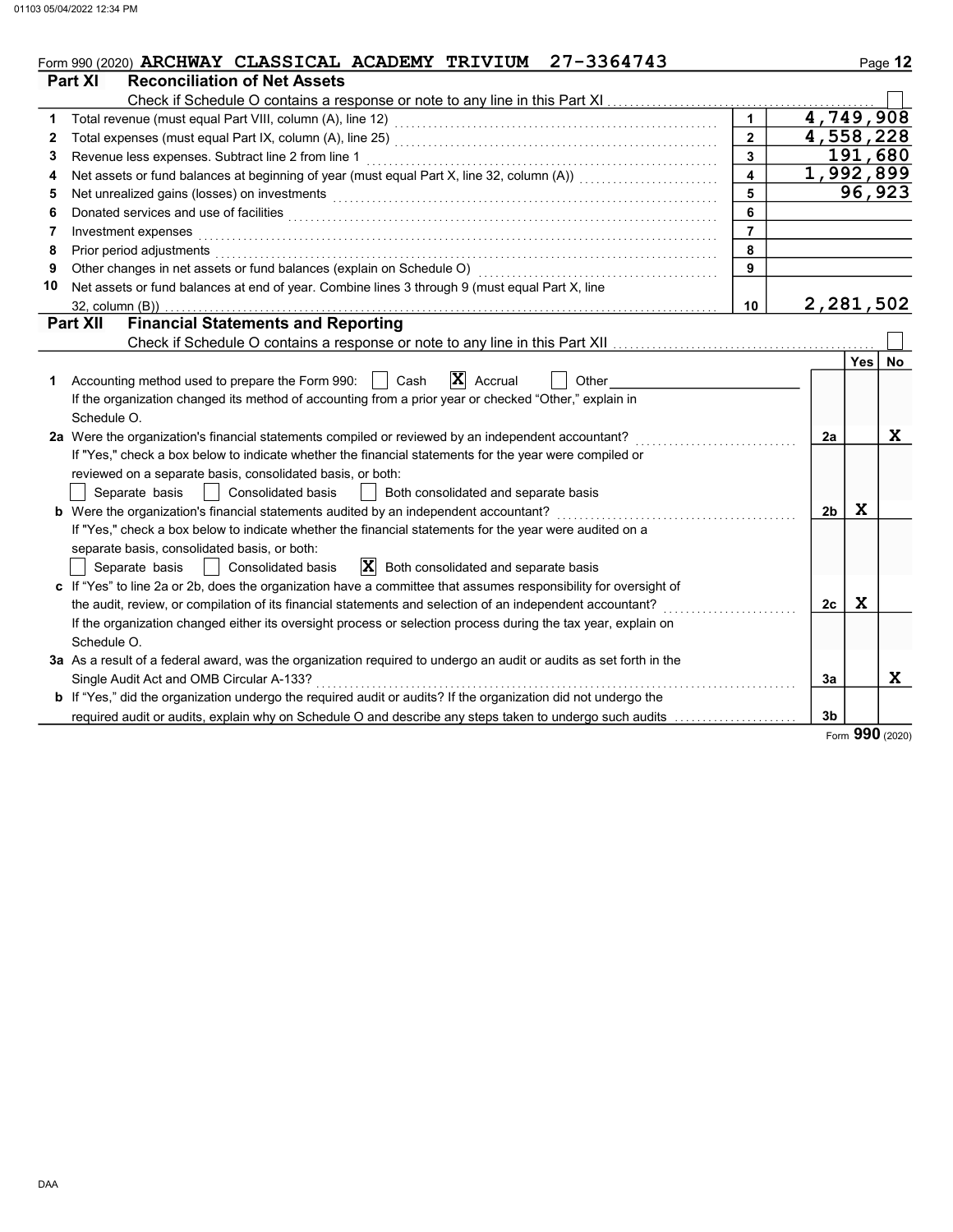| <b>SCHEDULE A</b>                     |                                                                                                                                                                                                                                                                                                                                                                                                                                                                                  | <b>Public Charity Status and Public Support</b>                                                                                                                                                                                                                                                                                                                                                                                                                                                                                                                                                                                                           |                                                                   |    |                                                         |            | OMB No. 1545-0047                                     |  |  |  |
|---------------------------------------|----------------------------------------------------------------------------------------------------------------------------------------------------------------------------------------------------------------------------------------------------------------------------------------------------------------------------------------------------------------------------------------------------------------------------------------------------------------------------------|-----------------------------------------------------------------------------------------------------------------------------------------------------------------------------------------------------------------------------------------------------------------------------------------------------------------------------------------------------------------------------------------------------------------------------------------------------------------------------------------------------------------------------------------------------------------------------------------------------------------------------------------------------------|-------------------------------------------------------------------|----|---------------------------------------------------------|------------|-------------------------------------------------------|--|--|--|
| (Form 990 or 990-EZ)                  |                                                                                                                                                                                                                                                                                                                                                                                                                                                                                  | Complete if the organization is a section 501(c)(3) organization or a section 4947(a)(1) nonexempt charitable trust.                                                                                                                                                                                                                                                                                                                                                                                                                                                                                                                                      |                                                                   |    |                                                         |            |                                                       |  |  |  |
| Department of the Treasury            |                                                                                                                                                                                                                                                                                                                                                                                                                                                                                  | Attach to Form 990 or Form 990-EZ.                                                                                                                                                                                                                                                                                                                                                                                                                                                                                                                                                                                                                        |                                                                   |    |                                                         |            |                                                       |  |  |  |
| Internal Revenue Service              |                                                                                                                                                                                                                                                                                                                                                                                                                                                                                  | Go to www.irs.gov/Form990 for instructions and the latest information.                                                                                                                                                                                                                                                                                                                                                                                                                                                                                                                                                                                    |                                                                   |    |                                                         |            | <b>Open to Public</b><br>Inspection                   |  |  |  |
| Name of the organization              |                                                                                                                                                                                                                                                                                                                                                                                                                                                                                  | ARCHWAY CLASSICAL ACADEMY TRIVIUM                                                                                                                                                                                                                                                                                                                                                                                                                                                                                                                                                                                                                         |                                                                   |    |                                                         |            | <b>Employer identification number</b>                 |  |  |  |
|                                       | <b>WEST</b>                                                                                                                                                                                                                                                                                                                                                                                                                                                                      |                                                                                                                                                                                                                                                                                                                                                                                                                                                                                                                                                                                                                                                           |                                                                   |    |                                                         | 27-3364743 |                                                       |  |  |  |
| Part I                                |                                                                                                                                                                                                                                                                                                                                                                                                                                                                                  | <b>Reason for Public Charity Status.</b> (All organizations must complete this part.) See instructions.                                                                                                                                                                                                                                                                                                                                                                                                                                                                                                                                                   |                                                                   |    |                                                         |            |                                                       |  |  |  |
|                                       |                                                                                                                                                                                                                                                                                                                                                                                                                                                                                  | The organization is not a private foundation because it is: (For lines 1 through 12, check only one box.)                                                                                                                                                                                                                                                                                                                                                                                                                                                                                                                                                 |                                                                   |    |                                                         |            |                                                       |  |  |  |
| 1                                     |                                                                                                                                                                                                                                                                                                                                                                                                                                                                                  | A church, convention of churches, or association of churches described in section 170(b)(1)(A)(i).                                                                                                                                                                                                                                                                                                                                                                                                                                                                                                                                                        |                                                                   |    |                                                         |            |                                                       |  |  |  |
| $\vert \mathbf{x} \vert$<br>2         |                                                                                                                                                                                                                                                                                                                                                                                                                                                                                  | A school described in section 170(b)(1)(A)(ii). (Attach Schedule E (Form 990 or 990-EZ).)                                                                                                                                                                                                                                                                                                                                                                                                                                                                                                                                                                 |                                                                   |    |                                                         |            |                                                       |  |  |  |
| 3                                     |                                                                                                                                                                                                                                                                                                                                                                                                                                                                                  | A hospital or a cooperative hospital service organization described in section 170(b)(1)(A)(iii).                                                                                                                                                                                                                                                                                                                                                                                                                                                                                                                                                         |                                                                   |    |                                                         |            |                                                       |  |  |  |
| 4<br>city, and state:                 |                                                                                                                                                                                                                                                                                                                                                                                                                                                                                  | A medical research organization operated in conjunction with a hospital described in section 170(b)(1)(A)(iii). Enter the hospital's name,                                                                                                                                                                                                                                                                                                                                                                                                                                                                                                                |                                                                   |    |                                                         |            |                                                       |  |  |  |
| 5                                     |                                                                                                                                                                                                                                                                                                                                                                                                                                                                                  | An organization operated for the benefit of a college or university owned or operated by a governmental unit described in                                                                                                                                                                                                                                                                                                                                                                                                                                                                                                                                 |                                                                   |    |                                                         |            |                                                       |  |  |  |
|                                       | section 170(b)(1)(A)(iv). (Complete Part II.)                                                                                                                                                                                                                                                                                                                                                                                                                                    |                                                                                                                                                                                                                                                                                                                                                                                                                                                                                                                                                                                                                                                           |                                                                   |    |                                                         |            |                                                       |  |  |  |
| 6                                     |                                                                                                                                                                                                                                                                                                                                                                                                                                                                                  | A federal, state, or local government or governmental unit described in section 170(b)(1)(A)(v).                                                                                                                                                                                                                                                                                                                                                                                                                                                                                                                                                          |                                                                   |    |                                                         |            |                                                       |  |  |  |
| 7                                     | described in section 170(b)(1)(A)(vi). (Complete Part II.)                                                                                                                                                                                                                                                                                                                                                                                                                       | An organization that normally receives a substantial part of its support from a governmental unit or from the general public                                                                                                                                                                                                                                                                                                                                                                                                                                                                                                                              |                                                                   |    |                                                         |            |                                                       |  |  |  |
| 8                                     |                                                                                                                                                                                                                                                                                                                                                                                                                                                                                  | A community trust described in section 170(b)(1)(A)(vi). (Complete Part II.)                                                                                                                                                                                                                                                                                                                                                                                                                                                                                                                                                                              |                                                                   |    |                                                         |            |                                                       |  |  |  |
| 9<br>university:                      |                                                                                                                                                                                                                                                                                                                                                                                                                                                                                  | An agricultural research organization described in section 170(b)(1)(A)(ix) operated in conjunction with a land-grant college<br>or university or a non-land-grant college of agriculture (see instructions). Enter the name, city, and state of the college or                                                                                                                                                                                                                                                                                                                                                                                           |                                                                   |    |                                                         |            |                                                       |  |  |  |
| 10                                    | An organization that normally receives: (1) more than 33 1/3% of its support from contributions, membership fees, and gross<br>receipts from activities related to its exempt functions, subject to certain exceptions; and (2) no more than 331/3% of its<br>support from gross investment income and unrelated business taxable income (less section 511 tax) from businesses<br>acquired by the organization after June 30, 1975. See section 509(a)(2). (Complete Part III.) |                                                                                                                                                                                                                                                                                                                                                                                                                                                                                                                                                                                                                                                           |                                                                   |    |                                                         |            |                                                       |  |  |  |
| 11                                    |                                                                                                                                                                                                                                                                                                                                                                                                                                                                                  | An organization organized and operated exclusively to test for public safety. See section 509(a)(4).                                                                                                                                                                                                                                                                                                                                                                                                                                                                                                                                                      |                                                                   |    |                                                         |            |                                                       |  |  |  |
| 12<br>a                               |                                                                                                                                                                                                                                                                                                                                                                                                                                                                                  | An organization organized and operated exclusively for the benefit of, to perform the functions of, or to carry out the purposes<br>of one or more publicly supported organizations described in section 509(a)(1) or section 509(a)(2). See section 509(a)(3).<br>Check the box in lines 12a through 12d that describes the type of supporting organization and complete lines 12e, 12f, and 12g.<br>Type I. A supporting organization operated, supervised, or controlled by its supported organization(s), typically by giving<br>the supported organization(s) the power to regularly appoint or elect a majority of the directors or trustees of the |                                                                   |    |                                                         |            |                                                       |  |  |  |
| b                                     |                                                                                                                                                                                                                                                                                                                                                                                                                                                                                  | supporting organization. You must complete Part IV, Sections A and B.<br>Type II. A supporting organization supervised or controlled in connection with its supported organization(s), by having                                                                                                                                                                                                                                                                                                                                                                                                                                                          |                                                                   |    |                                                         |            |                                                       |  |  |  |
|                                       |                                                                                                                                                                                                                                                                                                                                                                                                                                                                                  | control or management of the supporting organization vested in the same persons that control or manage the supported<br>organization(s). You must complete Part IV, Sections A and C.                                                                                                                                                                                                                                                                                                                                                                                                                                                                     |                                                                   |    |                                                         |            |                                                       |  |  |  |
| c                                     |                                                                                                                                                                                                                                                                                                                                                                                                                                                                                  | Type III functionally integrated. A supporting organization operated in connection with, and functionally integrated with,<br>its supported organization(s) (see instructions). You must complete Part IV, Sections A, D, and E.                                                                                                                                                                                                                                                                                                                                                                                                                          |                                                                   |    |                                                         |            |                                                       |  |  |  |
| d                                     |                                                                                                                                                                                                                                                                                                                                                                                                                                                                                  | Type III non-functionally integrated. A supporting organization operated in connection with its supported organization(s)<br>that is not functionally integrated. The organization generally must satisfy a distribution requirement and an attentiveness                                                                                                                                                                                                                                                                                                                                                                                                 |                                                                   |    |                                                         |            |                                                       |  |  |  |
|                                       |                                                                                                                                                                                                                                                                                                                                                                                                                                                                                  | requirement (see instructions). You must complete Part IV, Sections A and D, and Part V.                                                                                                                                                                                                                                                                                                                                                                                                                                                                                                                                                                  |                                                                   |    |                                                         |            |                                                       |  |  |  |
| е                                     |                                                                                                                                                                                                                                                                                                                                                                                                                                                                                  | Check this box if the organization received a written determination from the IRS that it is a Type I, Type II, Type III<br>functionally integrated, or Type III non-functionally integrated supporting organization.                                                                                                                                                                                                                                                                                                                                                                                                                                      |                                                                   |    |                                                         |            |                                                       |  |  |  |
| f                                     | Enter the number of supported organizations                                                                                                                                                                                                                                                                                                                                                                                                                                      |                                                                                                                                                                                                                                                                                                                                                                                                                                                                                                                                                                                                                                                           |                                                                   |    |                                                         |            |                                                       |  |  |  |
| g                                     |                                                                                                                                                                                                                                                                                                                                                                                                                                                                                  | Provide the following information about the supported organization(s).                                                                                                                                                                                                                                                                                                                                                                                                                                                                                                                                                                                    |                                                                   |    |                                                         |            |                                                       |  |  |  |
| (i) Name of supported<br>organization | (ii) EIN                                                                                                                                                                                                                                                                                                                                                                                                                                                                         | (iii) Type of organization<br>(described on lines 1-10<br>above (see instructions))                                                                                                                                                                                                                                                                                                                                                                                                                                                                                                                                                                       | (iv) Is the organization<br>listed in your governing<br>document? |    | (v) Amount of monetary<br>support (see<br>instructions) |            | (vi) Amount of<br>other support (see<br>instructions) |  |  |  |
|                                       |                                                                                                                                                                                                                                                                                                                                                                                                                                                                                  |                                                                                                                                                                                                                                                                                                                                                                                                                                                                                                                                                                                                                                                           | Yes                                                               | No |                                                         |            |                                                       |  |  |  |
| (A)                                   |                                                                                                                                                                                                                                                                                                                                                                                                                                                                                  |                                                                                                                                                                                                                                                                                                                                                                                                                                                                                                                                                                                                                                                           |                                                                   |    |                                                         |            |                                                       |  |  |  |
| (B)                                   |                                                                                                                                                                                                                                                                                                                                                                                                                                                                                  |                                                                                                                                                                                                                                                                                                                                                                                                                                                                                                                                                                                                                                                           |                                                                   |    |                                                         |            |                                                       |  |  |  |
| (C)                                   |                                                                                                                                                                                                                                                                                                                                                                                                                                                                                  |                                                                                                                                                                                                                                                                                                                                                                                                                                                                                                                                                                                                                                                           |                                                                   |    |                                                         |            |                                                       |  |  |  |
| (D)                                   |                                                                                                                                                                                                                                                                                                                                                                                                                                                                                  |                                                                                                                                                                                                                                                                                                                                                                                                                                                                                                                                                                                                                                                           |                                                                   |    |                                                         |            |                                                       |  |  |  |
| (E)                                   |                                                                                                                                                                                                                                                                                                                                                                                                                                                                                  |                                                                                                                                                                                                                                                                                                                                                                                                                                                                                                                                                                                                                                                           |                                                                   |    |                                                         |            |                                                       |  |  |  |
| <b>Total</b>                          |                                                                                                                                                                                                                                                                                                                                                                                                                                                                                  |                                                                                                                                                                                                                                                                                                                                                                                                                                                                                                                                                                                                                                                           |                                                                   |    |                                                         |            |                                                       |  |  |  |

For Paperwork Reduction Act Notice, see the Instructions for Form 990 or 990-EZ.

Schedule A (Form 990 or 990-EZ) 2020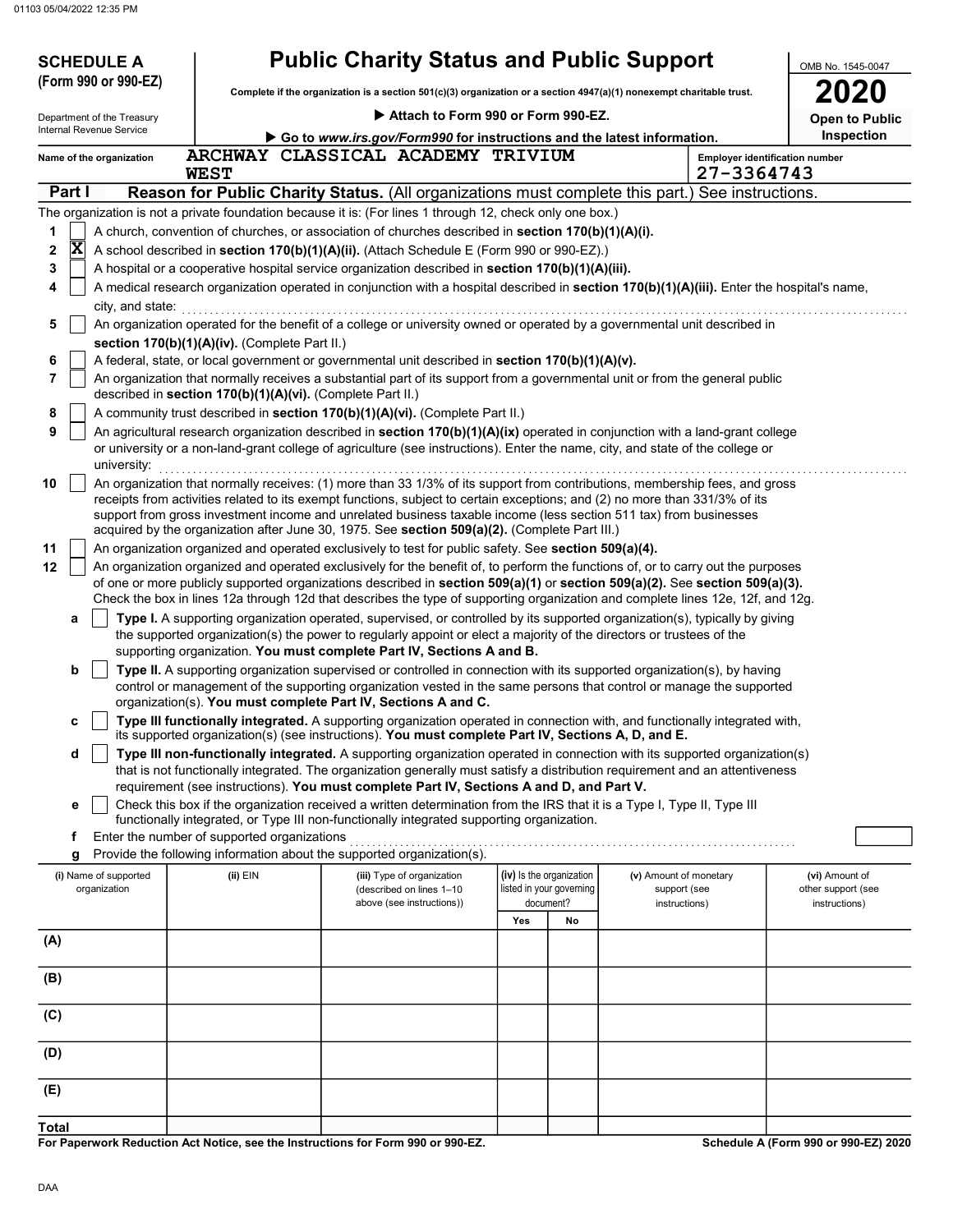| Schedule A (Form 990 or 990-EZ) 2020 | ARCHWAY CLASSICAL ACADEMY TRIVIUM 27-3364743 |  | Page 2 |
|--------------------------------------|----------------------------------------------|--|--------|
|                                      |                                              |  |        |

(Complete only if you checked the box on line 5, 7, or 8 of Part I or if the organization failed to qualify under Part II Support Schedule for Organizations Described in Sections 170(b)(1)(A)(iv) and 170(b)(1)(A)(vi) Part III. If the organization fails to qualify under the tests listed below, please complete Part III.)

|                | <b>Section A. Public Support</b>                                                                                                                                                                                                                                                                                                                                                    |          |          |            |            |          |                                      |
|----------------|-------------------------------------------------------------------------------------------------------------------------------------------------------------------------------------------------------------------------------------------------------------------------------------------------------------------------------------------------------------------------------------|----------|----------|------------|------------|----------|--------------------------------------|
|                | Calendar year (or fiscal year beginning in)<br>▶                                                                                                                                                                                                                                                                                                                                    | (a) 2016 | (b) 2017 | $(c)$ 2018 | $(d)$ 2019 | (e) 2020 | (f) Total                            |
| 1              | Gifts, grants, contributions, and<br>membership fees received. (Do not<br>include any "unusual grants.")                                                                                                                                                                                                                                                                            |          |          |            |            |          |                                      |
| $\overline{2}$ | Tax revenues levied for the<br>organization's benefit and either paid<br>to or expended on its behalf                                                                                                                                                                                                                                                                               |          |          |            |            |          |                                      |
| 3              | The value of services or facilities<br>furnished by a governmental unit to the<br>organization without charge                                                                                                                                                                                                                                                                       |          |          |            |            |          |                                      |
| 4<br>5         | Total. Add lines 1 through 3<br>The portion of total contributions by<br>each person (other than a<br>governmental unit or publicly<br>supported organization) included on<br>line 1 that exceeds 2% of the amount                                                                                                                                                                  |          |          |            |            |          |                                      |
| 6              | shown on line 11, column (f)<br>Public support. Subtract line 5 from line 4                                                                                                                                                                                                                                                                                                         |          |          |            |            |          |                                      |
|                | <b>Section B. Total Support</b>                                                                                                                                                                                                                                                                                                                                                     |          |          |            |            |          |                                      |
|                | Calendar year (or fiscal year beginning in)                                                                                                                                                                                                                                                                                                                                         | (a) 2016 | (b) 2017 | $(c)$ 2018 | $(d)$ 2019 | (e) 2020 | (f) Total                            |
| 7              | Amounts from line 4                                                                                                                                                                                                                                                                                                                                                                 |          |          |            |            |          |                                      |
| 8              | Gross income from interest, dividends,<br>payments received on securities loans,<br>rents, royalties, and income from<br>similar sources                                                                                                                                                                                                                                            |          |          |            |            |          |                                      |
| 9              | Net income from unrelated business<br>activities, whether or not the business<br>is regularly carried on                                                                                                                                                                                                                                                                            |          |          |            |            |          |                                      |
| 10             | Other income. Do not include gain or<br>loss from the sale of capital assets<br>(Explain in Part VI.)                                                                                                                                                                                                                                                                               |          |          |            |            |          |                                      |
| 11             | Total support. Add lines 7 through 10                                                                                                                                                                                                                                                                                                                                               |          |          |            |            |          |                                      |
| 12             |                                                                                                                                                                                                                                                                                                                                                                                     |          |          |            |            | 12       |                                      |
| 13             | First 5 years. If the Form 990 is for the organization's first, second, third, fourth, or fifth tax year as a section 501(c)(3)                                                                                                                                                                                                                                                     |          |          |            |            |          |                                      |
|                | organization, check this box and stop here<br><b>Section C. Computation of Public Support Percentage</b>                                                                                                                                                                                                                                                                            |          |          |            |            |          |                                      |
|                |                                                                                                                                                                                                                                                                                                                                                                                     |          |          |            |            |          |                                      |
| 14             |                                                                                                                                                                                                                                                                                                                                                                                     |          |          |            |            | 14<br>15 | %<br>%                               |
| 15             | 16a 33 1/3% support test-2020. If the organization did not check the box on line 13, and line 14 is 33 1/3% or more, check this                                                                                                                                                                                                                                                     |          |          |            |            |          |                                      |
|                | box and stop here. The organization qualifies as a publicly supported organization                                                                                                                                                                                                                                                                                                  |          |          |            |            |          | $\blacktriangleright \Box$           |
| b              | 33 1/3% support test-2019. If the organization did not check a box on line 13 or 16a, and line 15 is 33 1/3% or more, check                                                                                                                                                                                                                                                         |          |          |            |            |          |                                      |
|                | this box and stop here. The organization qualifies as a publicly supported organization [1111] [111] the subsequent condition and stop here. The organization and stop here. The organization and stop here is a subsequent fi                                                                                                                                                      |          |          |            |            |          |                                      |
|                | 17a 10%-facts-and-circumstances test-2020. If the organization did not check a box on line 13, 16a, or 16b, and line 14 is                                                                                                                                                                                                                                                          |          |          |            |            |          |                                      |
|                | 10% or more, and if the organization meets the "facts-and-circumstances" test, check this box and stop here. Explain in<br>Part VI how the organization meets the "facts-and-circumstances" test. The organization qualifies as a publicly supported<br>organization                                                                                                                |          |          |            |            |          |                                      |
| b              | 10%-facts-and-circumstances test-2019. If the organization did not check a box on line 13, 16a, 16b, or 17a, and line<br>15 is 10% or more, and if the organization meets the "facts-and-circumstances" test, check this box and stop here. Explain<br>in Part VI how the organization meets the "facts-and-circumstances" test. The organization qualifies as a publicly supported |          |          |            |            |          |                                      |
| 18             | Private foundation. If the organization did not check a box on line 13, 16a, 16b, 17a, or 17b, check this box and see<br><b>instructions</b>                                                                                                                                                                                                                                        |          |          |            |            |          |                                      |
|                |                                                                                                                                                                                                                                                                                                                                                                                     |          |          |            |            |          | Schedule A (Form 990 or 990-EZ) 2020 |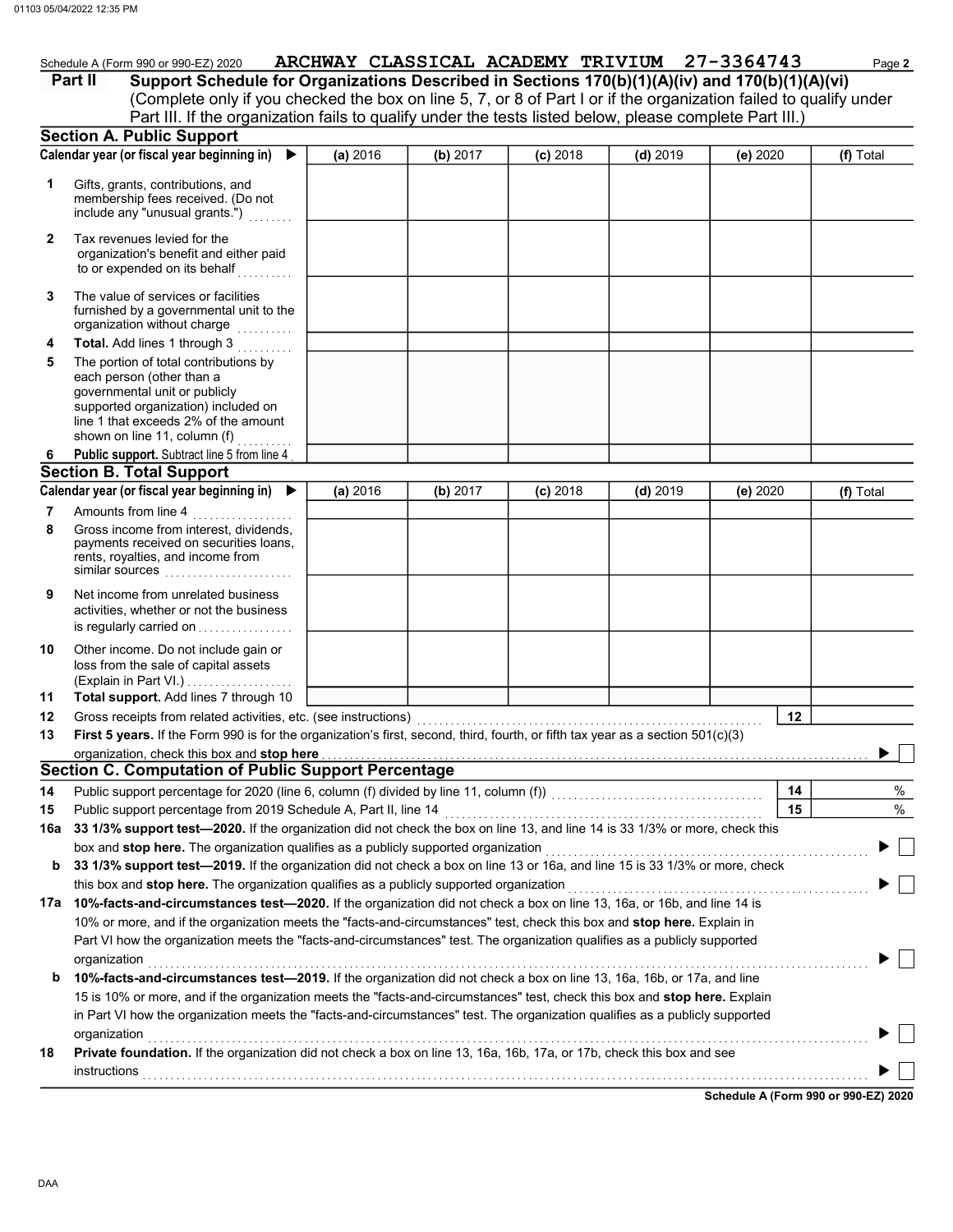# Schedule A (Form 990 or 990-EZ) 2020 ARCHWAY CLASSICAL ACADEMY TRIVIUM 27-3364743

### **Part III** Support Schedule for Organizations Described in Section 509(a)(2)

(Complete only if you checked the box on line 10 of Part I or if the organization failed to qualify under Part II. If the organization fails to qualify under the tests listed below, please complete Part II.)

|     | <b>Section A. Public Support</b>                                                                                                                                                  |          |          |            |            |          |    |           |
|-----|-----------------------------------------------------------------------------------------------------------------------------------------------------------------------------------|----------|----------|------------|------------|----------|----|-----------|
|     | Calendar year (or fiscal year beginning in)<br>▶                                                                                                                                  | (a) 2016 | (b) 2017 | $(c)$ 2018 | $(d)$ 2019 | (e) 2020 |    | (f) Total |
| 1   | Gifts, grants, contributions, and membership fees<br>received. (Do not include any "unusual grants.")                                                                             |          |          |            |            |          |    |           |
| 2   | Gross receipts from admissions, merchandise<br>sold or services performed, or facilities<br>furnished in any activity that is related to the<br>organization's tax-exempt purpose |          |          |            |            |          |    |           |
| 3   | Gross receipts from activities that are not an<br>unrelated trade or business under section 513                                                                                   |          |          |            |            |          |    |           |
| 4   | Tax revenues levied for the<br>organization's benefit and either paid<br>to or expended on its behalf                                                                             |          |          |            |            |          |    |           |
| 5   | The value of services or facilities<br>furnished by a governmental unit to the<br>organization without charge<br>.                                                                |          |          |            |            |          |    |           |
| 6   | Total. Add lines 1 through 5<br>a sa sala sa s                                                                                                                                    |          |          |            |            |          |    |           |
|     | <b>7a</b> Amounts included on lines 1, 2, and 3<br>received from disqualified persons                                                                                             |          |          |            |            |          |    |           |
| b   | Amounts included on lines 2 and 3<br>received from other than disqualified<br>persons that exceed the greater of \$5,000<br>or 1% of the amount on line 13 for the year           |          |          |            |            |          |    |           |
| c   | Add lines 7a and 7b<br>.                                                                                                                                                          |          |          |            |            |          |    |           |
| 8   | Public support. (Subtract line 7c from                                                                                                                                            |          |          |            |            |          |    |           |
|     | line $6.$ )                                                                                                                                                                       |          |          |            |            |          |    |           |
|     | <b>Section B. Total Support</b>                                                                                                                                                   |          |          |            |            |          |    |           |
|     | Calendar year (or fiscal year beginning in) $\blacktriangleright$                                                                                                                 | (a) 2016 | (b) 2017 | $(c)$ 2018 | $(d)$ 2019 | (e) 2020 |    | (f) Total |
| 9   | Amounts from line 6<br><u> 1999 - Johann Stoff, Amerikaansk kanton (</u>                                                                                                          |          |          |            |            |          |    |           |
| 10a | Gross income from interest, dividends,<br>payments received on securities loans, rents,<br>royalties, and income from similar sources                                             |          |          |            |            |          |    |           |
| b   | Unrelated business taxable income (less)<br>section 511 taxes) from businesses<br>acquired after June 30, 1975                                                                    |          |          |            |            |          |    |           |
| c   | Add lines 10a and 10b                                                                                                                                                             |          |          |            |            |          |    |           |
| 11  | Net income from unrelated business<br>activities not included in line 10b, whether<br>or not the business is regularly carried on                                                 |          |          |            |            |          |    |           |
| 12  | Other income. Do not include gain or<br>loss from the sale of capital assets<br>(Explain in Part VI.)                                                                             |          |          |            |            |          |    |           |
| 13  | Total support. (Add lines 9, 10c, 11,                                                                                                                                             |          |          |            |            |          |    |           |
|     | and 12.)                                                                                                                                                                          |          |          |            |            |          |    |           |
| 14  | First 5 years. If the Form 990 is for the organization's first, second, third, fourth, or fifth tax year as a section 501(c)(3)                                                   |          |          |            |            |          |    |           |
|     | organization, check this box and stop here                                                                                                                                        |          |          |            |            |          |    |           |
|     | <b>Section C. Computation of Public Support Percentage</b>                                                                                                                        |          |          |            |            |          |    |           |
| 15  | Public support percentage for 2020 (line 8, column (f), divided by line 13, column (f)) [[[[[[[[[[[[[[[[[[[[[                                                                     |          |          |            |            |          | 15 | %         |
| 16  |                                                                                                                                                                                   |          |          |            |            |          | 16 | $\%$      |
|     | Section D. Computation of Investment Income Percentage                                                                                                                            |          |          |            |            |          |    |           |
| 17  |                                                                                                                                                                                   |          |          |            |            |          | 17 | %         |
|     | 18 Investment income percentage from 2019 Schedule A, Part III, line 17                                                                                                           |          |          |            |            |          | 18 | %         |
| 19а | 33 1/3% support tests-2020. If the organization did not check the box on line 14, and line 15 is more than 33 1/3%, and line                                                      |          |          |            |            |          |    |           |
|     | 17 is not more than 33 1/3%, check this box and stop here. The organization qualifies as a publicly supported organization                                                        |          |          |            |            |          |    |           |
| b   | 33 1/3% support tests-2019. If the organization did not check a box on line 14 or line 19a, and line 16 is more than 33 1/3%, and                                                 |          |          |            |            |          |    |           |
|     | line 18 is not more than 33 1/3%, check this box and stop here. The organization qualifies as a publicly supported organization                                                   |          |          |            |            |          |    |           |
| 20  |                                                                                                                                                                                   |          |          |            |            |          |    |           |

Schedule A (Form 990 or 990-EZ) 2020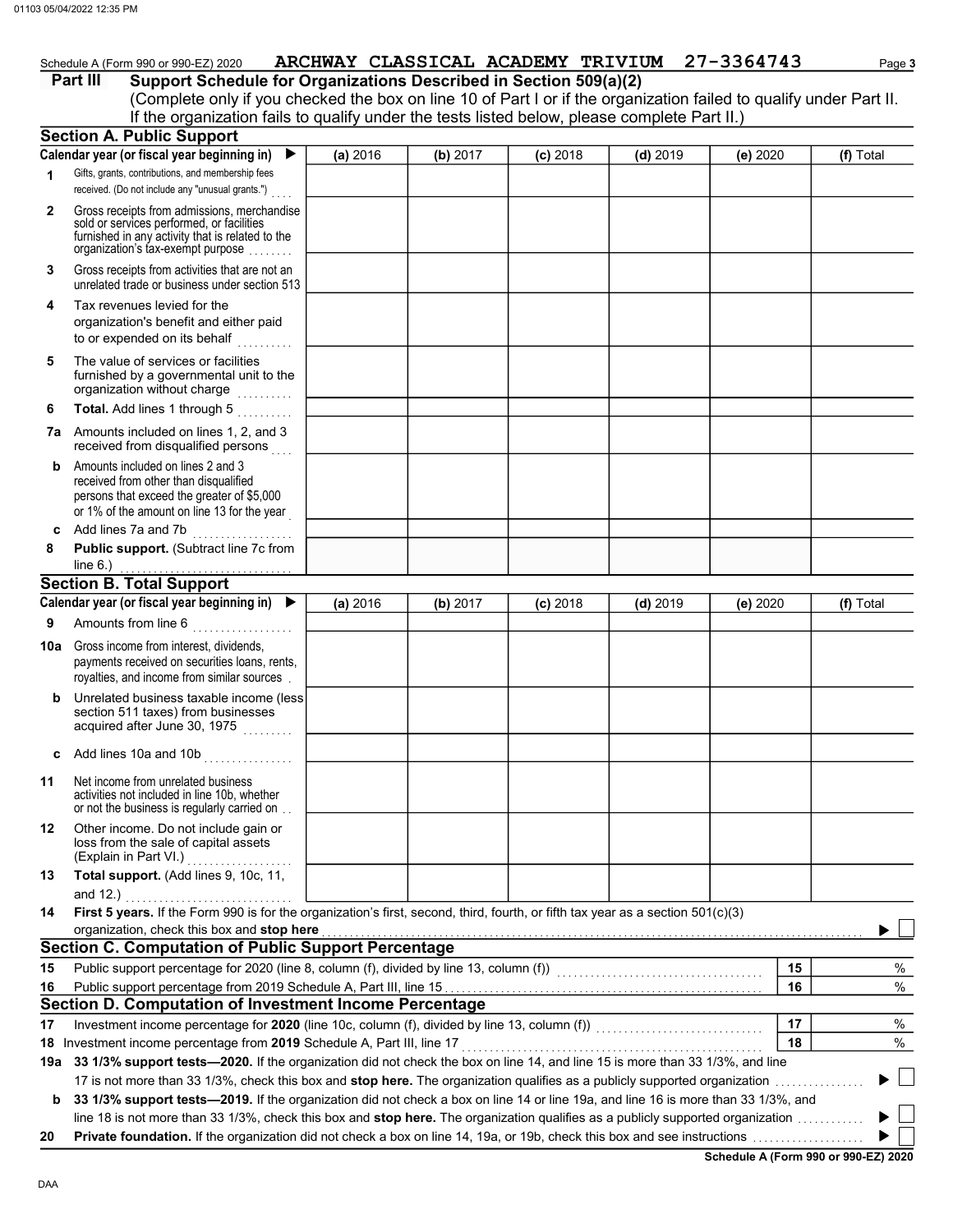# Schedule A (Form 990 or 990-EZ) 2020 ARCHWAY CLASSICAL ACADEMY TRIVIUM 27-3364743 Page 4

### Part IV Supporting Organizations

Sections A, D, and E. If you checked box 12d, Part I, complete Sections A and D, and complete Part V.) (Complete only if you checked a box in line 12 on Part I. If you checked box 12a, Part I, complete Sections A and B. If you checked box 12b, Part I, complete Sections A and C. If you checked box 12c, Part I, complete

### Section A. All Supporting Organizations

| Are all of the organization's supported organizations listed by name in the organization's governing            |
|-----------------------------------------------------------------------------------------------------------------|
| documents? If "No." describe in <b>Part VI</b> how the supported organizations are designated. If designated by |
| class or purpose, describe the designation. If historic and continuing relationship, explain.                   |

- Did the organization have any supported organization that does not have an IRS determination of status under section 509(a)(1) or (2)? If "Yes," explain in Part VI how the organization determined that the supported organization was described in section 509(a)(1) or (2). 2
- **3a** Did the organization have a supported organization described in section 501(c)(4), (5), or (6)? If "Yes," answer lines 3b and 3c below.
- b Did the organization confirm that each supported organization qualified under section 501(c)(4), (5), or (6) and satisfied the public support tests under section  $509(a)(2)$ ? If "Yes," describe in Part VI when and how the organization made the determination.
- c Did the organization ensure that all support to such organizations was used exclusively for section 170(c)(2)(B) purposes? If "Yes," explain in Part VI what controls the organization put in place to ensure such use.
- 4a Was any supported organization not organized in the United States ("foreign supported organization")? If "Yes," and if you checked 12a or 12b in Part I, answer (b) and (c) below.
- b Did the organization have ultimate control and discretion in deciding whether to make grants to the foreign supported organization? If "Yes," describe in Part VI how the organization had such control and discretion despite being controlled or supervised by or in connection with its supported organizations.
- c Did the organization support any foreign supported organization that does not have an IRS determination under sections  $501(c)(3)$  and  $509(a)(1)$  or (2)? If "Yes," explain in Part VI what controls the organization used to ensure that all support to the foreign supported organization was used exclusively for section 170(c)(2)(B) purposes.
- 5a Did the organization add, substitute, or remove any supported organizations during the tax year? If "Yes," answer lines 5b and 5c below (if applicable). Also, provide detail in Part VI, including (i) the names and EIN numbers of the supported organizations added, substituted, or removed; (ii) the reasons for each such action; (iii) the authority under the organization's organizing document authorizing such action; and (iv) how the action was accomplished (such as by amendment to the organizing document).
- b Type I or Type II only. Was any added or substituted supported organization part of a class already designated in the organization's organizing document?
- c Substitutions only. Was the substitution the result of an event beyond the organization's control?
- 6 Did the organization provide support (whether in the form of grants or the provision of services or facilities) to anyone other than (i) its supported organizations, (ii) individuals that are part of the charitable class benefited by one or more of its supported organizations, or (iii) other supporting organizations that also support or benefit one or more of the filing organization's supported organizations? If "Yes," provide detail in Part VI.
- 7 Did the organization provide a grant, loan, compensation, or other similar payment to a substantial contributor (as defined in section 4958(c)(3)(C)), a family member of a substantial contributor, or a 35% controlled entity with regard to a substantial contributor? If "Yes," complete Part I of Schedule L (Form 990 or 990-EZ).
- 8 Did the organization make a loan to a disqualified person (as defined in section 4958) not described in line 7? If "Yes," complete Part I of Schedule L (Form 990 or 990-EZ).
- 9a Was the organization controlled directly or indirectly at any time during the tax year by one or more disqualified persons, as defined in section 4946 (other than foundation managers and organizations described in section 509(a)(1) or (2))? If "Yes," provide detail in Part VI.
- b Did one or more disqualified persons (as defined in line 9a) hold a controlling interest in any entity in which the supporting organization had an interest? If "Yes," provide detail in Part VI.
- c Did a disqualified person (as defined in line 9a) have an ownership interest in, or derive any personal benefit from, assets in which the supporting organization also had an interest? If "Yes," provide detail in Part VI.
- 10a Was the organization subject to the excess business holdings rules of section 4943 because of section 4943(f) (regarding certain Type II supporting organizations, and all Type III non-functionally integrated supporting organizations)? If "Yes," answer line 10b below.
- b Did the organization have any excess business holdings in the tax year? (Use Schedule C, Form 4720, to determine whether the organization had excess business holdings.)

Yes | No 1 2 3a 3b 3c 4a 4b 4c 5a 5b 5c 6 7 8 9a 9b 9c 10a 10b

Schedule A (Form 990 or 990-EZ) 2020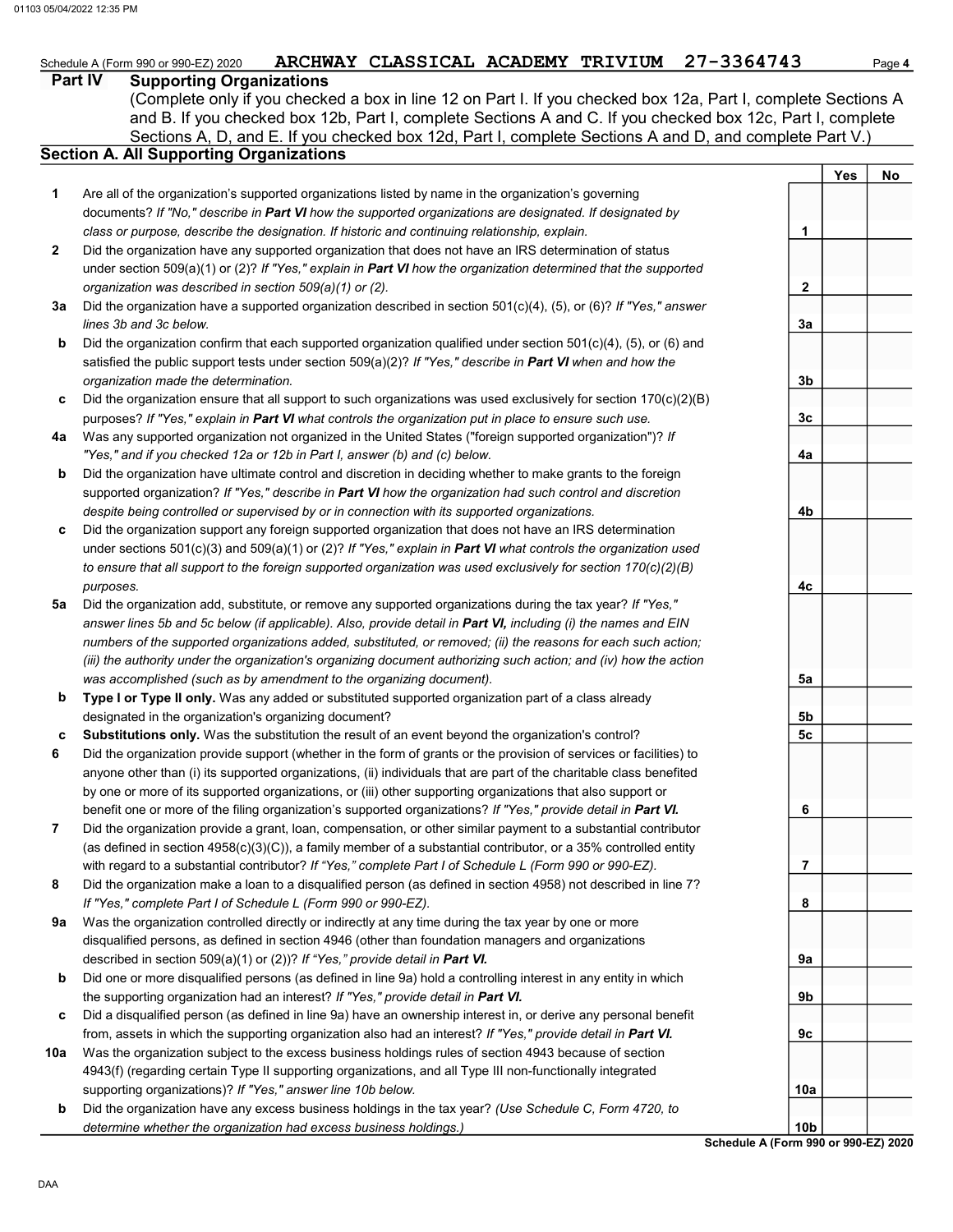# Schedule A (Form 990 or 990-EZ) 2020 ARCHWAY CLASSICAL ACADEMY TRIVIUM 27-3364743 Page 5

|--|

 $\overline{V_{xx}$  No

|    |                                                                                                                      |                 | Yes | No |
|----|----------------------------------------------------------------------------------------------------------------------|-----------------|-----|----|
| 11 | Has the organization accepted a gift or contribution from any of the following persons?                              |                 |     |    |
| a  | A person who directly or indirectly controls, either alone or together with persons described in lines 11b and       |                 |     |    |
|    | 11c below, the governing body of a supported organization?                                                           | 11a             |     |    |
|    | <b>b</b> A family member of a person described in line 11a above?                                                    | 11 <sub>b</sub> |     |    |
|    | c A 35% controlled entity of a person described in line 11a or 11b above? If "Yes" to line 11a, 11b, or 11c, provide |                 |     |    |
|    | detail in <b>Part VI.</b>                                                                                            | 11c             |     |    |

#### Section B. Type I Supporting Organizations

**Part IV** Supporting Organizations (continued)

|                |                                                                                                                                |   | i es | <b>IVO</b> |
|----------------|--------------------------------------------------------------------------------------------------------------------------------|---|------|------------|
| 1              | Did the governing body, members of the governing body, officers acting in their official capacity, or membership of one or     |   |      |            |
|                | more supported organizations have the power to regularly appoint or elect at least a majority of the organization's officers,  |   |      |            |
|                | directors, or trustees at all times during the tax year? If "No," describe in <b>Part VI</b> how the supported organization(s) |   |      |            |
|                | effectively operated, supervised, or controlled the organization's activities. If the organization had more than one supported |   |      |            |
|                | organization, describe how the powers to appoint and/or remove officers, directors, or trustees were allocated among the       |   |      |            |
|                | supported organizations and what conditions or restrictions, if any, applied to such powers during the tax year.               |   |      |            |
| $\overline{2}$ | Did the organization operate for the benefit of any supported organization other than the supported                            |   |      |            |
|                | organization(s) that operated, supervised, or controlled the supporting organization? If "Yes," explain in Part                |   |      |            |
|                | VI how providing such benefit carried out the purposes of the supported organization(s) that operated,                         |   |      |            |
|                | supervised, or controlled the supporting organization.                                                                         | າ |      |            |

### Section C. Type II Supporting Organizations

|                                                                                                                      |  | No |
|----------------------------------------------------------------------------------------------------------------------|--|----|
| Were a majority of the organization's directors or trustees during the tax year also a majority of the directors     |  |    |
| or trustees of each of the organization's supported organization(s)? If "No," describe in <b>Part VI</b> how control |  |    |
| or management of the supporting organization was vested in the same persons that controlled or managed               |  |    |
| the supported organization(s).                                                                                       |  |    |

### Section D. All Type III Supporting Organizations

|                |                                                                                                                        | Yes |  |
|----------------|------------------------------------------------------------------------------------------------------------------------|-----|--|
| 1              | Did the organization provide to each of its supported organizations, by the last day of the fifth month of the         |     |  |
|                | organization's tax year, (i) a written notice describing the type and amount of support provided during the prior tax  |     |  |
|                | year, (ii) a copy of the Form 990 that was most recently filed as of the date of notification, and (iii) copies of the |     |  |
|                | organization's governing documents in effect on the date of notification, to the extent not previously provided?       |     |  |
| $\overline{2}$ | Were any of the organization's officers, directors, or trustees either (i) appointed or elected by the supported       |     |  |
|                | organization(s) or (ii) serving on the governing body of a supported organization? If "No," explain in Part VI how     |     |  |
|                | the organization maintained a close and continuous working relationship with the supported organization(s).            |     |  |
| 3              | By reason of the relationship described in line 2, above, did the organization's supported organizations have          |     |  |
|                | a significant voice in the organization's investment policies and in directing the use of the organization's           |     |  |
|                | income or assets at all times during the tax year? If "Yes," describe in Part VI the role the organization's           |     |  |
|                | supported organizations played in this regard.                                                                         |     |  |

#### Section E. Type III Functionally-Integrated Supporting Organizations

| Check the box next to the method that the organization used to satisfy the Integral Part Test during the year (see instructions). |  |
|-----------------------------------------------------------------------------------------------------------------------------------|--|
|-----------------------------------------------------------------------------------------------------------------------------------|--|

- The organization satisfied the Activities Test. Complete line 2 below. a
- The organization is the parent of each of its supported organizations. Complete line 3 below. b

|  |  | ∠   The organization supported a governmental entity. Describe in Part VI how you supported a governmental entity (see instructions) |  |  |  |  |  |
|--|--|--------------------------------------------------------------------------------------------------------------------------------------|--|--|--|--|--|
|--|--|--------------------------------------------------------------------------------------------------------------------------------------|--|--|--|--|--|

- 2 Activities Test. Answer lines 2a and 2b below.
- a Did substantially all of the organization's activities during the tax year directly further the exempt purposes of b Did the activities described in line 2a, above, constitute activities that, but for the organization's involvement, the supported organization(s) to which the organization was responsive? If "Yes," then in Part VI identify those supported organizations and explain how these activities directly furthered their exempt purposes, how the organization was responsive to those supported organizations, and how the organization determined that these activities constituted substantially all of its activities.
- one or more of the organization's supported organization(s) would have been engaged in? If "Yes," explain in Part VI the reasons for the organization's position that its supported organization(s) would have engaged in these activities but for the organization's involvement.
- 3 Parent of Supported Organizations. Answer lines 3a and 3b below.
	- a Did the organization have the power to regularly appoint or elect a majority of the officers, directors, or trustees of each of the supported organizations? If "Yes" or "No," provide details in Part VI.
	- b Did the organization exercise a substantial degree of direction over the policies, programs, and activities of each of its supported organizations? If "Yes," describe in Part VI the role played by the organization in this regard.

DAA Schedule A (Form 990 or 990-EZ) 2020 3b

2a

2b

3a

Yes No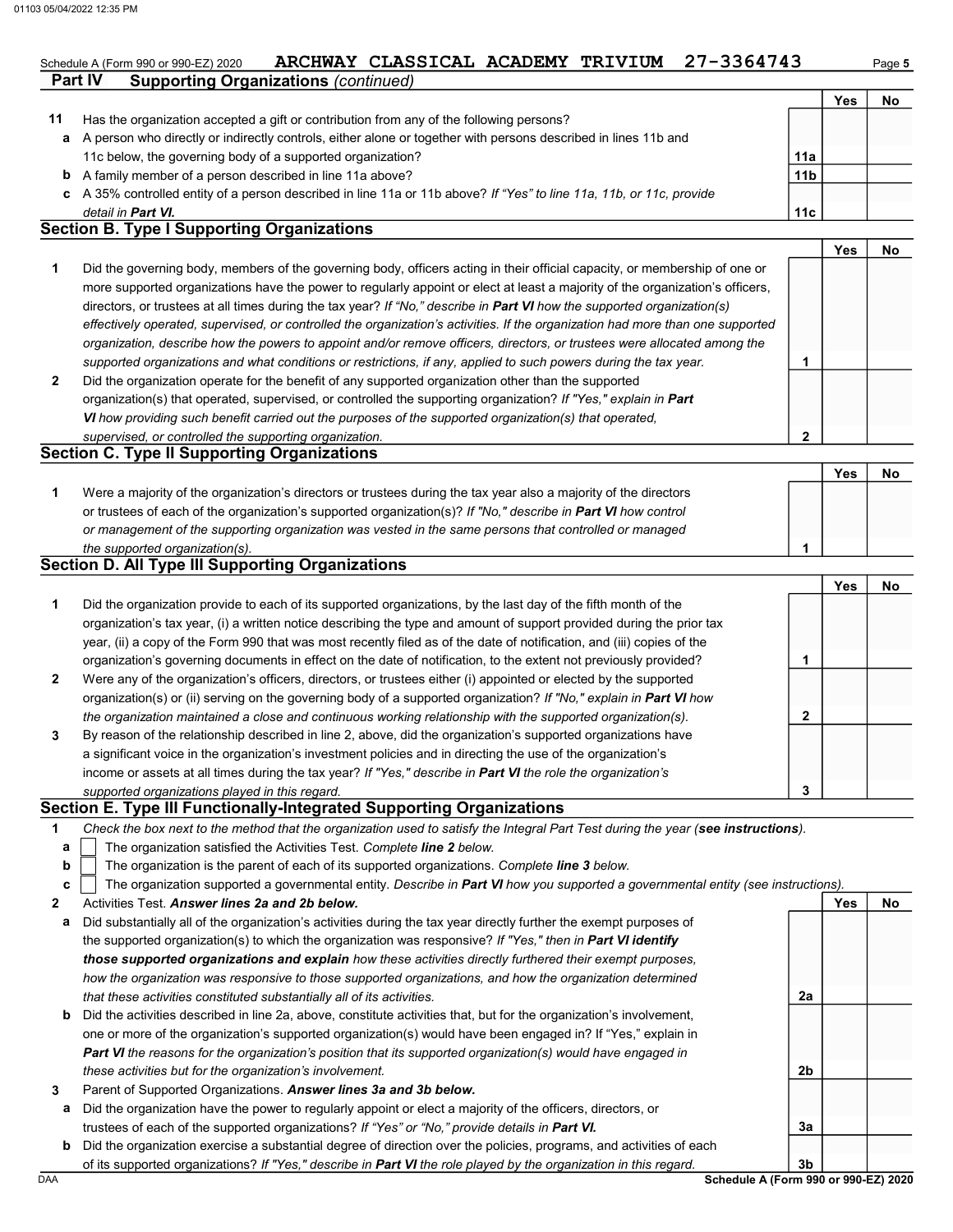| Type III Non-Functionally Integrated 509(a)(3) Supporting Organizations<br><b>Part V</b>                                                         |                |                |                                |
|--------------------------------------------------------------------------------------------------------------------------------------------------|----------------|----------------|--------------------------------|
| Check here if the organization satisfied the Integral Part Test as a qualifying trust on Nov. 20, 1970 (explain in Part VI). See<br>$\mathbf{1}$ |                |                |                                |
| instructions. All other Type III non-functionally integrated supporting organizations must complete Sections A through E.                        |                |                |                                |
| Section A - Adjusted Net Income                                                                                                                  |                | (A) Prior Year | (B) Current Year<br>(optional) |
| Net short-term capital gain<br>1.                                                                                                                | 1              |                |                                |
| Recoveries of prior-year distributions<br>$\mathbf{2}$                                                                                           | $\mathbf{2}$   |                |                                |
| Other gross income (see instructions)<br>3                                                                                                       | 3              |                |                                |
| Add lines 1 through 3.<br>4                                                                                                                      | 4              |                |                                |
| 5<br>Depreciation and depletion                                                                                                                  | 5              |                |                                |
| Portion of operating expenses paid or incurred for production or collection of<br>6                                                              |                |                |                                |
| gross income or for management, conservation, or maintenance of property                                                                         |                |                |                                |
| held for production of income (see instructions)                                                                                                 | 6              |                |                                |
| Other expenses (see instructions)<br>7                                                                                                           | 7              |                |                                |
| 8<br>Adjusted Net Income (subtract lines 5, 6, and 7 from line 4)                                                                                | 8              |                |                                |
| <b>Section B - Minimum Asset Amount</b>                                                                                                          |                | (A) Prior Year | (B) Current Year<br>(optional) |
| Aggregate fair market value of all non-exempt-use assets (see<br>1                                                                               |                |                |                                |
| instructions for short tax year or assets held for part of year):                                                                                |                |                |                                |
| a Average monthly value of securities                                                                                                            | 1a             |                |                                |
| <b>b</b> Average monthly cash balances                                                                                                           | 1b             |                |                                |
| c Fair market value of other non-exempt-use assets                                                                                               | 1c             |                |                                |
| <b>d Total</b> (add lines 1a, 1b, and 1c)                                                                                                        | 1d             |                |                                |
| e Discount claimed for blockage or other factors                                                                                                 |                |                |                                |
| (explain in detail in Part VI):                                                                                                                  |                |                |                                |
| Acquisition indebtedness applicable to non-exempt-use assets<br>$\mathbf{2}$                                                                     | 2              |                |                                |
| Subtract line 2 from line 1d.<br>3                                                                                                               | 3              |                |                                |
| Cash deemed held for exempt use. Enter 0.015 of line 3 (for greater amount,<br>4                                                                 |                |                |                                |
| see instructions).                                                                                                                               | 4              |                |                                |
| Net value of non-exempt-use assets (subtract line 4 from line 3)<br>5                                                                            | 5              |                |                                |
| 6<br>Multiply line 5 by 0.035.                                                                                                                   | 6              |                |                                |
| Recoveries of prior-year distributions<br>7                                                                                                      | $\overline{7}$ |                |                                |
| 8<br>Minimum Asset Amount (add line 7 to line 6)                                                                                                 | 8              |                |                                |
| Section C - Distributable Amount                                                                                                                 |                |                | <b>Current Year</b>            |
| Adjusted net income for prior year (from Section A, line 8, column A)<br>1.                                                                      | 1              |                |                                |

3 2

5 4

6

**6** Distributable Amount. Subtract line 5 from line 4, unless subject to 5 Income tax imposed in prior year 4 Enter greater of line 2 or line 3. 3 2 Enter 0.85 of line 1. Minimum asset amount for prior year (from Section B, line 8, column A) emergency temporary reduction (see instructions).

7 Check here if the current year is the organization's first as a non-functionally integrated Type III supporting organization (see instructions).

Schedule A (Form 990 or 990-EZ) 2020

DAA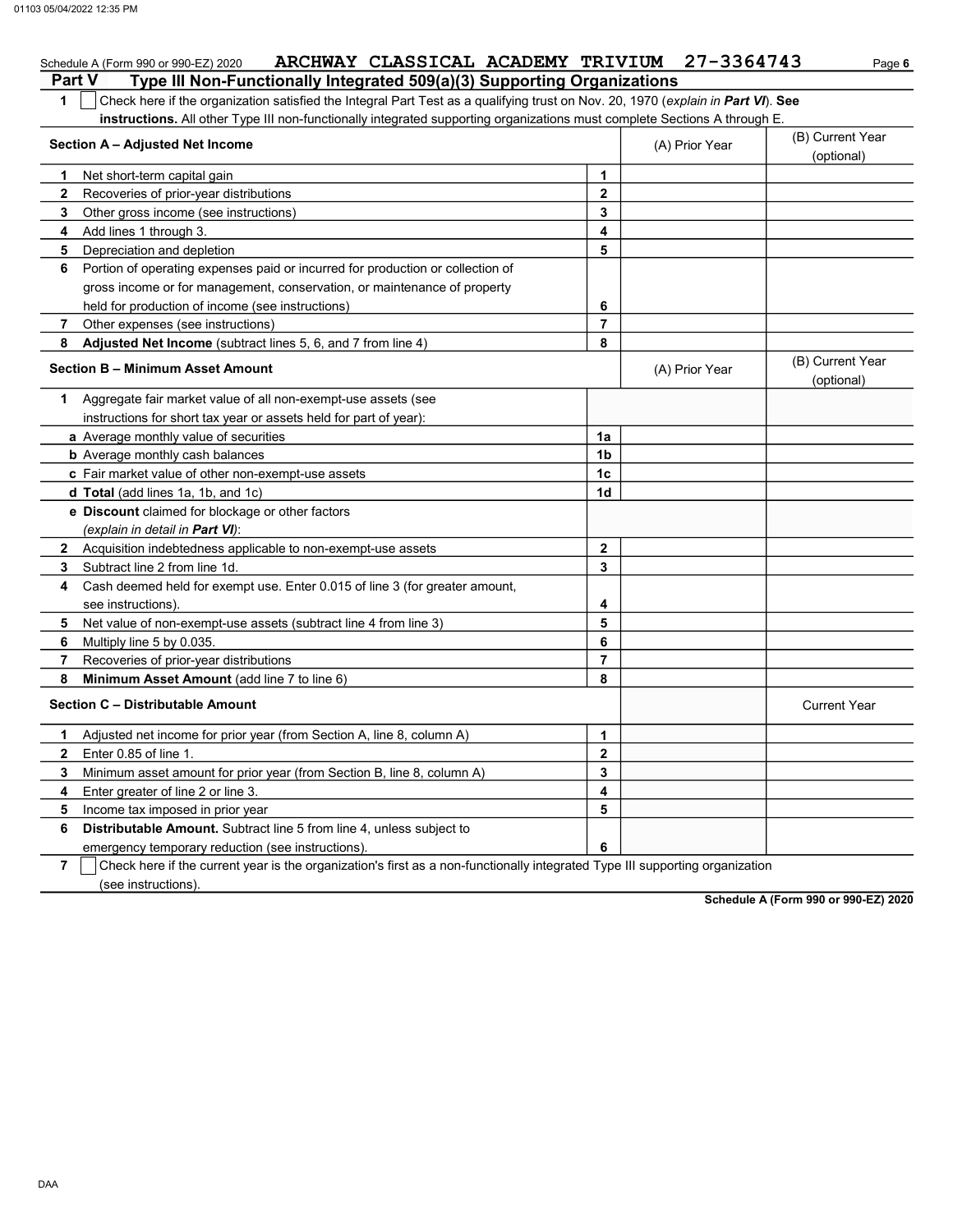# Schedule A (Form 990 or 990-EZ) 2020 ARCHWAY CLASSICAL ACADEMY TRIVIUM 27-3364743 Page 7

|              | <b>Part V</b><br>Type III Non-Functionally Integrated 509(a)(3) Supporting Organizations (continued)<br><b>Section D - Distributions</b> |                             |                                       | <b>Current Year</b>                            |  |  |  |
|--------------|------------------------------------------------------------------------------------------------------------------------------------------|-----------------------------|---------------------------------------|------------------------------------------------|--|--|--|
|              |                                                                                                                                          |                             |                                       |                                                |  |  |  |
| 1            | Amounts paid to supported organizations to accomplish exempt purposes                                                                    |                             |                                       |                                                |  |  |  |
| 2            | Amounts paid to perform activity that directly furthers exempt purposes of supported                                                     |                             |                                       |                                                |  |  |  |
|              | organizations, in excess of income from activity                                                                                         |                             |                                       |                                                |  |  |  |
| 3            | Administrative expenses paid to accomplish exempt purposes of supported organizations                                                    |                             |                                       |                                                |  |  |  |
| 4            | Amounts paid to acquire exempt-use assets                                                                                                |                             |                                       |                                                |  |  |  |
| 5            | Qualified set-aside amounts (prior IRS approval required—provide details in Part VI)                                                     |                             |                                       |                                                |  |  |  |
| 6<br>7       | Other distributions (describe in Part VI). See instructions.<br>Total annual distributions. Add lines 1 through 6.                       |                             |                                       |                                                |  |  |  |
| 8            | Distributions to attentive supported organizations to which the organization is responsive                                               |                             |                                       |                                                |  |  |  |
|              | (provide details in Part VI). See instructions.                                                                                          |                             |                                       |                                                |  |  |  |
| 9            | Distributable amount for 2020 from Section C, line 6                                                                                     |                             |                                       |                                                |  |  |  |
| 10           | Line 8 amount divided by line 9 amount                                                                                                   |                             |                                       |                                                |  |  |  |
|              |                                                                                                                                          | (i)                         | (ii)                                  | (iii)                                          |  |  |  |
|              | <b>Section E - Distribution Allocations (see instructions)</b>                                                                           | <b>Excess Distributions</b> | <b>Underdistributions</b><br>Pre-2020 | <b>Distributable</b><br><b>Amount for 2020</b> |  |  |  |
| 1            | Distributable amount for 2020 from Section C, line 6                                                                                     |                             |                                       |                                                |  |  |  |
| $\mathbf{2}$ | Underdistributions, if any, for years prior to 2020                                                                                      |                             |                                       |                                                |  |  |  |
|              | (reasonable cause required-explain in Part VI). See                                                                                      |                             |                                       |                                                |  |  |  |
|              | instructions.                                                                                                                            |                             |                                       |                                                |  |  |  |
| 3            | Excess distributions carryover, if any, to 2020                                                                                          |                             |                                       |                                                |  |  |  |
|              | <b>a</b> From 2015                                                                                                                       |                             |                                       |                                                |  |  |  |
|              | <b>b</b> From 2016                                                                                                                       |                             |                                       |                                                |  |  |  |
|              |                                                                                                                                          |                             |                                       |                                                |  |  |  |
|              | $d$ From 2018                                                                                                                            |                             |                                       |                                                |  |  |  |
|              | <b>e</b> From 2019                                                                                                                       |                             |                                       |                                                |  |  |  |
|              | f Total of lines 3a through 3e                                                                                                           |                             |                                       |                                                |  |  |  |
|              | g Applied to underdistributions of prior years                                                                                           |                             |                                       |                                                |  |  |  |
|              | <b>h</b> Applied to 2020 distributable amount                                                                                            |                             |                                       |                                                |  |  |  |
|              | <i>i</i> Carryover from 2015 not applied (see instructions)<br>Remainder. Subtract lines 3g, 3h, and 3i from line 3f.                    |                             |                                       |                                                |  |  |  |
| 4            | Distributions for 2020 from                                                                                                              |                             |                                       |                                                |  |  |  |
|              | Section D, line 7:<br>\$                                                                                                                 |                             |                                       |                                                |  |  |  |
|              | a Applied to underdistributions of prior years                                                                                           |                             |                                       |                                                |  |  |  |
|              | <b>b</b> Applied to 2020 distributable amount                                                                                            |                             |                                       |                                                |  |  |  |
|              | c Remainder. Subtract lines 4a and 4b from line 4.                                                                                       |                             |                                       |                                                |  |  |  |
| 5            | Remaining underdistributions for years prior to 2020, if                                                                                 |                             |                                       |                                                |  |  |  |
|              | any. Subtract lines 3g and 4a from line 2. For result                                                                                    |                             |                                       |                                                |  |  |  |
|              | greater than zero, explain in Part VI. See instructions.                                                                                 |                             |                                       |                                                |  |  |  |
| 6            | Remaining underdistributions for 2020 Subtract lines 3h                                                                                  |                             |                                       |                                                |  |  |  |
|              | and 4b from line 1. For result greater than zero, explain in                                                                             |                             |                                       |                                                |  |  |  |
|              | Part VI. See instructions.                                                                                                               |                             |                                       |                                                |  |  |  |
| 7            | Excess distributions carryover to 2021. Add lines 3j                                                                                     |                             |                                       |                                                |  |  |  |
|              | and 4c.                                                                                                                                  |                             |                                       |                                                |  |  |  |
| 8            | Breakdown of line 7:                                                                                                                     |                             |                                       |                                                |  |  |  |
|              | a Excess from 2016                                                                                                                       |                             |                                       |                                                |  |  |  |
|              |                                                                                                                                          |                             |                                       |                                                |  |  |  |
|              | c Excess from 2018                                                                                                                       |                             |                                       |                                                |  |  |  |
|              | d Excess from 2019                                                                                                                       |                             |                                       |                                                |  |  |  |
|              | e Excess from 2020                                                                                                                       |                             |                                       |                                                |  |  |  |

Schedule A (Form 990 or 990-EZ) 2020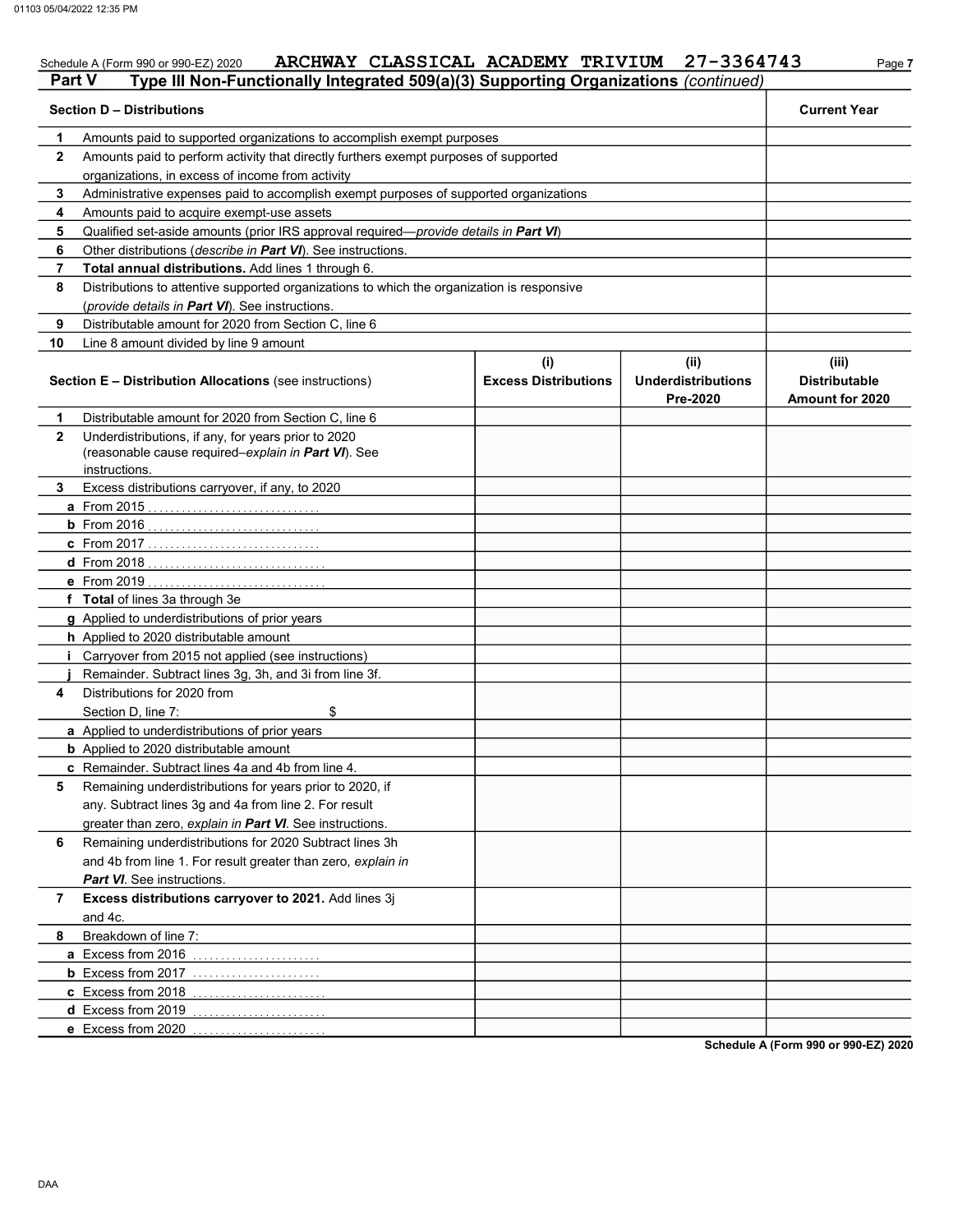|         | Schedule A (Form 990 or 990-EZ) 2020                                                                                                                                                                                                                                                                                                                                                                                                                                                                                                                                                        |  |  | ARCHWAY CLASSICAL ACADEMY TRIVIUM 27-3364743 | Page 8 |
|---------|---------------------------------------------------------------------------------------------------------------------------------------------------------------------------------------------------------------------------------------------------------------------------------------------------------------------------------------------------------------------------------------------------------------------------------------------------------------------------------------------------------------------------------------------------------------------------------------------|--|--|----------------------------------------------|--------|
| Part VI | Supplemental Information. Provide the explanations required by Part II, line 10; Part II, line 17a or 17b; Part<br>III, line 12; Part IV, Section A, lines 1, 2, 3b, 3c, 4b, 4c, 5a, 6, 9a, 9b, 9c, 11a, 11b, and 11c; Part IV, Section<br>B, lines 1 and 2; Part IV, Section C, line 1; Part IV, Section D, lines 2 and 3; Part IV, Section E, lines 1c, 2a, 2b,<br>3a, and 3b; Part V, line 1; Part V, Section B, line 1e; Part V, Section D, lines 5, 6, and 8; and Part V, Section E,<br>lines 2, 5, and 6. Also complete this part for any additional information. (See instructions.) |  |  |                                              |        |
|         |                                                                                                                                                                                                                                                                                                                                                                                                                                                                                                                                                                                             |  |  |                                              |        |
|         |                                                                                                                                                                                                                                                                                                                                                                                                                                                                                                                                                                                             |  |  |                                              |        |
|         |                                                                                                                                                                                                                                                                                                                                                                                                                                                                                                                                                                                             |  |  |                                              |        |
|         |                                                                                                                                                                                                                                                                                                                                                                                                                                                                                                                                                                                             |  |  |                                              |        |
|         |                                                                                                                                                                                                                                                                                                                                                                                                                                                                                                                                                                                             |  |  |                                              |        |
|         |                                                                                                                                                                                                                                                                                                                                                                                                                                                                                                                                                                                             |  |  |                                              |        |
|         |                                                                                                                                                                                                                                                                                                                                                                                                                                                                                                                                                                                             |  |  |                                              |        |
|         |                                                                                                                                                                                                                                                                                                                                                                                                                                                                                                                                                                                             |  |  |                                              |        |
|         |                                                                                                                                                                                                                                                                                                                                                                                                                                                                                                                                                                                             |  |  |                                              |        |
|         |                                                                                                                                                                                                                                                                                                                                                                                                                                                                                                                                                                                             |  |  |                                              |        |
|         |                                                                                                                                                                                                                                                                                                                                                                                                                                                                                                                                                                                             |  |  |                                              |        |
|         |                                                                                                                                                                                                                                                                                                                                                                                                                                                                                                                                                                                             |  |  |                                              |        |
|         |                                                                                                                                                                                                                                                                                                                                                                                                                                                                                                                                                                                             |  |  |                                              |        |
|         |                                                                                                                                                                                                                                                                                                                                                                                                                                                                                                                                                                                             |  |  |                                              |        |
|         |                                                                                                                                                                                                                                                                                                                                                                                                                                                                                                                                                                                             |  |  |                                              |        |
|         |                                                                                                                                                                                                                                                                                                                                                                                                                                                                                                                                                                                             |  |  |                                              |        |
|         |                                                                                                                                                                                                                                                                                                                                                                                                                                                                                                                                                                                             |  |  |                                              |        |
|         |                                                                                                                                                                                                                                                                                                                                                                                                                                                                                                                                                                                             |  |  |                                              |        |
|         |                                                                                                                                                                                                                                                                                                                                                                                                                                                                                                                                                                                             |  |  |                                              |        |
|         |                                                                                                                                                                                                                                                                                                                                                                                                                                                                                                                                                                                             |  |  |                                              |        |
|         |                                                                                                                                                                                                                                                                                                                                                                                                                                                                                                                                                                                             |  |  |                                              |        |
|         |                                                                                                                                                                                                                                                                                                                                                                                                                                                                                                                                                                                             |  |  |                                              |        |
|         |                                                                                                                                                                                                                                                                                                                                                                                                                                                                                                                                                                                             |  |  |                                              |        |
|         |                                                                                                                                                                                                                                                                                                                                                                                                                                                                                                                                                                                             |  |  |                                              |        |
|         |                                                                                                                                                                                                                                                                                                                                                                                                                                                                                                                                                                                             |  |  |                                              |        |
|         |                                                                                                                                                                                                                                                                                                                                                                                                                                                                                                                                                                                             |  |  |                                              |        |
|         |                                                                                                                                                                                                                                                                                                                                                                                                                                                                                                                                                                                             |  |  |                                              |        |
|         |                                                                                                                                                                                                                                                                                                                                                                                                                                                                                                                                                                                             |  |  |                                              |        |
|         |                                                                                                                                                                                                                                                                                                                                                                                                                                                                                                                                                                                             |  |  |                                              |        |
|         |                                                                                                                                                                                                                                                                                                                                                                                                                                                                                                                                                                                             |  |  |                                              |        |
|         |                                                                                                                                                                                                                                                                                                                                                                                                                                                                                                                                                                                             |  |  |                                              |        |
|         |                                                                                                                                                                                                                                                                                                                                                                                                                                                                                                                                                                                             |  |  |                                              |        |
|         |                                                                                                                                                                                                                                                                                                                                                                                                                                                                                                                                                                                             |  |  |                                              |        |
|         |                                                                                                                                                                                                                                                                                                                                                                                                                                                                                                                                                                                             |  |  |                                              |        |
|         |                                                                                                                                                                                                                                                                                                                                                                                                                                                                                                                                                                                             |  |  |                                              |        |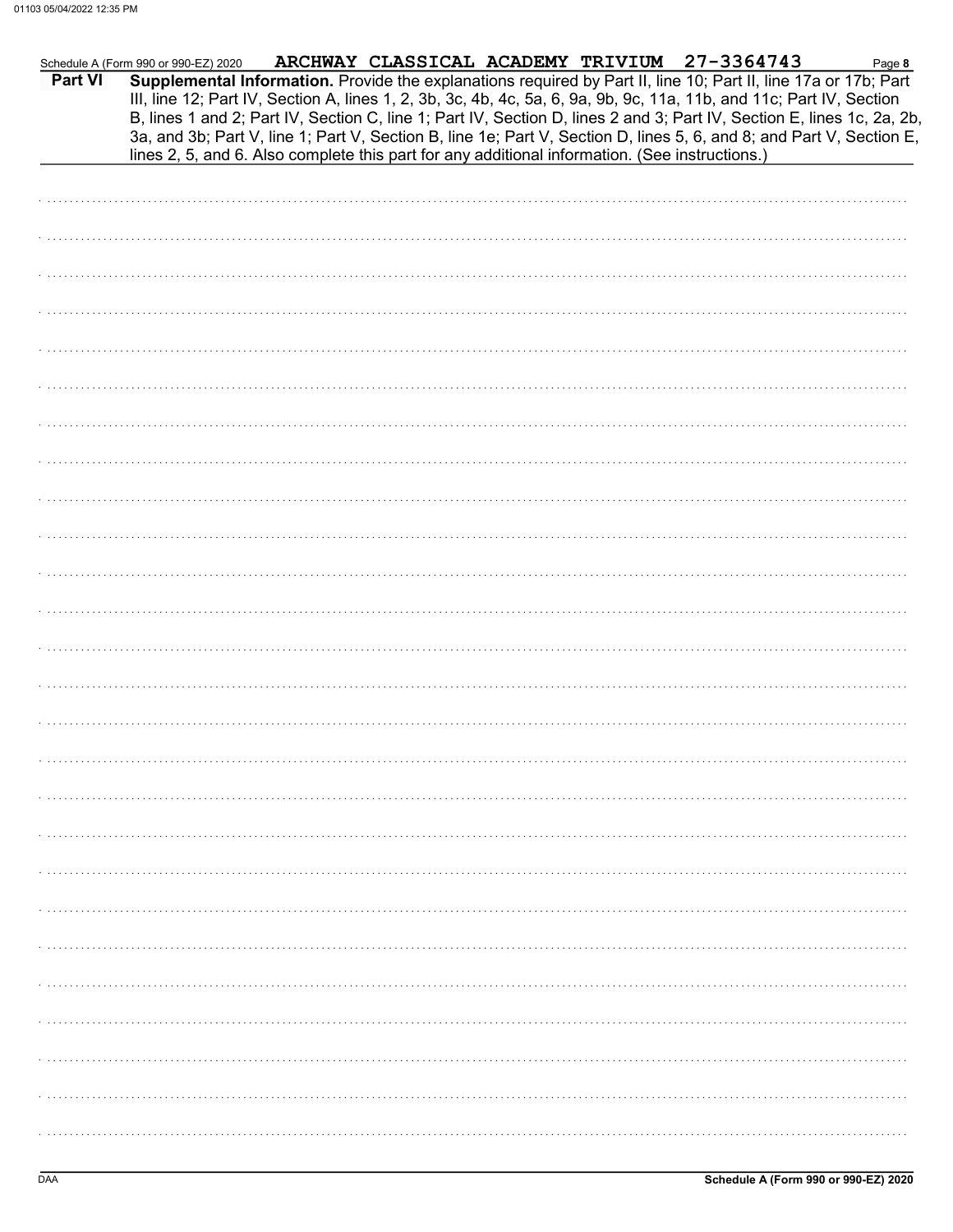| <b>Schedule B</b><br>(Form 990, 990-EZ,                                     | <b>Schedule of Contributors</b>                                                                           | OMB No. 1545-0047 |                                       |
|-----------------------------------------------------------------------------|-----------------------------------------------------------------------------------------------------------|-------------------|---------------------------------------|
| or 990-PF)<br>Department of the Treasury<br><b>Internal Revenue Service</b> | Attach to Form 990, Form 990-EZ, or Form 990-PF.<br>Go to www.irs.gov/Form990 for the latest information. |                   | 2020                                  |
| Name of the organization<br><b>WEST</b>                                     | ARCHWAY CLASSICAL ACADEMY TRIVIUM                                                                         | 27-3364743        | <b>Employer identification number</b> |
| Organization type (check one):                                              |                                                                                                           |                   |                                       |
| Filers of:                                                                  | Section:                                                                                                  |                   |                                       |
| Form 990 or 990-EZ                                                          | $ \mathbf{X} $ 501(c)(<br>3 ) (enter number) organization                                                 |                   |                                       |
|                                                                             | $4947(a)(1)$ nonexempt charitable trust <b>not</b> treated as a private foundation                        |                   |                                       |
|                                                                             | 527 political organization                                                                                |                   |                                       |
| Form 990-PF                                                                 | $501(c)(3)$ exempt private foundation                                                                     |                   |                                       |
|                                                                             | 4947(a)(1) nonexempt charitable trust treated as a private foundation                                     |                   |                                       |
|                                                                             | 501(c)(3) taxable private foundation                                                                      |                   |                                       |

Check if your organization is covered by the General Rule or a Special Rule. Note: Only a section 501(c)(7), (8), or (10) organization can check boxes for both the General Rule and a Special Rule. See instructions.

#### General Rule

 $\bm{X}$  For an organization filing Form 990, 990-EZ, or 990-PF that received, during the year, contributions totaling \$5,000 or more (in money or property) from any one contributor. Complete Parts I and II. See instructions for determining a contributor's total contributions.

#### Special Rules

| For an organization described in section 501(c)(3) filing Form 990 or 990-EZ that met the 33 <sup>1</sup> /3% support test of the |
|-----------------------------------------------------------------------------------------------------------------------------------|
| regulations under sections 509(a)(1) and 170(b)(1)(A)(vi), that checked Schedule A (Form 990 or 990-EZ), Part II, line            |
| 13, 16a, or 16b, and that received from any one contributor, during the year, total contributions of the greater of (1)           |
| \$5,000; or (2) 2% of the amount on (i) Form 990, Part VIII, line 1h; or (ii) Form 990-EZ, line 1. Complete Parts I and II.       |

literary, or educational purposes, or for the prevention of cruelty to children or animals. Complete Parts I (entering For an organization described in section 501(c)(7), (8), or (10) filing Form 990 or 990-EZ that received from any one contributor, during the year, total contributions of more than \$1,000 exclusively for religious, charitable, scientific, "N/A" in column (b) instead of the contributor name and address), II, and III.

For an organization described in section  $501(c)(7)$ ,  $(8)$ , or  $(10)$  filing Form 990 or 990-EZ that received from any one contributor, during the year, contributions exclusively for religious, charitable, etc., purposes, but no such contributions totaled more than \$1,000. If this box is checked, enter here the total contributions that were received during the year for an exclusively religious, charitable, etc., purpose. Don't complete any of the parts unless the General Rule applies to this organization because it received nonexclusively religious, charitable, etc., contributions  $\text{totaling }$  \$5,000 or more during the year  $\ldots$   $\ldots$   $\ldots$   $\ldots$   $\ldots$   $\ldots$   $\ldots$   $\ldots$   $\ldots$   $\ldots$   $\blacksquare$ 

990-EZ, or 990-PF), but it must answer "No" on Part IV, line 2, of its Form 990; or check the box on line H of its Form 990-EZ or on its Form 990-PF, Part I, line 2, to certify that it doesn't meet the filing requirements of Schedule B (Form 990, 990-EZ, or 990-PF). Caution: An organization that isn't covered by the General Rule and/or the Special Rules doesn't file Schedule B (Form 990,

For Paperwork Reduction Act Notice, see the instructions for Form 990, 990-EZ, or 990-PF.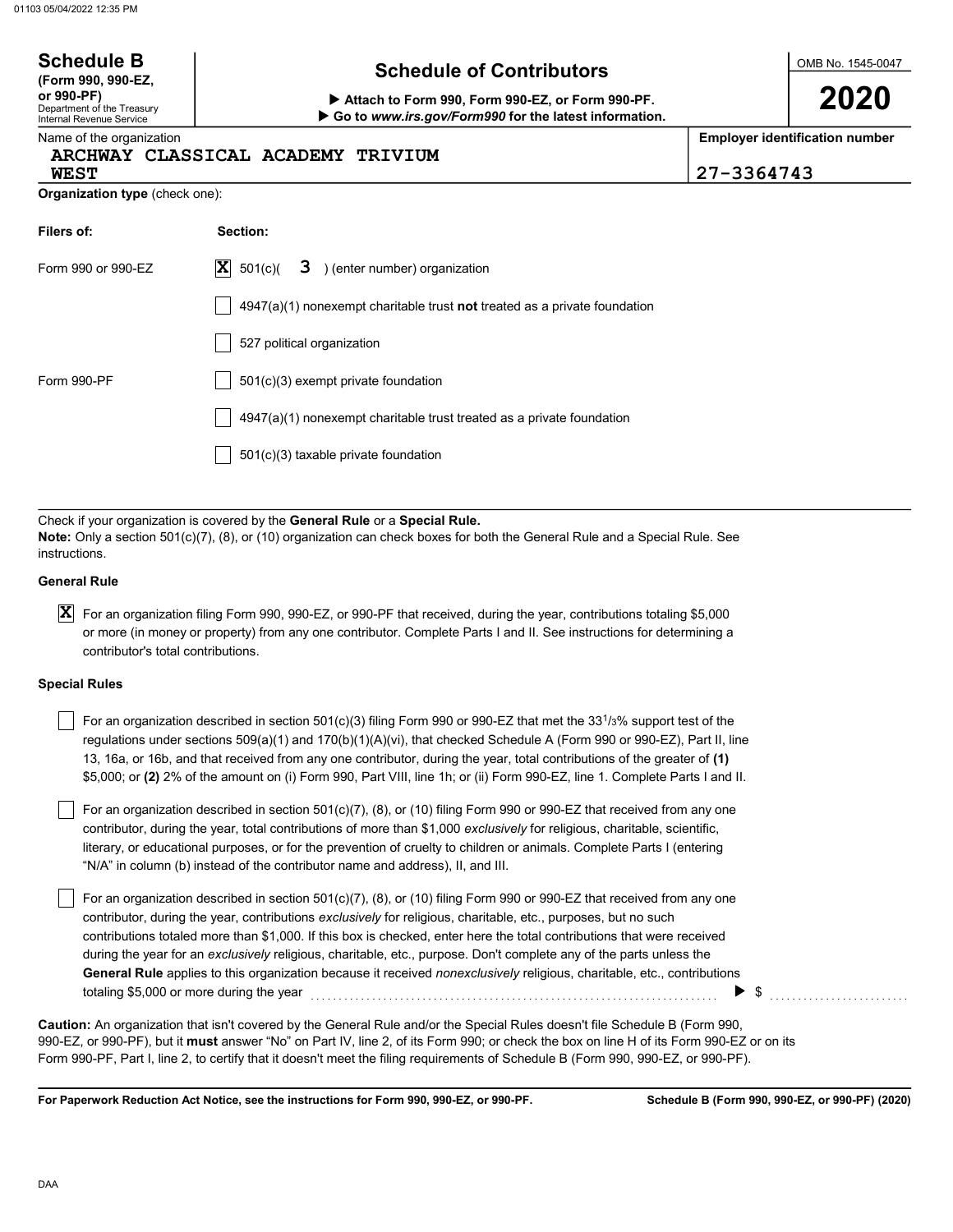| Name of organization | Schedule B (Form 990, 990-EZ, or 990-PF) (2020)<br>ARCHWAY CLASSICAL ACADEMY TRIVIUM           |                                   | PAGE 1 OF 1<br>Page 2<br><b>Employer identification number</b><br>27-3364743                 |
|----------------------|------------------------------------------------------------------------------------------------|-----------------------------------|----------------------------------------------------------------------------------------------|
| Part I               | Contributors (see instructions). Use duplicate copies of Part I if additional space is needed. |                                   |                                                                                              |
| (a)<br>No.           | (b)<br>Name, address, and ZIP + 4                                                              | (c)<br><b>Total contributions</b> | (d)<br>Type of contribution                                                                  |
| $\overline{1}$       |                                                                                                | 430,541<br>\$                     | X<br>Person<br>Payroll<br><b>Noncash</b><br>(Complete Part II for<br>noncash contributions.) |
| (a)<br>No.           | (b)<br>Name, address, and ZIP + 4                                                              | (c)<br><b>Total contributions</b> | (d)<br>Type of contribution                                                                  |
|                      |                                                                                                | \$                                | Person<br>Payroll<br><b>Noncash</b><br>(Complete Part II for<br>noncash contributions.)      |
| (a)<br>No.           | (b)<br>Name, address, and ZIP + 4                                                              | (c)<br><b>Total contributions</b> | (d)<br>Type of contribution                                                                  |
|                      |                                                                                                | \$                                | Person<br>Payroll<br><b>Noncash</b><br>(Complete Part II for<br>noncash contributions.)      |
| (a)<br>No.           | (b)<br>Name, address, and ZIP + 4                                                              | (c)<br><b>Total contributions</b> | (d)<br>Type of contribution                                                                  |
|                      |                                                                                                | \$                                | Person<br><b>Payroll</b><br>Noncash<br>(Complete Part II for<br>noncash contributions.)      |
| (a)<br>No.           | (b)<br>Name, address, and ZIP + 4                                                              | (c)<br><b>Total contributions</b> | (d)<br>Type of contribution                                                                  |
|                      |                                                                                                | \$                                | Person<br>Payroll<br>Noncash<br>(Complete Part II for<br>noncash contributions.)             |
| (a)<br>No.           | (b)<br>Name, address, and ZIP + 4                                                              | (c)<br><b>Total contributions</b> | (d)<br>Type of contribution                                                                  |
|                      |                                                                                                | \$                                | Person<br><b>Payroll</b><br>Noncash<br>(Complete Part II for<br>noncash contributions.)      |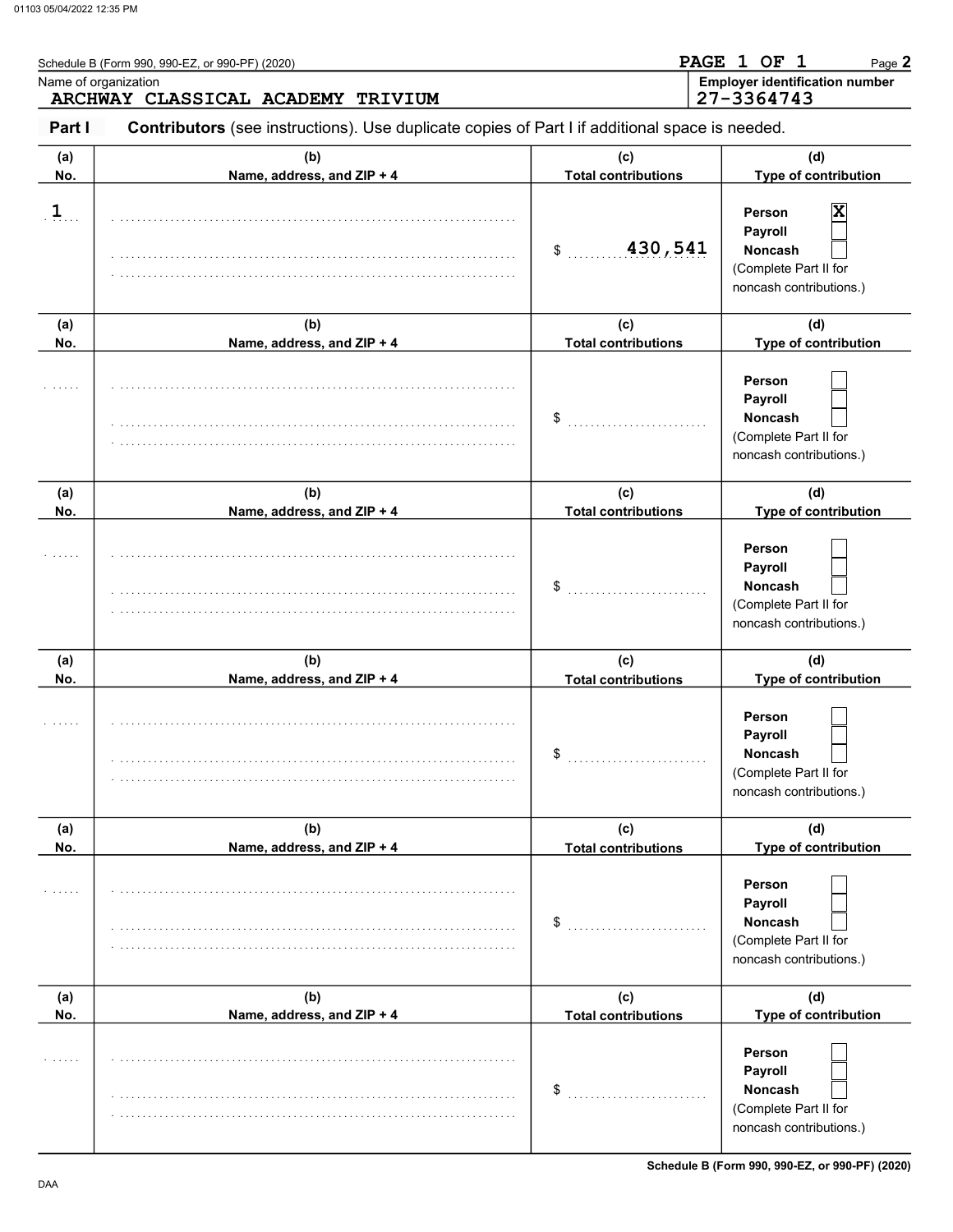|                                                                                                                                         | <b>SCHEDULE D</b>                                                                                                |                                                                                                                                                                                    |                                                                                                                |                                                    |                |  | OMB No. 1545-0047                      |
|-----------------------------------------------------------------------------------------------------------------------------------------|------------------------------------------------------------------------------------------------------------------|------------------------------------------------------------------------------------------------------------------------------------------------------------------------------------|----------------------------------------------------------------------------------------------------------------|----------------------------------------------------|----------------|--|----------------------------------------|
| (Form 990)                                                                                                                              |                                                                                                                  |                                                                                                                                                                                    | Supplemental Financial Statements<br>$\triangleright$ Complete if the organization answered "Yes" on Form 990, |                                                    |                |  |                                        |
| Department of the Treasury                                                                                                              |                                                                                                                  |                                                                                                                                                                                    | Part IV, line 6, 7, 8, 9, 10, 11a, 11b, 11c, 11d, 11e, 11f, 12a, or 12b.<br>Attach to Form 990.                |                                                    |                |  | <b>Open to Public</b>                  |
|                                                                                                                                         | Internal Revenue Service                                                                                         | Go to www.irs.gov/Form990 for instructions and the latest information.                                                                                                             |                                                                                                                |                                                    |                |  | <b>Inspection</b>                      |
|                                                                                                                                         | Name of the organization                                                                                         |                                                                                                                                                                                    |                                                                                                                |                                                    |                |  | <b>Employer identification number</b>  |
|                                                                                                                                         |                                                                                                                  | ARCHWAY CLASSICAL ACADEMY TRIVIUM                                                                                                                                                  |                                                                                                                |                                                    |                |  |                                        |
|                                                                                                                                         | <b>WEST</b>                                                                                                      |                                                                                                                                                                                    |                                                                                                                |                                                    | 27-3364743     |  |                                        |
|                                                                                                                                         | Part I                                                                                                           | Organizations Maintaining Donor Advised Funds or Other Similar Funds or Accounts.<br>Complete if the organization answered "Yes" on Form 990, Part IV, line 6.                     |                                                                                                                |                                                    |                |  |                                        |
|                                                                                                                                         |                                                                                                                  |                                                                                                                                                                                    |                                                                                                                | (a) Donor advised funds                            |                |  | (b) Funds and other accounts           |
| 1                                                                                                                                       | Total number at end of year                                                                                      |                                                                                                                                                                                    |                                                                                                                |                                                    |                |  |                                        |
| 2                                                                                                                                       |                                                                                                                  |                                                                                                                                                                                    |                                                                                                                |                                                    |                |  |                                        |
| 3                                                                                                                                       | Aggregate value of grants from (during year) [10] Martin Martin (2011) [20] Martin Martin Martin Martin Martin M |                                                                                                                                                                                    |                                                                                                                |                                                    |                |  |                                        |
|                                                                                                                                         | Aggregate value at end of year                                                                                   |                                                                                                                                                                                    |                                                                                                                |                                                    |                |  |                                        |
| 5                                                                                                                                       |                                                                                                                  | Did the organization inform all donors and donor advisors in writing that the assets held in donor advised                                                                         |                                                                                                                |                                                    |                |  |                                        |
|                                                                                                                                         |                                                                                                                  | funds are the organization's property, subject to the organization's exclusive legal control?                                                                                      |                                                                                                                |                                                    |                |  | Yes<br>No                              |
| 6                                                                                                                                       |                                                                                                                  | Did the organization inform all grantees, donors, and donor advisors in writing that grant funds can be used                                                                       |                                                                                                                |                                                    |                |  |                                        |
|                                                                                                                                         |                                                                                                                  | only for charitable purposes and not for the benefit of the donor or donor advisor, or for any other purpose                                                                       |                                                                                                                |                                                    |                |  |                                        |
|                                                                                                                                         | conferring impermissible private benefit?                                                                        | <b>Conservation Easements.</b>                                                                                                                                                     |                                                                                                                |                                                    |                |  | Yes<br>No                              |
|                                                                                                                                         | Part II                                                                                                          | Complete if the organization answered "Yes" on Form 990, Part IV, line 7.                                                                                                          |                                                                                                                |                                                    |                |  |                                        |
|                                                                                                                                         |                                                                                                                  | Purpose(s) of conservation easements held by the organization (check all that apply).                                                                                              |                                                                                                                |                                                    |                |  |                                        |
|                                                                                                                                         |                                                                                                                  | Preservation of land for public use (for example, recreation or education)                                                                                                         |                                                                                                                | Preservation of a historically important land area |                |  |                                        |
|                                                                                                                                         | Protection of natural habitat                                                                                    |                                                                                                                                                                                    |                                                                                                                | Preservation of a certified historic structure     |                |  |                                        |
|                                                                                                                                         | Preservation of open space                                                                                       |                                                                                                                                                                                    |                                                                                                                |                                                    |                |  |                                        |
| 2                                                                                                                                       |                                                                                                                  | Complete lines 2a through 2d if the organization held a qualified conservation contribution in the form of a conservation                                                          |                                                                                                                |                                                    |                |  |                                        |
|                                                                                                                                         | easement on the last day of the tax year.                                                                        |                                                                                                                                                                                    |                                                                                                                |                                                    |                |  | <b>Held at the End of the Tax Year</b> |
| а                                                                                                                                       | Total number of conservation easements                                                                           |                                                                                                                                                                                    |                                                                                                                |                                                    | 2a             |  |                                        |
|                                                                                                                                         |                                                                                                                  |                                                                                                                                                                                    |                                                                                                                |                                                    | 2 <sub>b</sub> |  |                                        |
|                                                                                                                                         |                                                                                                                  | Number of conservation easements on a certified historic structure included in (a) [[[[[[[[[[[[[[[[[[[[[[[[[]]                                                                     |                                                                                                                |                                                    | 2c             |  |                                        |
| d                                                                                                                                       |                                                                                                                  | Number of conservation easements included in (c) acquired after 7/25/06, and not on a                                                                                              |                                                                                                                |                                                    |                |  |                                        |
| 3                                                                                                                                       |                                                                                                                  | historic structure listed in the National Register<br>Number of conservation easements modified, transferred, released, extinguished, or terminated by the organization during the |                                                                                                                |                                                    | 2d             |  |                                        |
|                                                                                                                                         | tax year $\blacktriangleright$                                                                                   |                                                                                                                                                                                    |                                                                                                                |                                                    |                |  |                                        |
|                                                                                                                                         |                                                                                                                  | Number of states where property subject to conservation easement is located ▶                                                                                                      |                                                                                                                |                                                    |                |  |                                        |
| 5                                                                                                                                       |                                                                                                                  | Does the organization have a written policy regarding the periodic monitoring, inspection, handling of                                                                             |                                                                                                                |                                                    |                |  |                                        |
|                                                                                                                                         |                                                                                                                  |                                                                                                                                                                                    |                                                                                                                |                                                    |                |  | $\Box$ Yes $\Box$<br>No                |
| 6                                                                                                                                       |                                                                                                                  | Staff and volunteer hours devoted to monitoring, inspecting, handling of violations, and enforcing conservation easements during the year                                          |                                                                                                                |                                                    |                |  |                                        |
|                                                                                                                                         | .                                                                                                                |                                                                                                                                                                                    |                                                                                                                |                                                    |                |  |                                        |
| 7                                                                                                                                       |                                                                                                                  | Amount of expenses incurred in monitoring, inspecting, handling of violations, and enforcing conservation easements during the year                                                |                                                                                                                |                                                    |                |  |                                        |
|                                                                                                                                         | $\blacktriangleright$ \$                                                                                         |                                                                                                                                                                                    |                                                                                                                |                                                    |                |  |                                        |
| 8                                                                                                                                       |                                                                                                                  | Does each conservation easement reported on line 2(d) above satisfy the requirements of section 170(h)(4)(B)(i)                                                                    |                                                                                                                |                                                    |                |  | <b>Yes</b><br>No                       |
| 9                                                                                                                                       |                                                                                                                  | In Part XIII, describe how the organization reports conservation easements in its revenue and expense statement and                                                                |                                                                                                                |                                                    |                |  |                                        |
|                                                                                                                                         |                                                                                                                  | balance sheet, and include, if applicable, the text of the footnote to the organization's financial statements that describes the                                                  |                                                                                                                |                                                    |                |  |                                        |
|                                                                                                                                         |                                                                                                                  | organization's accounting for conservation easements.                                                                                                                              |                                                                                                                |                                                    |                |  |                                        |
|                                                                                                                                         | Part III                                                                                                         | Organizations Maintaining Collections of Art, Historical Treasures, or Other Similar Assets.                                                                                       |                                                                                                                |                                                    |                |  |                                        |
|                                                                                                                                         |                                                                                                                  | Complete if the organization answered "Yes" on Form 990, Part IV, line 8.                                                                                                          |                                                                                                                |                                                    |                |  |                                        |
|                                                                                                                                         |                                                                                                                  | 1a If the organization elected, as permitted under FASB ASC 958, not to report in its revenue statement and balance sheet works                                                    |                                                                                                                |                                                    |                |  |                                        |
|                                                                                                                                         |                                                                                                                  | of art, historical treasures, or other similar assets held for public exhibition, education, or research in furtherance of public                                                  |                                                                                                                |                                                    |                |  |                                        |
|                                                                                                                                         |                                                                                                                  | service, provide in Part XIII the text of the footnote to its financial statements that describes these items.                                                                     |                                                                                                                |                                                    |                |  |                                        |
| b                                                                                                                                       |                                                                                                                  | If the organization elected, as permitted under FASB ASC 958, to report in its revenue statement and balance sheet works of                                                        |                                                                                                                |                                                    |                |  |                                        |
| art, historical treasures, or other similar assets held for public exhibition, education, or research in furtherance of public service, |                                                                                                                  |                                                                                                                                                                                    |                                                                                                                |                                                    |                |  |                                        |
|                                                                                                                                         |                                                                                                                  | provide the following amounts relating to these items:                                                                                                                             |                                                                                                                |                                                    |                |  |                                        |
|                                                                                                                                         | (ii) Assets included in Form 990, Part X                                                                         |                                                                                                                                                                                    |                                                                                                                |                                                    |                |  |                                        |
| 2                                                                                                                                       |                                                                                                                  | If the organization received or held works of art, historical treasures, or other similar assets for financial gain, provide the                                                   |                                                                                                                |                                                    |                |  |                                        |
|                                                                                                                                         |                                                                                                                  | following amounts required to be reported under FASB ASC 958 relating to these items:                                                                                              |                                                                                                                |                                                    |                |  |                                        |
| a                                                                                                                                       |                                                                                                                  | Revenue included on Form 990, Part VIII, line 1 [1] CONDING CONDITIONS AND REVENUES A REVENUES A REPORT ON RE                                                                      |                                                                                                                |                                                    |                |  | $\frac{1}{2}$                          |
|                                                                                                                                         |                                                                                                                  |                                                                                                                                                                                    |                                                                                                                |                                                    |                |  |                                        |
|                                                                                                                                         |                                                                                                                  |                                                                                                                                                                                    |                                                                                                                |                                                    |                |  | Schedule D (Form 990) 2020             |

TOL F<br>Daa 'aperwork Reduction Act Notice, see the Instructions for Form 990.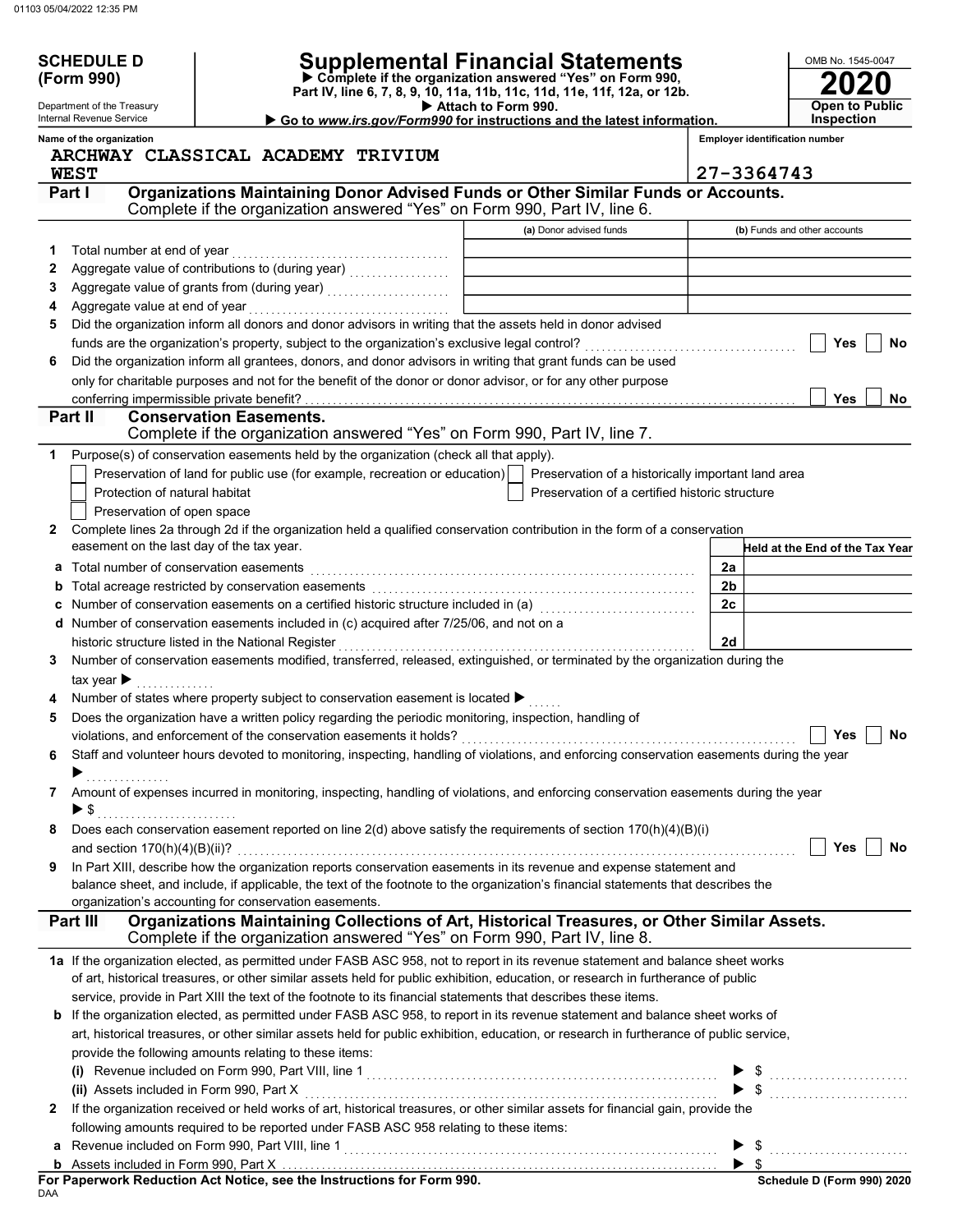|   | Schedule D (Form 990) 2020 ARCHWAY CLASSICAL ACADEMY TRIVIUM 27-3364743                                                                                                                                                        |                         |                          |                         |                 |                      | Page 2                  |
|---|--------------------------------------------------------------------------------------------------------------------------------------------------------------------------------------------------------------------------------|-------------------------|--------------------------|-------------------------|-----------------|----------------------|-------------------------|
|   | Organizations Maintaining Collections of Art, Historical Treasures, or Other Similar Assets (continued)<br>Part III                                                                                                            |                         |                          |                         |                 |                      |                         |
| 3 | Using the organization's acquisition, accession, and other records, check any of the following that make significant use of its<br>collection items (check all that apply):                                                    |                         |                          |                         |                 |                      |                         |
| a | Public exhibition                                                                                                                                                                                                              | d                       | Loan or exchange program |                         |                 |                      |                         |
| b | Scholarly research                                                                                                                                                                                                             | е                       |                          |                         |                 |                      |                         |
| c | Preservation for future generations                                                                                                                                                                                            |                         |                          |                         |                 |                      |                         |
|   | Provide a description of the organization's collections and explain how they further the organization's exempt purpose in Part<br>XIII.                                                                                        |                         |                          |                         |                 |                      |                         |
| 5 | During the year, did the organization solicit or receive donations of art, historical treasures, or other similar                                                                                                              |                         |                          |                         |                 |                      |                         |
|   |                                                                                                                                                                                                                                |                         |                          |                         |                 |                      | <b>Yes</b><br><b>No</b> |
|   | <b>Part IV</b><br><b>Escrow and Custodial Arrangements.</b>                                                                                                                                                                    |                         |                          |                         |                 |                      |                         |
|   | Complete if the organization answered "Yes" on Form 990, Part IV, line 9, or reported an amount on Form<br>990, Part X, line 21.                                                                                               |                         |                          |                         |                 |                      |                         |
|   | 1a Is the organization an agent, trustee, custodian or other intermediary for contributions or other assets not                                                                                                                |                         |                          |                         |                 |                      |                         |
|   | included on Form 990, Part X?                                                                                                                                                                                                  |                         |                          |                         |                 |                      | Yes<br><b>No</b>        |
|   | b If "Yes," explain the arrangement in Part XIII and complete the following table:                                                                                                                                             |                         |                          |                         |                 |                      |                         |
|   |                                                                                                                                                                                                                                |                         |                          |                         |                 |                      | Amount                  |
|   | c Beginning balance expressions and the contract of the contract of the contract of the contract of the contract of the contract of the contract of the contract of the contract of the contract of the contract of the contra |                         |                          |                         |                 | 1c                   |                         |
|   | d Additions during the year electron contracts and a set of the set of the set of the set of the set of the set of the set of the set of the set of the set of the set of the set of the set of the set of the set of the set  |                         |                          |                         |                 | 1d                   |                         |
|   |                                                                                                                                                                                                                                |                         |                          |                         |                 | 1e                   |                         |
|   | Ending balance with a construction of the construction of the construction of the construction of the construction of the construction of the construction of the construction of the construction of the construction of the  |                         |                          |                         |                 | 1f                   |                         |
|   | 2a Did the organization include an amount on Form 990, Part X, line 21, for escrow or custodial account liability?                                                                                                             |                         |                          |                         |                 |                      | <b>Yes</b><br>No        |
|   | <b>Part V</b><br><b>Endowment Funds.</b>                                                                                                                                                                                       |                         |                          |                         |                 |                      |                         |
|   | Complete if the organization answered "Yes" on Form 990, Part IV, line 10.                                                                                                                                                     |                         |                          |                         |                 |                      |                         |
|   |                                                                                                                                                                                                                                | (a) Current year        | (b) Prior year           | (c) Two years back      |                 | (d) Three years back | (e) Four years back     |
|   |                                                                                                                                                                                                                                |                         |                          |                         |                 |                      |                         |
|   | 1a Beginning of year balance <i>minimizing</i>                                                                                                                                                                                 |                         |                          |                         |                 |                      |                         |
|   | <b>b</b> Contributions <b>contributions</b><br>c Net investment earnings, gains, and                                                                                                                                           |                         |                          |                         |                 |                      |                         |
|   |                                                                                                                                                                                                                                |                         |                          |                         |                 |                      |                         |
|   | d Grants or scholarships                                                                                                                                                                                                       |                         |                          |                         |                 |                      |                         |
|   | e Other expenditures for facilities and                                                                                                                                                                                        |                         |                          |                         |                 |                      |                         |
|   | programs                                                                                                                                                                                                                       |                         |                          |                         |                 |                      |                         |
|   | f Administrative expenses                                                                                                                                                                                                      |                         |                          |                         |                 |                      |                         |
| g | End of year balance                                                                                                                                                                                                            |                         |                          |                         |                 |                      |                         |
|   | 2 Provide the estimated percentage of the current year end balance (line 1g, column (a)) held as:                                                                                                                              |                         |                          |                         |                 |                      |                         |
|   | a Board designated or quasi-endowment $\blacktriangleright$                                                                                                                                                                    |                         |                          |                         |                 |                      |                         |
|   | <b>b</b> Permanent endowment <b>D</b> 2000 minutes of 2011                                                                                                                                                                     |                         |                          |                         |                 |                      |                         |
|   | c Term endowment $\blacktriangleright$<br>$\%$                                                                                                                                                                                 |                         |                          |                         |                 |                      |                         |
|   | The percentages on lines 2a, 2b, and 2c should equal 100%.                                                                                                                                                                     |                         |                          |                         |                 |                      |                         |
|   | 3a Are there endowment funds not in the possession of the organization that are held and administered for the                                                                                                                  |                         |                          |                         |                 |                      |                         |
|   | organization by:                                                                                                                                                                                                               |                         |                          |                         |                 |                      | Yes  <br>No             |
|   |                                                                                                                                                                                                                                |                         |                          |                         |                 |                      | 3a(i)                   |
|   | (ii) Related organizations [11] Related organizations [11] Related organizations [11] Related organizations [11] Related organizations [11] Related organizations [11] Related organizations [11] Related organizations [11] R |                         |                          |                         |                 |                      | 3a(ii)                  |
|   | b If "Yes" on line 3a(ii), are the related organizations listed as required on Schedule R? [[[[[[[[[[[[[[[[[[[                                                                                                                 |                         |                          |                         |                 |                      | 3b                      |
|   | Describe in Part XIII the intended uses of the organization's endowment funds.                                                                                                                                                 |                         |                          |                         |                 |                      |                         |
|   | Land, Buildings, and Equipment.<br><b>Part VI</b>                                                                                                                                                                              |                         |                          |                         |                 |                      |                         |
|   | Complete if the organization answered "Yes" on Form 990, Part IV, line 11a. See Form 990, Part X, line 10.                                                                                                                     |                         |                          |                         |                 |                      |                         |
|   | Description of property                                                                                                                                                                                                        | (a) Cost or other basis |                          | (b) Cost or other basis | (c) Accumulated |                      | (d) Book value          |
|   |                                                                                                                                                                                                                                | (investment)            |                          | (other)                 | depreciation    |                      |                         |
|   |                                                                                                                                                                                                                                |                         |                          |                         |                 |                      |                         |
|   |                                                                                                                                                                                                                                |                         |                          | 10,491                  |                 | 4,809                | 5,682                   |
|   | c Leasehold improvements                                                                                                                                                                                                       |                         |                          |                         |                 |                      |                         |
|   |                                                                                                                                                                                                                                |                         |                          | 472,497                 | 421,311         |                      | 51,186                  |
|   |                                                                                                                                                                                                                                |                         |                          |                         |                 |                      |                         |
|   | Total. Add lines 1a through 1e. <i>(Column (d) must equal Form 990, Part X, column (B), line 10c.)</i>                                                                                                                         |                         |                          |                         |                 | ▶                    | 56,868                  |

Schedule D (Form 990) 2020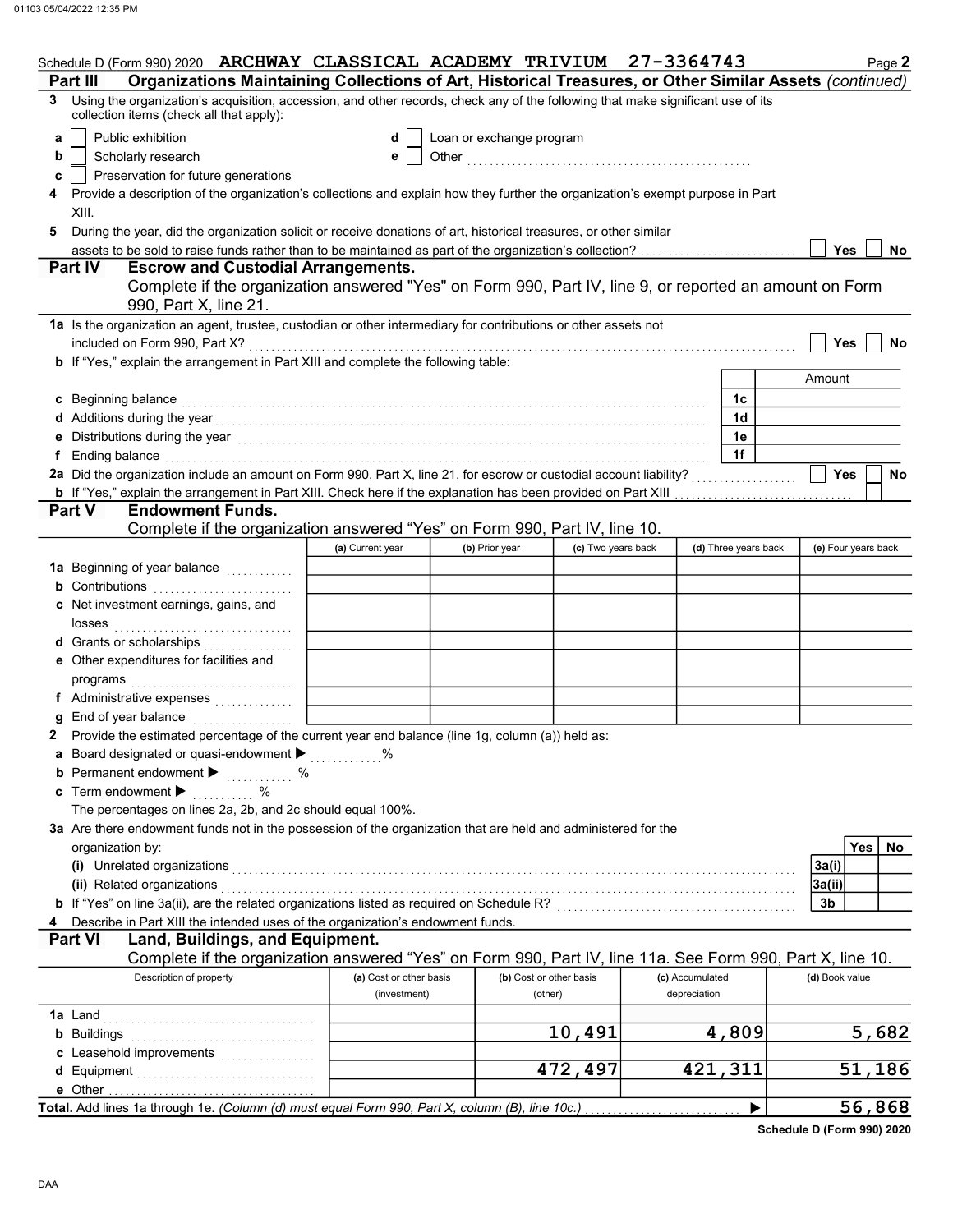| <b>Part VII</b>           | <b>Investments - Other Securities.</b>                                                                     |                |                                  |                |
|---------------------------|------------------------------------------------------------------------------------------------------------|----------------|----------------------------------|----------------|
|                           | Complete if the organization answered "Yes" on Form 990, Part IV, line 11b. See Form 990, Part X, line 12. |                |                                  |                |
|                           | (a) Description of security or category                                                                    | (b) Book value | (c) Method of valuation:         |                |
|                           | (including name of security)                                                                               |                | Cost or end-of-year market value |                |
| (1) Financial derivatives |                                                                                                            |                |                                  |                |
|                           | (2) Closely held equity interests                                                                          |                |                                  |                |
| $(3)$ Other               |                                                                                                            |                |                                  |                |
| (A)                       |                                                                                                            |                |                                  |                |
| (B)                       |                                                                                                            |                |                                  |                |
| (C)                       |                                                                                                            |                |                                  |                |
| (D)                       |                                                                                                            |                |                                  |                |
| (E)                       |                                                                                                            |                |                                  |                |
| (F)                       |                                                                                                            |                |                                  |                |
| (G)                       |                                                                                                            |                |                                  |                |
| (H)                       |                                                                                                            |                |                                  |                |
|                           | Total. (Column (b) must equal Form 990, Part X, col. (B) line 12.)                                         |                |                                  |                |
| <b>Part VIII</b>          | <b>Investments - Program Related.</b>                                                                      |                |                                  |                |
|                           | Complete if the organization answered "Yes" on Form 990, Part IV, line 11c. See Form 990, Part X, line 13. |                |                                  |                |
|                           | (a) Description of investment                                                                              | (b) Book value | (c) Method of valuation:         |                |
|                           |                                                                                                            |                | Cost or end-of-year market value |                |
| (1)                       |                                                                                                            |                |                                  |                |
| (2)                       |                                                                                                            |                |                                  |                |
| (3)                       |                                                                                                            |                |                                  |                |
| (4)                       |                                                                                                            |                |                                  |                |
| (5)                       |                                                                                                            |                |                                  |                |
| (6)                       |                                                                                                            |                |                                  |                |
| (7)                       |                                                                                                            |                |                                  |                |
| (8)                       |                                                                                                            |                |                                  |                |
| (9)                       |                                                                                                            |                |                                  |                |
|                           | Total. (Column (b) must equal Form 990, Part X, col. (B) line 13.)                                         |                |                                  |                |
| Part IX                   | <b>Other Assets.</b>                                                                                       |                |                                  |                |
|                           | Complete if the organization answered "Yes" on Form 990, Part IV, line 11d. See Form 990, Part X, line 15. |                |                                  |                |
|                           | (a) Description                                                                                            |                |                                  | (b) Book value |
|                           |                                                                                                            |                |                                  |                |
| (1)                       |                                                                                                            |                |                                  |                |
| (2)                       |                                                                                                            |                |                                  |                |
| (3)                       |                                                                                                            |                |                                  |                |
| (4)                       |                                                                                                            |                |                                  |                |
| (5)                       |                                                                                                            |                |                                  |                |
| (6)                       |                                                                                                            |                |                                  |                |
| (7)                       |                                                                                                            |                |                                  |                |
| (8)                       |                                                                                                            |                |                                  |                |
| (9)                       |                                                                                                            |                |                                  |                |
|                           | Total. (Column (b) must equal Form 990, Part X, col. (B) line 15.)                                         |                | ▶                                |                |
| Part X                    | <b>Other Liabilities.</b>                                                                                  |                |                                  |                |
|                           | Complete if the organization answered "Yes" on Form 990, Part IV, line 11e or 11f. See Form 990, Part X,   |                |                                  |                |
|                           | line 25.                                                                                                   |                |                                  |                |
| 1.                        | (a) Description of liability                                                                               |                |                                  | (b) Book value |
| (1)                       | Federal income taxes                                                                                       |                |                                  |                |
| (2)                       | DUE TO RELATED PARTIES                                                                                     |                |                                  | 256,727        |
| (3)                       | DEPOSITS HELD FOR OTHERS                                                                                   |                |                                  | 75,300         |
| (4)                       |                                                                                                            |                |                                  |                |
| (5)                       |                                                                                                            |                |                                  |                |
| (6)                       |                                                                                                            |                |                                  |                |
| (7)                       |                                                                                                            |                |                                  |                |
| (8)                       |                                                                                                            |                |                                  |                |
| (9)                       |                                                                                                            |                |                                  |                |
|                           | Total. (Column (b) must equal Form 990, Part X, col. (B) line 25.)                                         |                |                                  | 332,027        |
|                           |                                                                                                            |                |                                  |                |

Liability for uncertain tax positions. In Part XIII, provide the text of the footnote to the organization's financial statements that reports the 2.

organization's liability for uncertain tax positions under FASB ASC 740. Check here if the text of the footnote has been provided in Part XIII ..

 $\overline{\phantom{a}}$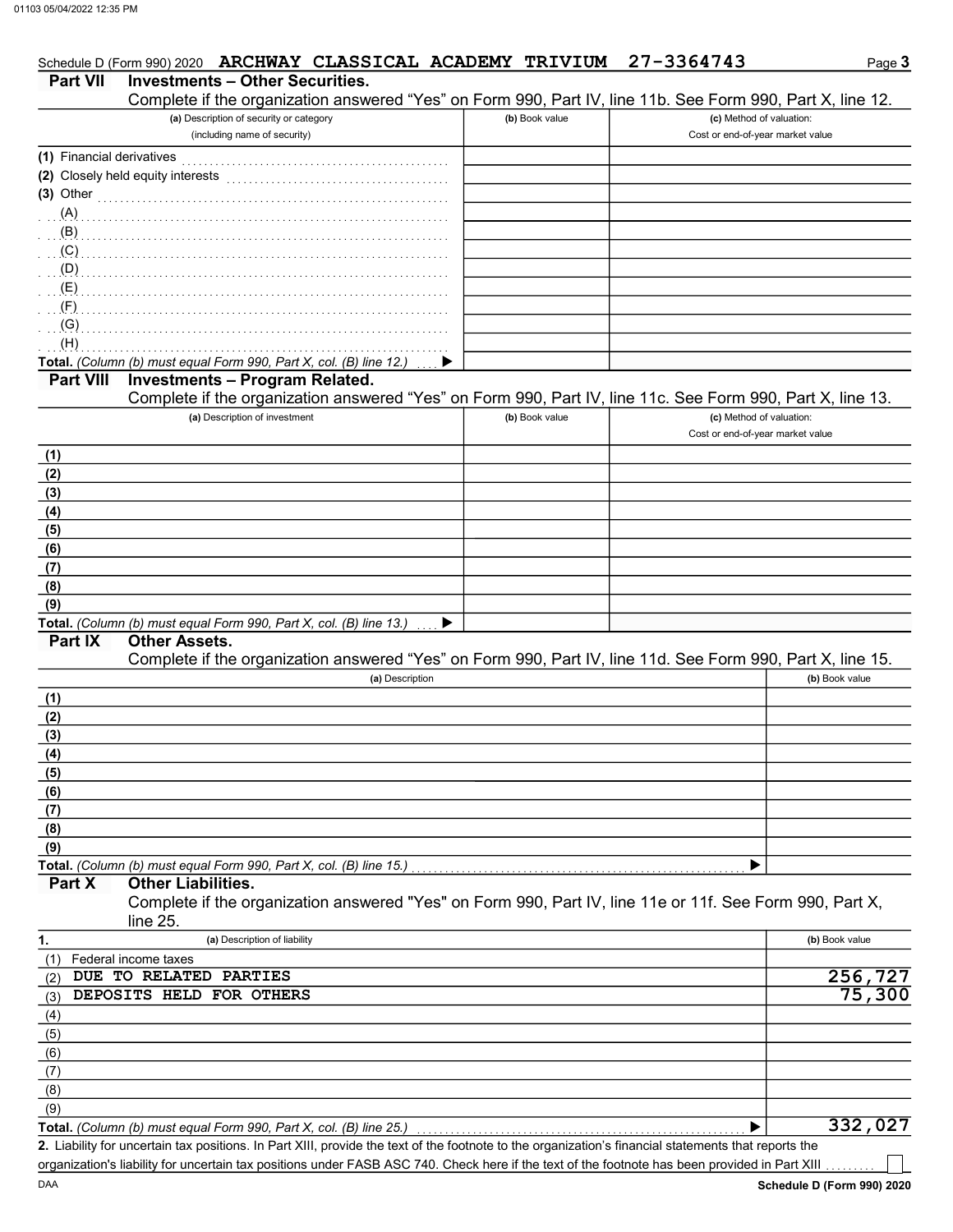| Schedule D (Form 990) 2020 ARCHWAY CLASSICAL ACADEMY TRIVIUM 27-3364743<br>Reconciliation of Revenue per Audited Financial Statements With Revenue per Return.<br><b>Part XI</b> |                |        | Page 4    |
|----------------------------------------------------------------------------------------------------------------------------------------------------------------------------------|----------------|--------|-----------|
| Complete if the organization answered "Yes" on Form 990, Part IV, line 12a.                                                                                                      |                |        |           |
| 1.                                                                                                                                                                               |                | 1      | 4,846,831 |
| Amounts included on line 1 but not on Form 990, Part VIII, line 12:<br>2                                                                                                         |                |        |           |
|                                                                                                                                                                                  | 2a             | 96,923 |           |
| b Donated services and use of facilities [111] [11] Donated Service Reserves the Service Reserves Inc.                                                                           | 2 <sub>b</sub> |        |           |
|                                                                                                                                                                                  | 2c             |        |           |
|                                                                                                                                                                                  | 2d             |        |           |
|                                                                                                                                                                                  |                | 2е     | 96,923    |
| 3                                                                                                                                                                                |                | 3      | 4,749,908 |
| Amounts included on Form 990, Part VIII, line 12, but not on line 1:<br>4                                                                                                        |                |        |           |
| a Investment expenses not included on Form 990, Part VIII, line 7b                                                                                                               | 4a             |        |           |
|                                                                                                                                                                                  | 4b             |        |           |
| c Add lines 4a and 4b                                                                                                                                                            |                | 4с     |           |
| 5                                                                                                                                                                                |                | 5      | 4,749,908 |
| Reconciliation of Expenses per Audited Financial Statements With Expenses per Return.<br><b>Part XII</b>                                                                         |                |        |           |
| Complete if the organization answered "Yes" on Form 990, Part IV, line 12a.                                                                                                      |                |        |           |
| Total expenses and losses per audited financial statements<br>1.                                                                                                                 |                | 1.     | 4,558,228 |
| Amounts included on line 1 but not on Form 990, Part IX, line 25:<br>2                                                                                                           |                |        |           |
| a Donated services and use of facilities [11] product is a controller controller and a product of a controller                                                                   | 2a             |        |           |
|                                                                                                                                                                                  | 2 <sub>b</sub> |        |           |
|                                                                                                                                                                                  | 2c             |        |           |
|                                                                                                                                                                                  | 2d             |        |           |
| e Add lines 2a through 2d (a) and the contract of the Add lines 2a through 1                                                                                                     |                | 2e     |           |
| З                                                                                                                                                                                |                | 3      | 4,558,228 |
| Amounts included on Form 990, Part IX, line 25, but not on line 1:<br>4                                                                                                          |                |        |           |
| a Investment expenses not included on Form 990, Part VIII, line 7b                                                                                                               | 4a             |        |           |
|                                                                                                                                                                                  | 4b             |        |           |
| c Add lines 4a and 4b                                                                                                                                                            |                | 4c     |           |
| 5                                                                                                                                                                                |                | 5      | 4,558,228 |
| Part XIII Supplemental Information.                                                                                                                                              |                |        |           |
| Provide the descriptions required for Part II, lines 3, 5, and 9; Part III, lines 1a and 4; Part IV, lines 1b and 2b; Part V, line 4; Part X, line                               |                |        |           |
| 2; Part XI, lines 2d and 4b; and Part XII, lines 2d and 4b. Also complete this part to provide any additional information.                                                       |                |        |           |
|                                                                                                                                                                                  |                |        |           |
|                                                                                                                                                                                  |                |        |           |
|                                                                                                                                                                                  |                |        |           |
|                                                                                                                                                                                  |                |        |           |
|                                                                                                                                                                                  |                |        |           |
|                                                                                                                                                                                  |                |        |           |
|                                                                                                                                                                                  |                |        |           |
|                                                                                                                                                                                  |                |        |           |
|                                                                                                                                                                                  |                |        |           |
|                                                                                                                                                                                  |                |        |           |
|                                                                                                                                                                                  |                |        |           |
|                                                                                                                                                                                  |                |        |           |
|                                                                                                                                                                                  |                |        |           |
|                                                                                                                                                                                  |                |        |           |
|                                                                                                                                                                                  |                |        |           |
|                                                                                                                                                                                  |                |        |           |
|                                                                                                                                                                                  |                |        |           |
|                                                                                                                                                                                  |                |        |           |
|                                                                                                                                                                                  |                |        |           |
|                                                                                                                                                                                  |                |        |           |
|                                                                                                                                                                                  |                |        |           |
|                                                                                                                                                                                  |                |        |           |
|                                                                                                                                                                                  |                |        |           |
|                                                                                                                                                                                  |                |        |           |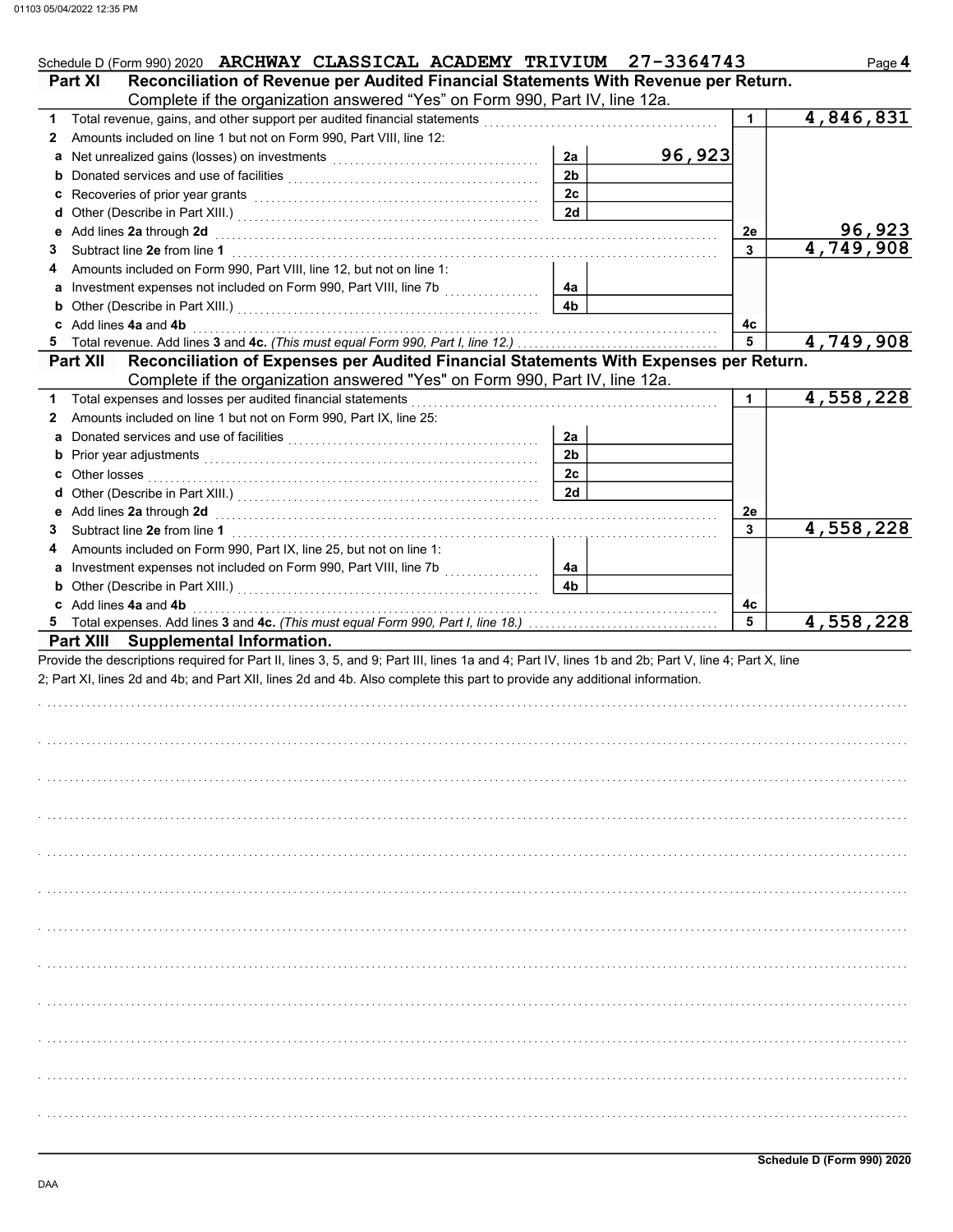|  |  |  | Schedule D (Form 990) 2020 ARCHWAY CLASSICAL ACADEMY TRIVIUM<br>Part XIII Supplemental Information (continued) | 27-3364743 | Page 5 |
|--|--|--|----------------------------------------------------------------------------------------------------------------|------------|--------|
|  |  |  |                                                                                                                |            |        |
|  |  |  |                                                                                                                |            |        |
|  |  |  |                                                                                                                |            |        |
|  |  |  |                                                                                                                |            |        |
|  |  |  |                                                                                                                |            |        |
|  |  |  |                                                                                                                |            |        |
|  |  |  |                                                                                                                |            |        |
|  |  |  |                                                                                                                |            |        |
|  |  |  |                                                                                                                |            |        |
|  |  |  |                                                                                                                |            |        |
|  |  |  |                                                                                                                |            |        |
|  |  |  |                                                                                                                |            |        |
|  |  |  |                                                                                                                |            |        |
|  |  |  |                                                                                                                |            |        |
|  |  |  |                                                                                                                |            |        |
|  |  |  |                                                                                                                |            |        |
|  |  |  |                                                                                                                |            |        |
|  |  |  |                                                                                                                |            |        |
|  |  |  |                                                                                                                |            |        |
|  |  |  |                                                                                                                |            |        |
|  |  |  |                                                                                                                |            |        |
|  |  |  |                                                                                                                |            |        |
|  |  |  |                                                                                                                |            |        |
|  |  |  |                                                                                                                |            |        |
|  |  |  |                                                                                                                |            |        |
|  |  |  |                                                                                                                |            |        |
|  |  |  |                                                                                                                |            |        |
|  |  |  |                                                                                                                |            |        |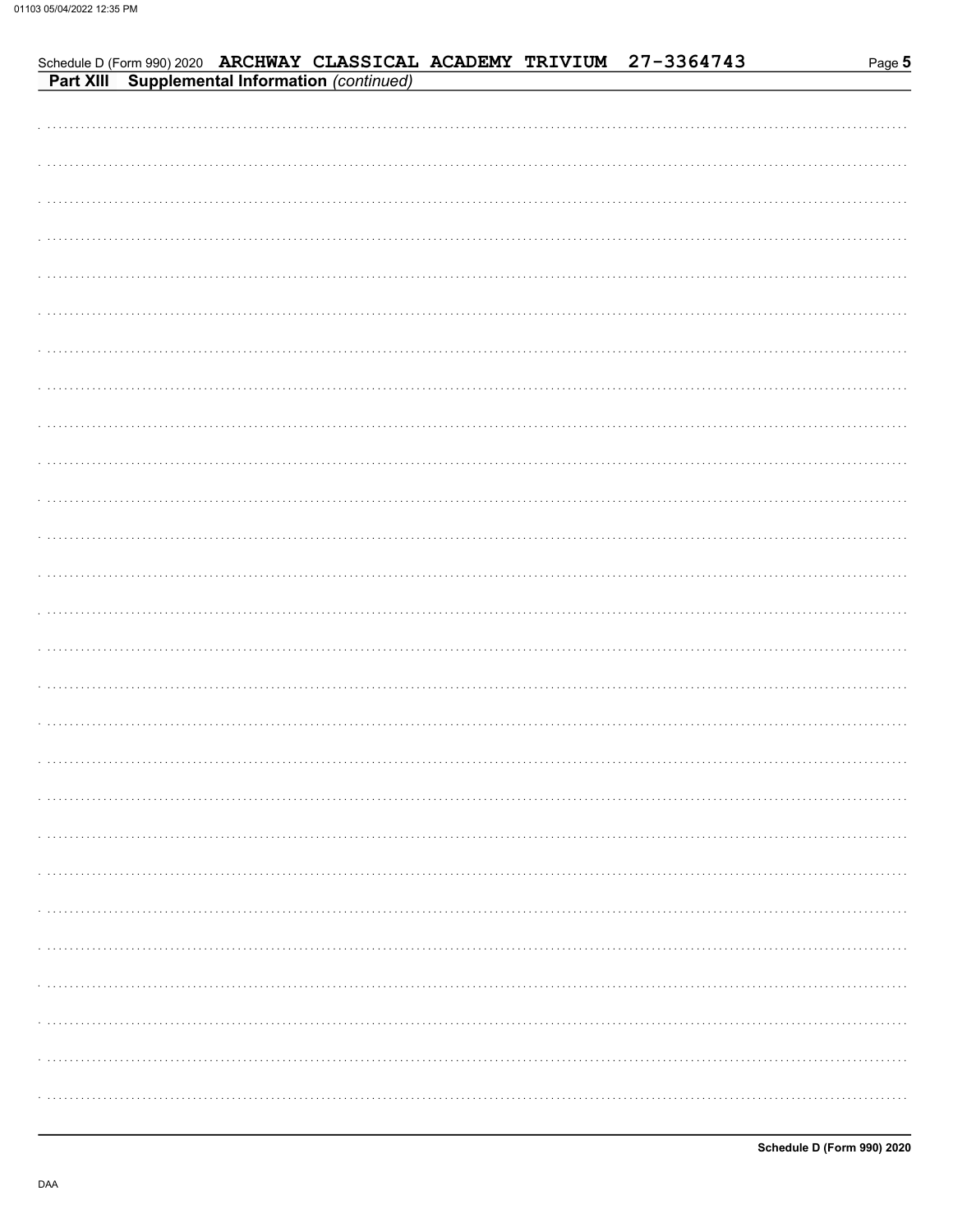|         | <b>Schools</b><br><b>SCHEDULE E</b><br>Complete if the organization answered "Yes" on Form 990,<br>(Form 990 or 990-EZ)<br>Part IV, line 13, or Form 990-EZ, Part VI, line 48.<br>Attach to Form 990 or Form 990-EZ. |                                                                                                                                                                                                                                                                                                                                                                                                                                                                                                                                                                                                                                                                                                                                                                                                                                                                                                                                     |                                                     |                   | OMB No. 1545-0047<br><b>Open to Public</b> |           |  |  |  |
|---------|----------------------------------------------------------------------------------------------------------------------------------------------------------------------------------------------------------------------|-------------------------------------------------------------------------------------------------------------------------------------------------------------------------------------------------------------------------------------------------------------------------------------------------------------------------------------------------------------------------------------------------------------------------------------------------------------------------------------------------------------------------------------------------------------------------------------------------------------------------------------------------------------------------------------------------------------------------------------------------------------------------------------------------------------------------------------------------------------------------------------------------------------------------------------|-----------------------------------------------------|-------------------|--------------------------------------------|-----------|--|--|--|
|         | Department of the Treasury<br>Internal Revenue Service                                                                                                                                                               | Go to www.irs.gov/Form990 for the latest information.                                                                                                                                                                                                                                                                                                                                                                                                                                                                                                                                                                                                                                                                                                                                                                                                                                                                               |                                                     | <b>Inspection</b> |                                            |           |  |  |  |
|         | Name of the organization                                                                                                                                                                                             | ARCHWAY CLASSICAL ACADEMY TRIVIUM<br><b>WEST</b>                                                                                                                                                                                                                                                                                                                                                                                                                                                                                                                                                                                                                                                                                                                                                                                                                                                                                    | <b>Employer identification number</b><br>27-3364743 |                   |                                            |           |  |  |  |
|         | Part I                                                                                                                                                                                                               |                                                                                                                                                                                                                                                                                                                                                                                                                                                                                                                                                                                                                                                                                                                                                                                                                                                                                                                                     |                                                     |                   |                                            |           |  |  |  |
|         |                                                                                                                                                                                                                      |                                                                                                                                                                                                                                                                                                                                                                                                                                                                                                                                                                                                                                                                                                                                                                                                                                                                                                                                     |                                                     |                   | <b>YES</b>                                 | <b>NO</b> |  |  |  |
| 1.      |                                                                                                                                                                                                                      | Does the organization have a racially nondiscriminatory policy toward students by statement in its charter,<br>bylaws, other governing instrument, or in a resolution of its governing body?                                                                                                                                                                                                                                                                                                                                                                                                                                                                                                                                                                                                                                                                                                                                        |                                                     | 1                 | X                                          |           |  |  |  |
| 2       |                                                                                                                                                                                                                      | Does the organization include a statement of its racially nondiscriminatory policy toward students in all its brochures,<br>catalogues, and other written communications with the public dealing with student admissions, programs, and scholarships?                                                                                                                                                                                                                                                                                                                                                                                                                                                                                                                                                                                                                                                                               |                                                     | $\mathbf{2}$      | X                                          |           |  |  |  |
| 3       |                                                                                                                                                                                                                      | Has the organization publicized its racially nondiscriminatory policy on its primary publicly accessible Internet<br>homepage at all times during its taxable year in a manner reasonably expected to be noticed by visitors to the<br>homepage, or through newspaper or broadcast media during the period of solicitation for students, or during the<br>registration period if it has no solicitation program, in a way that makes the policy known to all parts of the general<br>community it serves? If "Yes," please describe. If "No," please explain. If you need more space, use Part II<br>THE SCHOOL HAS A STRICT POLICY OF NON-DISCRIMINATION; HOWEVER,<br>AS A CHARTER SCHOOL, IT IS NOT SUBJECT TO THE REQUIREMENTS OF<br>TREASURY REVENUE PROCEDURE 75-50.1975-2C.B.587. RATHER, THE<br>SCHOOL PUBLICIZES ITS POLICIES BY WORD OF MOUTH AND ON THE<br>WEBSITE, THE SCHOOL'S PRIMARY METHODS OF REACHING NEW STUDENTS |                                                     | 3                 |                                            | X         |  |  |  |
| 4       |                                                                                                                                                                                                                      | Does the organization maintain the following?                                                                                                                                                                                                                                                                                                                                                                                                                                                                                                                                                                                                                                                                                                                                                                                                                                                                                       |                                                     |                   |                                            |           |  |  |  |
| а       |                                                                                                                                                                                                                      | Records indicating the racial composition of the student body, faculty, and administrative staff?                                                                                                                                                                                                                                                                                                                                                                                                                                                                                                                                                                                                                                                                                                                                                                                                                                   |                                                     | 4a                | X                                          |           |  |  |  |
| b       | nondiscriminatory basis?                                                                                                                                                                                             | Records documenting that scholarships and other financial assistance are awarded on a racially                                                                                                                                                                                                                                                                                                                                                                                                                                                                                                                                                                                                                                                                                                                                                                                                                                      |                                                     | 4b                | X                                          |           |  |  |  |
| c       |                                                                                                                                                                                                                      | Copies of all catalogues, brochures, announcements, and other written communications to the public dealing<br>with student admissions, programs, and scholarships?                                                                                                                                                                                                                                                                                                                                                                                                                                                                                                                                                                                                                                                                                                                                                                  |                                                     | 4c                | X                                          |           |  |  |  |
| d       |                                                                                                                                                                                                                      | If you answered "No" to any of the above, please explain. If you need more space, use Part II.                                                                                                                                                                                                                                                                                                                                                                                                                                                                                                                                                                                                                                                                                                                                                                                                                                      |                                                     | 4d                | $\mathbf x$                                |           |  |  |  |
|         |                                                                                                                                                                                                                      |                                                                                                                                                                                                                                                                                                                                                                                                                                                                                                                                                                                                                                                                                                                                                                                                                                                                                                                                     |                                                     |                   |                                            |           |  |  |  |
|         |                                                                                                                                                                                                                      |                                                                                                                                                                                                                                                                                                                                                                                                                                                                                                                                                                                                                                                                                                                                                                                                                                                                                                                                     |                                                     |                   |                                            |           |  |  |  |
| 5<br>a  |                                                                                                                                                                                                                      | Does the organization discriminate by race in any way with respect to:                                                                                                                                                                                                                                                                                                                                                                                                                                                                                                                                                                                                                                                                                                                                                                                                                                                              |                                                     | 5a                |                                            | X         |  |  |  |
| b       | Admissions policies?                                                                                                                                                                                                 |                                                                                                                                                                                                                                                                                                                                                                                                                                                                                                                                                                                                                                                                                                                                                                                                                                                                                                                                     |                                                     | 5b                |                                            | X.        |  |  |  |
|         |                                                                                                                                                                                                                      |                                                                                                                                                                                                                                                                                                                                                                                                                                                                                                                                                                                                                                                                                                                                                                                                                                                                                                                                     |                                                     | 5c                |                                            | A         |  |  |  |
| d       |                                                                                                                                                                                                                      | Scholarships or other financial assistance?                                                                                                                                                                                                                                                                                                                                                                                                                                                                                                                                                                                                                                                                                                                                                                                                                                                                                         |                                                     | 5d                |                                            | X         |  |  |  |
|         |                                                                                                                                                                                                                      |                                                                                                                                                                                                                                                                                                                                                                                                                                                                                                                                                                                                                                                                                                                                                                                                                                                                                                                                     |                                                     | 5e                |                                            | X         |  |  |  |
| f       | Use of facilities?                                                                                                                                                                                                   |                                                                                                                                                                                                                                                                                                                                                                                                                                                                                                                                                                                                                                                                                                                                                                                                                                                                                                                                     |                                                     | 5f                |                                            | X         |  |  |  |
| g       | Athletic programs?                                                                                                                                                                                                   |                                                                                                                                                                                                                                                                                                                                                                                                                                                                                                                                                                                                                                                                                                                                                                                                                                                                                                                                     |                                                     | 5g                |                                            | X         |  |  |  |
| h.      | Other extracurricular activities?                                                                                                                                                                                    | If you answered "Yes" to any of the above, please explain. If you need more space, use Part II.                                                                                                                                                                                                                                                                                                                                                                                                                                                                                                                                                                                                                                                                                                                                                                                                                                     |                                                     | 5h                |                                            | X         |  |  |  |
|         |                                                                                                                                                                                                                      |                                                                                                                                                                                                                                                                                                                                                                                                                                                                                                                                                                                                                                                                                                                                                                                                                                                                                                                                     |                                                     |                   |                                            |           |  |  |  |
|         |                                                                                                                                                                                                                      |                                                                                                                                                                                                                                                                                                                                                                                                                                                                                                                                                                                                                                                                                                                                                                                                                                                                                                                                     |                                                     |                   |                                            |           |  |  |  |
|         |                                                                                                                                                                                                                      |                                                                                                                                                                                                                                                                                                                                                                                                                                                                                                                                                                                                                                                                                                                                                                                                                                                                                                                                     |                                                     | 6a                | X                                          |           |  |  |  |
| 6a<br>b |                                                                                                                                                                                                                      |                                                                                                                                                                                                                                                                                                                                                                                                                                                                                                                                                                                                                                                                                                                                                                                                                                                                                                                                     |                                                     | 6b                |                                            | X         |  |  |  |
|         |                                                                                                                                                                                                                      | If you answered "Yes" on either line 6a or line 6b, explain on Part II.                                                                                                                                                                                                                                                                                                                                                                                                                                                                                                                                                                                                                                                                                                                                                                                                                                                             |                                                     |                   |                                            |           |  |  |  |
| 7       |                                                                                                                                                                                                                      | Does the organization certify that it has complied with the applicable requirements of sections 4.01 through<br>4.05 of Rev. Proc. 75-50, 1975-2 C.B. 587, covering racial nondiscrimination? If "No," explain on Part II                                                                                                                                                                                                                                                                                                                                                                                                                                                                                                                                                                                                                                                                                                           |                                                     | $\overline{7}$    | X                                          |           |  |  |  |
|         |                                                                                                                                                                                                                      | For Paperwork Reduction Act Notice, see the Instructions for Form 990 or Form 990-EZ.                                                                                                                                                                                                                                                                                                                                                                                                                                                                                                                                                                                                                                                                                                                                                                                                                                               | Schedule E (Form 990 or 990-EZ) 2020                |                   |                                            |           |  |  |  |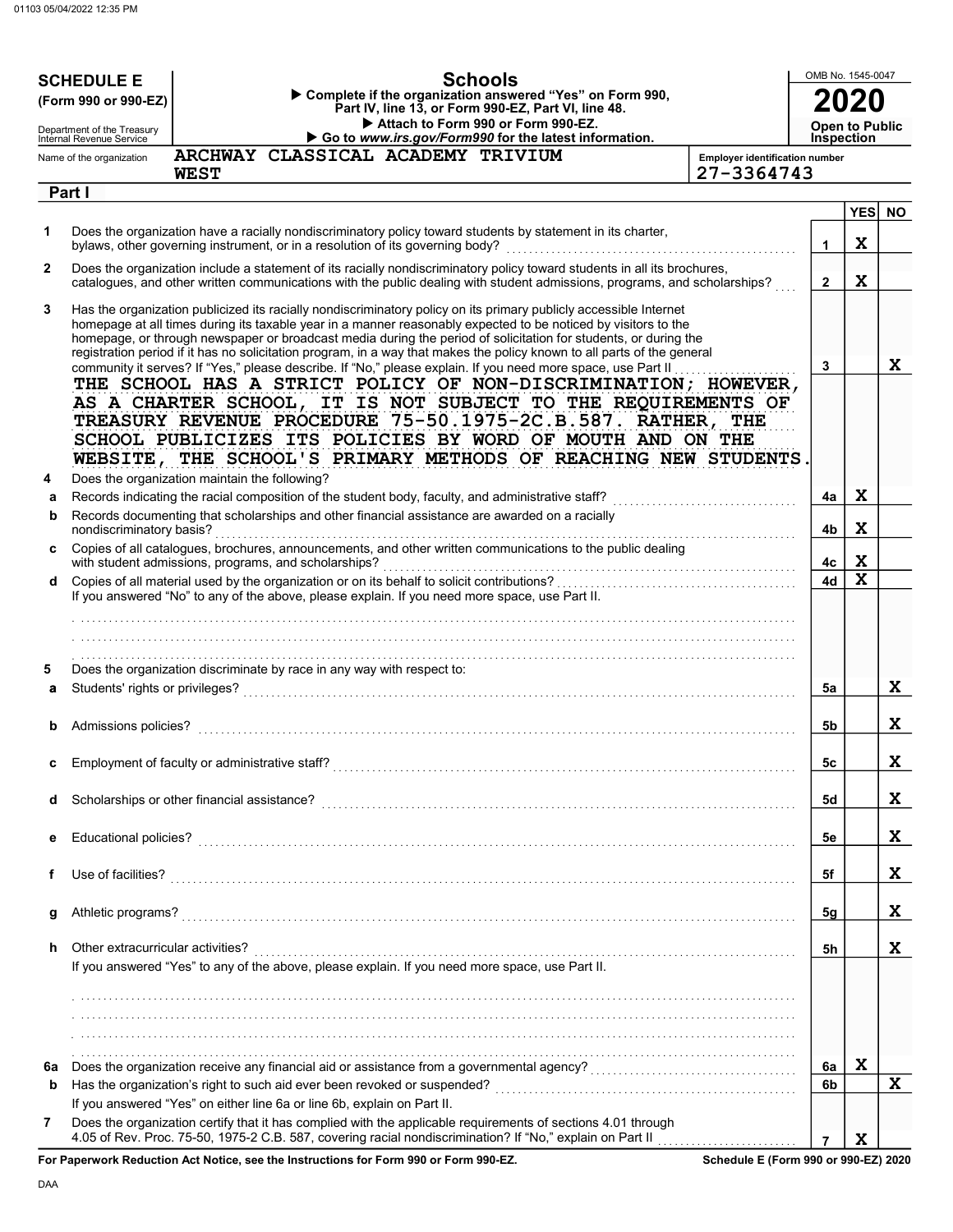| 27-3364743<br>ARCHWAY CLASSICAL ACADEMY TRIVIUM<br>Page 2<br>Schedule E (Form 990 or 990-EZ) 2020<br>Part II<br>Supplemental Information. Provide the explanations required by Part I, lines 3, 4d, 5h, 6b, and 7, as<br>applicable. Also provide any other additional information. See instructions. |
|-------------------------------------------------------------------------------------------------------------------------------------------------------------------------------------------------------------------------------------------------------------------------------------------------------|
| SCH E - FINANCIAL AID OR GOVERNMENT ASSISTANCE EXPLANATION                                                                                                                                                                                                                                            |
| THE SCHOOL RECEIVES MONTHLY AID PAYMENTS FROM THE STATE OF ARIZONA BASED ON                                                                                                                                                                                                                           |
| THE NUMBER OF STUDENTS ENROLLED AND ATTENDING THE SCHOOL. THESE FUNDS ARE                                                                                                                                                                                                                             |
| USED IN ACCORDANCE WITH THE REQUIREMENTS SET FORTH BY THE STATE OF ARIZONA.                                                                                                                                                                                                                           |
| IN ADDITION, GOVERNMENT GRANTS ARE ALSO RECEIVED BY THE SCHOOL.                                                                                                                                                                                                                                       |
|                                                                                                                                                                                                                                                                                                       |
|                                                                                                                                                                                                                                                                                                       |
|                                                                                                                                                                                                                                                                                                       |
|                                                                                                                                                                                                                                                                                                       |
|                                                                                                                                                                                                                                                                                                       |
|                                                                                                                                                                                                                                                                                                       |
|                                                                                                                                                                                                                                                                                                       |
|                                                                                                                                                                                                                                                                                                       |
|                                                                                                                                                                                                                                                                                                       |
|                                                                                                                                                                                                                                                                                                       |
|                                                                                                                                                                                                                                                                                                       |
|                                                                                                                                                                                                                                                                                                       |
|                                                                                                                                                                                                                                                                                                       |
|                                                                                                                                                                                                                                                                                                       |
|                                                                                                                                                                                                                                                                                                       |
|                                                                                                                                                                                                                                                                                                       |
|                                                                                                                                                                                                                                                                                                       |
|                                                                                                                                                                                                                                                                                                       |
|                                                                                                                                                                                                                                                                                                       |
|                                                                                                                                                                                                                                                                                                       |
|                                                                                                                                                                                                                                                                                                       |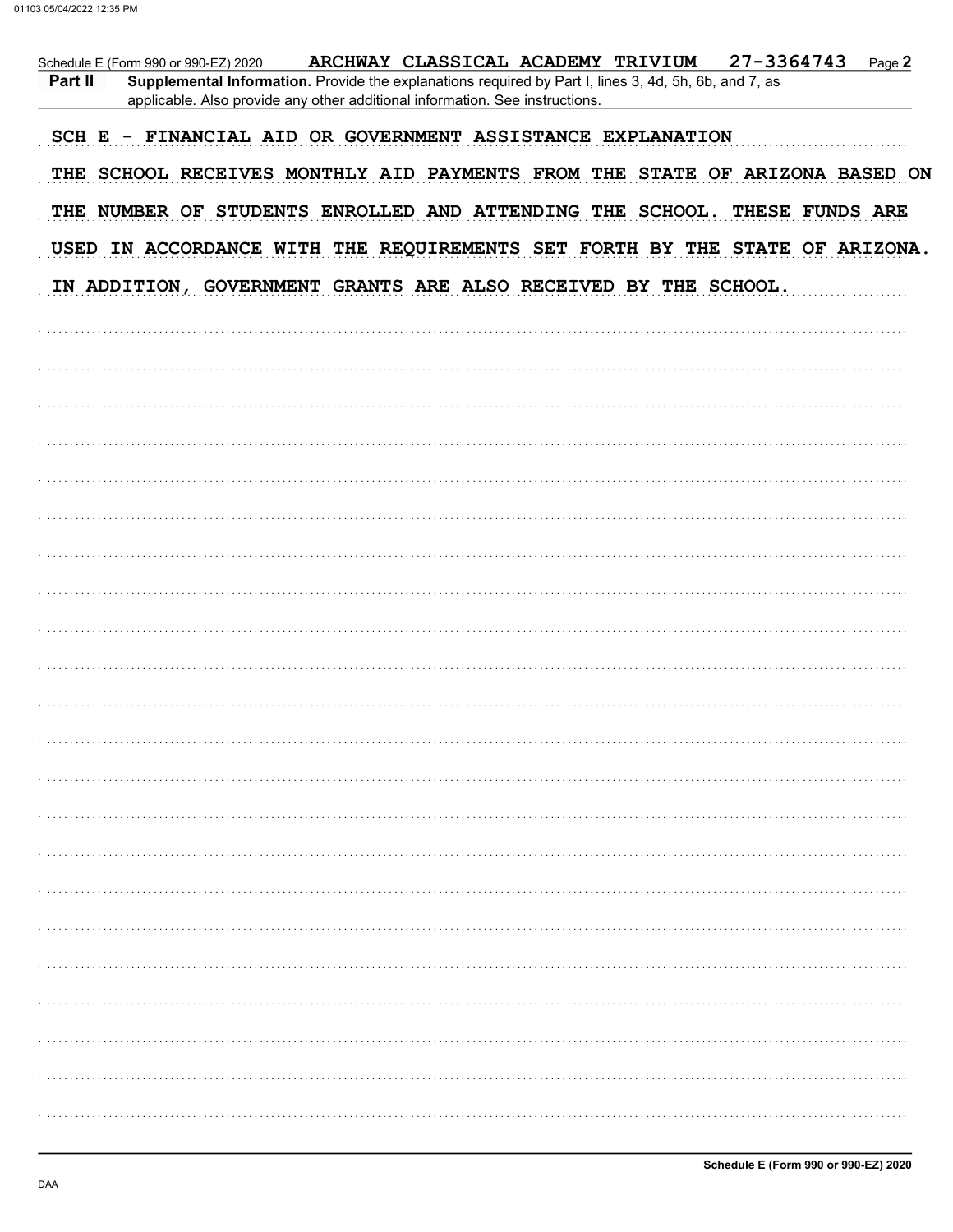| Complete to provide information for responses to specific questions on<br><b>2020</b><br>Form 990 or 990-EZ or to provide any additional information.<br><b>Open to Public</b><br>Attach to Form 990 or 990-EZ.<br>Internal Revenue Service<br><b>Inspection</b><br>Go to www.irs.gov/Form990 for the latest information.<br>Name of the organization ARCHWAY CLASSICAL ACADEMY TRIVIUM<br><b>Employer identification number</b><br>27-3364743<br><b>WEST</b><br>FORM 990 - ORGANIZATION'S MISSION<br>AN ARCHWAY CLASSICAL ACADEMY TRIVIUM WEST EDUCATION PREPARES STUDENTS TO BE<br>MORE THAN JUST PROFICIENT TEST TAKERS, BUT RATHER, TO BECOME GREAT-HEARTED<br>LEADERS CAPABLE OF SUCCESS THROUGHOUT THEIR HIGHER EDUCATION AND<br>PROFESSIONAL CAREERS. WITH A CURRICULUM BUILT UPON A CLASSICAL LIBERAL ARTS<br>TRADITION AND A REVOLUTIONARY APPROACH TO SCHOOL ITSELF, GREAT HEARTS<br>CULTIVATES THE HEARTS AND MINDS OF STUDENTS IN THE PURSUIT OF TRUTH,<br>GOODNESS, AND BEAUTY.<br>FORM 990, PART I, LINE 6<br>THE VOLUNTEERS HELP IN CLASSROOMS AND SUPPORT TEACHERS AND STUDENTS.<br>FORM 990, PART V - ADDITIONAL INFORMATION<br>LINE 2A: ALL PAYROLL, PAYROLL TAXES AND BENEFIT PLANS ARE CENTRALIZED<br>THROUGH THE PARENT ORGANIZATION, GREATHEARTS ARIZONA (EIN #20-2036133).<br>THEREFORE, GREAT HEARTS ARIZONA FILES PAYROLL TAX RETURNS UNDER THEIR<br>EMPLOYER TAX IDENTIFICATION NUMBER REPORTING ALL PAYROLL ACTIVITY. PAYROLL<br>RELATED EXPENSES REPORTED ON THIS RETURN REPRESENTS AN ALLOCATION OF<br>SALARIES AND WAGES PAID BY THE ENTITY.<br>FORM 990, PART VI - ADDITIONAL INFORMATION<br>CERTAIN FUNCTIONS OF MULTIPLE SCHOOLS IN THE GREAT HEARTS NETWORK ARE ALSO<br>PROVIDED TO THE SCHOOL BY GREAT HEARTS ARIZONA, THE SCHOOL'S TAX EXEMPT<br>SOLE MEMBER. | <b>SCHEDULE O</b>          | Supplemental Information to Form 990 or 990-EZ | OMB No. 1545-0047 |
|---------------------------------------------------------------------------------------------------------------------------------------------------------------------------------------------------------------------------------------------------------------------------------------------------------------------------------------------------------------------------------------------------------------------------------------------------------------------------------------------------------------------------------------------------------------------------------------------------------------------------------------------------------------------------------------------------------------------------------------------------------------------------------------------------------------------------------------------------------------------------------------------------------------------------------------------------------------------------------------------------------------------------------------------------------------------------------------------------------------------------------------------------------------------------------------------------------------------------------------------------------------------------------------------------------------------------------------------------------------------------------------------------------------------------------------------------------------------------------------------------------------------------------------------------------------------------------------------------------------------------------------------------------------------------------------------------------------------------------------------------------------------------------------------------|----------------------------|------------------------------------------------|-------------------|
|                                                                                                                                                                                                                                                                                                                                                                                                                                                                                                                                                                                                                                                                                                                                                                                                                                                                                                                                                                                                                                                                                                                                                                                                                                                                                                                                                                                                                                                                                                                                                                                                                                                                                                                                                                                                   | (Form 990 or 990-EZ)       |                                                |                   |
|                                                                                                                                                                                                                                                                                                                                                                                                                                                                                                                                                                                                                                                                                                                                                                                                                                                                                                                                                                                                                                                                                                                                                                                                                                                                                                                                                                                                                                                                                                                                                                                                                                                                                                                                                                                                   | Department of the Treasury |                                                |                   |
|                                                                                                                                                                                                                                                                                                                                                                                                                                                                                                                                                                                                                                                                                                                                                                                                                                                                                                                                                                                                                                                                                                                                                                                                                                                                                                                                                                                                                                                                                                                                                                                                                                                                                                                                                                                                   |                            |                                                |                   |
|                                                                                                                                                                                                                                                                                                                                                                                                                                                                                                                                                                                                                                                                                                                                                                                                                                                                                                                                                                                                                                                                                                                                                                                                                                                                                                                                                                                                                                                                                                                                                                                                                                                                                                                                                                                                   |                            |                                                |                   |
|                                                                                                                                                                                                                                                                                                                                                                                                                                                                                                                                                                                                                                                                                                                                                                                                                                                                                                                                                                                                                                                                                                                                                                                                                                                                                                                                                                                                                                                                                                                                                                                                                                                                                                                                                                                                   |                            |                                                |                   |
|                                                                                                                                                                                                                                                                                                                                                                                                                                                                                                                                                                                                                                                                                                                                                                                                                                                                                                                                                                                                                                                                                                                                                                                                                                                                                                                                                                                                                                                                                                                                                                                                                                                                                                                                                                                                   |                            |                                                |                   |
|                                                                                                                                                                                                                                                                                                                                                                                                                                                                                                                                                                                                                                                                                                                                                                                                                                                                                                                                                                                                                                                                                                                                                                                                                                                                                                                                                                                                                                                                                                                                                                                                                                                                                                                                                                                                   |                            |                                                |                   |
|                                                                                                                                                                                                                                                                                                                                                                                                                                                                                                                                                                                                                                                                                                                                                                                                                                                                                                                                                                                                                                                                                                                                                                                                                                                                                                                                                                                                                                                                                                                                                                                                                                                                                                                                                                                                   |                            |                                                |                   |
|                                                                                                                                                                                                                                                                                                                                                                                                                                                                                                                                                                                                                                                                                                                                                                                                                                                                                                                                                                                                                                                                                                                                                                                                                                                                                                                                                                                                                                                                                                                                                                                                                                                                                                                                                                                                   |                            |                                                |                   |
|                                                                                                                                                                                                                                                                                                                                                                                                                                                                                                                                                                                                                                                                                                                                                                                                                                                                                                                                                                                                                                                                                                                                                                                                                                                                                                                                                                                                                                                                                                                                                                                                                                                                                                                                                                                                   |                            |                                                |                   |
|                                                                                                                                                                                                                                                                                                                                                                                                                                                                                                                                                                                                                                                                                                                                                                                                                                                                                                                                                                                                                                                                                                                                                                                                                                                                                                                                                                                                                                                                                                                                                                                                                                                                                                                                                                                                   |                            |                                                |                   |
|                                                                                                                                                                                                                                                                                                                                                                                                                                                                                                                                                                                                                                                                                                                                                                                                                                                                                                                                                                                                                                                                                                                                                                                                                                                                                                                                                                                                                                                                                                                                                                                                                                                                                                                                                                                                   |                            |                                                |                   |
|                                                                                                                                                                                                                                                                                                                                                                                                                                                                                                                                                                                                                                                                                                                                                                                                                                                                                                                                                                                                                                                                                                                                                                                                                                                                                                                                                                                                                                                                                                                                                                                                                                                                                                                                                                                                   |                            |                                                |                   |
|                                                                                                                                                                                                                                                                                                                                                                                                                                                                                                                                                                                                                                                                                                                                                                                                                                                                                                                                                                                                                                                                                                                                                                                                                                                                                                                                                                                                                                                                                                                                                                                                                                                                                                                                                                                                   |                            |                                                |                   |
|                                                                                                                                                                                                                                                                                                                                                                                                                                                                                                                                                                                                                                                                                                                                                                                                                                                                                                                                                                                                                                                                                                                                                                                                                                                                                                                                                                                                                                                                                                                                                                                                                                                                                                                                                                                                   |                            |                                                |                   |
|                                                                                                                                                                                                                                                                                                                                                                                                                                                                                                                                                                                                                                                                                                                                                                                                                                                                                                                                                                                                                                                                                                                                                                                                                                                                                                                                                                                                                                                                                                                                                                                                                                                                                                                                                                                                   |                            |                                                |                   |
|                                                                                                                                                                                                                                                                                                                                                                                                                                                                                                                                                                                                                                                                                                                                                                                                                                                                                                                                                                                                                                                                                                                                                                                                                                                                                                                                                                                                                                                                                                                                                                                                                                                                                                                                                                                                   |                            |                                                |                   |
|                                                                                                                                                                                                                                                                                                                                                                                                                                                                                                                                                                                                                                                                                                                                                                                                                                                                                                                                                                                                                                                                                                                                                                                                                                                                                                                                                                                                                                                                                                                                                                                                                                                                                                                                                                                                   |                            |                                                |                   |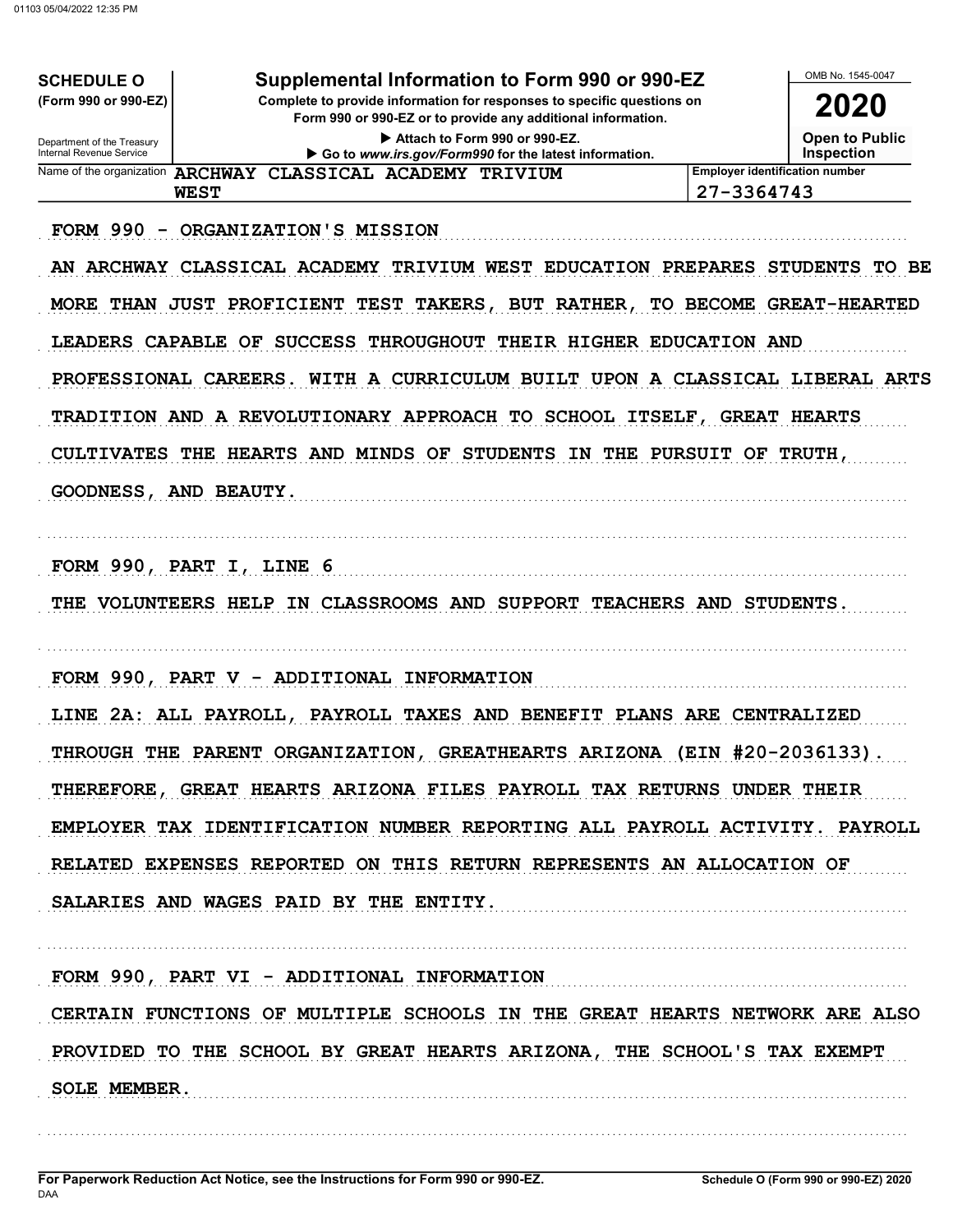| Schedule O (Form 990 or 990-EZ) 2020 | $P$ aqe $\Box$                        |
|--------------------------------------|---------------------------------------|
| Name of the organization             | <b>Employer identification number</b> |
| ARCHWAY CLASSICAL ACADEMY TRIVIUM    | 27-3364743                            |

FORM 990, PART VI, LINE 6 - CLASSES OF MEMBERS OR STOCKHOLDERS THE SOLE MEMBER OF THE ACADEMY IS GREATHEARTS ARIZONA AN ORGANIZATION EXEMPT FROM TAXATION UNDER INTERNAL REVENUE CODE SECTION 501(C)(3).

FORM 990, PART VI, LINE 7A - ELECTION OF MEMBERS AND THEIR RIGHTS THE SCHOOL'S TAX-EXEMPT SOLE MEMBER APPOINTS THE SCHOOL'S DIRECTORS, FILLS VACANCIES ON THE BOARD, AND MAY REMOVE DIRECTORS.

FORM 990, PART VI, LINE 7B - DECISIONS SUBJECT TO APPROVAL OF MEMBERS THE SCHOOL'S TAX-EXEMPT SOLE MEMBER RETAINS APPROVAL RIGHTS OVER KEY DECISIONS SUCH AS CHANGES TO THE SCHOOL'S BYLAWS, ARTICLES OF INCORPORATION, EDUCATIONAL PHILOSOPHY, AND SIGNIFICANT FINANCIAL EXPENDITURES (IN EXCESS OF \$50,000).

FORM 990, PART VI, LINE 11B - ORGANIZATION'S PROCESS TO REVIEW FORM 990 THE 990 IS PREPARED BY AN EXTERNAL CPA FIRM AND IS REVIEWED INTERNALLY BY THE CFO. AFTER COMPLETING THE CFO REVIEW, THE RETURN IS FINALIZED AND THEN REVIEWED BY THE GREAT HEARTS AUDIT COMMITTEE PRIOR TO BEING SIGNED BY THE CFO.

FORM 990, PART VI, LINE 12C - ENFORCEMENT OF CONFLICTS POLICY BOARD MEMBERS, OFFICERS AND ALL EMPLOYEES COMPLETE AND SIGN A CONFLICT OF INTEREST AGREEMENT. THESE AGREEMENTS ARE REVIEWED BY HUMAN RESOURACES AND ANY CONFLICTS ARE IDENTIFIED AND REPORTED TO THE AUDITORS AND THE BOARD TO MONITOR.

FORM 990, PART VI, LINE 15A - COMPENSATION PROCESS FOR TOP OFFICIAL

PAGE 1 OF 2

Schedule O (Form 990 or 990-EZ) 2020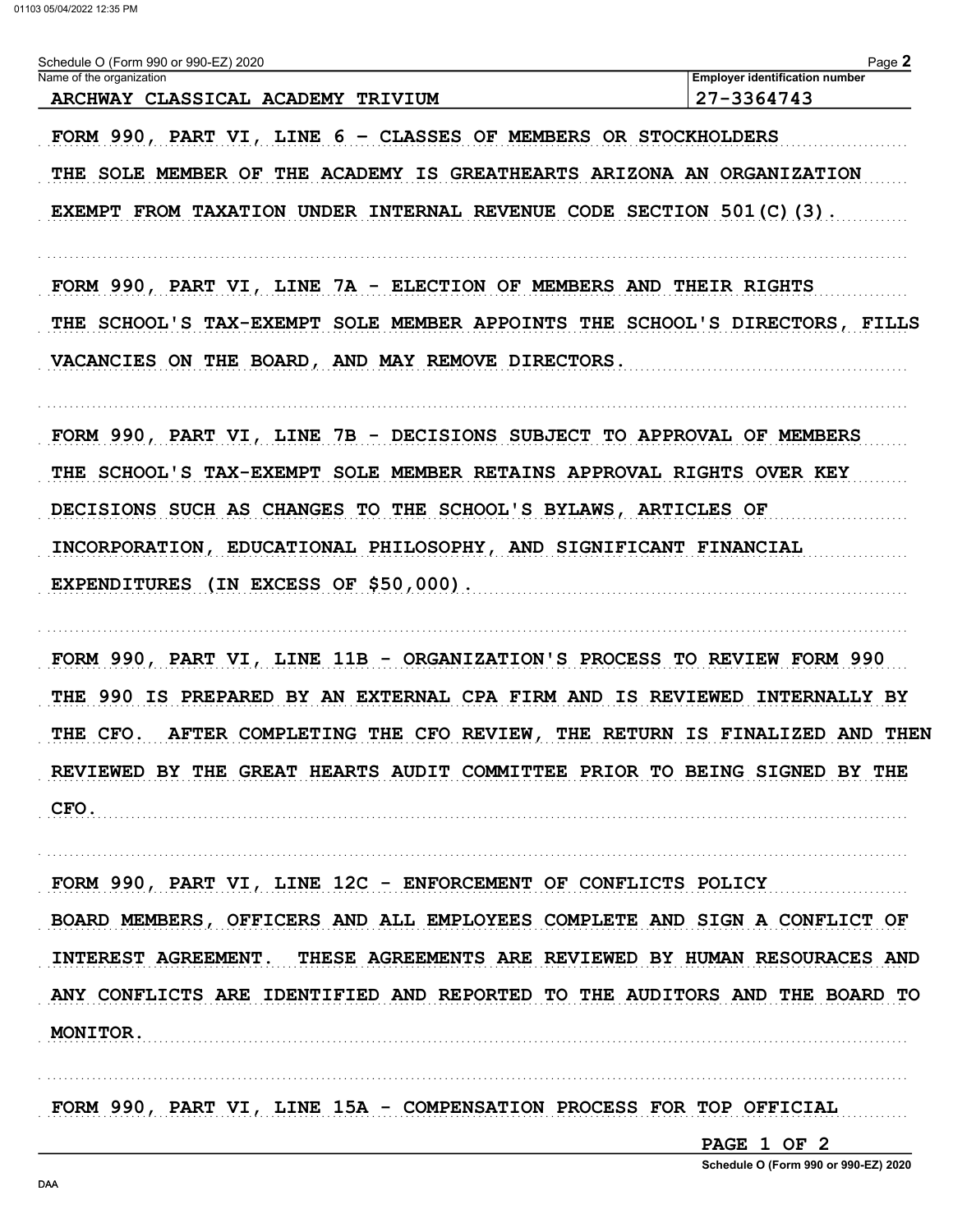| Schedule O (Form 990 or 990-EZ) 2020                                              | Page 2                                              |
|-----------------------------------------------------------------------------------|-----------------------------------------------------|
| Name of the organization<br>ARCHWAY CLASSICAL ACADEMY TRIVIUM                     | <b>Employer identification number</b><br>27-3364743 |
| SUBJECT TO THE SCHOOL'S CONFLICT OF INTEREST POLICY, THE SCHOOL'S TAX-            |                                                     |
| EXEMPT SOLE MEMBER AND THE SCHOOL'S BOARD APPROVE THE COMPENSATION OF KEY         |                                                     |
| STAFF SUCH AS HEADMASTER AND ASSISTANT HEADMASTER.                                |                                                     |
| FORM 990, PART VI, LINE 15B - COMPENSATION PROCESS FOR OFFICERS                   |                                                     |
| EMPLOYEES AND FACULTY ARE DETERMINED BASED ON INDEPENDENT COMPENSATION            |                                                     |
| STUDIES AND SALARIES OF COMPARABLE NON-PROFIT ORGANIZATIONS.                      |                                                     |
| FORM 990, PART VI, LINE 19 - GOVERNING DOCUMENTS DISCLOSURE EXPLANATION           |                                                     |
| ALL BOARD MEETINGS ARE POSTED IN ADVANCE IN ACCORDANCE WITH ARIZONA OPEN          |                                                     |
| THE GOVERNING DOCUMENTS, CONFLICT OF INTEREST POLICY, AND<br><b>MEETING LAWS.</b> |                                                     |
| FINANCIAL STATEMENTS ARE AVAILABLE BOTH AT THE MEETINGS OR FOLLOWING THE          |                                                     |
| MEETING AND UPON REQUEST.                                                         |                                                     |
|                                                                                   |                                                     |
|                                                                                   |                                                     |
|                                                                                   |                                                     |
|                                                                                   |                                                     |
|                                                                                   |                                                     |
|                                                                                   |                                                     |
|                                                                                   |                                                     |
|                                                                                   |                                                     |
|                                                                                   |                                                     |
|                                                                                   |                                                     |
|                                                                                   |                                                     |
|                                                                                   |                                                     |
|                                                                                   |                                                     |

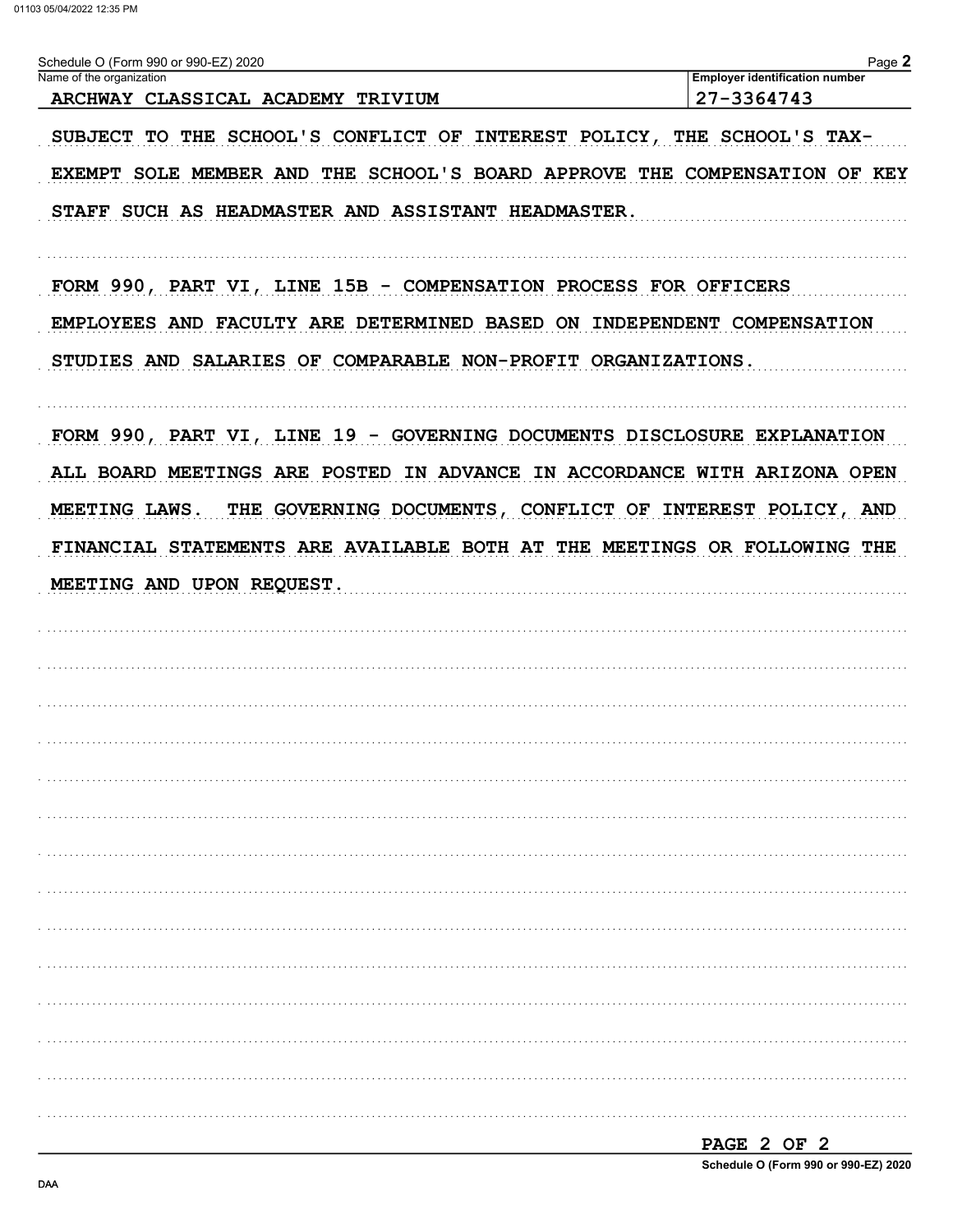| <b>SCHEDULE R</b><br>(Form 990)<br>Department of the Treasury<br>Internal Revenue Service<br>Name of the organization | <b>Related Organizations and Unrelated Partnerships</b><br>> Complete if the organization answered "Yes" on Form 990, Part IV, line 33, 34, 35b, 36, or 37.<br>$\triangleright$ Go to www.irs.gov/Form990 for instructions and the latest information.<br>ARCHWAY CLASSICAL ACADEMY TRIVIUM | Attach to Form 990.     |                                                     |                                   |                                                           |                           |                                     | OMB No. 1545-0047<br><b>2020</b><br><b>Open to Public</b><br><b>Inspection</b><br><b>Employer identification number</b> |    |
|-----------------------------------------------------------------------------------------------------------------------|---------------------------------------------------------------------------------------------------------------------------------------------------------------------------------------------------------------------------------------------------------------------------------------------|-------------------------|-----------------------------------------------------|-----------------------------------|-----------------------------------------------------------|---------------------------|-------------------------------------|-------------------------------------------------------------------------------------------------------------------------|----|
|                                                                                                                       | <b>WEST</b>                                                                                                                                                                                                                                                                                 |                         |                                                     |                                   |                                                           |                           | 27-3364743                          |                                                                                                                         |    |
| Part I                                                                                                                | Identification of Disregarded Entities. Complete if the organization answered "Yes" on Form 990, Part IV, line 33.                                                                                                                                                                          |                         |                                                     |                                   |                                                           |                           |                                     |                                                                                                                         |    |
|                                                                                                                       | Name, address, and EIN (if applicable) of disregarded entity                                                                                                                                                                                                                                | (b)<br>Primary activity | (c)<br>Legal domicile (state<br>or foreign country) |                                   | (d)<br>Total income                                       | (e)<br>End-of-year assets |                                     | (f)<br>Direct controlling<br>entity                                                                                     |    |
| (1)                                                                                                                   |                                                                                                                                                                                                                                                                                             |                         |                                                     |                                   |                                                           |                           |                                     |                                                                                                                         |    |
| (2)                                                                                                                   |                                                                                                                                                                                                                                                                                             |                         |                                                     |                                   |                                                           |                           |                                     |                                                                                                                         |    |
| (3)                                                                                                                   |                                                                                                                                                                                                                                                                                             |                         |                                                     |                                   |                                                           |                           |                                     |                                                                                                                         |    |
| (4)                                                                                                                   |                                                                                                                                                                                                                                                                                             |                         |                                                     |                                   |                                                           |                           |                                     |                                                                                                                         |    |
|                                                                                                                       |                                                                                                                                                                                                                                                                                             |                         |                                                     |                                   |                                                           |                           |                                     |                                                                                                                         |    |
| (5)                                                                                                                   |                                                                                                                                                                                                                                                                                             |                         |                                                     |                                   |                                                           |                           |                                     |                                                                                                                         |    |
| Part II                                                                                                               | Identification of Related Tax-Exempt Organizations. Complete if the organization answered "Yes" on Form 990, Part IV, line 34, because it had<br>one or more related tax-exempt organizations during the tax year.                                                                          |                         |                                                     |                                   |                                                           |                           |                                     |                                                                                                                         |    |
|                                                                                                                       | (a)<br>Name, address, and EIN of related organization                                                                                                                                                                                                                                       | (b)<br>Primary activity | (c)<br>Legal domicile (state<br>or foreign country) | (d)<br><b>Exempt Code section</b> | (e)<br>Public charity status<br>(if section $501(c)(3)$ ) |                           | (f)<br>Direct controlling<br>entity | (g)<br>Section 512(b)(13)<br>controlled entity?<br>Yes                                                                  | No |
| (1)<br><b>PHOENIX</b>                                                                                                 | ANTHEM PREPARATORY ACADEMY<br>4801 E WASHINGTON STREET SUITE 25027-0375682<br>85034<br>AZ                                                                                                                                                                                                   | <b>EDUCATION</b>        | AZ                                                  | 3                                 | 2                                                         |                           | <b>GH AMERICA</b>                   |                                                                                                                         | x  |
| (2)<br><b>PHOENIX</b>                                                                                                 | ARCHWAY CLASSICAL ACADEMY ARETE<br>4801 E WASHINGTON STREET SUITE 25046-4061128<br>85034<br>AZ                                                                                                                                                                                              | <b>EDUCATION</b>        | AZ                                                  | 3                                 | 2                                                         |                           | <b>GH AMERICA</b>                   |                                                                                                                         | x  |
| <b>PHOENIX</b>                                                                                                        | (3) ARCHWAY CLASSICAL ACADEMY CHANDLER<br>4801 E WASHINGTON STREET SUITE 25027-3723907<br>AZ 85034                                                                                                                                                                                          | <b>EDUCATION</b>        | AZ                                                  | 3                                 | $\mathbf{2}$                                              |                           | <b>GH AMERICA</b>                   |                                                                                                                         | X  |
| <b>PHOENIX</b>                                                                                                        | (4) ARCHWAY CLASSICAL ACADEMY CICERO<br>4801 E WASHINGTON STREET SUITE 25046-4065855<br>AZ 85034                                                                                                                                                                                            | <b>EDUCATION</b>        | AZ                                                  | 3                                 | 2                                                         |                           | <b>GH AMERICA</b>                   |                                                                                                                         | X  |
| <b>PHOENIX</b>                                                                                                        | (5) ARCHWAY CLASSICAL ACADEMY GLENDALE<br>4801 E WASHINGTON STREET SUITE 25046-1014697<br>AZ 85034                                                                                                                                                                                          | <b>EDUCATION</b>        | AZ                                                  | 3                                 | $\mathbf{2}$                                              |                           | <b>GH AMERICA</b>                   |                                                                                                                         | X. |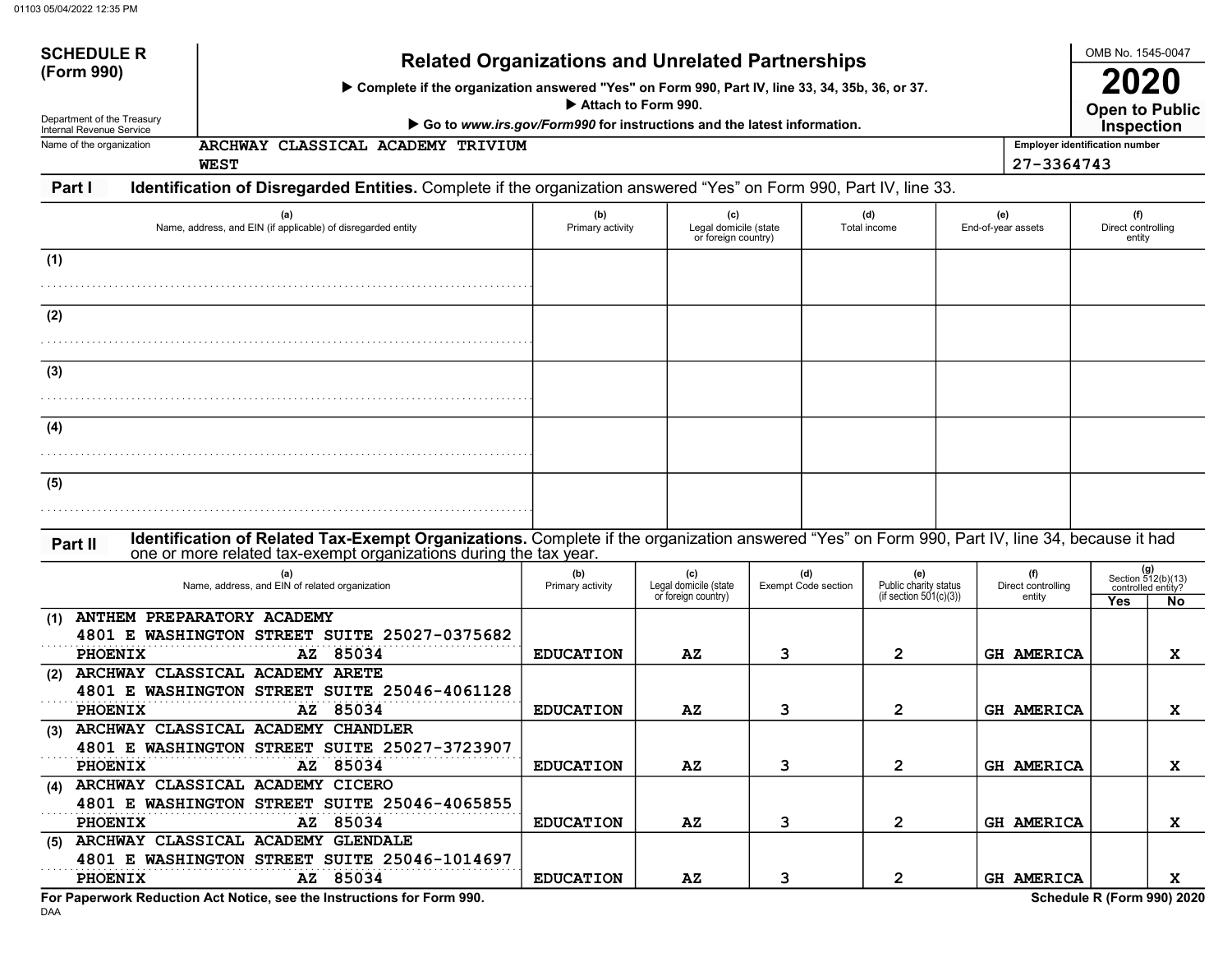| <b>SCHEDULE R</b><br>(Form 990)<br>Department of the Treasury<br>Internal Revenue Service | <b>Related Organizations and Unrelated Partnerships</b><br>> Complete if the organization answered "Yes" on Form 990, Part IV, line 33, 34, 35b, 36, or 37.                                                        | Attach to Form 990.<br>Go to www.irs.gov/Form990 for instructions and the latest information. |                                                     |                                   |                                                           |                                     | OMB No. 1545-0047<br><b>2020</b><br><b>Open to Public</b><br><b>Inspection</b> |                                                         |
|-------------------------------------------------------------------------------------------|--------------------------------------------------------------------------------------------------------------------------------------------------------------------------------------------------------------------|-----------------------------------------------------------------------------------------------|-----------------------------------------------------|-----------------------------------|-----------------------------------------------------------|-------------------------------------|--------------------------------------------------------------------------------|---------------------------------------------------------|
| Name of the organization                                                                  | ARCHWAY CLASSICAL ACADEMY TRIVIUM<br><b>WEST</b>                                                                                                                                                                   |                                                                                               |                                                     |                                   |                                                           | 27-3364743                          | <b>Employer identification number</b>                                          |                                                         |
| Part I                                                                                    | Identification of Disregarded Entities. Complete if the organization answered "Yes" on Form 990, Part IV, line 33.                                                                                                 |                                                                                               |                                                     |                                   |                                                           |                                     |                                                                                |                                                         |
|                                                                                           | Name, address, and EIN (if applicable) of disregarded entity                                                                                                                                                       | (b)<br>Primary activity                                                                       | (c)<br>Legal domicile (state<br>or foreign country) |                                   | (d)<br>Total income                                       | (e)<br>End-of-year assets           | (f)<br>Direct controlling<br>entity                                            |                                                         |
| (1)                                                                                       |                                                                                                                                                                                                                    |                                                                                               |                                                     |                                   |                                                           |                                     |                                                                                |                                                         |
|                                                                                           |                                                                                                                                                                                                                    |                                                                                               |                                                     |                                   |                                                           |                                     |                                                                                |                                                         |
| (2)                                                                                       |                                                                                                                                                                                                                    |                                                                                               |                                                     |                                   |                                                           |                                     |                                                                                |                                                         |
|                                                                                           |                                                                                                                                                                                                                    |                                                                                               |                                                     |                                   |                                                           |                                     |                                                                                |                                                         |
| (3)                                                                                       |                                                                                                                                                                                                                    |                                                                                               |                                                     |                                   |                                                           |                                     |                                                                                |                                                         |
|                                                                                           |                                                                                                                                                                                                                    |                                                                                               |                                                     |                                   |                                                           |                                     |                                                                                |                                                         |
|                                                                                           |                                                                                                                                                                                                                    |                                                                                               |                                                     |                                   |                                                           |                                     |                                                                                |                                                         |
| (4)                                                                                       |                                                                                                                                                                                                                    |                                                                                               |                                                     |                                   |                                                           |                                     |                                                                                |                                                         |
|                                                                                           |                                                                                                                                                                                                                    |                                                                                               |                                                     |                                   |                                                           |                                     |                                                                                |                                                         |
| (5)                                                                                       |                                                                                                                                                                                                                    |                                                                                               |                                                     |                                   |                                                           |                                     |                                                                                |                                                         |
|                                                                                           |                                                                                                                                                                                                                    |                                                                                               |                                                     |                                   |                                                           |                                     |                                                                                |                                                         |
| Part II                                                                                   | Identification of Related Tax-Exempt Organizations. Complete if the organization answered "Yes" on Form 990, Part IV, line 34, because it had<br>one or more related tax-exempt organizations during the tax year. |                                                                                               |                                                     |                                   |                                                           |                                     |                                                                                |                                                         |
|                                                                                           | (a)<br>Name, address, and EIN of related organization                                                                                                                                                              | (b)<br>Primary activity                                                                       | (c)<br>Legal domicile (state<br>or foreign country) | (d)<br><b>Exempt Code section</b> | (e)<br>Public charity status<br>(if section $501(c)(3)$ ) | (f)<br>Direct controlling<br>entity | Yes                                                                            | $(g)$<br>Section 512(b)(13)<br>controlled entity?<br>No |
| (1)<br><b>PHOENIX</b>                                                                     | ARCHWAY CLASSICAL ACADEMY LINCOLN<br>4801 E WASHINGTON STREET SUITE 25047-1706688<br>85034<br>AZ                                                                                                                   | <b>EDUCATION</b>                                                                              | AZ                                                  | 3                                 | 2                                                         | <b>GH AMERICA</b>                   |                                                                                | x                                                       |
| (2)                                                                                       | ARCHWAY CLASSICAL ACADEMY VERITAS                                                                                                                                                                                  |                                                                                               |                                                     |                                   |                                                           |                                     |                                                                                |                                                         |
| <b>PHOENIX</b>                                                                            | 4801 E WASHINGTON STREET SUITE 25027-3364820<br>85034                                                                                                                                                              |                                                                                               |                                                     | з                                 | 2                                                         | <b>GH AMERICA</b>                   |                                                                                | x                                                       |
|                                                                                           | AZ.<br>(3) ARCHWAY CLASSICAL NORTH PHOENIX                                                                                                                                                                         | <b>EDUCATION</b>                                                                              | AZ                                                  |                                   |                                                           |                                     |                                                                                |                                                         |
| <b>PHOENIX</b>                                                                            | 4801 E WASHINGTON STREET SUITE 25027-3364871<br>AZ 85034                                                                                                                                                           | <b>EDUCATION</b>                                                                              | AZ                                                  | 3                                 | $\mathbf{2}$                                              | <b>GH AMERICA</b>                   |                                                                                | X                                                       |
| <b>PHOENIX</b>                                                                            | (4) ARCHWAY CLASSICAL SCOTTSDALE<br>4801 E WASHINGTON STREET SUITE 25027-3364842<br>AZ 85034                                                                                                                       | <b>EDUCATION</b>                                                                              | AZ                                                  | 3                                 | $\mathbf{2}$                                              | <b>GH AMERICA</b>                   |                                                                                | X                                                       |
| <b>PHOENIX</b>                                                                            | (5) ARCHWAY CLASSICAL TRIVIUM EAST<br>4801 E WASHINGTON STREET SUITE 25047-1762959<br>AZ 85034                                                                                                                     | <b>EDUCATION</b>                                                                              | AZ                                                  | 3                                 | $\mathbf{2}$                                              | GH AMERICA                          |                                                                                | X                                                       |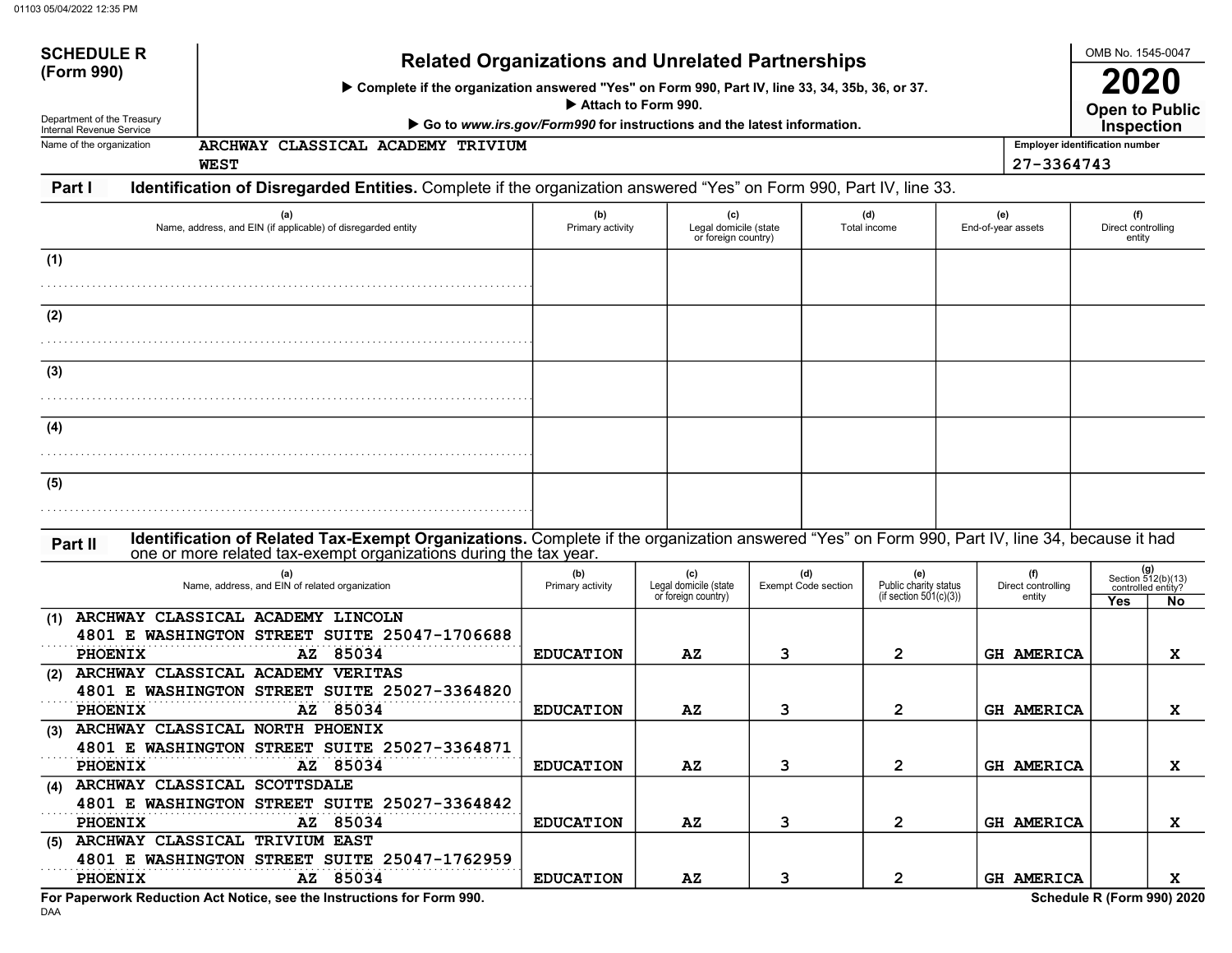| <b>SCHEDULE R</b><br>(Form 990)<br>Department of the Treasury<br>Internal Revenue Service | <b>Related Organizations and Unrelated Partnerships</b><br>> Complete if the organization answered "Yes" on Form 990, Part IV, line 33, 34, 35b, 36, or 37.<br>$\triangleright$ Go to www.irs.gov/Form990 for instructions and the latest information. | Attach to Form 990.     |                                                     |                                   |                                                           |                           |                                                     | OMB No. 1545-0047<br><b>2020</b><br><b>Open to Public</b><br><b>Inspection</b> |                                                       |  |
|-------------------------------------------------------------------------------------------|--------------------------------------------------------------------------------------------------------------------------------------------------------------------------------------------------------------------------------------------------------|-------------------------|-----------------------------------------------------|-----------------------------------|-----------------------------------------------------------|---------------------------|-----------------------------------------------------|--------------------------------------------------------------------------------|-------------------------------------------------------|--|
| Name of the organization                                                                  | ARCHWAY CLASSICAL ACADEMY TRIVIUM<br><b>WEST</b>                                                                                                                                                                                                       |                         |                                                     |                                   |                                                           |                           | <b>Employer identification number</b><br>27-3364743 |                                                                                |                                                       |  |
| Part I                                                                                    | Identification of Disregarded Entities. Complete if the organization answered "Yes" on Form 990, Part IV, line 33.                                                                                                                                     |                         |                                                     |                                   |                                                           |                           |                                                     |                                                                                |                                                       |  |
|                                                                                           | Name, address, and EIN (if applicable) of disregarded entity                                                                                                                                                                                           | (b)<br>Primary activity | (c)<br>Legal domicile (state<br>or foreign country) |                                   | (d)<br>Total income                                       | (e)<br>End-of-year assets |                                                     | (f)<br>Direct controlling<br>entity                                            |                                                       |  |
| (1)                                                                                       |                                                                                                                                                                                                                                                        |                         |                                                     |                                   |                                                           |                           |                                                     |                                                                                |                                                       |  |
| (2)                                                                                       |                                                                                                                                                                                                                                                        |                         |                                                     |                                   |                                                           |                           |                                                     |                                                                                |                                                       |  |
| (3)                                                                                       |                                                                                                                                                                                                                                                        |                         |                                                     |                                   |                                                           |                           |                                                     |                                                                                |                                                       |  |
| (4)                                                                                       |                                                                                                                                                                                                                                                        |                         |                                                     |                                   |                                                           |                           |                                                     |                                                                                |                                                       |  |
| (5)                                                                                       |                                                                                                                                                                                                                                                        |                         |                                                     |                                   |                                                           |                           |                                                     |                                                                                |                                                       |  |
| Part II                                                                                   | Identification of Related Tax-Exempt Organizations. Complete if the organization answered "Yes" on Form 990, Part IV, line 34, because it had<br>one or more related tax-exempt organizations during the tax year.                                     |                         |                                                     |                                   |                                                           |                           |                                                     |                                                                                |                                                       |  |
|                                                                                           | (a)<br>Name, address, and EIN of related organization                                                                                                                                                                                                  | (b)<br>Primary activity | (c)<br>Legal domicile (state<br>or foreign country) | (d)<br><b>Exempt Code section</b> | (e)<br>Public charity status<br>(if section $501(c)(3)$ ) |                           | (f)<br>Direct controlling<br>entity                 | Yes                                                                            | (g)<br>Section 512(b)(13)<br>controlled entity?<br>No |  |
| (1)<br><b>PHOENIX</b>                                                                     | ARETE PREPARATORY ACADEMY<br>4801 E WASHINGTON STREET SUITE 25020-5332933<br>AZ 85034                                                                                                                                                                  | <b>EDUCATION</b>        | AZ                                                  | 3                                 | 2                                                         |                           | <b>GH AMERICA</b>                                   |                                                                                | x                                                     |  |
| (2)<br><b>PHOENIX</b>                                                                     | CHANDLER PREPARATORY ACADEMY<br>4801 E WASHINGTON STREET SUITE 25020-2075176<br>AZ 85034                                                                                                                                                               | <b>EDUCATION</b>        | AZ                                                  | 3                                 | 2                                                         |                           | <b>GH AMERICA</b>                                   |                                                                                | x                                                     |  |
| PHOENIX                                                                                   | (3) CICERO PREPARATORY ACADEMY<br>4801 E WASHINGTON STREET SUITE 25046-4096974<br>AZ 85034                                                                                                                                                             | <b>EDUCATION</b>        | AZ                                                  | 3                                 | $\mathbf{2}$                                              |                           | <b>GH AMERICA</b>                                   |                                                                                | X                                                     |  |
| <b>PHOENIX</b>                                                                            | (4) GLENDALE PREPARATORY ACADEMY<br>4801 E WASHINGTON STREET SUITE 25020-8760987<br>AZ 85034                                                                                                                                                           | <b>EDUCATION</b>        | AZ                                                  | 3                                 | 2                                                         |                           | <b>GH AMERICA</b>                                   |                                                                                | X                                                     |  |
| <b>PHOENIX</b>                                                                            | (5) LINCOLN PREPARATORY ACADEMY<br>4801 E WASHINGTON STREET SUITE 25047-1674469<br>AZ 85034                                                                                                                                                            | <b>EDUCATION</b>        | AZ                                                  | 3                                 | $\mathbf{2}$                                              |                           | <b>GH AMERICA</b>                                   |                                                                                | X.                                                    |  |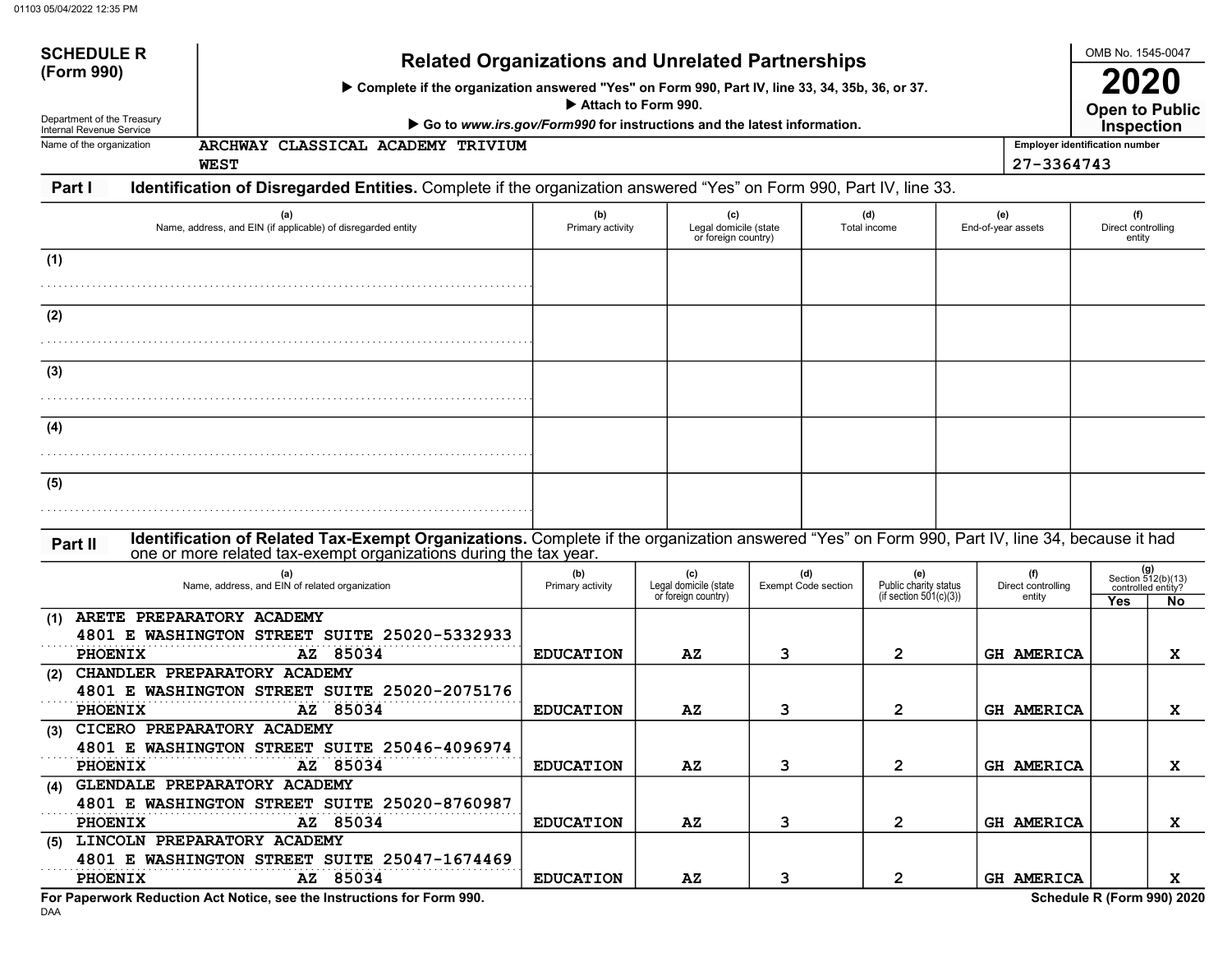| <b>SCHEDULE R</b><br>OMB No. 1545-0047<br><b>Related Organizations and Unrelated Partnerships</b><br>(Form 990)<br>> Complete if the organization answered "Yes" on Form 990, Part IV, line 33, 34, 35b, 36, or 37.<br>Attach to Form 990.<br><b>Open to Public</b><br>Department of the Treasury<br>Go to www.irs.gov/Form990 for instructions and the latest information.<br>Internal Revenue Service |                                                                                                                                                                                                                    |                         |                                                     |                                   |                                                           |                                     |                                       |                                                       |  |  |
|---------------------------------------------------------------------------------------------------------------------------------------------------------------------------------------------------------------------------------------------------------------------------------------------------------------------------------------------------------------------------------------------------------|--------------------------------------------------------------------------------------------------------------------------------------------------------------------------------------------------------------------|-------------------------|-----------------------------------------------------|-----------------------------------|-----------------------------------------------------------|-------------------------------------|---------------------------------------|-------------------------------------------------------|--|--|
| Name of the organization                                                                                                                                                                                                                                                                                                                                                                                | ARCHWAY CLASSICAL ACADEMY TRIVIUM<br><b>WEST</b>                                                                                                                                                                   |                         |                                                     |                                   |                                                           | 27-3364743                          | <b>Employer identification number</b> |                                                       |  |  |
| Part I                                                                                                                                                                                                                                                                                                                                                                                                  | Identification of Disregarded Entities. Complete if the organization answered "Yes" on Form 990, Part IV, line 33.                                                                                                 |                         |                                                     |                                   |                                                           |                                     |                                       |                                                       |  |  |
|                                                                                                                                                                                                                                                                                                                                                                                                         |                                                                                                                                                                                                                    |                         |                                                     |                                   |                                                           |                                     |                                       |                                                       |  |  |
|                                                                                                                                                                                                                                                                                                                                                                                                         | Name, address, and EIN (if applicable) of disregarded entity                                                                                                                                                       | (b)<br>Primary activity | (c)<br>Legal domicile (state<br>or foreign country) |                                   | (d)<br>Total income                                       | (e)<br>End-of-year assets           | (f)<br>Direct controlling<br>entity   |                                                       |  |  |
| (1)                                                                                                                                                                                                                                                                                                                                                                                                     |                                                                                                                                                                                                                    |                         |                                                     |                                   |                                                           |                                     |                                       |                                                       |  |  |
|                                                                                                                                                                                                                                                                                                                                                                                                         |                                                                                                                                                                                                                    |                         |                                                     |                                   |                                                           |                                     |                                       |                                                       |  |  |
| (2)                                                                                                                                                                                                                                                                                                                                                                                                     |                                                                                                                                                                                                                    |                         |                                                     |                                   |                                                           |                                     |                                       |                                                       |  |  |
|                                                                                                                                                                                                                                                                                                                                                                                                         |                                                                                                                                                                                                                    |                         |                                                     |                                   |                                                           |                                     |                                       |                                                       |  |  |
| (3)                                                                                                                                                                                                                                                                                                                                                                                                     |                                                                                                                                                                                                                    |                         |                                                     |                                   |                                                           |                                     |                                       |                                                       |  |  |
|                                                                                                                                                                                                                                                                                                                                                                                                         |                                                                                                                                                                                                                    |                         |                                                     |                                   |                                                           |                                     |                                       |                                                       |  |  |
|                                                                                                                                                                                                                                                                                                                                                                                                         |                                                                                                                                                                                                                    |                         |                                                     |                                   |                                                           |                                     |                                       |                                                       |  |  |
| (4)                                                                                                                                                                                                                                                                                                                                                                                                     |                                                                                                                                                                                                                    |                         |                                                     |                                   |                                                           |                                     |                                       |                                                       |  |  |
|                                                                                                                                                                                                                                                                                                                                                                                                         |                                                                                                                                                                                                                    |                         |                                                     |                                   |                                                           |                                     |                                       |                                                       |  |  |
| (5)                                                                                                                                                                                                                                                                                                                                                                                                     |                                                                                                                                                                                                                    |                         |                                                     |                                   |                                                           |                                     |                                       |                                                       |  |  |
|                                                                                                                                                                                                                                                                                                                                                                                                         |                                                                                                                                                                                                                    |                         |                                                     |                                   |                                                           |                                     |                                       |                                                       |  |  |
| Part II                                                                                                                                                                                                                                                                                                                                                                                                 | Identification of Related Tax-Exempt Organizations. Complete if the organization answered "Yes" on Form 990, Part IV, line 34, because it had<br>one or more related tax-exempt organizations during the tax year. |                         |                                                     |                                   |                                                           |                                     |                                       |                                                       |  |  |
|                                                                                                                                                                                                                                                                                                                                                                                                         | (a)<br>Name, address, and EIN of related organization                                                                                                                                                              | (b)<br>Primary activity | (c)<br>Legal domicile (state<br>or foreign country) | (d)<br><b>Exempt Code section</b> | (e)<br>Public charity status<br>(if section $501(c)(3)$ ) | (f)<br>Direct controlling<br>entity | Yes                                   | (g)<br>Section 512(b)(13)<br>controlled entity?<br>No |  |  |
| (1)<br><b>PHOENIX</b>                                                                                                                                                                                                                                                                                                                                                                                   | MARYVALE PREPARATORY ACADEMY<br>4801 E WASHINGTON STREET SUITE 25027-3289377<br>85034<br>AZ                                                                                                                        | <b>EDUCATION</b>        | AZ                                                  | 3                                 | 2                                                         | <b>GH AMERICA</b>                   |                                       | x                                                     |  |  |
| (2)                                                                                                                                                                                                                                                                                                                                                                                                     | NORTH PHOENIX PREPARATORY ACADEMY<br>4801 E WASHINGTON STREET SUITE 25027-3322474                                                                                                                                  |                         |                                                     |                                   |                                                           |                                     |                                       |                                                       |  |  |
| <b>PHOENIX</b><br>(3)                                                                                                                                                                                                                                                                                                                                                                                   | AZ 85034<br>SCOTTSDALE PREPARATORY ACADEMY                                                                                                                                                                         | <b>EDUCATION</b>        | AZ                                                  | з                                 | 2                                                         | <b>GH AMERICA</b>                   |                                       | x                                                     |  |  |
| <b>PHOENIX</b>                                                                                                                                                                                                                                                                                                                                                                                          | 4801 E WASHINGTON STREET SUITE 25020-8778703<br>AZ 85034                                                                                                                                                           | <b>EDUCATION</b>        | AZ                                                  | 3                                 | $\mathbf{2}$                                              | <b>GH AMERICA</b>                   |                                       | X                                                     |  |  |
| <b>PHOENIX</b>                                                                                                                                                                                                                                                                                                                                                                                          | (4) TELEOS PREPARATORY ACADEMY<br>4801 E WASHINGTON STREET SUITE 25026-2700807<br>AZ 85034                                                                                                                         | <b>EDUCATION</b>        | AZ                                                  | 3                                 | $\mathbf{2}$                                              | <b>GH AMERICA</b>                   |                                       | X                                                     |  |  |
| <b>PHOENIX</b>                                                                                                                                                                                                                                                                                                                                                                                          | (5) TRIVIUM PREPARATORY ACADEMY<br>4801 E WASHINGTON STREET SUITE 25027-3289295<br>AZ 85034                                                                                                                        | <b>EDUCATION</b>        | AZ                                                  | 3                                 | $\mathbf{2}$                                              | GH AMERICA                          |                                       | X                                                     |  |  |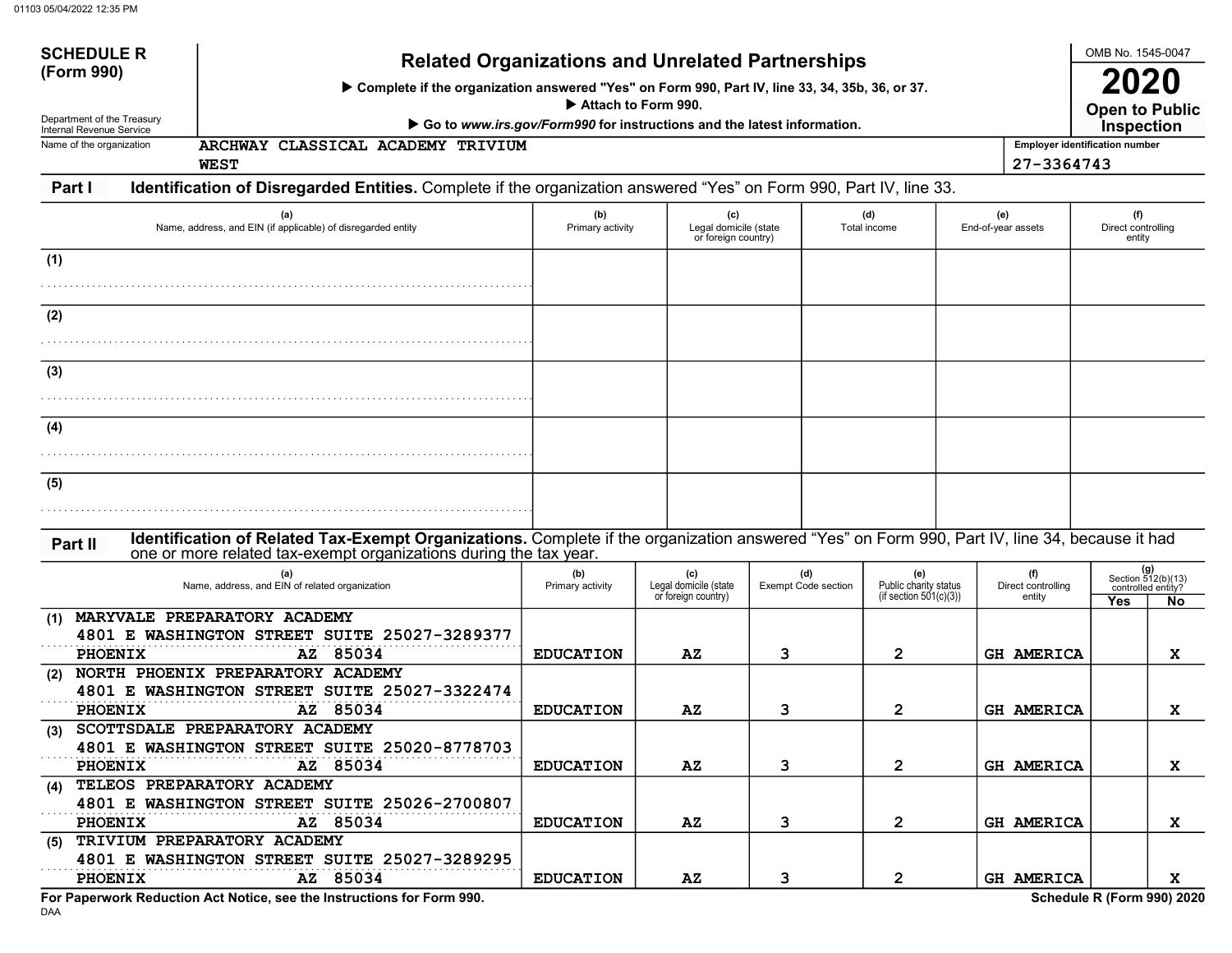| <b>SCHEDULE R</b><br>OMB No. 1545-0047<br><b>Related Organizations and Unrelated Partnerships</b><br>(Form 990)<br>> Complete if the organization answered "Yes" on Form 990, Part IV, line 33, 34, 35b, 36, or 37.<br>Attach to Form 990.<br><b>Open to Public</b><br>Department of the Treasury<br>$\triangleright$ Go to www.irs.gov/Form990 for instructions and the latest information.<br>Internal Revenue Service<br><b>Employer identification number</b><br>ARCHWAY CLASSICAL ACADEMY TRIVIUM<br>Name of the organization |                                                                                                                                                                                                                    |                         |                                                     |                                   |  |                                                           |  |                                     |                                     |                                                       |  |
|------------------------------------------------------------------------------------------------------------------------------------------------------------------------------------------------------------------------------------------------------------------------------------------------------------------------------------------------------------------------------------------------------------------------------------------------------------------------------------------------------------------------------------|--------------------------------------------------------------------------------------------------------------------------------------------------------------------------------------------------------------------|-------------------------|-----------------------------------------------------|-----------------------------------|--|-----------------------------------------------------------|--|-------------------------------------|-------------------------------------|-------------------------------------------------------|--|
|                                                                                                                                                                                                                                                                                                                                                                                                                                                                                                                                    | <b>WEST</b>                                                                                                                                                                                                        |                         |                                                     |                                   |  |                                                           |  | 27-3364743                          |                                     |                                                       |  |
| Part I                                                                                                                                                                                                                                                                                                                                                                                                                                                                                                                             | Identification of Disregarded Entities. Complete if the organization answered "Yes" on Form 990, Part IV, line 33.                                                                                                 |                         |                                                     |                                   |  |                                                           |  |                                     |                                     |                                                       |  |
|                                                                                                                                                                                                                                                                                                                                                                                                                                                                                                                                    | (a)<br>Name, address, and EIN (if applicable) of disregarded entity                                                                                                                                                | (b)<br>Primary activity | (c)<br>Legal domicile (state<br>or foreign country) |                                   |  | (d)<br>Total income                                       |  | (e)<br>End-of-year assets           | (f)<br>Direct controlling<br>entity |                                                       |  |
| (1)                                                                                                                                                                                                                                                                                                                                                                                                                                                                                                                                |                                                                                                                                                                                                                    |                         |                                                     |                                   |  |                                                           |  |                                     |                                     |                                                       |  |
| (2)                                                                                                                                                                                                                                                                                                                                                                                                                                                                                                                                |                                                                                                                                                                                                                    |                         |                                                     |                                   |  |                                                           |  |                                     |                                     |                                                       |  |
| (3)                                                                                                                                                                                                                                                                                                                                                                                                                                                                                                                                |                                                                                                                                                                                                                    |                         |                                                     |                                   |  |                                                           |  |                                     |                                     |                                                       |  |
| (4)                                                                                                                                                                                                                                                                                                                                                                                                                                                                                                                                |                                                                                                                                                                                                                    |                         |                                                     |                                   |  |                                                           |  |                                     |                                     |                                                       |  |
|                                                                                                                                                                                                                                                                                                                                                                                                                                                                                                                                    |                                                                                                                                                                                                                    |                         |                                                     |                                   |  |                                                           |  |                                     |                                     |                                                       |  |
| (5)                                                                                                                                                                                                                                                                                                                                                                                                                                                                                                                                |                                                                                                                                                                                                                    |                         |                                                     |                                   |  |                                                           |  |                                     |                                     |                                                       |  |
| Part II                                                                                                                                                                                                                                                                                                                                                                                                                                                                                                                            | Identification of Related Tax-Exempt Organizations. Complete if the organization answered "Yes" on Form 990, Part IV, line 34, because it had<br>one or more related tax-exempt organizations during the tax year. |                         |                                                     |                                   |  |                                                           |  |                                     |                                     |                                                       |  |
|                                                                                                                                                                                                                                                                                                                                                                                                                                                                                                                                    | (a)<br>Name, address, and EIN of related organization                                                                                                                                                              | (b)<br>Primary activity | (c)<br>Legal domicile (state<br>or foreign country) | (d)<br><b>Exempt Code section</b> |  | (e)<br>Public charity status<br>(if section $501(c)(3)$ ) |  | (f)<br>Direct controlling<br>entity | Yes                                 | (g)<br>Section 512(b)(13)<br>controlled entity?<br>No |  |
| (1)<br><b>PHOENIX</b>                                                                                                                                                                                                                                                                                                                                                                                                                                                                                                              | VERITAS PREPARATORY ACADEMY<br>4801 E WASHINGTON STREET SUITE 25005-0527441<br>AZ 85034                                                                                                                            | <b>EDUCATION</b>        | AZ                                                  | 3                                 |  | 2                                                         |  | <b>GH AMERICA</b>                   |                                     | x                                                     |  |
| <b>GREATHEARTS ARIZONA</b><br>(2)<br><b>PHOENIX</b>                                                                                                                                                                                                                                                                                                                                                                                                                                                                                | 4801 E WASHINGTON STREET SUITE 25020-2036133<br>AZ 85034                                                                                                                                                           | <b>EDUCATION</b>        | AZ                                                  | 3                                 |  | 7                                                         |  | <b>GH AMERICA</b>                   |                                     | x                                                     |  |
| (3) GREATHEARTS AMERICA<br>PHOENIX                                                                                                                                                                                                                                                                                                                                                                                                                                                                                                 | 4801 E WASHINGTON STREET SUITE 25045-4306715<br>AZ 85034                                                                                                                                                           | <b>EDUCATION</b>        | AZ                                                  | 3                                 |  | 7                                                         |  | N/A                                 |                                     | X                                                     |  |
| (4) GREATHEARTS-TEXAS<br><b>PHOENIX</b>                                                                                                                                                                                                                                                                                                                                                                                                                                                                                            | 4801 E WASHINGTON STREET SUITE 25043-1973126<br>AZ 85034                                                                                                                                                           | <b>EDUCATION</b>        | TХ                                                  | 3                                 |  | $\mathbf{2}$                                              |  | <b>GH AMERICA</b>                   |                                     | X                                                     |  |
| <b>PHOENIX</b>                                                                                                                                                                                                                                                                                                                                                                                                                                                                                                                     | (5) THE GREATHEARTS FOUNDATION, INC.<br>4801 E WASHINGTON STREET SUITE 25082-3809856<br>AZ 85034                                                                                                                   | <b>SUPPORT</b>          | AZ                                                  | 3                                 |  | 12A                                                       |  | GH AMERICA                          |                                     | X.                                                    |  |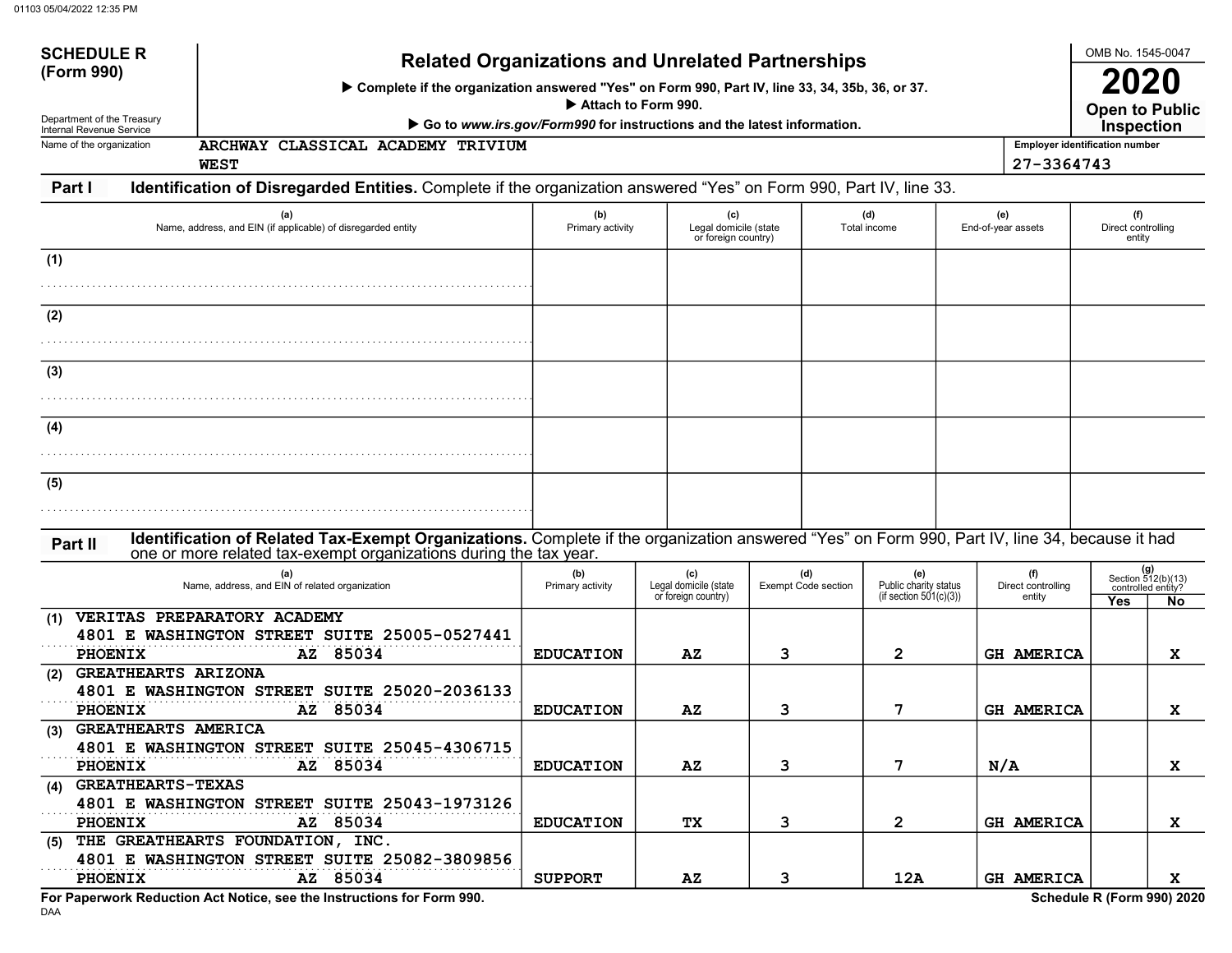# Schedule R (Form 990) 2020 ARCHWAY CLASSICAL ACADEMY TRIVIUM 27-3364743<br>Page 2

| Part III | Identification of Related Organizations Taxable as a Partnership. Complete if the organization answered "Yes" on Form 990, Part IV, line 34, because it had one or more related organizations treated as a partnership during  |                         |                                                             |                                                        |                                                                                                         |                                                        |                                        |                                                   |                    |                                                                         |        |                                           |                                                       |  |
|----------|--------------------------------------------------------------------------------------------------------------------------------------------------------------------------------------------------------------------------------|-------------------------|-------------------------------------------------------------|--------------------------------------------------------|---------------------------------------------------------------------------------------------------------|--------------------------------------------------------|----------------------------------------|---------------------------------------------------|--------------------|-------------------------------------------------------------------------|--------|-------------------------------------------|-------------------------------------------------------|--|
|          | (a)<br>Name, address, and EIN of<br>related organization                                                                                                                                                                       | (b)<br>Primary activity | (c)<br>Legal<br>domicile<br>(state or<br>foreign<br>country | (d)<br>Direct controlling<br>entity                    | (e)<br>Predominant<br>income (related,<br>unrelated,<br>excluded from<br>tax under<br>sections 512-514) | (f)<br>Share of total<br>income                        | (g)<br>Share of end-of-<br>year assets | (h)<br>Dispro-<br>portionate<br>alloc.?<br>Yes No |                    | (i)<br>Code V-UBI<br>amount in box 20<br>of Schedule K-1<br>(Form 1065) | Yes No | (j)<br>General or<br>managing<br>partner? | (k)<br>Percentage<br>ownership                        |  |
| (1)      |                                                                                                                                                                                                                                |                         |                                                             |                                                        |                                                                                                         |                                                        |                                        |                                                   |                    |                                                                         |        |                                           |                                                       |  |
|          |                                                                                                                                                                                                                                |                         |                                                             |                                                        |                                                                                                         |                                                        |                                        |                                                   |                    |                                                                         |        |                                           |                                                       |  |
| (2)      |                                                                                                                                                                                                                                |                         |                                                             |                                                        |                                                                                                         |                                                        |                                        |                                                   |                    |                                                                         |        |                                           |                                                       |  |
|          |                                                                                                                                                                                                                                |                         |                                                             |                                                        |                                                                                                         |                                                        |                                        |                                                   |                    |                                                                         |        |                                           |                                                       |  |
| (3)      |                                                                                                                                                                                                                                |                         |                                                             |                                                        |                                                                                                         |                                                        |                                        |                                                   |                    |                                                                         |        |                                           |                                                       |  |
|          |                                                                                                                                                                                                                                |                         |                                                             |                                                        |                                                                                                         |                                                        |                                        |                                                   |                    |                                                                         |        |                                           |                                                       |  |
| (4)      |                                                                                                                                                                                                                                |                         |                                                             |                                                        |                                                                                                         |                                                        |                                        |                                                   |                    |                                                                         |        |                                           |                                                       |  |
|          |                                                                                                                                                                                                                                |                         |                                                             |                                                        |                                                                                                         |                                                        |                                        |                                                   |                    |                                                                         |        |                                           |                                                       |  |
| Part IV  | Identification of Related Organizations Taxable as a Corporation or Trust. Complete if the organization answered "Yes" on Form 990, Part IV, line 34, because it had one or more related organizations treated as a corporatio |                         |                                                             |                                                        |                                                                                                         |                                                        |                                        |                                                   |                    |                                                                         |        |                                           |                                                       |  |
|          | (a)<br>Name, address, and EIN of related organization                                                                                                                                                                          | (b)<br>Primary activity |                                                             | (c)<br>Legal domicile<br>(state or<br>foreign country) | (d)<br>Direct controlling<br>entity                                                                     | (e)<br>Type of entity<br>(C corp, S corp,<br>or trust) | (f)<br>Share of total<br>income        | (g)<br>Share of                                   | end-of-year assets | (h)<br>Percentage<br>ownership                                          |        |                                           | (i)<br>Section<br>512(b)(13)<br>controlled<br>entity? |  |
| (1)      |                                                                                                                                                                                                                                |                         |                                                             |                                                        |                                                                                                         |                                                        |                                        |                                                   |                    |                                                                         |        |                                           | Yes   No                                              |  |
|          |                                                                                                                                                                                                                                |                         |                                                             |                                                        |                                                                                                         |                                                        |                                        |                                                   |                    |                                                                         |        |                                           |                                                       |  |
| (2)      |                                                                                                                                                                                                                                |                         |                                                             |                                                        |                                                                                                         |                                                        |                                        |                                                   |                    |                                                                         |        |                                           |                                                       |  |
|          |                                                                                                                                                                                                                                |                         |                                                             |                                                        |                                                                                                         |                                                        |                                        |                                                   |                    |                                                                         |        |                                           |                                                       |  |
| (3)      |                                                                                                                                                                                                                                |                         |                                                             |                                                        |                                                                                                         |                                                        |                                        |                                                   |                    |                                                                         |        |                                           |                                                       |  |
|          |                                                                                                                                                                                                                                |                         |                                                             |                                                        |                                                                                                         |                                                        |                                        |                                                   |                    |                                                                         |        |                                           |                                                       |  |
| (4)      |                                                                                                                                                                                                                                |                         |                                                             |                                                        |                                                                                                         |                                                        |                                        |                                                   |                    |                                                                         |        |                                           |                                                       |  |
|          |                                                                                                                                                                                                                                |                         |                                                             |                                                        |                                                                                                         |                                                        |                                        |                                                   |                    |                                                                         |        |                                           |                                                       |  |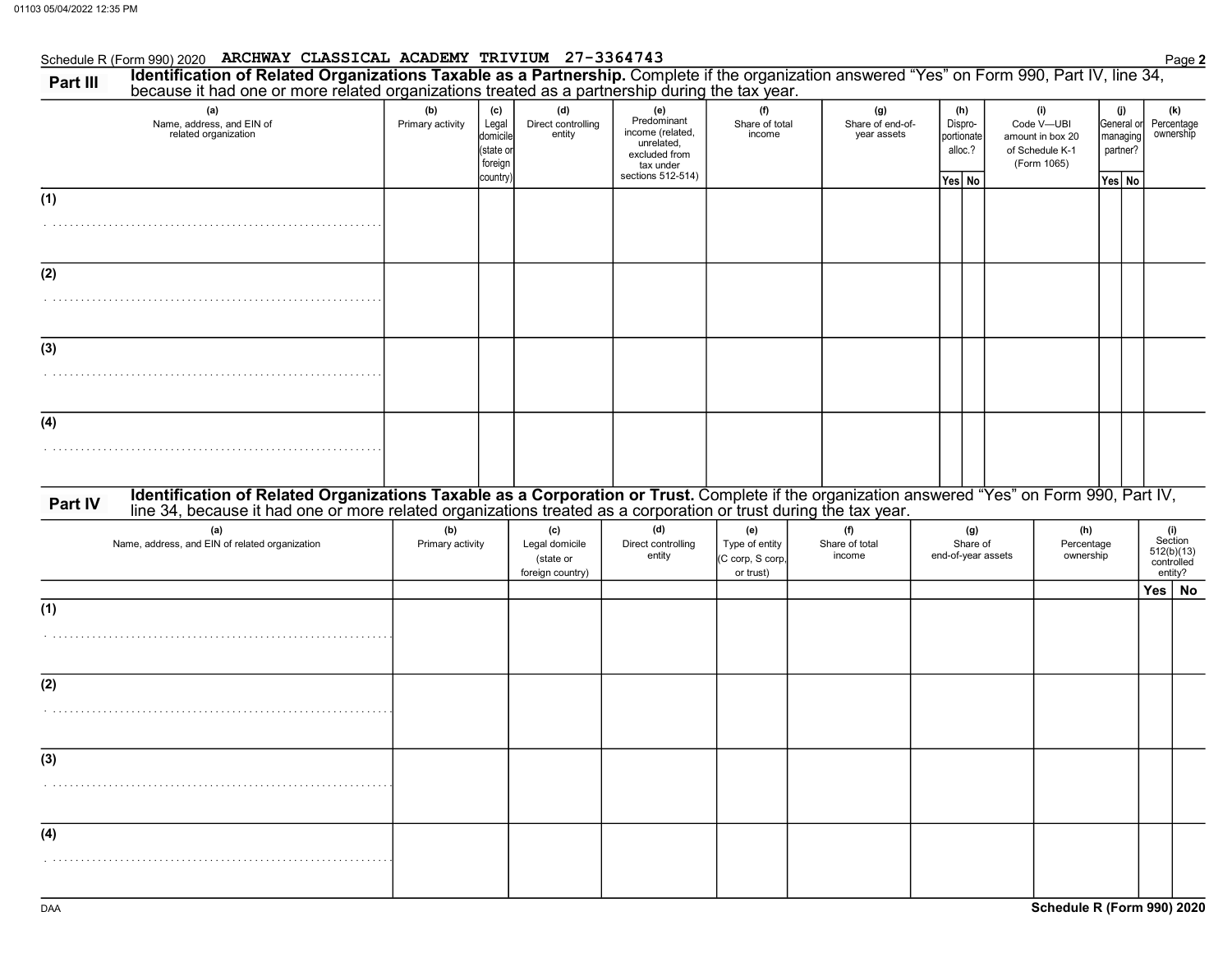# Schedule R (Form 990) 2020 ARCHWAY CLASSICAL ACADEMY TRIVIUM 27-3364743<br>Page 3

|     | Transactions With Related Organizations. Complete if the organization answered "Yes" on Form 990, Part IV, line 34, 35b, or 36.<br><b>Part V</b>                                                                                                                                                                                                                                                                                                                                                |                            |                 |                                       |                |              |              |
|-----|-------------------------------------------------------------------------------------------------------------------------------------------------------------------------------------------------------------------------------------------------------------------------------------------------------------------------------------------------------------------------------------------------------------------------------------------------------------------------------------------------|----------------------------|-----------------|---------------------------------------|----------------|--------------|--------------|
|     | Note: Complete line 1 if any entity is listed in Parts II, III, or IV of this schedule.                                                                                                                                                                                                                                                                                                                                                                                                         |                            |                 |                                       |                | <b>Yes</b>   | No           |
|     | 1 During the tax year, did the organization engage in any of the following transactions with one or more related organizations listed in Parts II-IV?                                                                                                                                                                                                                                                                                                                                           |                            |                 |                                       |                |              |              |
|     |                                                                                                                                                                                                                                                                                                                                                                                                                                                                                                 |                            |                 |                                       | 1a             |              | $\mathbf x$  |
|     | <b>b</b> Gift, grant, or capital contribution to related organization(s) encourse consumed and consumed contribution to related organization(s)                                                                                                                                                                                                                                                                                                                                                 |                            |                 |                                       | 1b             |              | $\mathbf x$  |
|     | c Gift, grant, or capital contribution from related organization(s) Material Content Content Content Content Content Content Content Content Content Content Content Content Content Content Content Content Content Content C                                                                                                                                                                                                                                                                  |                            |                 |                                       | 1 <sup>c</sup> |              | X            |
|     | d Loans or loan guarantees to or for related organization(s) encourance contained and contained a contained and contained a contact the contact or for related organization(s) encourance contact the contact of contact or co                                                                                                                                                                                                                                                                  |                            |                 |                                       | 1 <sub>d</sub> |              | $\mathbf x$  |
|     | e Loans or loan guarantees by related organization(s)<br>interaction continuous continuous continuous continuous continuous contractions and the contract or continuous                                                                                                                                                                                                                                                                                                                         |                            |                 |                                       | 1e             |              | X            |
|     |                                                                                                                                                                                                                                                                                                                                                                                                                                                                                                 |                            |                 |                                       |                |              |              |
|     | f Dividends from related organization(s) encourance contains a substantial container and providends from related organization(s)                                                                                                                                                                                                                                                                                                                                                                |                            |                 |                                       | 1f             |              | x            |
|     | g Sale of assets to related organization(s)<br><br>$\begin{array}{ccc}\n&\text{Case of assets to related organization(s)} & \text{Equation(1)} \\ &\text{Equation(2)} & \text{Equation(3)} \\ &\text{Equation(1)} & \text{Equation(3)} \\ &\text{Equation(1)} & \text{Equation(2)} & \text{Equation(3)} \\ &\text{Equation(1)} & \text{Equation(3)} & \text{Equation(4)} \\ &\text{Equation(5)} & \text{Equation(6)} & \text{Equation(6)} \\ &\text{Equation(6)} & \text{Equation(7)} & \text{$ |                            |                 |                                       | 1 <sub>q</sub> |              | $\mathbf x$  |
|     | h Purchase of assets from related organization(s) encourance contains and contains a container and container and container and container and container and container and container and container and container and container a                                                                                                                                                                                                                                                                  |                            |                 |                                       | 1 <sub>h</sub> |              | X            |
|     | i Exchange of assets with related organization(s) encourance contains an according to the container and a set of assets with related organization(s) encourance contains a set of a set of $\sim$                                                                                                                                                                                                                                                                                               |                            |                 |                                       | 1i             |              | $\mathbf x$  |
|     | j Lease of facilities, equipment, or other assets to related organization(s) enconverse contained and contained and contained and facilities, equipment, or other assets to related organization(s) enconverse contained and c                                                                                                                                                                                                                                                                  |                            |                 |                                       | 1j             |              | X            |
|     |                                                                                                                                                                                                                                                                                                                                                                                                                                                                                                 |                            |                 |                                       |                |              |              |
|     | k Lease of facilities, equipment, or other assets from related organization(s)                                                                                                                                                                                                                                                                                                                                                                                                                  |                            |                 |                                       | 1k             | X            |              |
|     |                                                                                                                                                                                                                                                                                                                                                                                                                                                                                                 |                            |                 |                                       | 11             |              | X            |
|     | m Performance of services or membership or fundraising solicitations by related organization(s) [11] mechanicano material content content of services or membership or fundraising solicitations by related organization(s) [1                                                                                                                                                                                                                                                                  |                            |                 |                                       | 1 <sub>m</sub> |              | X            |
|     |                                                                                                                                                                                                                                                                                                                                                                                                                                                                                                 |                            |                 |                                       | 1n             |              | $\mathbf x$  |
|     | o Sharing of paid employees with related organization(s) encounteral control and contact the state of the state or sharing of paid employees with related organization(s)                                                                                                                                                                                                                                                                                                                       |                            |                 |                                       | 1 <sub>o</sub> | $\mathbf{x}$ |              |
|     |                                                                                                                                                                                                                                                                                                                                                                                                                                                                                                 |                            |                 |                                       |                |              |              |
|     | p Reimbursement paid to related organization(s) for expenses <b>conserver and the conserver and the conserver and the conserver and the conserver and the conserver and the conserver and the conserver and the conserver and th</b>                                                                                                                                                                                                                                                            |                            |                 |                                       | 1 <sub>p</sub> | $\mathbf x$  |              |
|     | q Reimbursement paid by related organization(s) for expenses <b>construction construction</b> construction construction                                                                                                                                                                                                                                                                                                                                                                         |                            |                 |                                       | 1q             |              | $\mathbf{x}$ |
|     |                                                                                                                                                                                                                                                                                                                                                                                                                                                                                                 |                            |                 |                                       |                |              |              |
|     | r Other transfer of cash or property to related organization(s)                                                                                                                                                                                                                                                                                                                                                                                                                                 |                            |                 |                                       | 1r             |              | x            |
|     |                                                                                                                                                                                                                                                                                                                                                                                                                                                                                                 |                            |                 |                                       | 1s             |              | X            |
|     | 2 If the answer to any of the above is "Yes," see the instructions for information on who must complete this line, including covered relationships and transaction thresholds.                                                                                                                                                                                                                                                                                                                  |                            |                 |                                       |                |              |              |
|     | (a)                                                                                                                                                                                                                                                                                                                                                                                                                                                                                             | (b)                        | (c)             | (d)                                   |                |              |              |
|     | Name of related organization                                                                                                                                                                                                                                                                                                                                                                                                                                                                    | Transaction<br>$type(a-s)$ | Amount involved | Method of determining amount involved |                |              |              |
|     |                                                                                                                                                                                                                                                                                                                                                                                                                                                                                                 |                            |                 |                                       |                |              |              |
|     |                                                                                                                                                                                                                                                                                                                                                                                                                                                                                                 |                            |                 |                                       |                |              |              |
| (1) | <b>GREATHEARTS ARIZONA</b>                                                                                                                                                                                                                                                                                                                                                                                                                                                                      | o                          | 2,814,695       | <b>FMV</b>                            |                |              |              |
|     |                                                                                                                                                                                                                                                                                                                                                                                                                                                                                                 |                            |                 |                                       |                |              |              |
| (2) | GREATHEARTS ARIZONA                                                                                                                                                                                                                                                                                                                                                                                                                                                                             | к                          | 589,401         | <b>FMV</b>                            |                |              |              |
|     |                                                                                                                                                                                                                                                                                                                                                                                                                                                                                                 |                            |                 |                                       |                |              |              |
| (3) | GREATHEARTS ARIZONA                                                                                                                                                                                                                                                                                                                                                                                                                                                                             | Р                          | 392,934         | <b>FMV</b>                            |                |              |              |
|     |                                                                                                                                                                                                                                                                                                                                                                                                                                                                                                 |                            |                 |                                       |                |              |              |
| (4) |                                                                                                                                                                                                                                                                                                                                                                                                                                                                                                 |                            |                 |                                       |                |              |              |
|     |                                                                                                                                                                                                                                                                                                                                                                                                                                                                                                 |                            |                 |                                       |                |              |              |
| (5) |                                                                                                                                                                                                                                                                                                                                                                                                                                                                                                 |                            |                 |                                       |                |              |              |
| (6) |                                                                                                                                                                                                                                                                                                                                                                                                                                                                                                 |                            |                 |                                       |                |              |              |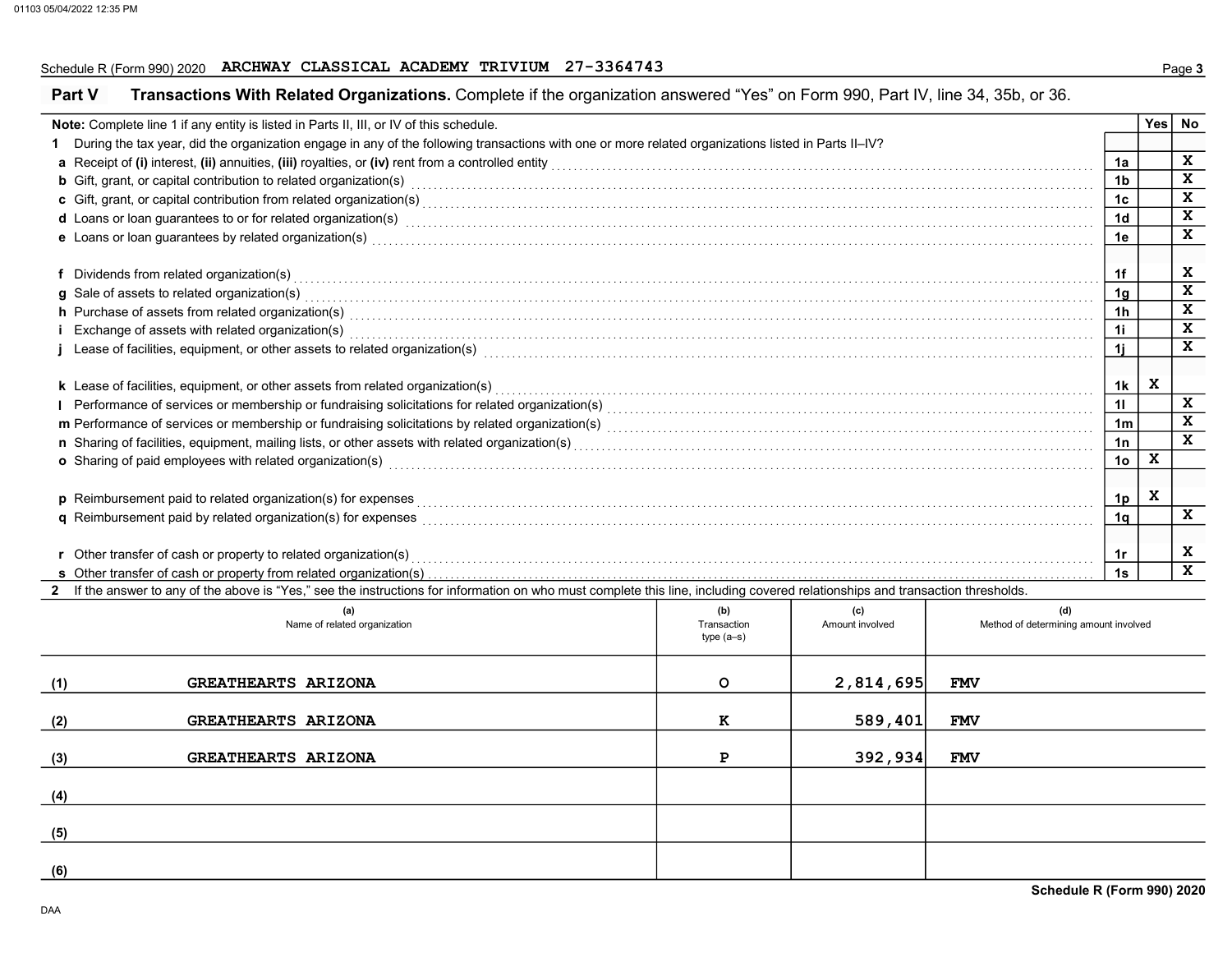# Schedule R (Form 990) 2020 ARCHWAY CLASSICAL ACADEMY TRIVIUM 27-3364743<br>Page 4

### Part VI Unrelated Organizations Taxable as a Partnership. Complete if the organization answered "Yes" on Form 990, Part IV, line 37.

Provide the following information for each entity taxed as a partnership through which the organization conducted more than five percent of its activities (measured by total assets or gross revenue) that was not a related organization. See instructions regarding exclusion for certain investment partnerships.

| $\sim$<br>ັ<br>(a)<br>Name, address, and EIN of entity | ັ<br>ັ<br>(b)<br>Primary activity | (c)<br>Legal<br>domicile<br>(state or<br>foreign | (d)<br>Predominant<br>income (related,<br>unrelated, excluded<br>from tax under | (e)<br>section<br>501(c)(3)<br>organizations? | Are all partners | (f)<br>Share of<br>total income | (g)<br>Share of<br>end-of-year<br>assets | Disproportionate | (h)<br>allocations? | (i)<br>Code V-UBI<br>amount in box 20<br>of Schedule K-1<br>(Form 1065) | General or | (j)<br>managing<br>partner? | (k)<br>Percentage<br>ownership |
|--------------------------------------------------------|-----------------------------------|--------------------------------------------------|---------------------------------------------------------------------------------|-----------------------------------------------|------------------|---------------------------------|------------------------------------------|------------------|---------------------|-------------------------------------------------------------------------|------------|-----------------------------|--------------------------------|
|                                                        |                                   | country)                                         | sections 512-514)                                                               | Yes   No                                      |                  |                                 |                                          | $Yes \mid$       | <b>No</b>           |                                                                         | Yes        | <b>No</b>                   |                                |
| (1)<br>.                                               |                                   |                                                  |                                                                                 |                                               |                  |                                 |                                          |                  |                     |                                                                         |            |                             |                                |
| (2)                                                    |                                   |                                                  |                                                                                 |                                               |                  |                                 |                                          |                  |                     |                                                                         |            |                             |                                |
| (3)                                                    |                                   |                                                  |                                                                                 |                                               |                  |                                 |                                          |                  |                     |                                                                         |            |                             |                                |
| (4)                                                    |                                   |                                                  |                                                                                 |                                               |                  |                                 |                                          |                  |                     |                                                                         |            |                             |                                |
| (5)                                                    |                                   |                                                  |                                                                                 |                                               |                  |                                 |                                          |                  |                     |                                                                         |            |                             |                                |
| (6)                                                    |                                   |                                                  |                                                                                 |                                               |                  |                                 |                                          |                  |                     |                                                                         |            |                             |                                |
| (7)                                                    |                                   |                                                  |                                                                                 |                                               |                  |                                 |                                          |                  |                     |                                                                         |            |                             |                                |
| (8)                                                    |                                   |                                                  |                                                                                 |                                               |                  |                                 |                                          |                  |                     |                                                                         |            |                             |                                |
| (9)                                                    |                                   |                                                  |                                                                                 |                                               |                  |                                 |                                          |                  |                     |                                                                         |            |                             |                                |
| (10)                                                   |                                   |                                                  |                                                                                 |                                               |                  |                                 |                                          |                  |                     |                                                                         |            |                             |                                |
| (11)<br>$\alpha$ . The second second second $\alpha$   |                                   |                                                  |                                                                                 |                                               |                  |                                 |                                          |                  |                     |                                                                         |            |                             |                                |

Schedule R (Form 990) 2020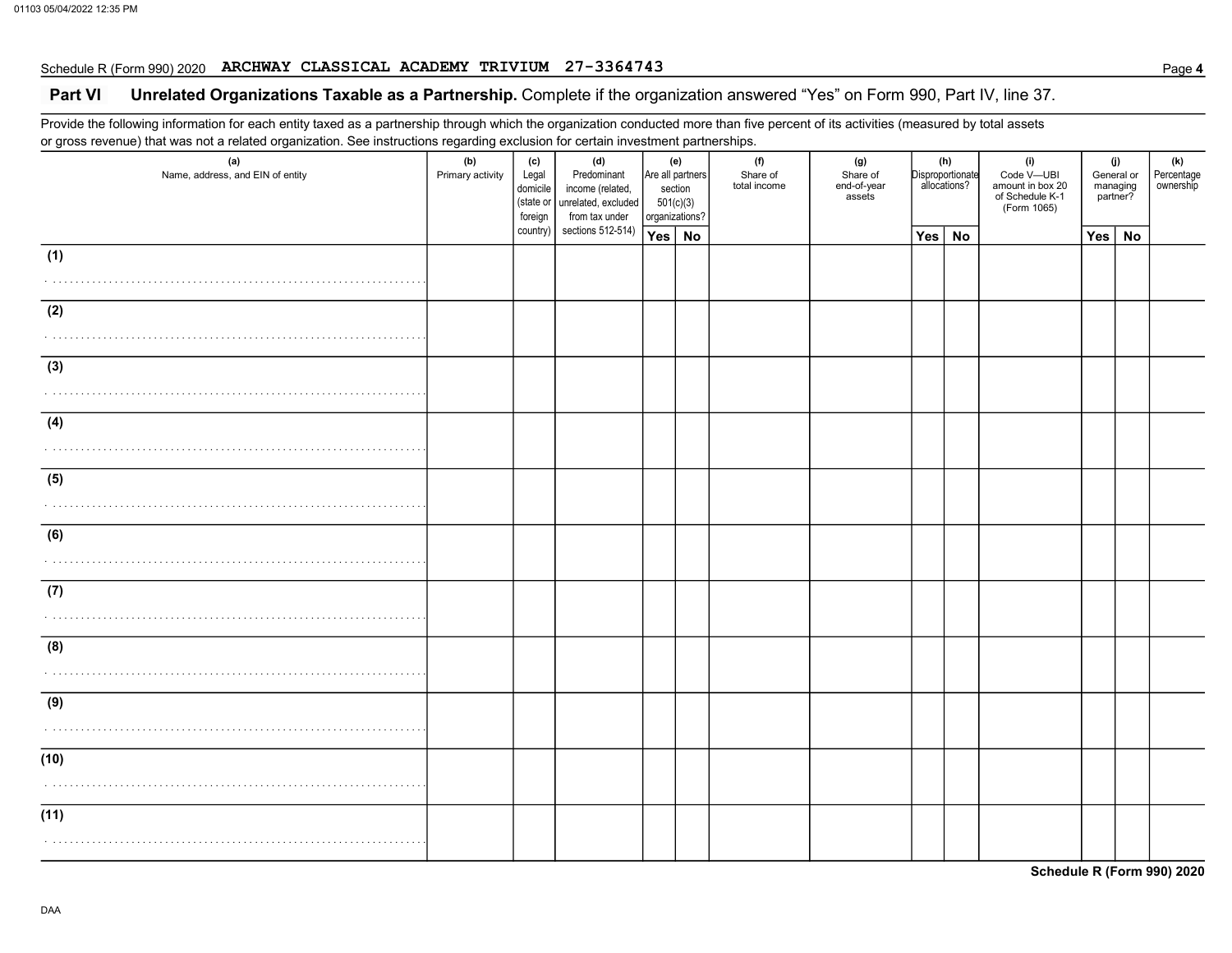|          |  | Schedule R (Form 990) 2020 ARCHWAY CLASSICAL ACADEMY TRIVIUM |  | 27-3364743                                                                                                              | Page 5 |
|----------|--|--------------------------------------------------------------|--|-------------------------------------------------------------------------------------------------------------------------|--------|
| Part VII |  |                                                              |  | Supplemental Information.<br>Provide additional information for responses to questions on Schedule R. See instructions. |        |
|          |  |                                                              |  |                                                                                                                         |        |
|          |  |                                                              |  |                                                                                                                         |        |
|          |  |                                                              |  |                                                                                                                         |        |
|          |  |                                                              |  |                                                                                                                         |        |
|          |  |                                                              |  |                                                                                                                         |        |
|          |  |                                                              |  |                                                                                                                         |        |
|          |  |                                                              |  |                                                                                                                         |        |
|          |  |                                                              |  |                                                                                                                         |        |
|          |  |                                                              |  |                                                                                                                         |        |
|          |  |                                                              |  |                                                                                                                         |        |
|          |  |                                                              |  |                                                                                                                         |        |
|          |  |                                                              |  |                                                                                                                         |        |
|          |  |                                                              |  |                                                                                                                         |        |
|          |  |                                                              |  |                                                                                                                         |        |
|          |  |                                                              |  |                                                                                                                         |        |
|          |  |                                                              |  |                                                                                                                         |        |
|          |  |                                                              |  |                                                                                                                         |        |
|          |  |                                                              |  |                                                                                                                         |        |
|          |  |                                                              |  |                                                                                                                         |        |
|          |  |                                                              |  |                                                                                                                         |        |
|          |  |                                                              |  |                                                                                                                         |        |
|          |  |                                                              |  |                                                                                                                         |        |
|          |  |                                                              |  |                                                                                                                         |        |
|          |  |                                                              |  |                                                                                                                         |        |
|          |  |                                                              |  |                                                                                                                         |        |
|          |  |                                                              |  |                                                                                                                         |        |
|          |  |                                                              |  |                                                                                                                         |        |
|          |  |                                                              |  |                                                                                                                         |        |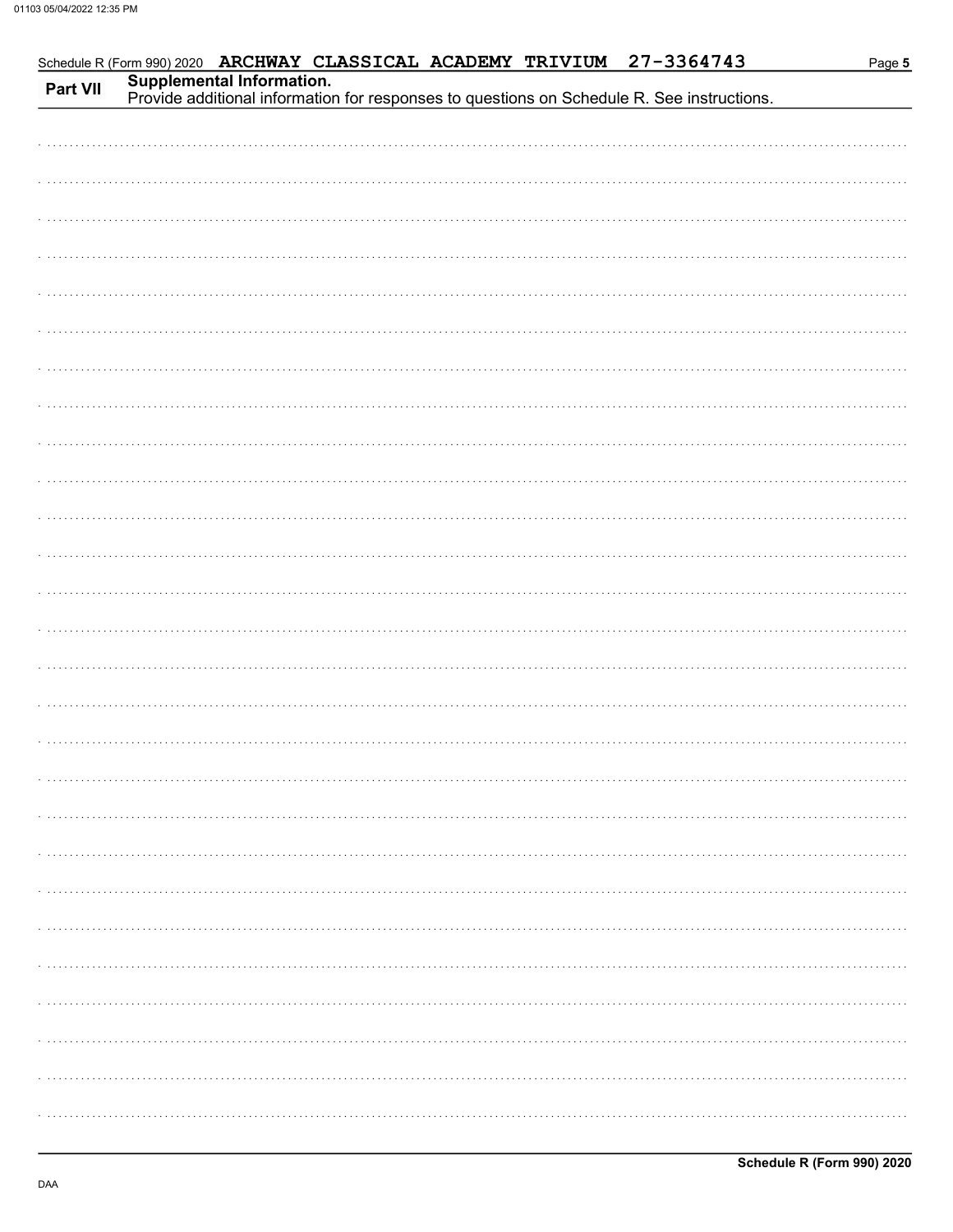01103 05/04/2022 12:35 PM

| <b>Depreciation and Amortization</b> |  |  |
|--------------------------------------|--|--|
|                                      |  |  |

|          | Form 4562                                                                                                                                                                                                                     |                             |                                                                                                              | <b>Depreciation and Amortization</b>                |                              |                |                  |                         | OMB No. 1545-0172                                                                                        |
|----------|-------------------------------------------------------------------------------------------------------------------------------------------------------------------------------------------------------------------------------|-----------------------------|--------------------------------------------------------------------------------------------------------------|-----------------------------------------------------|------------------------------|----------------|------------------|-------------------------|----------------------------------------------------------------------------------------------------------|
|          |                                                                                                                                                                                                                               |                             |                                                                                                              | (Including Information on Listed Property)          |                              |                |                  |                         | 2020                                                                                                     |
|          | Department of the Treasury                                                                                                                                                                                                    |                             |                                                                                                              |                                                     | Attach to your tax return.   |                |                  |                         | Attachment                                                                                               |
|          | (99)<br>Internal Revenue Service<br>Name(s) shown on return                                                                                                                                                                   |                             | Go to www.irs.gov/Form4562 for instructions and the latest information.<br>ARCHWAY CLASSICAL ACADEMY TRIVIUM |                                                     |                              |                |                  |                         | 179<br>Sequence No.<br><b>Identifying number</b>                                                         |
|          |                                                                                                                                                                                                                               | <b>WEST</b>                 |                                                                                                              |                                                     |                              |                |                  |                         | 27-3364743                                                                                               |
|          | Business or activity to which this form relates                                                                                                                                                                               |                             |                                                                                                              |                                                     |                              |                |                  |                         |                                                                                                          |
|          | INDIRECT DEPRECIATION                                                                                                                                                                                                         |                             |                                                                                                              |                                                     |                              |                |                  |                         |                                                                                                          |
|          | Part I                                                                                                                                                                                                                        |                             | <b>Election To Expense Certain Property Under Section 179</b>                                                |                                                     |                              |                |                  |                         |                                                                                                          |
|          |                                                                                                                                                                                                                               |                             | Note: If you have any listed property, complete Part V before you complete Part I.                           |                                                     |                              |                |                  |                         |                                                                                                          |
| 1        | Maximum amount (see instructions)                                                                                                                                                                                             |                             |                                                                                                              |                                                     |                              |                |                  | 1                       | 1,040,000                                                                                                |
| 2        |                                                                                                                                                                                                                               |                             |                                                                                                              |                                                     |                              |                |                  | $\mathbf{2}$            |                                                                                                          |
| 3        |                                                                                                                                                                                                                               |                             |                                                                                                              |                                                     |                              |                |                  | 3                       | 2,590,000                                                                                                |
| 4        |                                                                                                                                                                                                                               |                             |                                                                                                              |                                                     |                              |                |                  | $\overline{\mathbf{4}}$ |                                                                                                          |
| 5        | Dollar limitation for tax year. Subtract line 4 from line 1. If zero or less, enter -0-. If married filing separately, see instructions                                                                                       |                             |                                                                                                              |                                                     |                              |                |                  | 5                       |                                                                                                          |
| 6        |                                                                                                                                                                                                                               | (a) Description of property |                                                                                                              |                                                     | (b) Cost (business use only) |                | (c) Elected cost |                         |                                                                                                          |
|          |                                                                                                                                                                                                                               |                             |                                                                                                              |                                                     |                              |                |                  |                         |                                                                                                          |
| 7        |                                                                                                                                                                                                                               |                             |                                                                                                              |                                                     |                              | $\overline{7}$ |                  |                         |                                                                                                          |
| 8        | Listed property. Enter the amount from line 29<br>Total elected cost of section 179 property. Add amounts in column (c), lines 6 and 7 [[[[[[[[[[[[[[[[[[[[[[[[                                                               |                             |                                                                                                              |                                                     |                              |                |                  | 8                       |                                                                                                          |
| 9        | Tentative deduction. Enter the smaller of line 5 or line 8                                                                                                                                                                    |                             |                                                                                                              |                                                     |                              |                |                  | 9                       |                                                                                                          |
| 10       |                                                                                                                                                                                                                               |                             |                                                                                                              |                                                     |                              |                |                  | 10                      |                                                                                                          |
| 11       | Business income limitation. Enter the smaller of business income (not less than zero) or line 5. See instructions                                                                                                             |                             |                                                                                                              |                                                     |                              |                |                  | 11                      |                                                                                                          |
| 12       | Section 179 expense deduction. Add lines 9 and 10, but don't enter more than line 11                                                                                                                                          |                             |                                                                                                              |                                                     |                              |                |                  | 12                      |                                                                                                          |
| 13       | Carryover of disallowed deduction to 2021. Add lines 9 and 10, less line 12                                                                                                                                                   |                             |                                                                                                              |                                                     |                              | 13             |                  |                         |                                                                                                          |
|          | Note: Don't use Part II or Part III below for listed property. Instead, use Part V.                                                                                                                                           |                             |                                                                                                              |                                                     |                              |                |                  |                         |                                                                                                          |
|          | Part II                                                                                                                                                                                                                       |                             |                                                                                                              |                                                     |                              |                |                  |                         | Special Depreciation Allowance and Other Depreciation (Don't include listed property. See instructions.) |
| 14       | Special depreciation allowance for qualified property (other than listed property) placed in service                                                                                                                          |                             |                                                                                                              |                                                     |                              |                |                  |                         |                                                                                                          |
|          | during the tax year. See instructions                                                                                                                                                                                         |                             |                                                                                                              |                                                     |                              |                |                  | 14                      |                                                                                                          |
| 15       | Property subject to section 168(f)(1) election [1] contain the container container and the Property subject to section 168(f)(1) election [1] container and the property subject to section of the container and the property |                             |                                                                                                              |                                                     |                              |                |                  | 15                      |                                                                                                          |
| 16       |                                                                                                                                                                                                                               |                             |                                                                                                              |                                                     |                              |                |                  | 16                      | 40,060                                                                                                   |
|          | Part III                                                                                                                                                                                                                      |                             | <b>MACRS Depreciation (Don't include listed property. See instructions.)</b>                                 | <b>Section A</b>                                    |                              |                |                  |                         |                                                                                                          |
|          | MACRS deductions for assets placed in service in tax years beginning before 2020                                                                                                                                              |                             |                                                                                                              |                                                     |                              |                |                  | 17                      | 0                                                                                                        |
| 17<br>18 | If you are electing to group any assets placed in service during the tax year into one or more general asset accounts, check here                                                                                             |                             |                                                                                                              |                                                     |                              |                |                  |                         |                                                                                                          |
|          |                                                                                                                                                                                                                               |                             | Section B-Assets Placed in Service During 2020 Tax Year Using the General Depreciation System                |                                                     |                              |                |                  |                         |                                                                                                          |
|          |                                                                                                                                                                                                                               |                             | (b) Month and year                                                                                           | (c) Basis for depreciation                          | (d) Recovery                 |                |                  |                         |                                                                                                          |
|          | (a) Classification of property                                                                                                                                                                                                |                             | placed in<br>service                                                                                         | (business/investment use)<br>only-see instructions) | period                       | (e) Convention | (f) Method       |                         | (g) Depreciation deduction                                                                               |
| 19a      | 3-year property                                                                                                                                                                                                               |                             |                                                                                                              |                                                     |                              |                |                  |                         |                                                                                                          |
| b        | 5-year property                                                                                                                                                                                                               |                             |                                                                                                              |                                                     |                              |                |                  |                         |                                                                                                          |
| c        | 7-year property                                                                                                                                                                                                               |                             |                                                                                                              |                                                     |                              |                |                  |                         |                                                                                                          |
|          | d 10-year property                                                                                                                                                                                                            |                             |                                                                                                              |                                                     |                              |                |                  |                         |                                                                                                          |
| е        | 15-year property                                                                                                                                                                                                              |                             |                                                                                                              |                                                     |                              |                |                  |                         |                                                                                                          |
|          | f 20-year property                                                                                                                                                                                                            |                             |                                                                                                              |                                                     |                              |                |                  |                         |                                                                                                          |
|          | g 25-year property                                                                                                                                                                                                            |                             |                                                                                                              |                                                     | 25 yrs.                      |                | S/L              |                         |                                                                                                          |
|          | <b>h</b> Residential rental                                                                                                                                                                                                   |                             |                                                                                                              |                                                     | 27.5 yrs.                    | МM             | S/L              |                         |                                                                                                          |
|          | property                                                                                                                                                                                                                      |                             |                                                                                                              |                                                     | 27.5 yrs.                    | <b>MM</b>      | S/L              |                         |                                                                                                          |
|          | <i>i</i> Nonresidential real                                                                                                                                                                                                  |                             |                                                                                                              |                                                     | 39 yrs.                      | <b>MM</b>      | S/L              |                         |                                                                                                          |
|          | property                                                                                                                                                                                                                      |                             | Section C-Assets Placed in Service During 2020 Tax Year Using the Alternative Depreciation System            |                                                     |                              | <b>MM</b>      | S/L              |                         |                                                                                                          |
|          | 20a Class life                                                                                                                                                                                                                |                             |                                                                                                              |                                                     |                              |                | S/L              |                         |                                                                                                          |
| b        | 12-year                                                                                                                                                                                                                       |                             |                                                                                                              |                                                     | 12 yrs.                      |                | S/L              |                         |                                                                                                          |
|          | $c30-year$                                                                                                                                                                                                                    |                             |                                                                                                              |                                                     | 30 yrs.                      | MM             | S/L              |                         |                                                                                                          |
|          | $d$ 40-year                                                                                                                                                                                                                   |                             |                                                                                                              |                                                     | 40 yrs.                      | МM             | S/L              |                         |                                                                                                          |
|          | <b>Dest IV</b><br>$\sim$                                                                                                                                                                                                      | $\sim$                      |                                                                                                              |                                                     |                              |                |                  |                         |                                                                                                          |

**Part IV Summary** (See instructions.)

| 21 | Listed property. Enter amount from line 28                                                                     |    |        | 21 |  |
|----|----------------------------------------------------------------------------------------------------------------|----|--------|----|--|
| 22 | <b>Total.</b> Add amounts from line 12, lines 14 through 17, lines 19 and 20 in column (q), and line 21. Enter |    |        |    |  |
|    | here and on the appropriate lines of your return. Partnerships and S corporations—see instructions             | 22 | 40.060 |    |  |
| 23 | For assets shown above and placed in service during the current year, enter the                                |    |        |    |  |
|    | portion of the basis attributable to section 263A costs                                                        | 23 |        |    |  |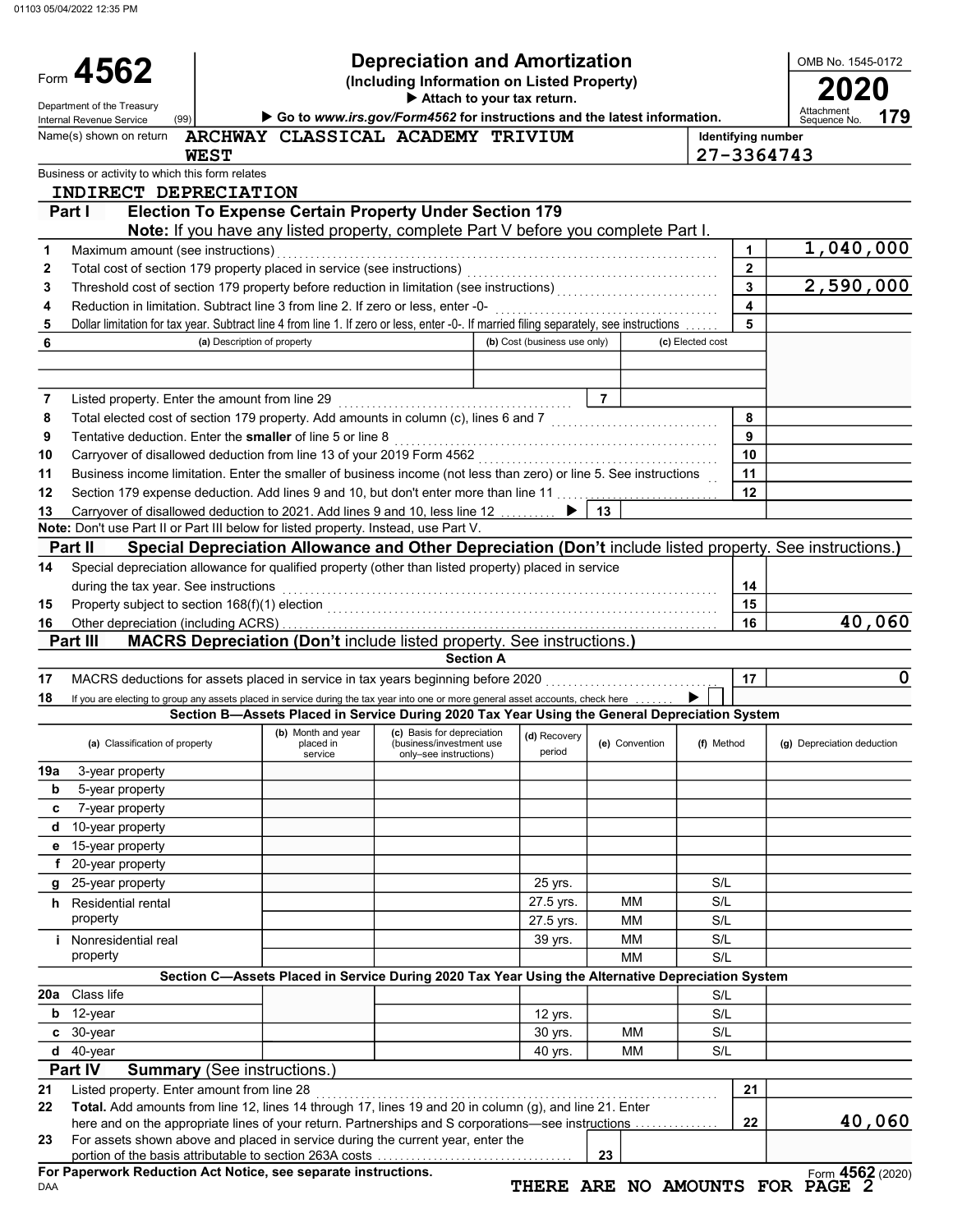|                           | Form $990$                          |                                                                                                                                                                                                                                      |                  | <b>Two Year Comparison Report</b> |                        |                        | 2019 & 2020                           |
|---------------------------|-------------------------------------|--------------------------------------------------------------------------------------------------------------------------------------------------------------------------------------------------------------------------------------|------------------|-----------------------------------|------------------------|------------------------|---------------------------------------|
|                           |                                     | For calendar year 2020, or tax year beginning $07/01/20$                                                                                                                                                                             |                  |                                   | , ending               | 06/30/21               |                                       |
| Name                      |                                     |                                                                                                                                                                                                                                      |                  |                                   |                        |                        | <b>Taxpayer Identification Number</b> |
|                           |                                     | ARCHWAY CLASSICAL ACADEMY TRIVIUM                                                                                                                                                                                                    |                  |                                   |                        |                        |                                       |
|                           | <b>WEST</b>                         |                                                                                                                                                                                                                                      |                  |                                   |                        |                        | 27-3364743                            |
|                           |                                     |                                                                                                                                                                                                                                      |                  | 2019                              |                        | 2020                   | <b>Differences</b>                    |
|                           | 1. Contributions, gifts, grants     |                                                                                                                                                                                                                                      | 1.               |                                   | 268,070                | 238, 184               | $-29,886$                             |
|                           |                                     | 2. Membership dues and assessments [111] Membership dues and assessments [11] Membership and Membership and Me                                                                                                                       | 2.               |                                   |                        |                        |                                       |
|                           |                                     |                                                                                                                                                                                                                                      | $\overline{3}$ . |                                   | 63,484                 | 430,541                | 367,057                               |
| Б                         |                                     |                                                                                                                                                                                                                                      | $\overline{4}$   | 4,012,597                         |                        | 4,070,102              | 57,505                                |
| $\mathbf{C}$<br>$\bullet$ |                                     | 5. Investment income <b>contract to the contract of the set of the contract of the set of the set of the set of the set of the set of the set of the set of the set of the set of the set of the set of the set of the set of th</b> | 5.               |                                   | 625                    | 820                    | 195                                   |
| ><br>$\mathbf o$          |                                     | 6. Proceeds from tax exempt bonds                                                                                                                                                                                                    | 6.               |                                   |                        |                        |                                       |
| œ                         |                                     | 7. Net gain or (loss) from sale of assets other than inventory                                                                                                                                                                       | 7.               |                                   |                        |                        |                                       |
|                           |                                     | 8. Net income or (loss) from fundraising events                                                                                                                                                                                      | 8.               |                                   |                        |                        |                                       |
|                           |                                     |                                                                                                                                                                                                                                      | $\overline{9}$ . |                                   |                        |                        |                                       |
|                           |                                     | 10. Net gain or (loss) on sales of inventory $\begin{array}{ c c c }\hline \end{array}$                                                                                                                                              | 10.              |                                   |                        |                        |                                       |
|                           | 11. Other revenue                   |                                                                                                                                                                                                                                      | 11.              |                                   | 7,814                  | 10, 261                | 2,447                                 |
|                           |                                     | 12. Total revenue. Add lines 1 through 11                                                                                                                                                                                            | 12.              | 4,352,590                         |                        | 4,749,908              | 397,318                               |
|                           |                                     | 13. Grants and similar amounts paid                                                                                                                                                                                                  | 13.              |                                   |                        |                        |                                       |
|                           | 14. Benefits paid to or for members |                                                                                                                                                                                                                                      | 14.              |                                   |                        |                        |                                       |
|                           |                                     | 15. Compensation of officers, directors, trustees, etc.                                                                                                                                                                              | 15.              |                                   |                        | 72,900                 | 72,900                                |
|                           |                                     | 16. Salaries, other compensation, and employee benefits                                                                                                                                                                              | 16.              | 2,758,819                         |                        | 2,741,795              | $-17,024$                             |
| $\bullet$                 | 17. Professional fundraising fees   |                                                                                                                                                                                                                                      | 17.              |                                   |                        |                        |                                       |
| Q<br>$\times$             | 18. Other professional fees         |                                                                                                                                                                                                                                      | $\overline{18}$  |                                   | 518,535                | 578,544                | 60,009                                |
| ш                         |                                     | 19. Occupancy, rent, utilities, and maintenance                                                                                                                                                                                      | 19.              |                                   | 578,054                | 589,401                | 11,347                                |
|                           |                                     |                                                                                                                                                                                                                                      | 20.              |                                   | 50,586                 | 40,061                 | $-10,525$                             |
|                           | 21. Other expenses                  |                                                                                                                                                                                                                                      | 21.              |                                   | 405,931                | $\overline{535}$ , 527 | 129,596                               |
|                           |                                     | 22. Total expenses. Add lines 13 through 21                                                                                                                                                                                          | 22.              | 4,311,925                         |                        | 4,558,228              | 246,303                               |
|                           |                                     | 23. Excess or (Deficit). Subtract line 22 from line 12                                                                                                                                                                               | 23.              |                                   | 40,665                 | 191,680                | 151,015                               |
|                           | 24. Total exempt revenue            |                                                                                                                                                                                                                                      | 24.              | 4,352,590                         |                        | 4,749,908              | 397,318                               |
|                           | 25. Total unrelated revenue         |                                                                                                                                                                                                                                      | 25.              |                                   |                        |                        |                                       |
|                           |                                     | 26. Total excludable revenue                                                                                                                                                                                                         | 26.              | 4,021,036                         |                        | 4,081,183              | 60,147                                |
|                           | 27. Total assets                    |                                                                                                                                                                                                                                      | 27.              | 2,176,259                         |                        | $\overline{2,700,020}$ | 523,761                               |
| Other Information         | 28. Total liabilities               |                                                                                                                                                                                                                                      | 28.              |                                   | $\overline{183}$ , 360 | 418,518                | 235,158                               |
|                           |                                     |                                                                                                                                                                                                                                      | 29.              | 1,992,899                         |                        | 2,281,502              | 288,603                               |
|                           |                                     | 30. Number of voting members of governing body                                                                                                                                                                                       | 30.              |                                   |                        | 5                      |                                       |
|                           |                                     | 31. Number of independent voting members of governing body                                                                                                                                                                           | 31.              |                                   |                        | $\overline{5}$         |                                       |
|                           | 32. Number of employees             |                                                                                                                                                                                                                                      | 32.              |                                   |                        | $\mathbf 0$            |                                       |
|                           | 33. Number of volunteers            |                                                                                                                                                                                                                                      | 33.              |                                   |                        | 182                    |                                       |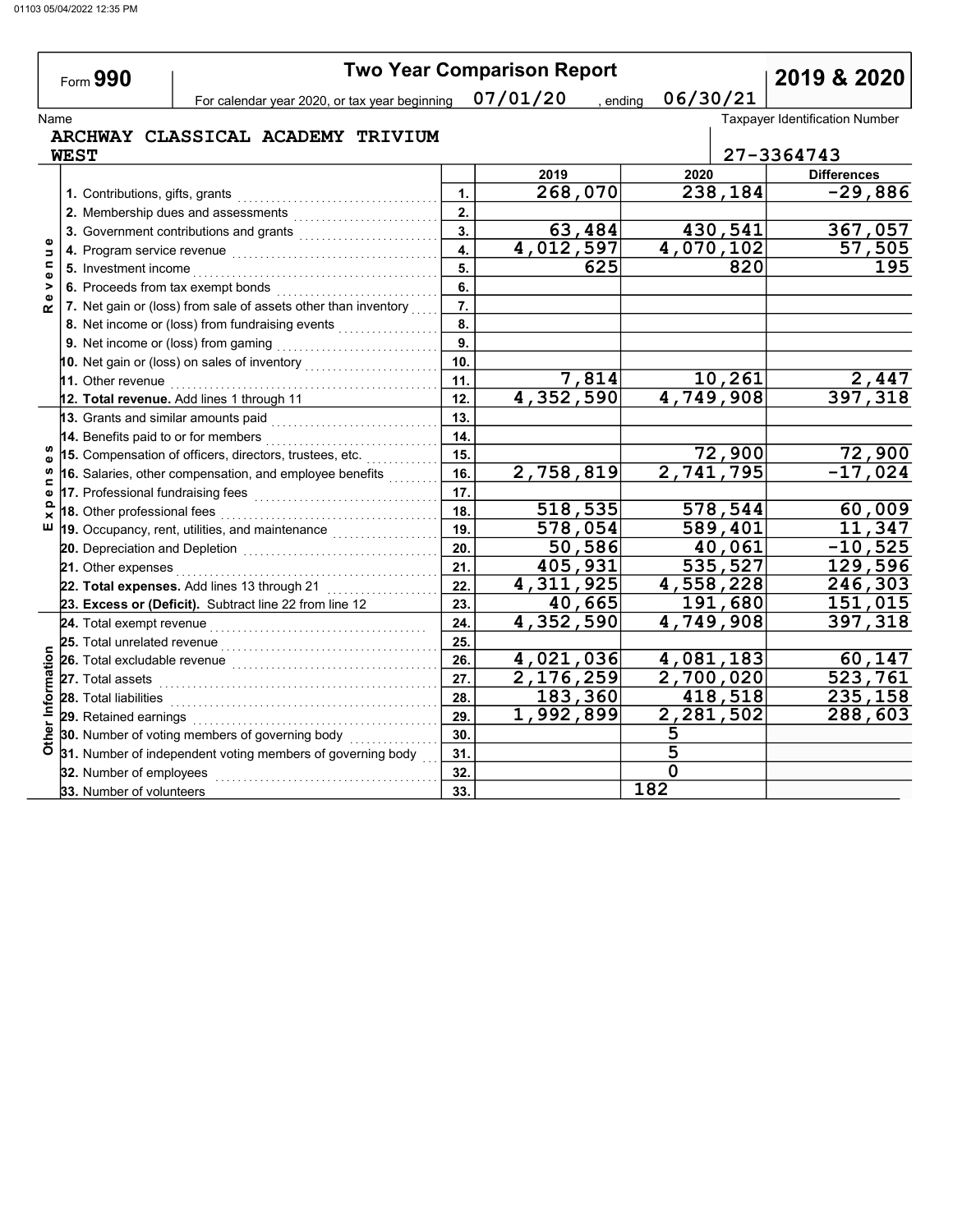| 01103 ARCHWAY CLASSICAL ACADEMY TRIVIUM<br>27-3364743<br>FYE: 6/30/2021 |           | <b>Federal Statements</b>                                            |      |         | 5/4/2022 12:34 PM     |
|-------------------------------------------------------------------------|-----------|----------------------------------------------------------------------|------|---------|-----------------------|
|                                                                         |           | <b>Taxable Interest on Investments</b>                               |      |         |                       |
| <b>Description</b>                                                      |           |                                                                      |      |         |                       |
|                                                                         | Amount    | Unrelated Exclusion Postal Acquired after<br>Code<br><b>Business</b> | Code | 6/30/75 | US<br>Obs $($ or  %)$ |
| INVESTMENT<br><b>TNCOME</b>                                             | \$<br>820 |                                                                      | 14   |         |                       |
| TOTAL                                                                   | 820       |                                                                      |      |         |                       |